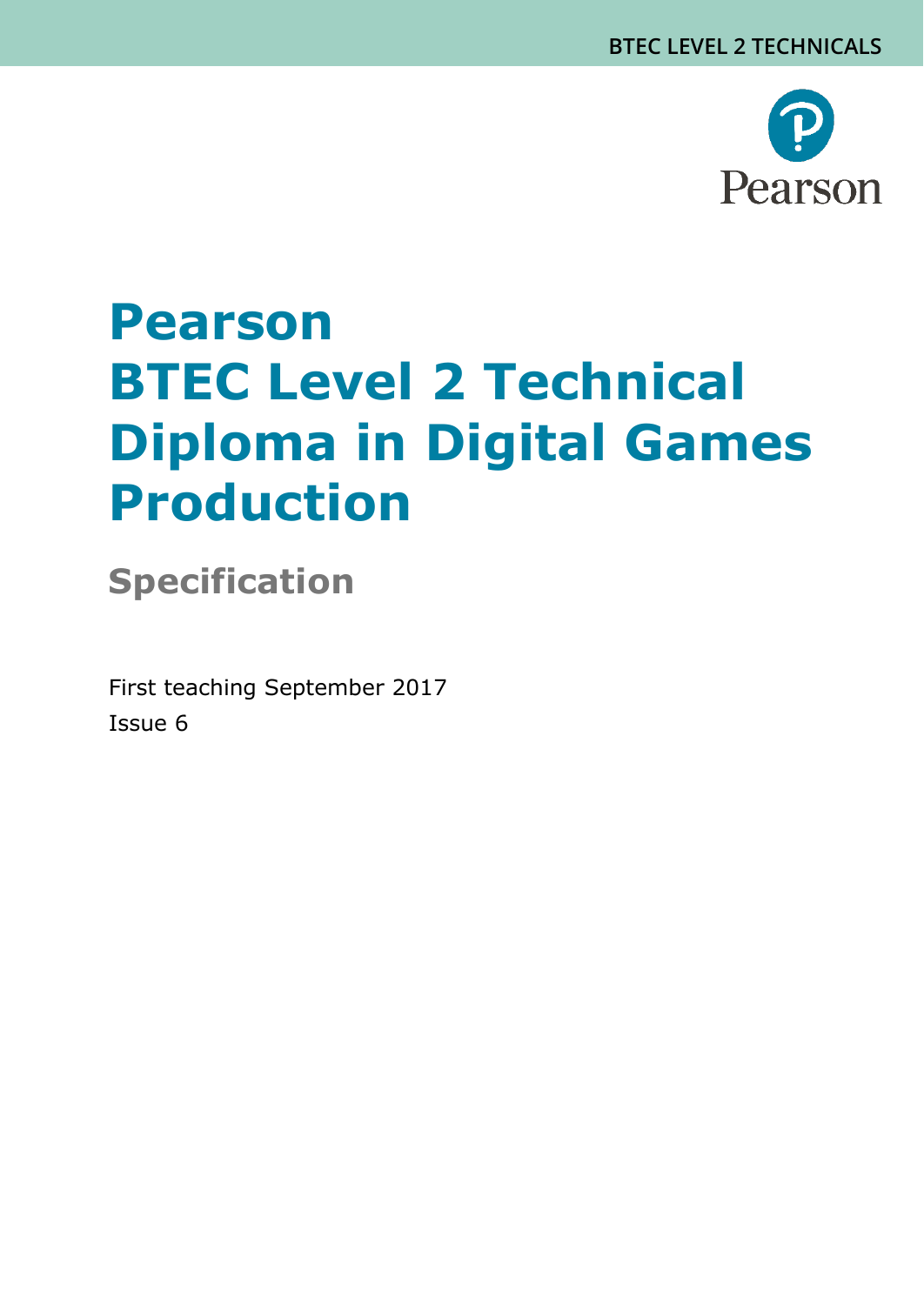#### **Edexcel, BTEC and LCCI qualifications**

Edexcel, BTEC and LCCI qualifications are awarded by Pearson, the UK's largest awarding body offering academic and vocational qualifications that are globally recognised and benchmarked. For further information, please visit our qualifications website at qualifications.pearson.com. Alternatively, you can get in touch with us using the details on our contact us page at qualifications.pearson.com/contactus

#### **About Pearson**

Pearson is the world's leading learning company, with 35,000 employees in more than 70 countries working to help people of all ages to make measurable progress in their lives through learning. We put the learner at the centre of everything we do, because wherever learning flourishes, so do people. Find out more about how we can help you and your learners at qualifications.pearson.com

This specification is Issue 6. Key changes are listed in the summary table on the page after next of the document. We will inform centres of any changes to this issue. The latest issue can be found on the Pearson website: qualifications.pearson.com

*References to third-party material made in this specification are made in good faith. We do not endorse, approve or accept responsibility for the content of materials, which may be subject to change, or any opinions expressed therein. (Material may include textbooks, journals, magazines and other publications and websites.)*

ISBN 978 1 446 95491 1

All the material in this publication is copyright © Pearson Education Limited 2021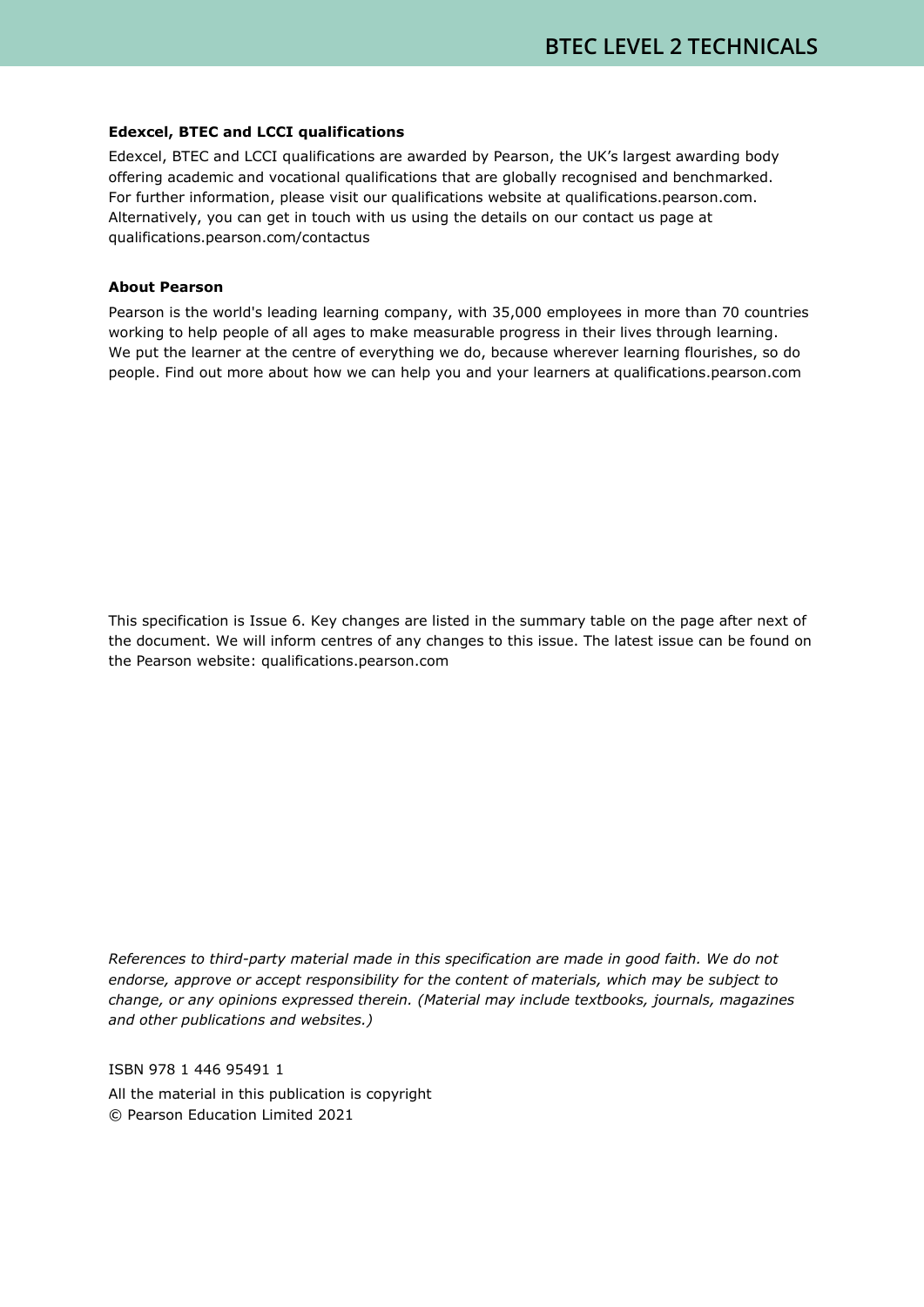# **Welcome**

With a track record built over 30 years of learner success, BTEC qualifications are widely recognised and respected. They provide progression to the workplace, either directly or via study at higher levels. Proof comes from YouGov research, which shows that 62% of large companies have recruited employees with BTEC qualifications.

### **Why are BTECs so successful?**

BTECs embody a fundamentally learner-centred approach to the curriculum, with a flexible, unit-based structure. In these new BTEC Level 2 Technicals, the focus is on the development of technical, practical and transferable work-related skills, and sector-specific knowledge. The development of these skills is key for learners to progress to work or to an Apprenticeship. When creating the BTEC Level 2 Technicals, we worked with employers to ensure that the qualifications meet their needs. Employers are looking for recruits with the appropriate technical knowledge, and technical and transferable skills essential for employment.

The BTEC Level 2 Technicals meet these requirements through:

- a range of occupationally-related qualifications, each with a clear purpose, so that there is a qualification to suit each learner's plan for career progression
- up-to-date content that is closely aligned with employers' needs for a skilled future workforce
- assessments chosen to help learners progress to the next stage. This means that some assessments are set by the centre to meet local needs, while others are set and marked by Pearson. This ensures that there is a core of skills and understanding common to all learners. For example, an externally-set test can be used to check that learners are confident in using technical knowledge to carry out a certain job.

We provide a wealth of support, both resources and people, to ensure that learners and their tutors have the best possible experience during their course. See *Section 11 Resources and support* for details of the support we offer.

#### **A word to learners…**

BTEC Level 2 Technicals will demand a lot of practical work from you. You will need to:

- complete a range of units
- be organised
- take some assessments that Pearson will set and mark
- take other assessments that will demonstrate your technical and practical skills
- keep a portfolio of your assignments.

But you can feel proud to achieve a BTEC because, whatever your plans in life – whether you decide to go on to work or to an Apprenticeship – success in your BTEC Level 2 Technical qualification will help you to progress to the next stage in your life.

Good luck, and we hope you enjoy your course.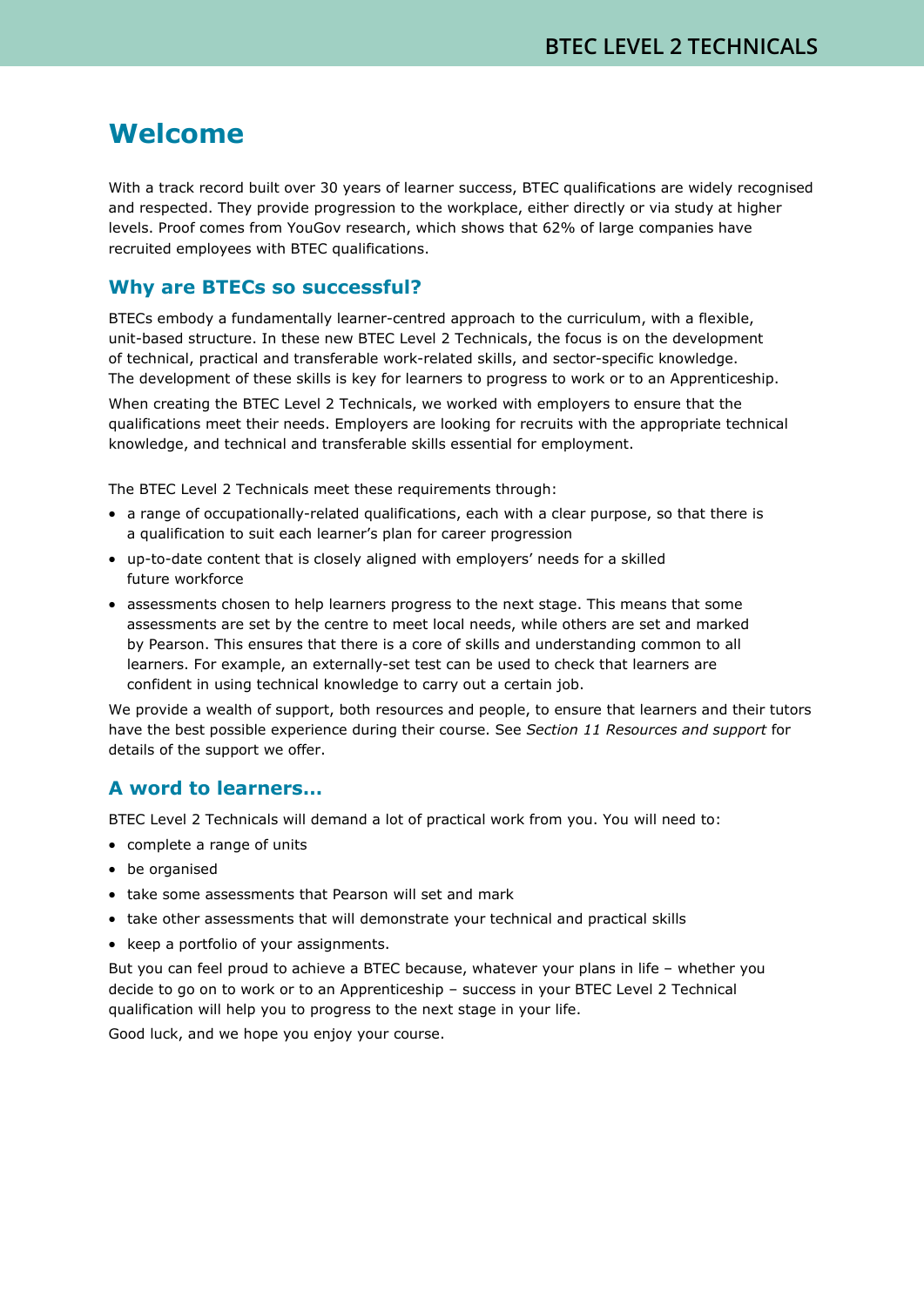# **Collaborative development**

Learners completing their BTEC Level 2 Technicals will be aiming to go on to employment or to an Apprenticeship. It was essential, therefore, that we developed these qualifications in close collaboration with experts from professional bodies and businesses, and with the providers who will be delivering the qualifications. We are grateful to all the further education lecturers, tutors, employers, professional body representatives and other individuals who have generously shared their time and expertise to help us develop these new qualifications.

In addition, professional bodies and businesses have provided letters of support confirming that these qualifications meet their recruitment requirements. These letters can be viewed on our website.

### **Summary of Pearson BTEC Level 2 Technical Diploma in Digital Games Production specification Issue 6 changes**

| Summary of changes made between the previous issue and this                               | Page     |
|-------------------------------------------------------------------------------------------|----------|
| current issue                                                                             | number   |
| The points table for the external assessment has been updated to a fixed points<br>scale. | Page 145 |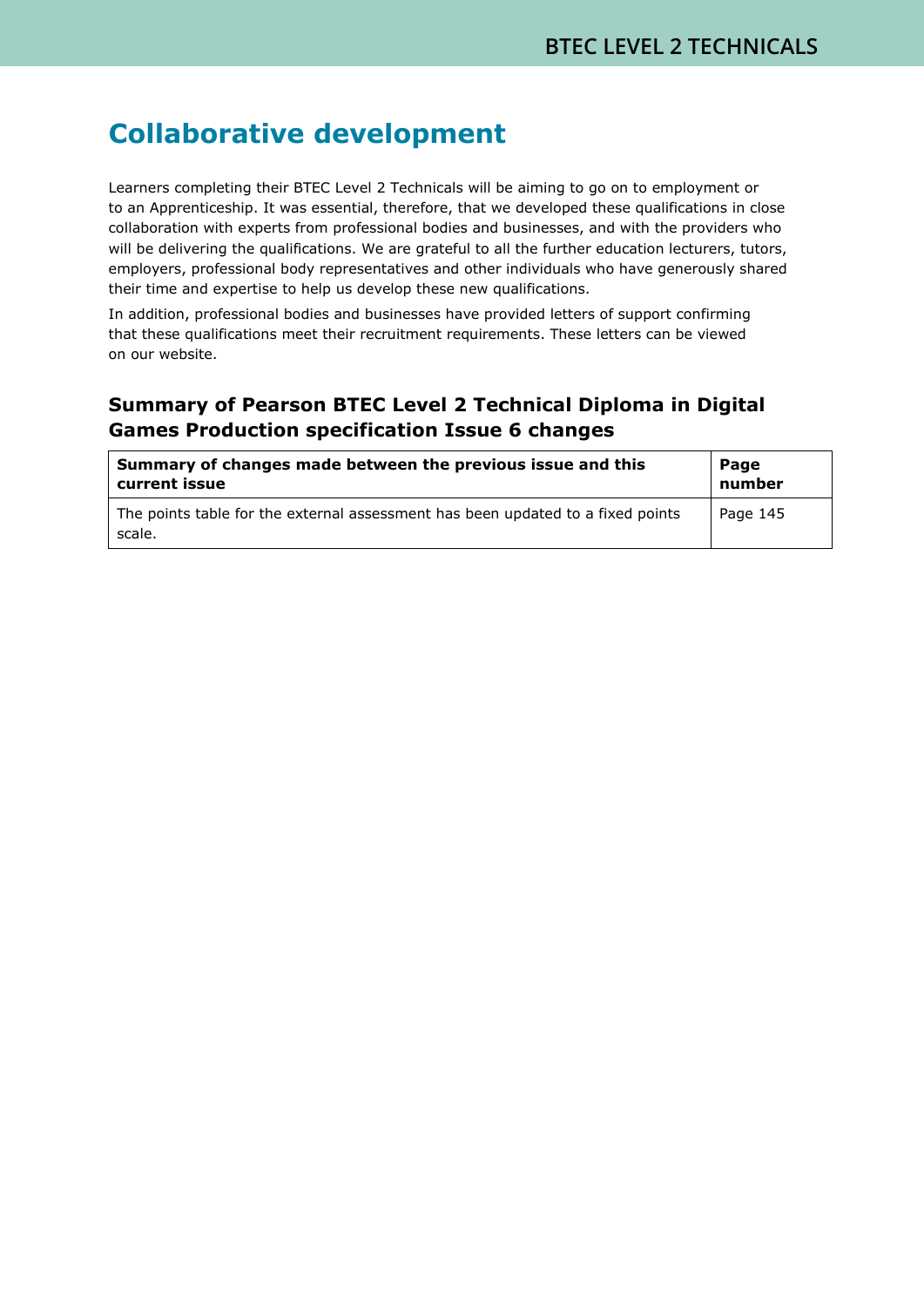# **Contents**

|                | <b>Pearson BTEC Level 2 Technicals</b>                                              | 1                       |
|----------------|-------------------------------------------------------------------------------------|-------------------------|
|                | <b>Introduction</b>                                                                 | 1                       |
| 1              | <b>Pearson BTEC Level 2 Technical Diploma in Digital Games</b><br><b>Production</b> | $\overline{\mathbf{2}}$ |
|                | <b>Purpose</b>                                                                      | $\overline{\mathbf{2}}$ |
|                | Who is the qualification for?                                                       | $\overline{2}$          |
|                | What does the qualification cover?                                                  | 2                       |
|                | What could this qualification lead to?                                              | $\overline{2}$          |
|                | About the digital games production sector                                           | $\overline{2}$          |
| $\overline{2}$ | <b>Structure</b>                                                                    | 3                       |
|                | Total Qualification Time (TQT)                                                      | 3                       |
|                | Qualification structure                                                             | 3                       |
|                | Qualification and unit content                                                      | 4                       |
|                | Assessment                                                                          | $\overline{4}$          |
|                | Language of assessment                                                              | 5                       |
|                | Grading of the qualification                                                        | 5                       |
|                | Employer involvement                                                                | 6                       |
| 3              | <b>Units</b>                                                                        | 7                       |
|                | Understanding your units                                                            | 7                       |
| 4              | <b>Planning your programme</b>                                                      | 125                     |
|                | Is there a learner entry requirement?                                               | 125                     |
|                | What is involved in becoming an approved centre?                                    | 125                     |
|                | What level of sector knowledge is needed to deliver this qualification?             | 125                     |
|                | What resources are required to deliver this qualification?                          | 125                     |
|                | What makes good vocational teaching?                                                | 125                     |
|                | What are the requirements for meaningful employer involvement?                      | 126                     |
|                | What support is available for delivery and assessment?                              | 126                     |
|                | How will my learners become more employable through this qualification?             | 126                     |
| 5              | <b>Assessment structure</b>                                                         | 127                     |
| 6              | <b>Internal assessment</b>                                                          | 128                     |
|                | Principles of internal assessment                                                   | 128                     |
|                | Operating internal assessment                                                       | 128                     |
|                | Setting assignments                                                                 | 129                     |
|                | Making valid assessment decisions                                                   | 131                     |
| 7              | <b>External assessment</b>                                                          | 134                     |
|                | Sample assessment materials                                                         | 135                     |
|                | Conducting external assessments                                                     | 135                     |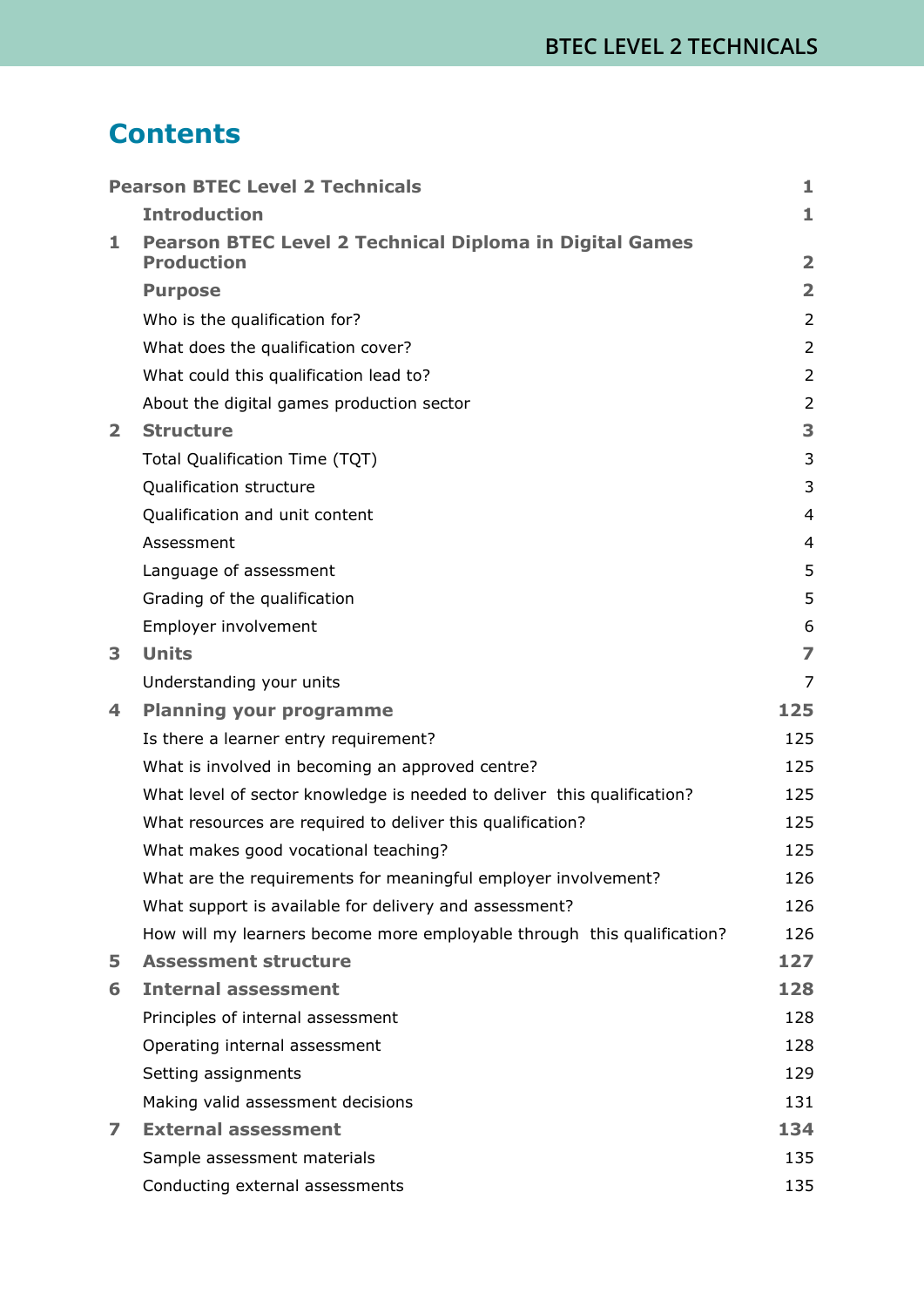| 8 | <b>Administrative arrangements</b>                                                               | 136 |
|---|--------------------------------------------------------------------------------------------------|-----|
|   | Introduction                                                                                     | 136 |
|   | Learner registration and entry                                                                   | 136 |
|   | Access to assessment                                                                             | 136 |
|   | Administrative arrangements for internal assessment                                              | 137 |
|   | Administrative arrangements for external assessment                                              | 138 |
|   | Dealing with malpractice in assessment                                                           | 139 |
|   | Certification and results                                                                        | 141 |
|   | Additional documents to support centre administration                                            | 141 |
| 9 | <b>Quality assurance</b>                                                                         | 142 |
|   | Centre and qualification approval                                                                | 142 |
|   | Continuing quality assurance and standards verification                                          | 142 |
|   | 10 Understanding the qualification grade                                                         | 144 |
|   | Awarding and reporting for the qualification                                                     | 144 |
|   | Eligibility for an award                                                                         | 144 |
|   | Examples of grade calculations based on table applicable to registrations from<br>September 2017 | 147 |
|   | 11 Resources and support                                                                         | 149 |
|   | Support for setting up your course and preparing to teach                                        | 149 |
|   | Support for teaching and learning                                                                | 149 |
|   | Support for assessment                                                                           | 149 |
|   | Training and support from Pearson                                                                | 150 |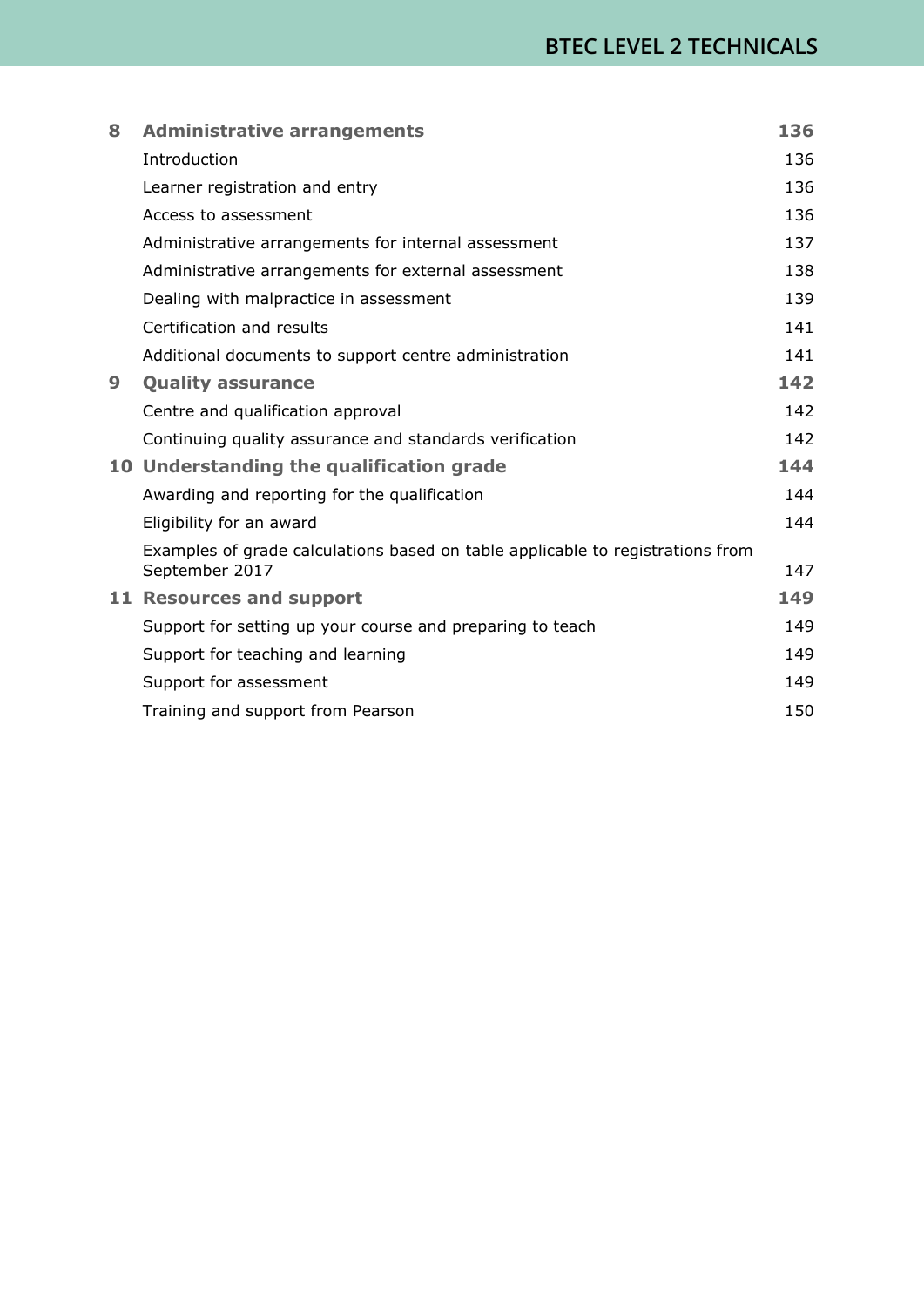# <span id="page-6-0"></span>**Pearson BTEC Level 2 Technicals**

# <span id="page-6-1"></span>**Introduction**

BTEC Level 2 Technicals are intermediate qualifications for post-16 learners who want to specialise in a specific occupation, occupational area or technical role. They prepare learners for work or an Apprenticeship by giving them the opportunity to develop sector-specific knowledge, technical and practical skills, and to apply these skills in work-related environments. The qualifications also provide progression to Level 3 Tech Level qualifications.

Developed in close conjunction with leading employers, BTEC Level 2 Technicals develop transferable workplace skills, such as good communication and the ability to work in a team, which employers have identified as essential for gaining employment in the sector and for progression once the learner is working.

At the core of these qualifications is the concept of preparing young people for the working world. Through practical activities and occupationally-fit-for-purpose assessments, learners will gain the skills and behaviours needed for sustainable employment.

BTEC Level 2 Technicals are designed to be used flexibly, depending on their size and scope:

- as part of a full-time 16–19 study programme, alongside mathematics and English GCSEs and/or Functional Skills, work placement and enrichment activities
- as the technical qualification within an Apprenticeship or off-the-job training for those already in work
- as a roll-on, roll-off programme for those entering an Apprenticeship or employment.

Pearson has developed the BTEC Level 2 Technicals suite to meet the Department for Education (DfE) requirements for qualifications to be offered as Technical Certificates for 16–19 year olds.

This specification contains the information you need to deliver the Pearson BTEC Level 2 Technical Diploma in Digital Games Production (QN 603/0874/6). The specification signposts you to additional handbooks and policies. It includes all the units for this qualification.

This qualification is a part of the BTEC Level 2 Technicals suite for the digital games sector. Other BTEC Level 2 Technicals available for this sector include:

Pearson BTEC Level 2 Technical Diploma in Digital Audio/Visual Production (603/0876/X)

Pearson BTEC Level 2 Technical Diploma in Digital Media Production (603/0875/8).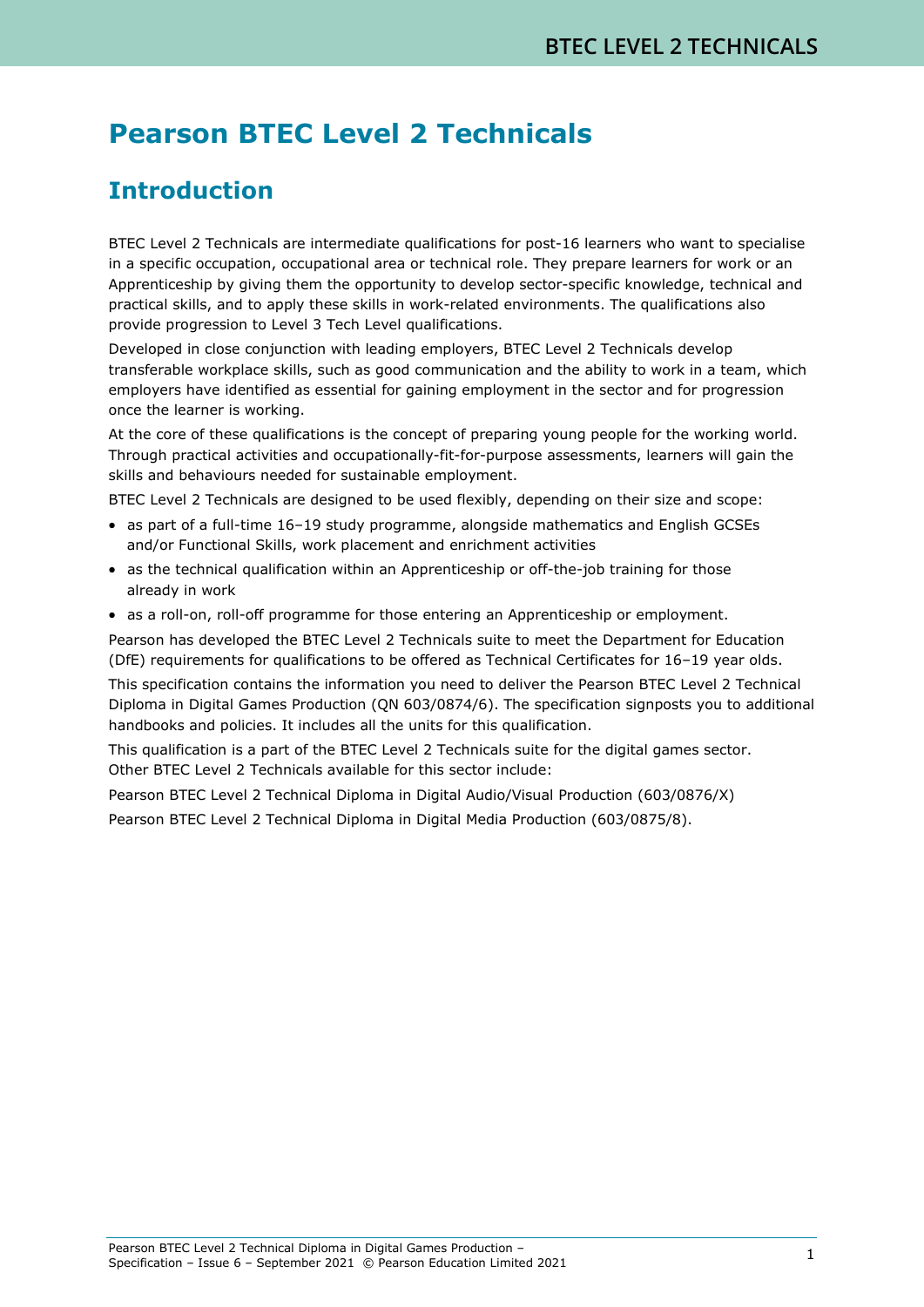# <span id="page-7-0"></span>**1 Pearson BTEC Level 2 Technical Diploma in Digital Games Production**

# <span id="page-7-1"></span>**Purpose**

# <span id="page-7-2"></span>**Who is the qualification for?**

This qualification is for learners who want to start a career in digital games production. It is designed for post-16 learners and can be taken as part of a wider study programme. It is an ideal qualification for learners intending to progress directly to employment in the digital games production sector of the creative industries, or to a related Apprenticeship such as a TV production and broadcasting, or to a creative digital media Apprenticeship.

# <span id="page-7-3"></span>**What does the qualification cover?**

This qualification has been developed in consultation with employers in the digital games sector to ensure learners develop the skills and behaviours that give them the best opportunity to be successful when applying for work.

83% of the qualification is mandatory and provides a foundation of skills, knowledge and behaviours expected by employers in the digital games production sector of the creative industries. These skills are central to understanding the diverse nature of the industry and to creating a successful portfolio. The mandatory areas learners cover include:

- digital production project (externally assessed)
- planning and pitching a digital media product
- digital testing
- narrative for digital media
- animation for digital media.

Learners can also choose one optional specialist unit, which builds on and extends their skills and knowledge.

Learners will also enhance their broader skills in literacy and numeracy, which will be invaluable in supporting progression in other areas. In addition, they will develop transferable technical and practical skills in communication, research and teamwork.

# <span id="page-7-4"></span>**What could this qualification lead to?**

Achieving this qualification will give learners an advantage when applying for an entry-level job in the creative industries. The types of jobs include:

- games tester and app developer
- junior level designer.

When studied as part of a full study programme, this qualification also gives learners a sound basis to progress further in the creative industries to a Level 2 Apprenticeship, for example in visual effects and creative digital media, or to a Level 3 qualification such as a Pearson BTEC Level 3 National Diploma in Digital Games Design and Development.

# <span id="page-7-5"></span>**About the digital games production sector**

Digital games production is a part of the creative industries, a sector that outgrew the rest of the economy and generated £84.1 billion of value for the UK during 2014. The UK creative industries are renowned across the globe for driving growth and investment. There are approximately 1.8 million people employed in creative industries occupations in the UK, of which digital games production plays an important part. The jobs in this sector are varied and contribute to the quality of our digital games industry and film/TV special effects etc.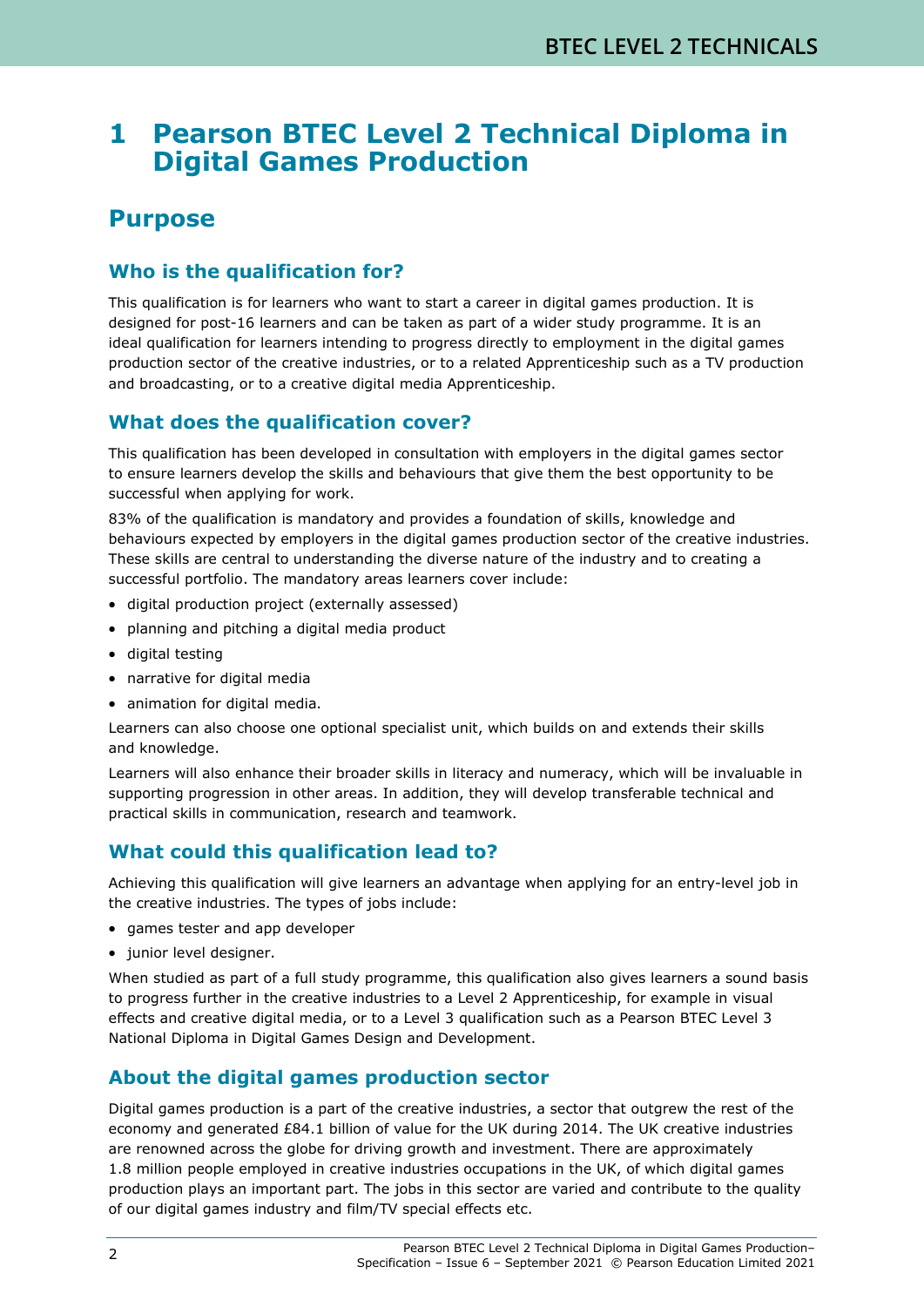# <span id="page-8-0"></span>**2 Structure**

# <span id="page-8-1"></span>**Total Qualification Time (TQT)**

For all regulated qualifications, Pearson specifies a total number of hours that it is estimated learners will require to complete and show achievement for the qualification: this is the Total Qualification Time (TQT). Within TQT, Pearson identifies the number of Guided Learning Hours (GLH) that we estimate a centre delivering the qualification might provide. Guided learning means activities such as lessons, tutorials, online instruction, supervised study and giving feedback on performance, that directly involve tutors and assessors in teaching, supervising and invigilating learners. Guided learning includes the time required for learners to complete external assessment under examination or supervised conditions.

In addition to guided learning, other required learning directed by tutors or assessors will include private study, preparation for assessment and undertaking assessment when not under supervision, such as preparatory reading, revision and independent research.

The Pearson BTEC Level 2 Technical Diploma in Digital Games Production is a qualification that has:

- Total Qualification Time: 480 hours
- Guided Learning: 360 hours.

Centres should take note of these hours in planning their programme but should also use their professional judgement to determine the provision of guided learning and study time across the units.

# <span id="page-8-2"></span>**Qualification structure**

Learners are required to complete and achieve all mandatory units and one optional unit in the qualification.

| Pearson BTEC Level 2 Technical Diploma in Digital Games Production |                                                           |            |             |                     |
|--------------------------------------------------------------------|-----------------------------------------------------------|------------|-------------|---------------------|
| Unit<br>number                                                     | <b>Unit title</b>                                         | <b>GLH</b> | <b>Type</b> | <b>How assessed</b> |
|                                                                    | Mandatory units - learners complete and achieve all units |            |             |                     |
| $\mathbf{1}$                                                       | Planning and Pitching a Digital Media<br>Product          | 30         | Mandatory   | Internal            |
| $\overline{2}$                                                     | Animation for Digital Media                               | 60         | Mandatory   | Internal            |
| 3                                                                  | Digital Testing                                           | 30         | Mandatory   | Internal            |
| 4                                                                  | Digital Games Production                                  | 60         | Mandatory   | Internal            |
| 5                                                                  | Narrative for Digital Media                               | 30         | Mandatory   | Internal            |
| 6                                                                  | Digital Production Project                                | 90         | Mandatory   | External            |
|                                                                    | Optional units - learners complete and achieve 1 unit     |            |             |                     |
| $\overline{\mathbf{z}}$                                            | Digital Audio                                             | 60         | Optional    | Internal            |
| 8                                                                  | Digital Editing for Moving Image                          | 60         | Optional    | Internal            |
| 9                                                                  | 3D Modelling                                              | 60         | Optional    | Internal            |
| 10                                                                 | Digital Graphics                                          | 60         | Optional    | Internal            |

This qualification has 83% mandatory content and 25% external assessment.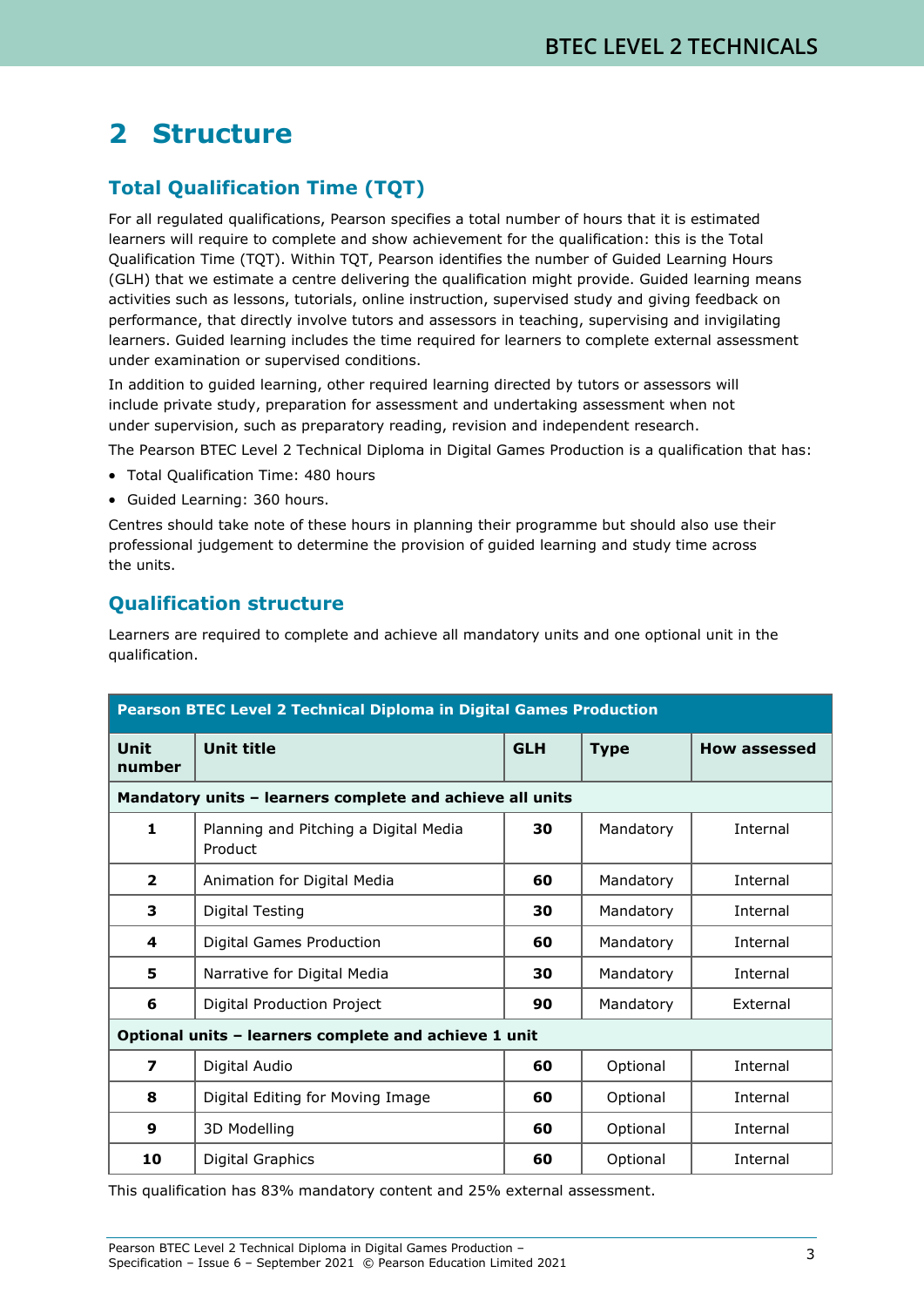# <span id="page-9-0"></span>**Qualification and unit content**

Pearson has developed the content of this qualification in collaboration with employers and representatives from relevant professional bodies and further education providers. In this way, we have ensured that content is up to date and that it includes the knowledge, technical and practical skills and behaviours required to work in the sector and occupational area.

83% of the content in this qualification is mandatory, which provides a balance of breadth and depth, ensuring that all learners develop the technical and practical skills required in the occupational area. Learners are then given the opportunity to develop a range of transferable skills and attributes expected by employers. It is expected that learners will apply their learning to relevant employment and sector contexts during delivery, and that they will have opportunities to engage meaningfully with employers.

BTECs have always required applied learning that brings together knowledge and understanding (the cognitive domain) with practical and technical skills (the psychomotor domain). This is achieved through learners performing practical, work-related tasks that encourage the development of appropriate work-related behaviours (the affective domain) and transferable skills. Transferable skills are those such as communication, teamwork and planning, and completing tasks to high standards, all of which are valued in the workplace.

Our approach provides rigour and balance and promotes the ability to apply learning immediately in new contexts.

Some of the units within the specification may contain references to legislation, policies, regulations and organisations, which may not be applicable in the country you deliver this qualification in (if teaching outside of England), or which may have gone out of date during the lifespan of the specification. In these instances, it is possible to substitute such references with ones that are current and applicable in the country you deliver subject to confirmation by your Standards Verifier.

### <span id="page-9-1"></span>**Assessment**

Assessment is designed to fit the purpose and objective of the qualification. It includes a range of assessment types and styles suited to skills and occupationally-based qualifications at this level.

#### **Internal assessment**

*Units 1*, *2*, *3*, *4*, *5*, *7*, *8*, *9*, and *10* are assessed through internal assessment. Internal assessment allows learners to apply technical knowledge and demonstrate mastery of practical and technical skills through realistic tasks and activities. This style of assessment promotes deep learning through ensuring the connection between knowledge and practice.

Internal assessment is through assignments that are subject to external standards verification. We provide suggestions in each unit for setting assignments. This means that you can adapt materials to your local contexts and assess assignments that provide the valid and rigorous final assessment for each unit.

You will make grading decisions based on the requirements and supporting guidance given in the units. Learners must achieve all the internal units at Pass grade or above to achieve the qualification. For further information on internal assessment, including resubmissions, see *Section 6 Internal assessment*.

#### **Synoptic external assessment**

There is one external unit that provides the main synoptic assessment for this qualification, which assesses a unit that contributes 25% of the total qualification GLH. This synoptic assessment is designed to take place towards the end of the programme to ensure it draws on the learning throughout. The design of this assessment ensures that there is sufficient stretch and challenge, enabling the assessment of sector-related knowledge and technical and practical skills at the end of the learning period.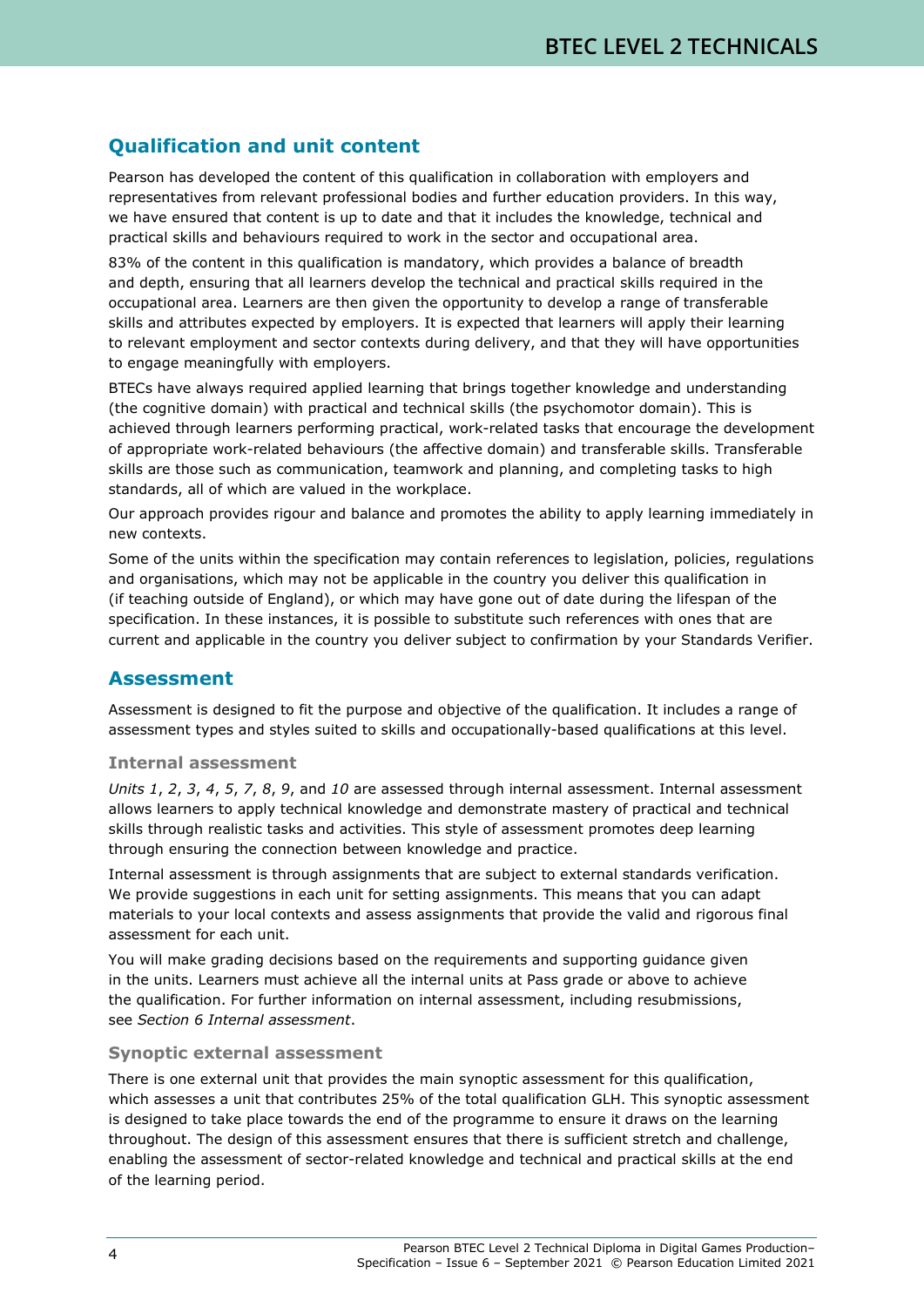The synoptic assessment for this qualification is based on *Unit 6* and takes the form of a vocational activity in which learners have to respond to a design scenario, carrying out research in order to establish an initial design concept before developing their ideas into a final outcome. In completing this activity, learners will need to identify and use the varied practical skills and technical knowledge of the design process that they have developed during the programme.

In delivering the unit, you need to encourage learners to draw on their broader learning so that they are prepared for the assessment.

The external assessment is taken under specified conditions, then marked by Pearson and a grade awarded according to a weighted points scale. Learners must achieve the external unit at Pass grade or above to achieve the qualification. Learners are permitted to resit the external assessment once but only if they are studying for a period of longer than one year.

For further information on external assessment see *Section 7 External assessment*.

#### <span id="page-10-0"></span>**Language of assessment**

Assessment of the internal and external units for this qualification will be available in English. All learner work must be in English. A learner taking the qualifications may be assessed in British sign language where it is permitted for the purpose of reasonable adjustment. For information on reasonable adjustments see *Section 8 Administrative arrangements*.

### <span id="page-10-1"></span>**Grading of the qualification**

Achievement in the qualification requires a demonstration of depth of study in each unit, assured acquisition of the practical skills required for employment in the specific sector and successful development of transferable skills.

Units are assessed using a grading scale of Distinction, Merit, Pass and Unclassified. All units in the qualification contribute proportionately to the overall qualification grade.

The qualification is graded using a scale of PP to DD. Please see *Section 10 Understanding the qualification grade* for more details.

The relationship between qualification grading scales and unit grades will be subject to regular review as part of Pearson's standards monitoring processes on the basis of learner performance and in consultation with key users of the qualification.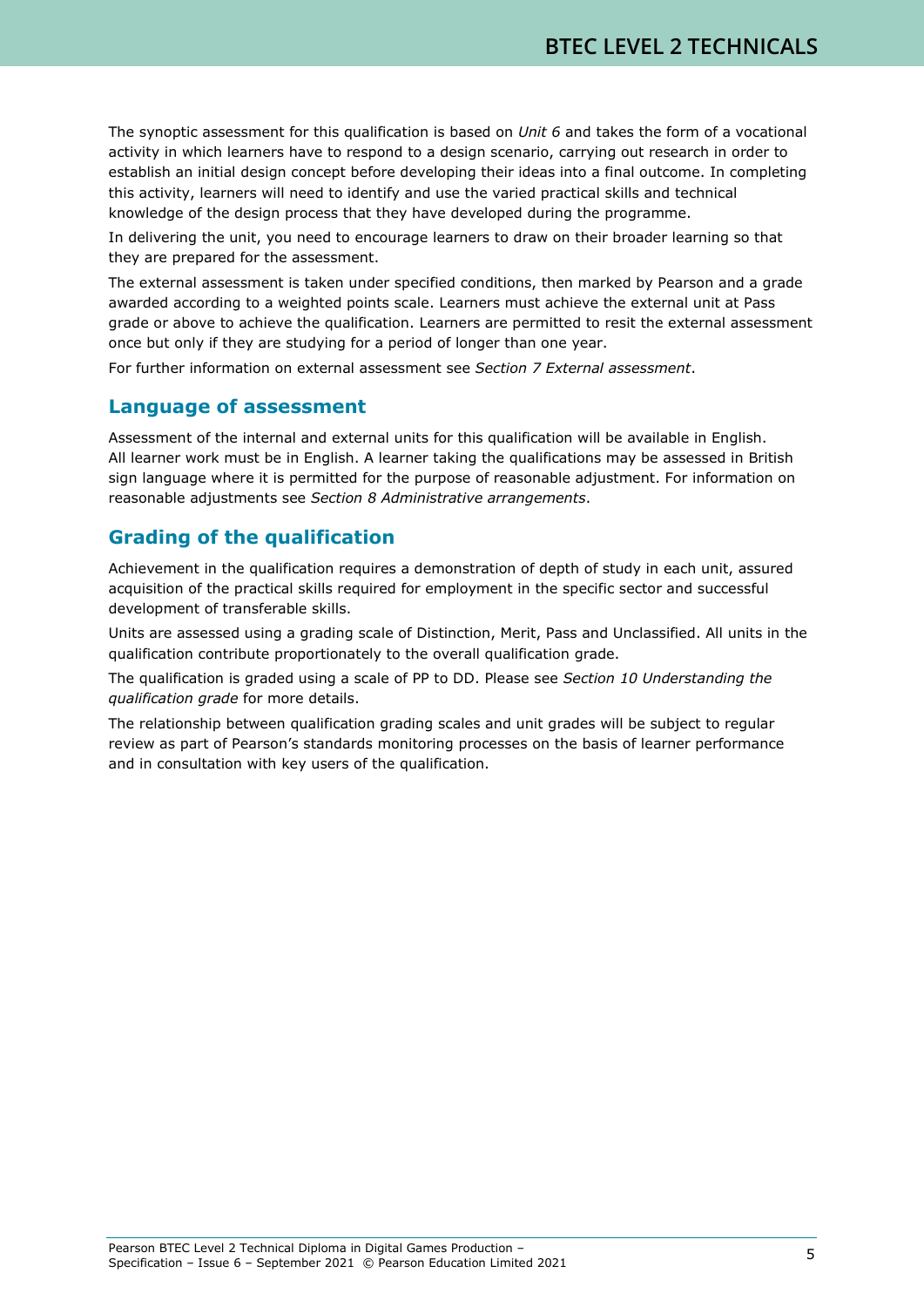# <span id="page-11-0"></span>**Employer involvement**

Employer involvement in the delivery and/or assessment of technical qualifications provides a clear 'line of sight' to work, enriches learning, raises the credibility of the qualification in the eyes of employers, parents and learners, and furthers collaboration between the learning and skills sector and industry.

You need to ensure that all learners have the opportunity to undertake meaningful activity involving employers during their course.

Examples of 'meaningful activity' include:

- structured work experience or work placements that develop skills and knowledge relevant to the qualification/industry
- project(s), exercise(s) and/or assessments/examination(s) set with input from industry practitioner(s)
- units delivered or co-delivered by an industry practitioner(s); this could take the form of masterclasses or guest lectures
- industry practitioners operating as 'expert witnesses' who contribute to the assessment of a learner's work of practice, operating within a specified assessment framework; this may be a specific project(s), exercise(s) or all assessments for a qualification.

In some units, we have provided suggestions on how employers could become involved in the delivery and/or assessment of this qualification. These units are listed below.

- In *Unit 1: Planning and Pitching a Digital Media Product*, learners may present their pitch to a local production company and get feedback.
- In *Unit 2: Animation for Digital Media*, learners could respond to a brief from a digital games company in order to plan and create an animation for a game.

These are suggestions only and there will be other possibilities at local level. Centres may choose to use other approaches but must ensure that they meet the requirement for meaningful employer involvement as defined above. Centres must have an employer involvement plan in place at the start of the programme. It must detail their approach to employer involvement and how it will add value to the delivery and assessment of the qualification.

Each centre's approach to employer involvement will be monitored in two ways. It will be monitored at centre level as part of the annual quality-management review process and captured as part of the standards verification process that addresses centre strategy for delivery, assessment and quality assurance, when we will ask you to show evidence of how employer involvement is provided for all learners. You will need to show evidence in order to gain reporting clearance for certification. It will also be monitored at programme level as part of the standards verification process to confirm that plans for employer involvement meet the requirements of the specification. These approaches are designed to ensure that additional activities can be scheduled where necessary so that learners are not disadvantaged, see *Section 9 Quality assurance*.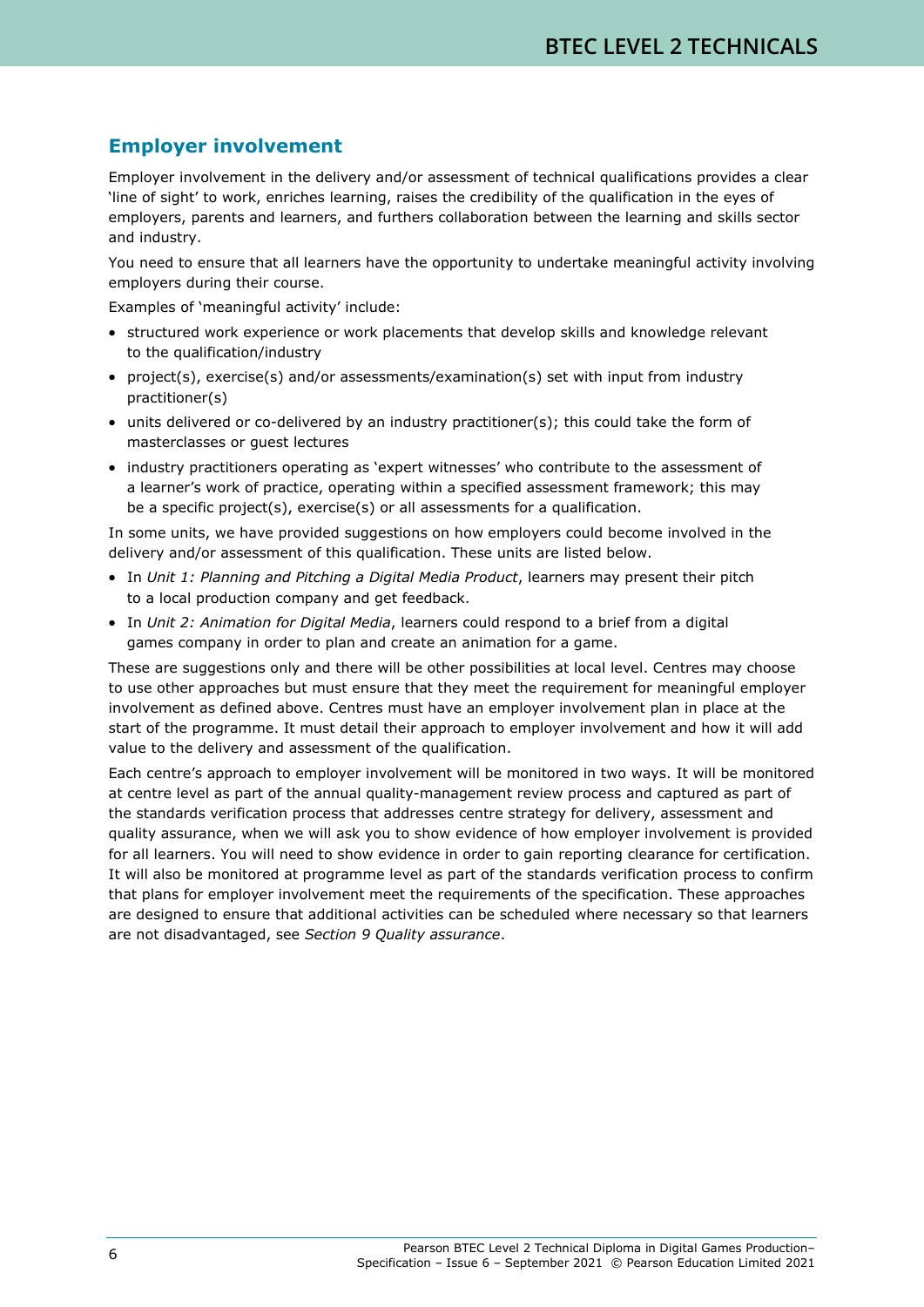# <span id="page-12-0"></span>**3 Units**

# <span id="page-12-1"></span>**Understanding your units**

The units in this specification set out our expectations of assessment in a way that helps you to prepare your learners for assessment. The units help you to undertake assessment and quality assurance effectively.

Each unit in the specification is set out in a similar way. There are two types of unit format:

- internal units
- external units.

This section explains how the units work. It is important that all tutors, assessors, internal verifiers and other staff responsible for the programme read and are familiar with the information given in this section.

| <b>Section</b>           | <b>Explanation</b>                                                                                                                                                                                                                                                       |  |
|--------------------------|--------------------------------------------------------------------------------------------------------------------------------------------------------------------------------------------------------------------------------------------------------------------------|--|
| <b>Unit number</b>       | The number is in a sequence for the qualification.                                                                                                                                                                                                                       |  |
| <b>Unit title</b>        | This is the formal title of the unit and appears on certificates.                                                                                                                                                                                                        |  |
| Level                    | All units are at Level 2 on the national framework.                                                                                                                                                                                                                      |  |
| Unit type                | This says if the unit is mandatory or optional for the qualification.<br>See Section 2 Qualification structure for details.                                                                                                                                              |  |
| <b>Assessment type</b>   | This says how the unit is assessed $-$ i.e. whether it is external, internal<br>or synoptic internal. See Section 2 Qualification structure for details.                                                                                                                 |  |
| <b>GLH</b>               | Units have a GLH value of 60 and 30. This indicates the numbers of<br>hours of teaching, directed activity and assessment expected. It also<br>shows the weighting of the unit in the final qualification grade.                                                         |  |
| <b>Unit in brief</b>     | A brief formal statement on the content of the unit that is helpful in<br>understanding its role in the qualification. You can use this in summary<br>documents, brochures etc.                                                                                          |  |
| <b>Unit introduction</b> | This is designed with learners in mind. It indicates why the unit is<br>important, how learning is structured and how learning might be<br>applied when progressing to employment or higher education.                                                                   |  |
| <b>Learning aims</b>     | These help to define the scope, style and depth of learning of the unit.<br>You can see where learners should be developing and demonstrating<br>their skills or where they should be actively researching or reviewing.                                                 |  |
| <b>Unit summary</b>      | This section helps tutors to see at a glance the main content areas<br>against the learning aims and the structure of the assessment.<br>The forms of evidence given are suitable to fulfil the requirements.                                                            |  |
| Content                  | This section sets out the required teaching content of the unit. Content<br>is compulsory except when shown as 'e.g.'. Learners should be asked<br>to complete summative assessment only after the teaching content for<br>the unit or learning aim(s) has been covered. |  |

#### **Internal units**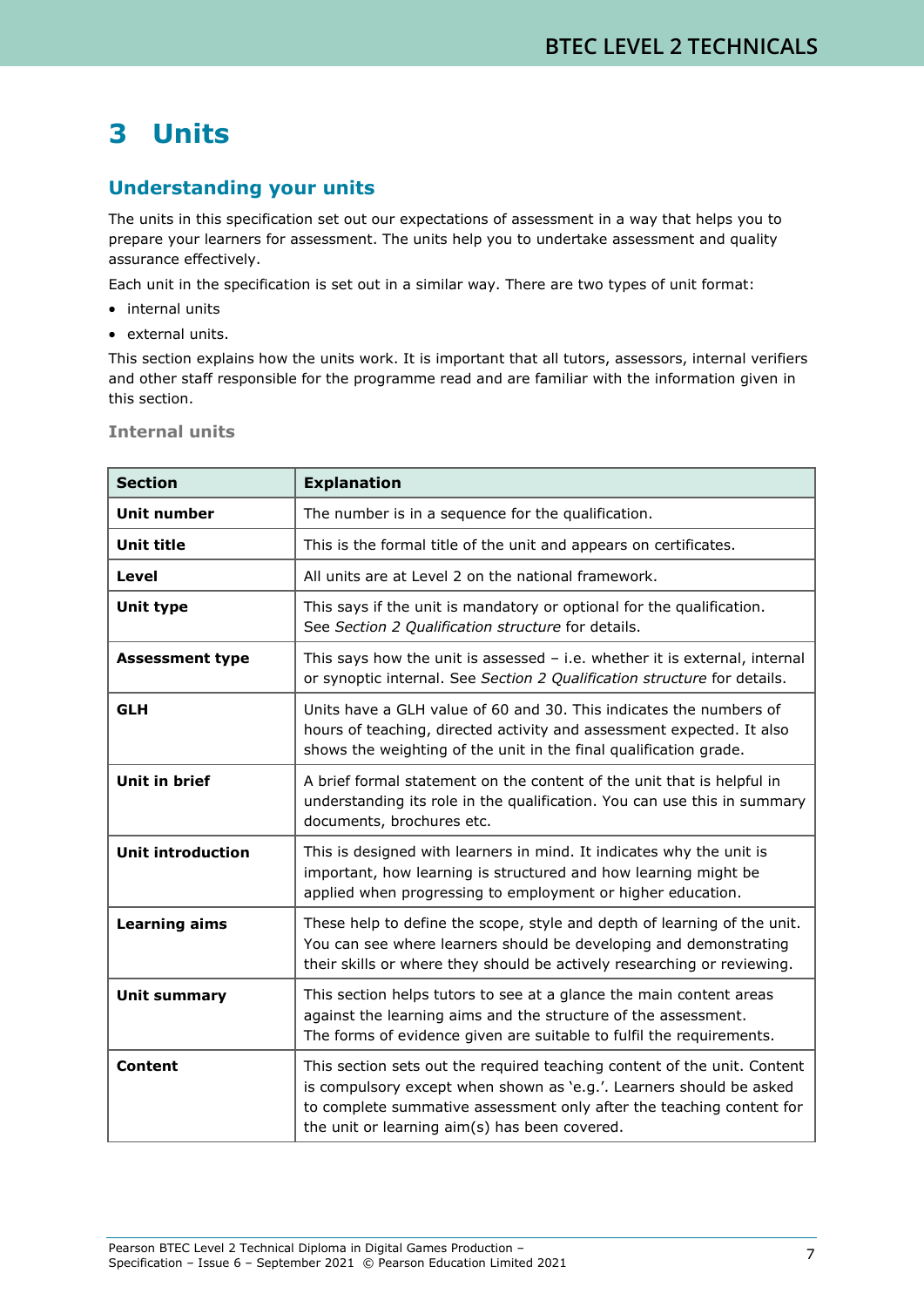| <b>Section</b>                                           | <b>Explanation</b>                                                                                                                                                                                                                                                                       |
|----------------------------------------------------------|------------------------------------------------------------------------------------------------------------------------------------------------------------------------------------------------------------------------------------------------------------------------------------------|
| Assessment criteria                                      | Each learning aim has assessment criteria to explain the<br>achievement required to obtain Pass, Merit and Distinction<br>grades.                                                                                                                                                        |
| <b>Essential information for</b><br>assessment decisions | This information gives guidance for each learning aim<br>or assignment of the expectations for Pass, Merit and<br>Distinction standard. This section contains examples and<br>essential clarification. It is important that this is used<br>carefully alongside the assessment criteria. |
| <b>Assessment activity</b>                               | This section provides information, suggested scenarios and<br>tasks for summative assessment activities.                                                                                                                                                                                 |
| <b>Further information for tutors</b><br>and assessors   | The section gives you information to support the delivery<br>and assessment of the unit.                                                                                                                                                                                                 |
| <b>Delivery guidance</b>                                 | This section offers suggestions of ways of delivering the<br>unit. It offers ideas on practical activities in a sector context<br>that can be used to help develop relevant skills and to<br>encourage progress.                                                                         |
| <b>Essential resources</b>                               | Any specific resources that you need to be able to teach<br>and assess are listed in this section. For information on<br>support resources see Section 11 Resources and support.                                                                                                         |
| Links to other units                                     | This section shows you the main relationships of units to<br>other units. This can help you to structure your programme<br>and make the best use of available materials and resources.                                                                                                   |
| <b>Employer involvement</b>                              | This section gives you information on the units that can be<br>used to give learners involvement with employers. It will<br>help you to identify the kind of involvement that is likely<br>to be successful.                                                                             |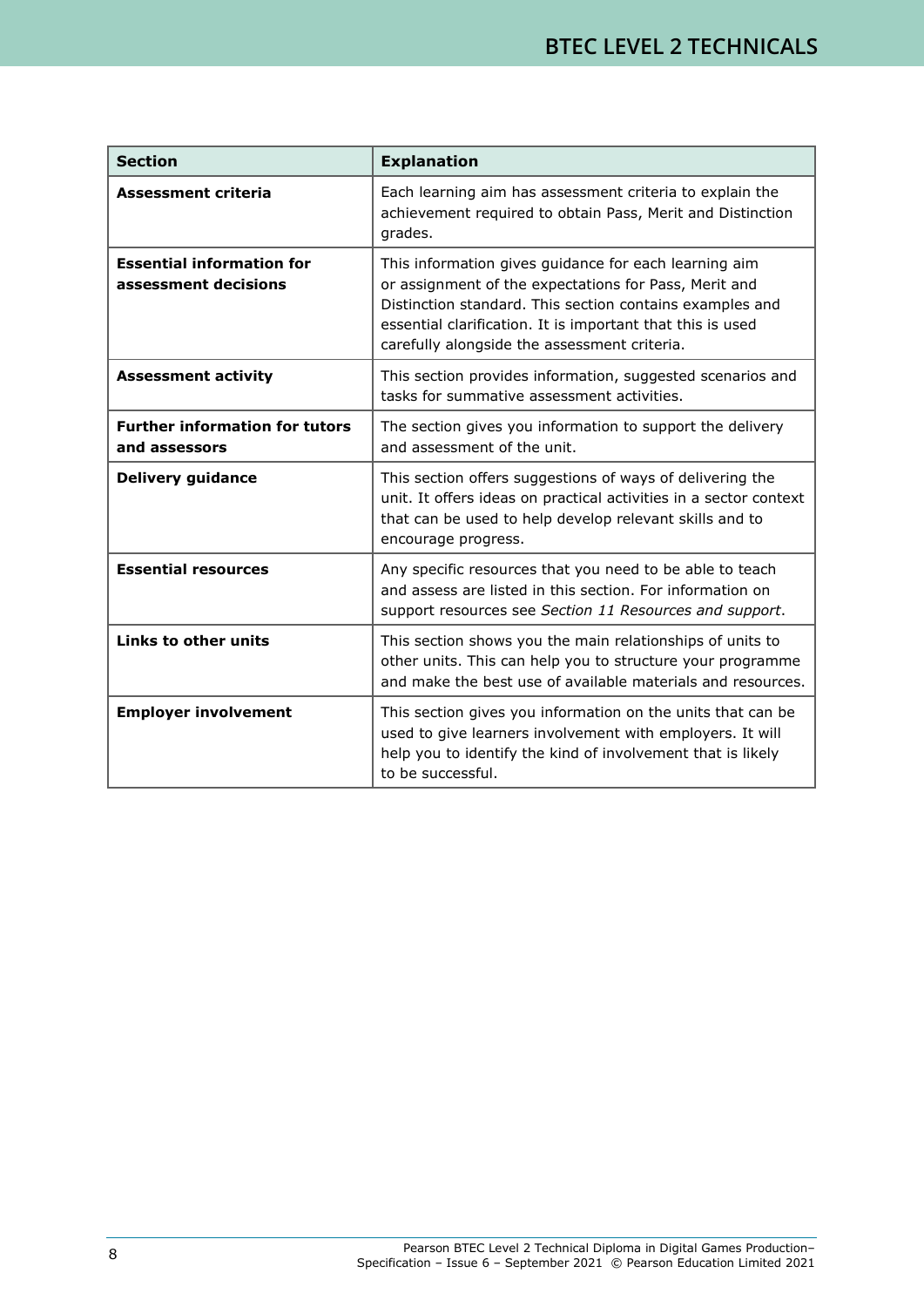#### **External units**

| <b>Section</b>                            | <b>Explanation</b>                                                                                                                                                                                                                                                                    |
|-------------------------------------------|---------------------------------------------------------------------------------------------------------------------------------------------------------------------------------------------------------------------------------------------------------------------------------------|
| <b>Unit number</b>                        | The number is in a sequence for the qualification.                                                                                                                                                                                                                                    |
| <b>Unit title</b>                         | This is the formal title of the unit and appears on certificates.                                                                                                                                                                                                                     |
| Level                                     | All units are at Level 2 on the national framework.                                                                                                                                                                                                                                   |
| Unit type                                 | This says if the unit is mandatory or optional for the qualification.<br>See Section 2 Qualification structure for details.                                                                                                                                                           |
| <b>Assessment type</b>                    | This says how the unit is assessed $-$ i.e. whether it is external,<br>internal or synoptic internal. See Section 2 Qualification structure<br>for details.                                                                                                                           |
| <b>GLH</b>                                | Units have a GLH value of 90. This indicates the numbers of hours of<br>teaching, directed activity and assessment expected. It also shows<br>the weighting of the unit in the final qualification grade.                                                                             |
| <b>Unit in brief</b>                      | A brief formal statement on the content of the unit.                                                                                                                                                                                                                                  |
| Unit introduction                         | This is designed with learners in mind. It indicates why the unit is<br>important, how learning is structured and how learning might be<br>applied when progressing to employment or higher education.                                                                                |
| <b>Summary of</b><br>assessment           | This sets out the type of external assessment used and the way in<br>which it is used to assess achievement.                                                                                                                                                                          |
| <b>Assessment outcomes</b>                | These show the hierarchy of knowledge, understanding, skills and<br>behaviours assessed. For tested units, they include information on<br>how this hierarchy relates to command terms in sample assessment<br>materials (SAMs).                                                       |
| <b>Essential content</b>                  | For external units all the content is obligatory, the depth of content<br>is indicated in the assessment outcomes and sample assessment<br>materials (SAMs). The content will be sampled through the external<br>assessment over time, using the variety of questions or tasks shown. |
| <b>Grade descriptors</b>                  | We use grade descriptors when making judgements on grade<br>boundaries. You can use them to understand what we expect to<br>see from learners at particular grades.                                                                                                                   |
| Key terms typically<br>used in assessment | These definitions will help you to analyse requirements and to<br>prepare learners for assessment.                                                                                                                                                                                    |
| Links to other units                      | This section shows the main relationships of units to other units.<br>This section can help you to structure your programme and make<br>the best use of available materials and resources.                                                                                            |
| <b>Employer involvement</b>               | This section gives you information on the units that can be used to<br>give learners involvement with employers. It will help you to identify<br>the kind of involvement that is likely to be successful.                                                                             |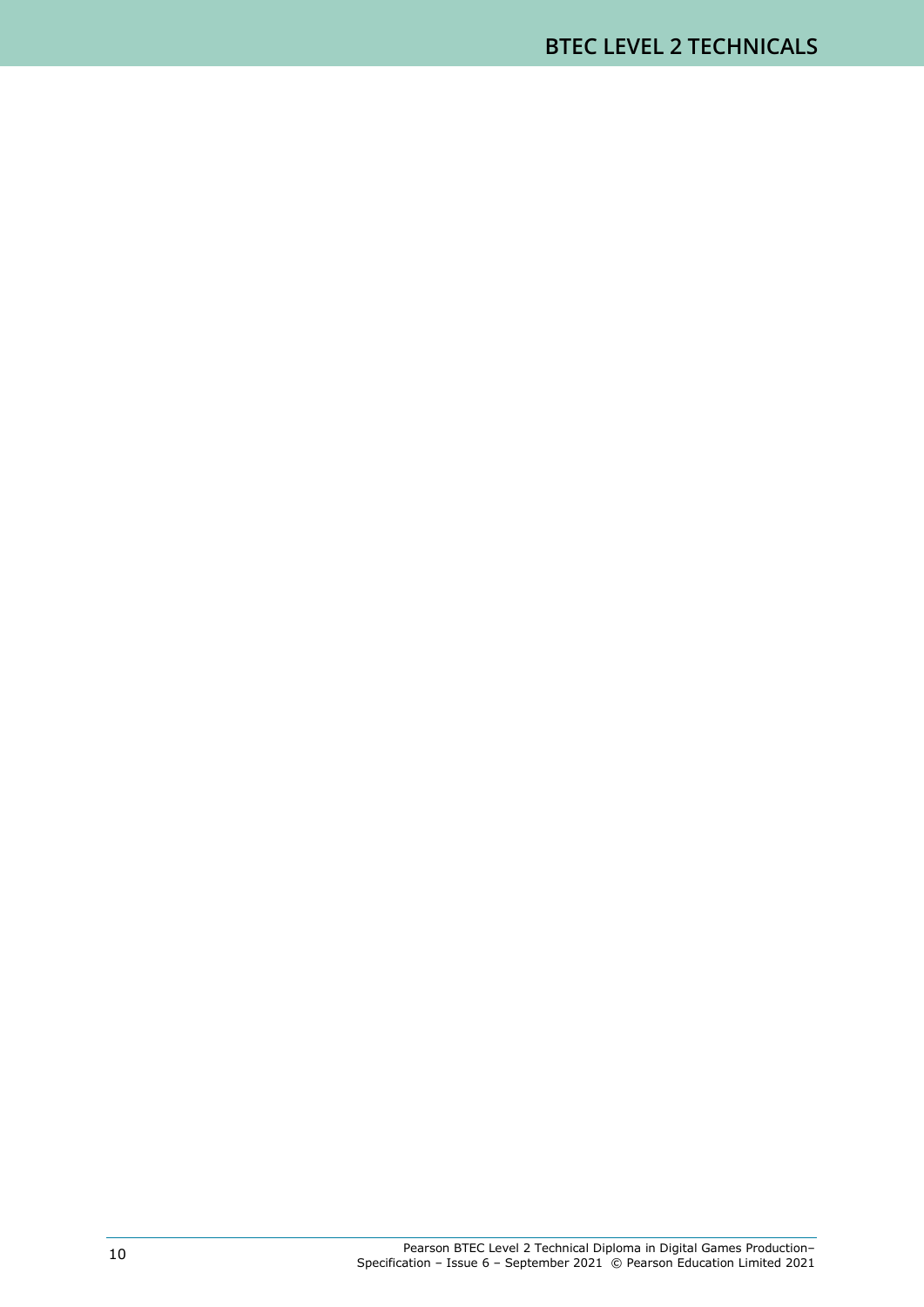# **Units**

| This section contains all the units developed for this qualification. |     |
|-----------------------------------------------------------------------|-----|
| Unit 1: Planning and Pitching a Digital Media Product                 | 13  |
| Unit 2: Animation for Digital Media                                   | 25  |
| Unit 3: Digital Testing                                               | 37  |
| Unit 4: Digital Games Production                                      | 49  |
| Unit 5: Narrative for Digital Media                                   | 61  |
| Unit 6: Digital Production Project                                    | 73  |
| Unit 7: Digital Audio                                                 | 81  |
| Unit 8: Digital Editing for Moving Image                              | 91  |
| Unit 9: 3D Modelling                                                  | 103 |
| Unit 10: Digital Graphics                                             | 113 |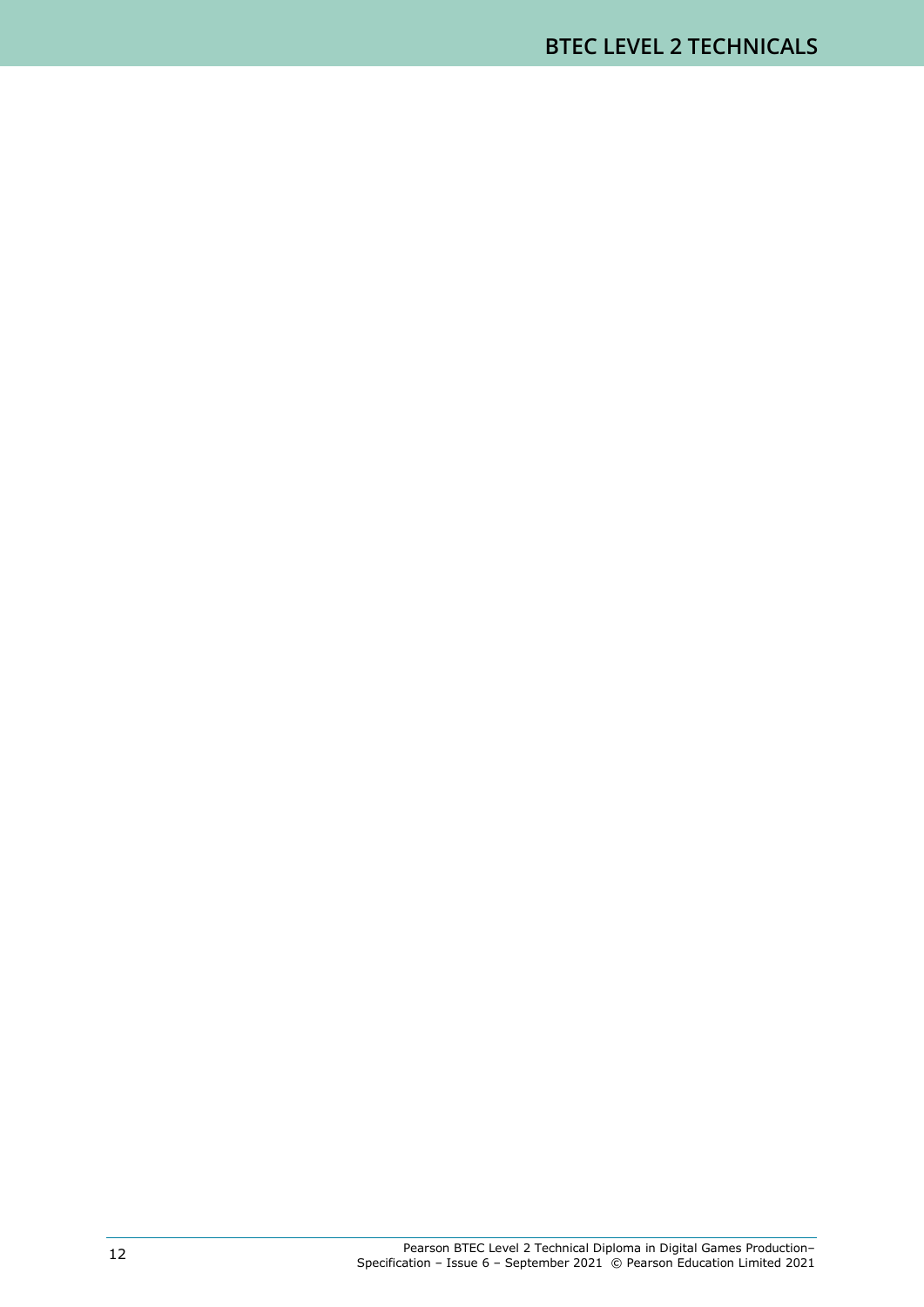# **Unit 1: Planning and Pitching a Digital Media Product**

Level: **2** Unit type: **Mandatory** Assessment type: **Internal** Guided learning hours: **30**

### **Unit in brief**

Learners develop and pitch ideas for the production of a digital media product from a media sector of their choice.

# **Unit introduction**

Did you know that people who work in the creative media industry often work on a freelance basis and have to pitch their ideas to a client in order to get work? To do this they need to make their ideas a reality for the client and convince them to invest in them.

In this unit, you will develop an idea that meets the needs of your client and formulate and develop a pitch for your own ideas for a media product. You will need to plan the content of your product effectively and be able to share your vision with the client – in the hope of convincing them that you should be the one to make a media product for them. You will be able to create ideas for products in any medium but you must make sure that they are appropriate and workable.

The skills that you learn in this unit will allow you to develop ideas for a range of products in different sectors of the media industry and give you the confidence you need to convince potential clients of their suitability.

### **Learning aims**

In this unit you will:

- **A** Plan ideas for a digital media product to meet client brief
- **B** Pitch ideas for a digital media product.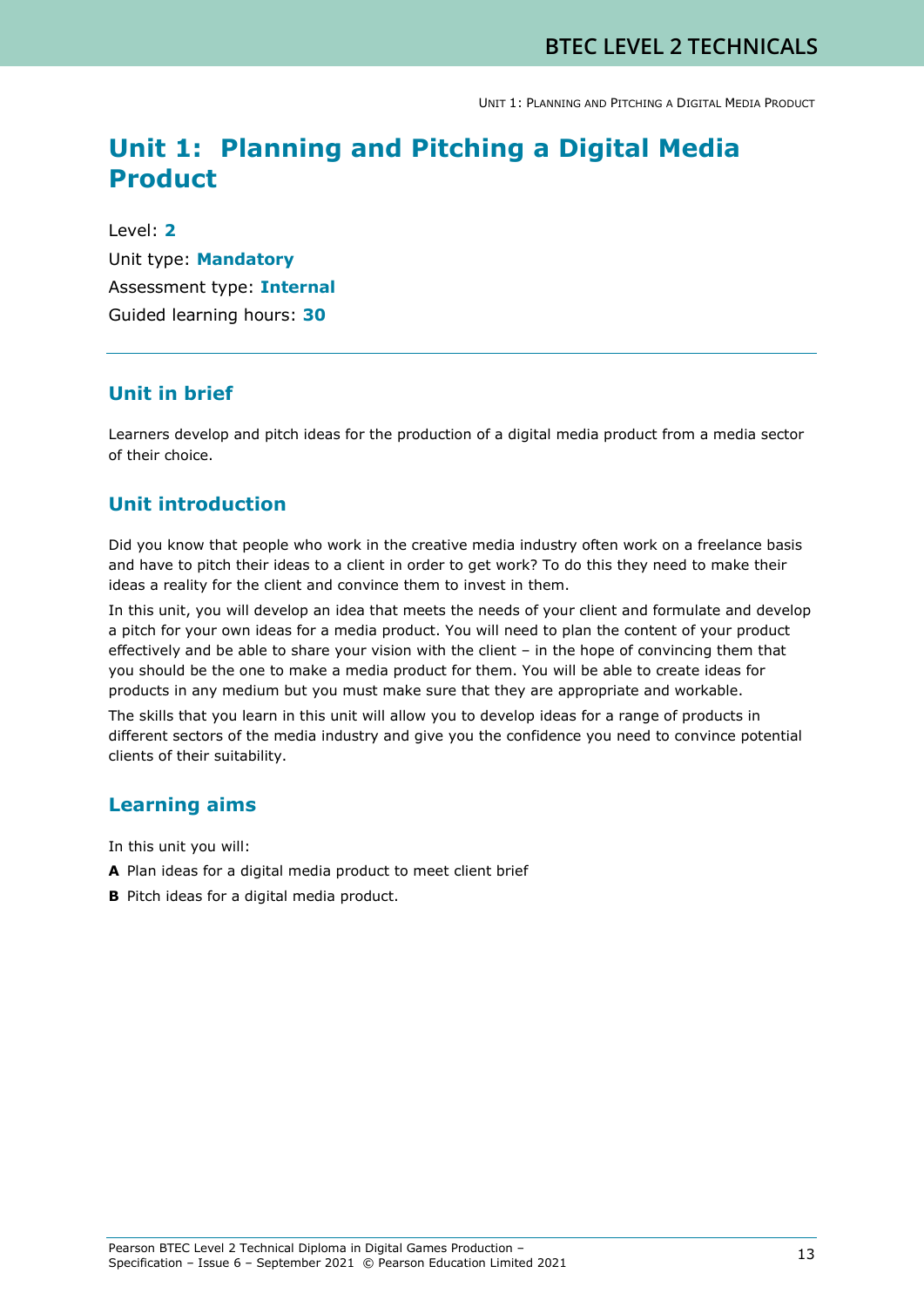# **Unit summary**

| <b>Learning aim</b>                                                    | <b>Key teaching areas</b>                                                                        | <b>Summary of suggested</b><br>assessment evidence                                     |  |
|------------------------------------------------------------------------|--------------------------------------------------------------------------------------------------|----------------------------------------------------------------------------------------|--|
| Plan ideas for a digital<br>A<br>media product to meet<br>client brief | A1 Requirements of<br>the brief<br><b>A2</b> Generating ideas                                    | Ideas generation such as<br>sketches, mind maps, images,<br>thumbnails, draft layouts. |  |
| B<br>Pitch ideas for a digital<br>media product                        | <b>B1</b> Formats for pitching<br><b>B2</b> Creating a pitch<br><b>B3</b> Pitching to the client | Evidence of presentations,<br>scripts and notes supported<br>by observation records.   |  |
| Key teaching areas in this unit include:                               |                                                                                                  |                                                                                        |  |
|                                                                        |                                                                                                  |                                                                                        |  |

| Sector skills                                                                                                        | <b>Knowledge</b>                                                                         | <b>Transferable</b><br>skills/behaviours                           |
|----------------------------------------------------------------------------------------------------------------------|------------------------------------------------------------------------------------------|--------------------------------------------------------------------|
| Interpreting client brief<br>l e<br>Generating ideas of an<br>۱.<br>original production<br>Pitching ideas to clients | • How to generate ideas<br>Organising and structuring<br>content<br>Planning effectively | • Working with others<br>• Communication<br>• Managing information |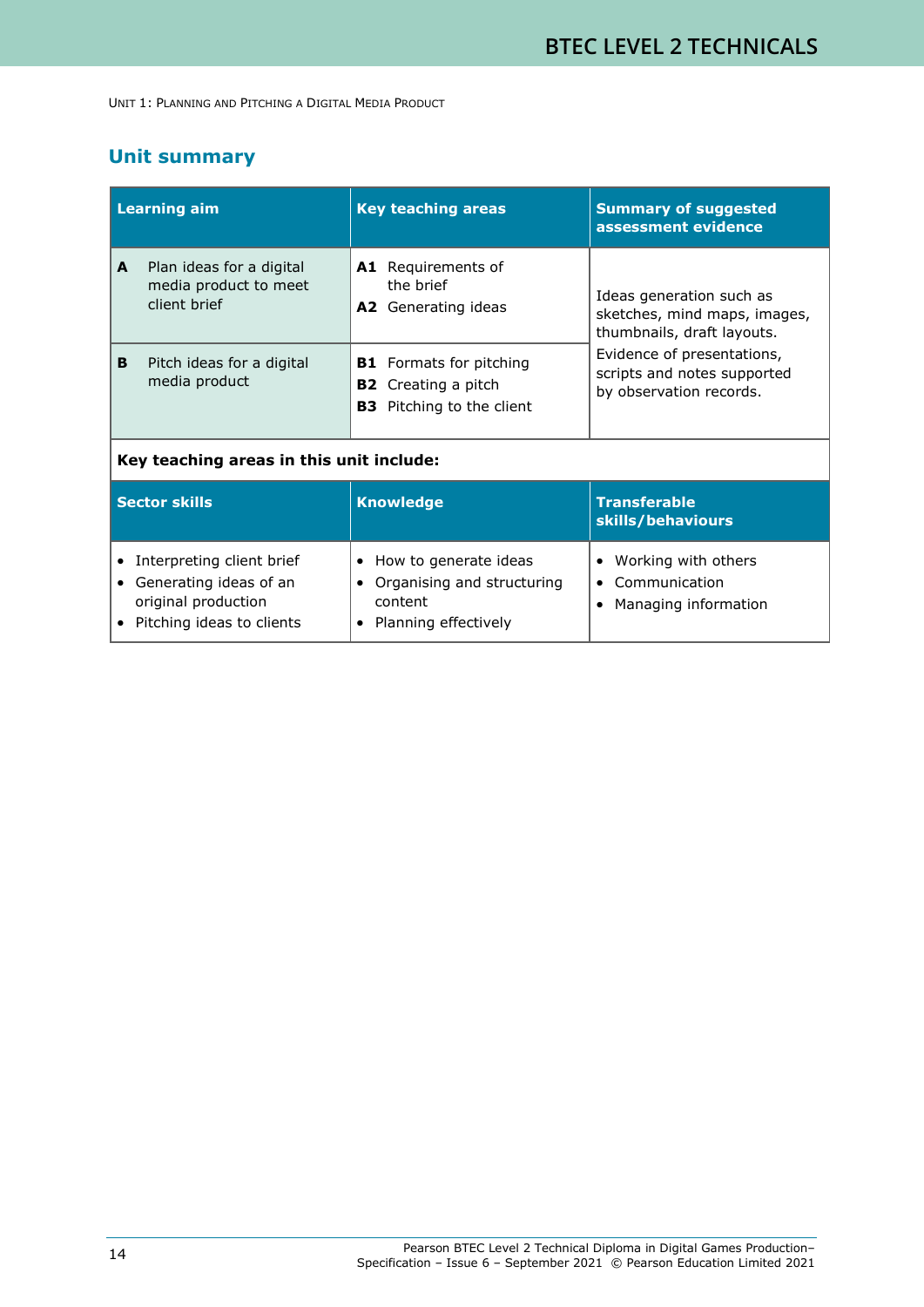# **Unit content**

# **Knowledge and sector skills**

**Learning aim A: Plan ideas for a digital media product to meet client brief**

#### **A1 Requirements of the brief**

Consider the requirements of the brief in terms of client and audience needs, such as who, why, what and where:

- target audience
- purpose, why produce the product inform, educate, entertain, provide a service
- platform what the product will be and where it will be seen.

#### **A2 Generating ideas**

Formulation of ideas:

- ideas generation, e.g.:
	- o plot outline, brief synopsis, informal proposal, summary of ideas, annotations, SWOT (strengths, weaknesses, opportunities, threats) analysis
- representing ideas visually, e.g.:
	- o mood boards, mind maps, storyboards, sketching, audio-visual presentation
- selecting ideas:
	- o discounted ideas with reasons why not selected
	- o revisions and decisions made to ideas in the formulation process
	- o final selected idea, e.g. reasons for selection, complete structure, relation to the brief, consideration of planning issues.

#### **Learning aim B: Pitch ideas for a digital media product**

#### **B1 Formats for pitching**

Learners to explore and develop (practise) a range of skills in pitching different ideas:

- a range of verbal communication techniques, to include live presentation, pre-recorded presentation, podcast, voiced slideshow
- a range of written styles, to include formal proposals or letters, forms, reports, treatments, written content in audio-visual presentations.

#### **B2 Creating a pitch**

- Content and layout:
	- o slide design
	- o font style, line spacing
	- o key points, bullet points
	- o inserting images, animations and data
	- o slide transitions and timings.
- Audience engagement:
	- o message
	- o mode of address, selling ideas
	- o active verbs and engaging content
	- o use of white space and avoiding clutter
	- o visual aesthetics and audience appeal.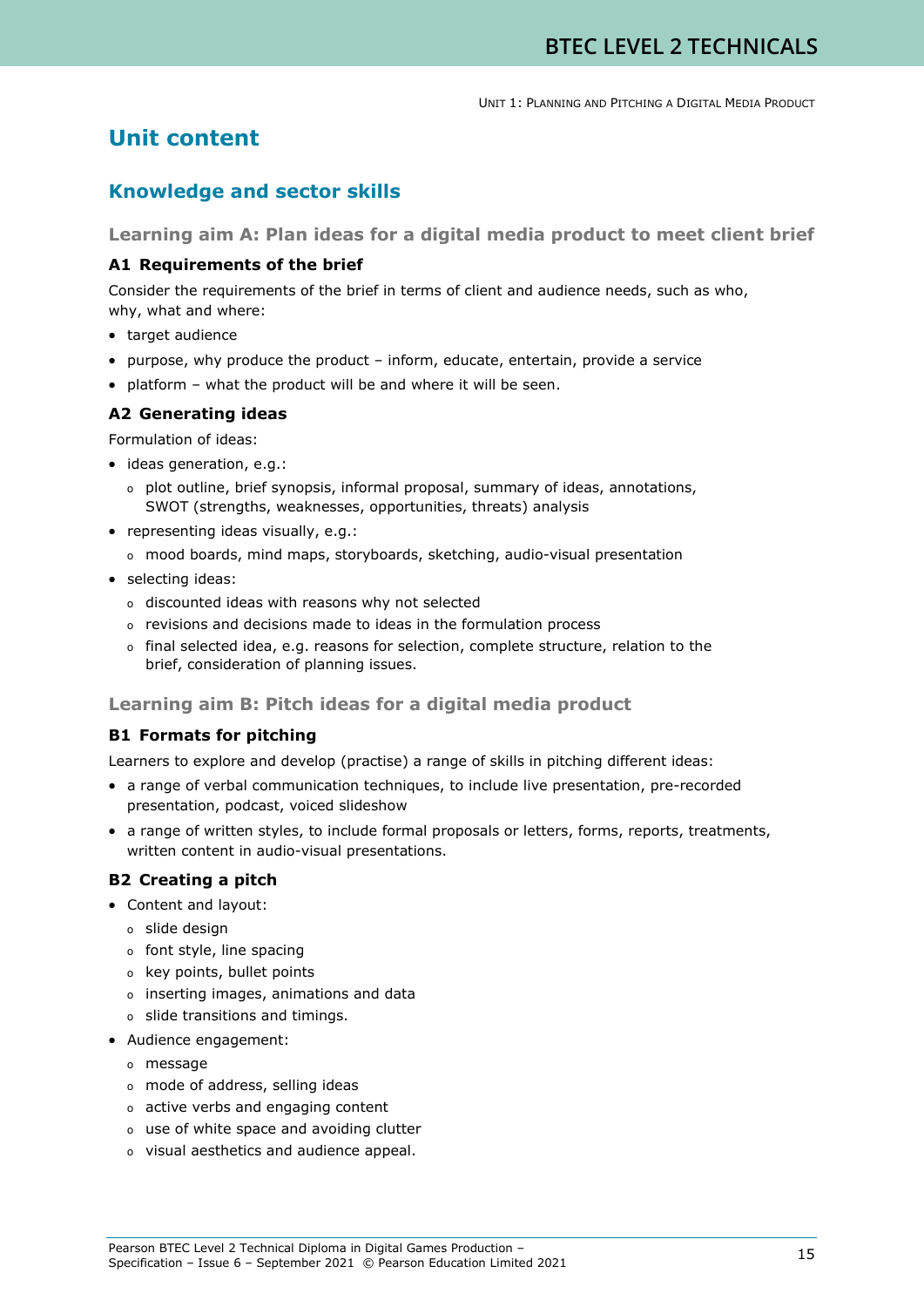#### **B3 Pitching to the client**

- Verbal communication techniques:
	- o clarity of voice
	- o tone of voice
	- o clarity of expression
	- o use of technical language where appropriate
	- o appropriate register
	- o style, e.g. authoritative, humorous, informative, motivational
	- o persuasive techniques, e.g. alliteration, rhythm, repetition, imperative mode of address.
- Written communication techniques:
	- o vocabulary, e.g. technical, formal, informal, acronyms and abbreviations
	- o structure
	- o grammar
	- o spelling
	- o punctuation
	- o clarity of expression
	- o persuasive techniques, e.g. alliteration, rhythm, repetition
	- o mode of address, e.g. formal, informal, colloquial, authoritative, imperative
	- o style.
- Audience, e.g. peers, client, tutor.

# **Transferable skills**

#### **Working with others**

• Working in teams to plan, prepare and pitch for a digital media product.

#### **Communication**

- Communicating with others.
- Pitching to a client.

#### **Managing information**

- Developing planning materials.
- Utilising ideas in planning portfolio.
- Constructing planning portfolio.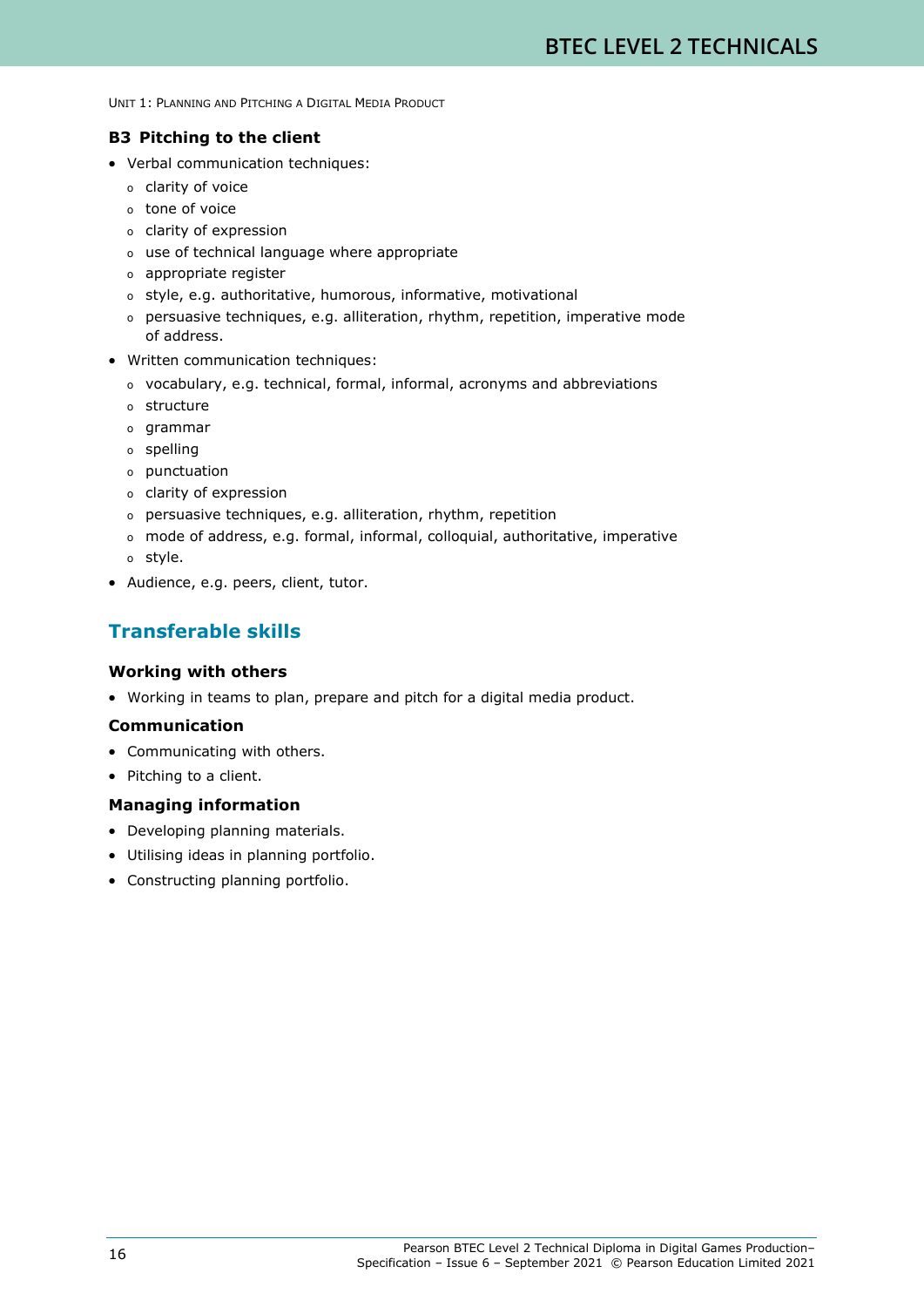# **Assessment criteria**

| <b>Pass</b>                                                                                                                                                                                      | <b>Merit</b>                                                                                                                                                   | <b>Distinction</b>                                                                                                                                                                                     |  |  |
|--------------------------------------------------------------------------------------------------------------------------------------------------------------------------------------------------|----------------------------------------------------------------------------------------------------------------------------------------------------------------|--------------------------------------------------------------------------------------------------------------------------------------------------------------------------------------------------------|--|--|
|                                                                                                                                                                                                  | Learning aim A: Plan ideas for a digital media product to meet client brief                                                                                    |                                                                                                                                                                                                        |  |  |
| A.P1 Outline the requirements<br>that need to be<br>considered when<br>producing a digital<br>media product.<br>A.P2 Develop basic ideas for a<br>digital media product to<br>meet client brief. | A.M1 Develop creative ideas<br>for a digital media<br>product that meets client<br>brief, showing links<br>between the ideas and<br>the client's requirements. | A.D1 Develop imaginative<br>ideas for a digital media<br>product that effectively<br>meets client brief,<br>showing clear and<br>detailed links between<br>the ideas and the client's<br>requirements. |  |  |
|                                                                                                                                                                                                  | Learning aim B: Pitch ideas for a digital media product                                                                                                        |                                                                                                                                                                                                        |  |  |
| <b>B.P3</b> Prepare a pitch for a<br>digital media product.                                                                                                                                      | <b>B.M2</b> Prepare and pitch an<br>idea for a digital media<br>product, effectively<br>demonstrating efficient<br>use of communication                        | <b>B.D2</b> Prepare and pitch an<br>idea for a digital media<br>product, confidently<br>demonstrating<br>consistently correct use                                                                      |  |  |
| <b>B.P4</b> Pitch an idea for a<br>digital media product,<br>demonstrating<br>appropriate use of<br>communication<br>techniques.                                                                 | techniques.                                                                                                                                                    | of communication<br>techniques.                                                                                                                                                                        |  |  |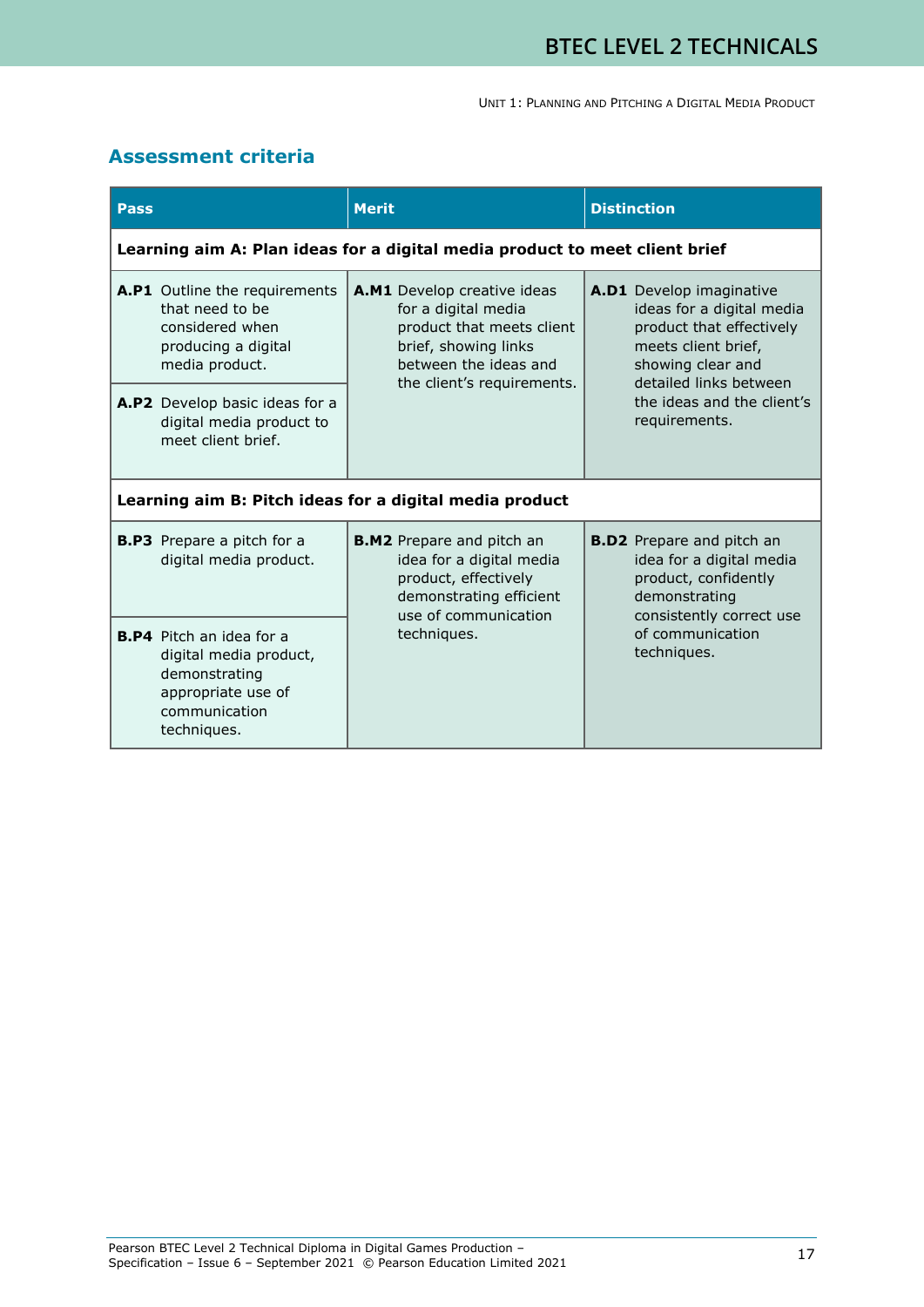### **Essential information for assessment decisions**

#### **Learning aim A**

#### **For distinction standard**, learners will:

- formulate and communicate thoughtful and imaginative ideas for their chosen digital media product. Ideas will be original and will relate clearly to the requirements of the brief. Learners will produce a clear summary of ideas, which have been fully justified and annotated. The final idea selected for development will contain detailed reference to thought processes and the reasons for their selection, linking back to the client's requirements
- use mind maps and sourced materials to form a starting point and generate original content in the form of sketches, drafts, layouts and images as a means of outlining their ideas and indicative content. Materials produced will be well organised and contain consistent use of annotations and explanations.

#### **For merit standard**, learners will:

- formulate and communicate thoughtful ideas for their chosen digital media product. Ideas could be both original and conventional and will relate appropriately to the requirements of the brief. Learners will produce a good summary of ideas that have been annotated to aid justification. The final idea selected for development will contain reference to thought processes and their reasons for their selection
- produce sketches and drafts as a means of outlining their ideas and indicative content, as well as use of mind maps and sourced materials. Materials produced will be suitably organised and contain regular use of annotations and explanations.

#### **For pass standard**, learners will:

- formulate and communicate appropriate ideas for their chosen digital media product. Ideas will often be conventional but may not always relate clearly to the requirements of the brief. Learners will often produce an initial summary of ideas and then pick one to develop, without indicating their reasons for doing so
- outline ideas and indicative content but there will be strong reliance on mind maps and sourced materials. Materials produced will often be slightly unorganised and lack regular and effective use of annotations and explanations.

#### **Learning aim B**

#### **For distinction standard**, learners will:

- prepare a thoughtful presentation that contains all relevant details to engage the client, and which has been structured with a clear and logical running order. Consideration of the audience is extremely apparent in the use of fonts, styles and the inclusion of images. Written content is very well presented, with good use of spelling and grammar
- demonstrate a confident use of verbal communication techniques through their pitch, e.g. tone of voice is pitched appropriately and is adjusted when appropriate. The format of the presentation is well thought out; technical language will be used appropriately and points are explained clearly and clarified or expanded as appropriate. Audiences are kept engaged and there is good use of persuasive techniques to 'sell' the idea.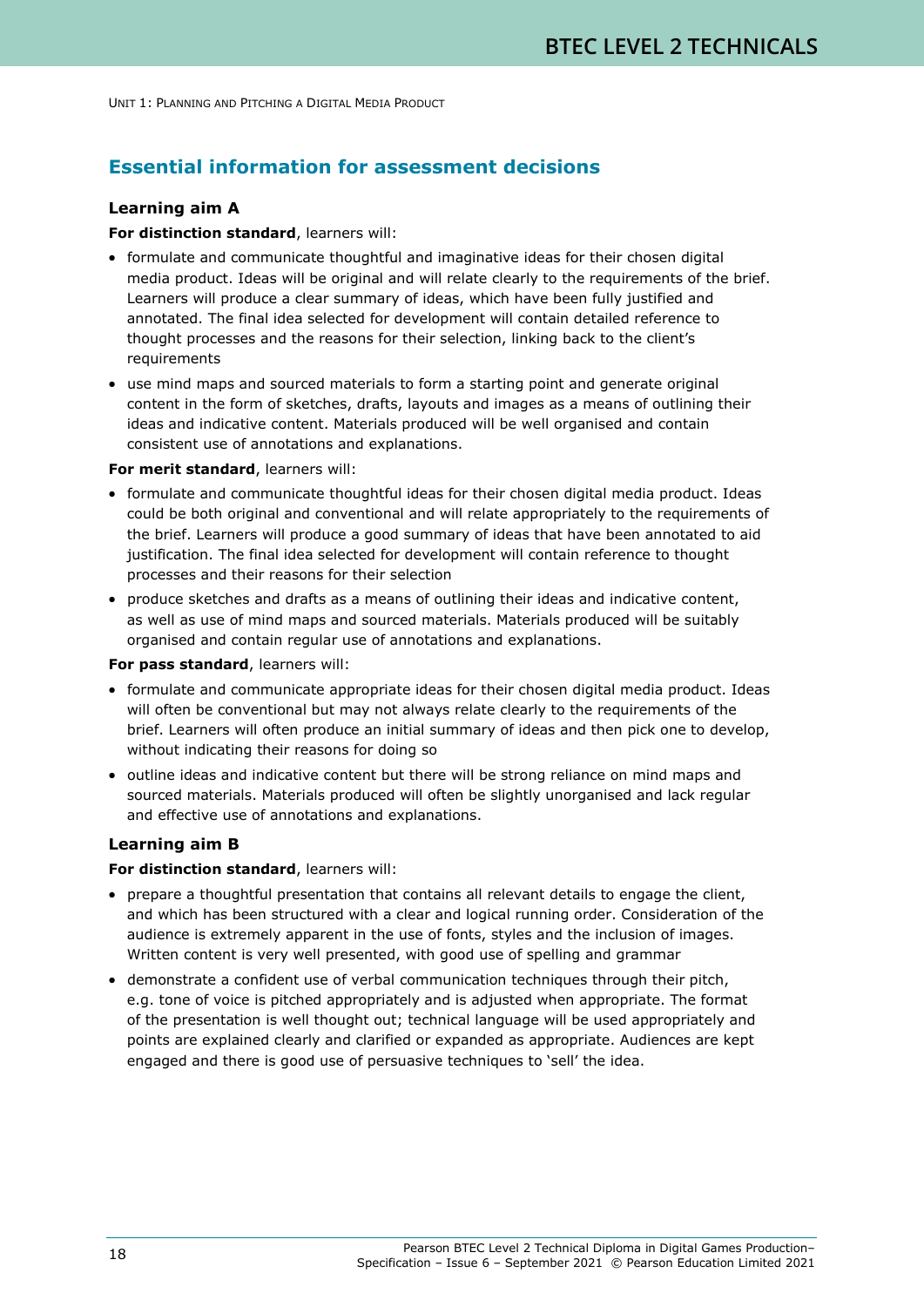#### **For merit standard**, learners will:

- prepare a thoughtful presentation that contains most of the relevant details required by the client and which has been structured with a logical running order. Clear consideration of the audience is apparent in the use of fonts, styles and inclusion of images, written content is well presented with few spelling or grammar errors and is easy to read
- demonstrate mainly effective use of verbal communication techniques through their pitch, e.g. their voice is clear and projects well, with only occasional lapses in fluency. Points are reinforced, both written and verbal forms use some persuasive techniques of language to 'sell' their idea and the idea is, in the main, well communicated.

#### **For pass standard**, learners will:

- prepare an appropriate presentation that contains some of the relevant details required by the client and has been structured with some attempt at a logical running order. Some consideration of the audience is apparent in the use of fonts, styles and inclusion of images and written content is readable
- communicate the basic premise of their idea and demonstrate some appropriate use of verbal communication techniques through their pitch, e.g. appropriate level of voice, appropriate tone/register of voice, if not always fluent, and some evidence of attempting to persuade the audience through what is being presented.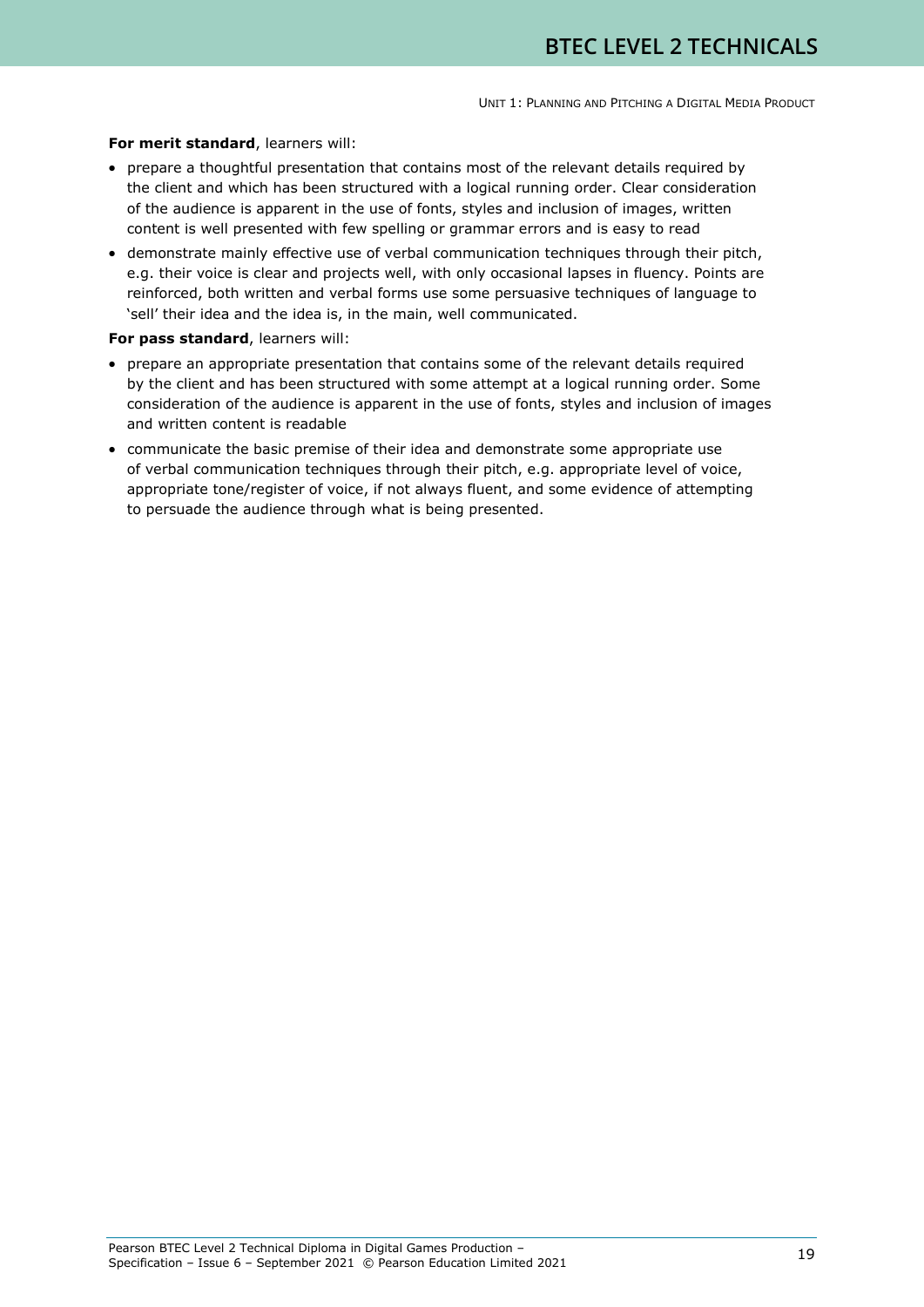### **Assessment activity**

The summative assessment activity takes place after learners have completed their formative development. The activity should be practical, be set in a realistic scenario and draw on learning from the unit, including the transferable skills. You will need to give learners a set period of time and number of hours in which to complete the activity. *Section 6* gives information on setting assignments and there is further information on our website.

A suggested structure for summative assessment is shown in the *Unit summary* section, along with suitable forms of evidence. This is for illustrative purposes only and can therefore be adapted to meet local needs or to assess across units where suitable opportunities exist. The information in the *Links to other units* section will be helpful in identifying opportunities for assessment across units.

The following scenario could be used to produce the required evidence for this unit. Centres are free to use comparable scenarios or other forms of evidence, provided that they meet the assessment requirements of the unit.

#### **Suggested scenario**

A company that produces 'gossip' magazines has decided to make their product available in an online format. They have no experience of designing content for online use and want you to help them expand into that market.

The magazine must contain a suitable masthead and be in the style of the print version, however the content and layout is for you to decide on. You will need to pitch your ideas to the client, outlining how you plan to create the online version of their publication and how it will still attract the target audience.

#### **If a retake is necessary, an alternative example must be used. The following is an example of a retake assessment activity.**

A local dog-rescue centre is struggling with their rehoming project and needs to raise awareness of what they do, and the animals that they have available for rehoming. They want to advertise the centre in a suitable medium that will target their intended audience of pet owners.

You will need to generate ideas for the campaign and decide on the best platform on which to run it. You need to convince the client that your ideas will attract and be seen by their target audience.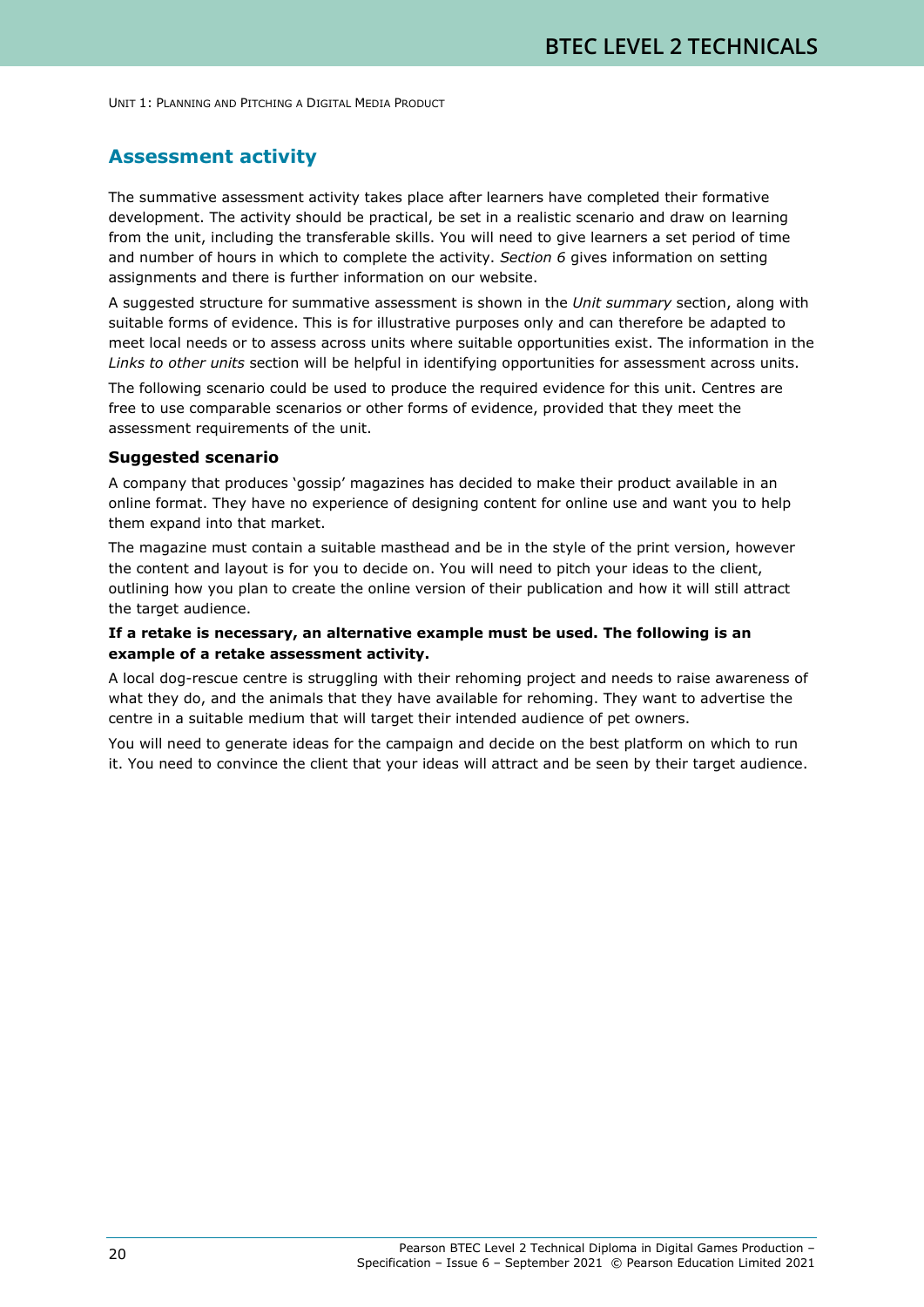# **Further information for tutors and assessors**

# **Delivery guidance**

The following are examples of practical activities and workshops that tutors could use when developing sector and transferable skills in the delivery of this unit. Wherever possible, practical activities should be used to help learners develop both personal and sector skills in preparation for the final assessment. These suggestions are not intended as a definitive guide to cover the full GLH of the unit.

#### **Introduction to unit**

A tutor-led discussion introducing the purpose of the unit.

Learners should be introduced to the way in which to develop ideas and plan for a media production. They will need to be able to interpret and understand the needs of the client while considering the needs of the audience.

- Understand how to identify the target audience.
- Understand how to interpret the needs of the client.
- Practical sessions in developing ideas and how to record them effectively.
- Practical sessions in creating materials for inclusion in a pitch.
- Practical sessions in creating a pitch using relevant software.
- Practical sessions in pitching to a client using peers and tutor to practise with.

**Suggested time:** about 6 hours.

#### **Activity: Interpreting brief and identifying audience**

Learners will need to interpret the needs of the client and the audience in relation to a scenario and set brief.

- Interpreting the needs of the client.
- Breaking down the key factors in the brief.
- Ascertaining the target audience.
- Understanding how to meet audience needs.

**Suggested time:** about 4 hours.

#### **Activity: Generating ideas**

Learners will need to generate a range of ideas in fulfilment of the client brief and in order to attract their target audience.

- Ideas generations to include, e.g.:
	- o plot outline
	- o brief synopsis
	- o informal proposal
	- o summary of ideas
	- o annotations
	- o SWOT analysis
	- o representing ideas visually, e.g. mood boards, mind maps, storyboards, sketching, audio-visual presentation.
- Developing and refining ideas, selection, rejection, revisions and justifications.
- **Suggested time:** about 8 hours.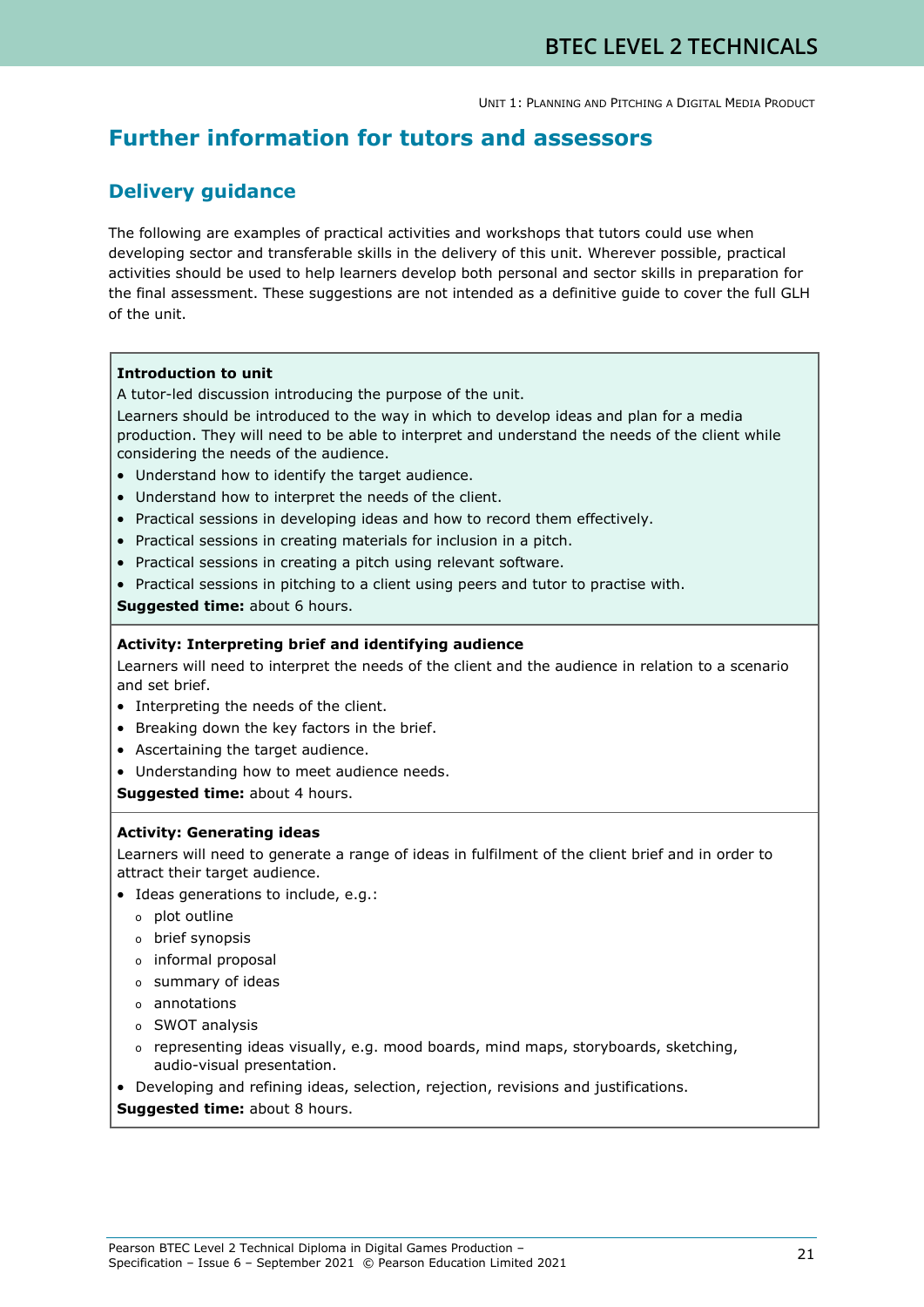#### **Activity: Planning content and creating pitch**

Learners should select suitable content for inclusion in their presentation, such as:

- images, text and font styles
- use of formats, headings, sub-headings
- running order
- scripts
- handouts.

**Suggested time:** about 8 hours.

#### **Activity: Pitching to the client**

Learners will undertake their pitch to the client and gain client feedback. Learners should pay attention to:

- use of verbal communication skills
- body language
- tone of voice, pitch, register
- audience engagement
- responding to client comments and questions.

**Suggested time:** about 4 hours.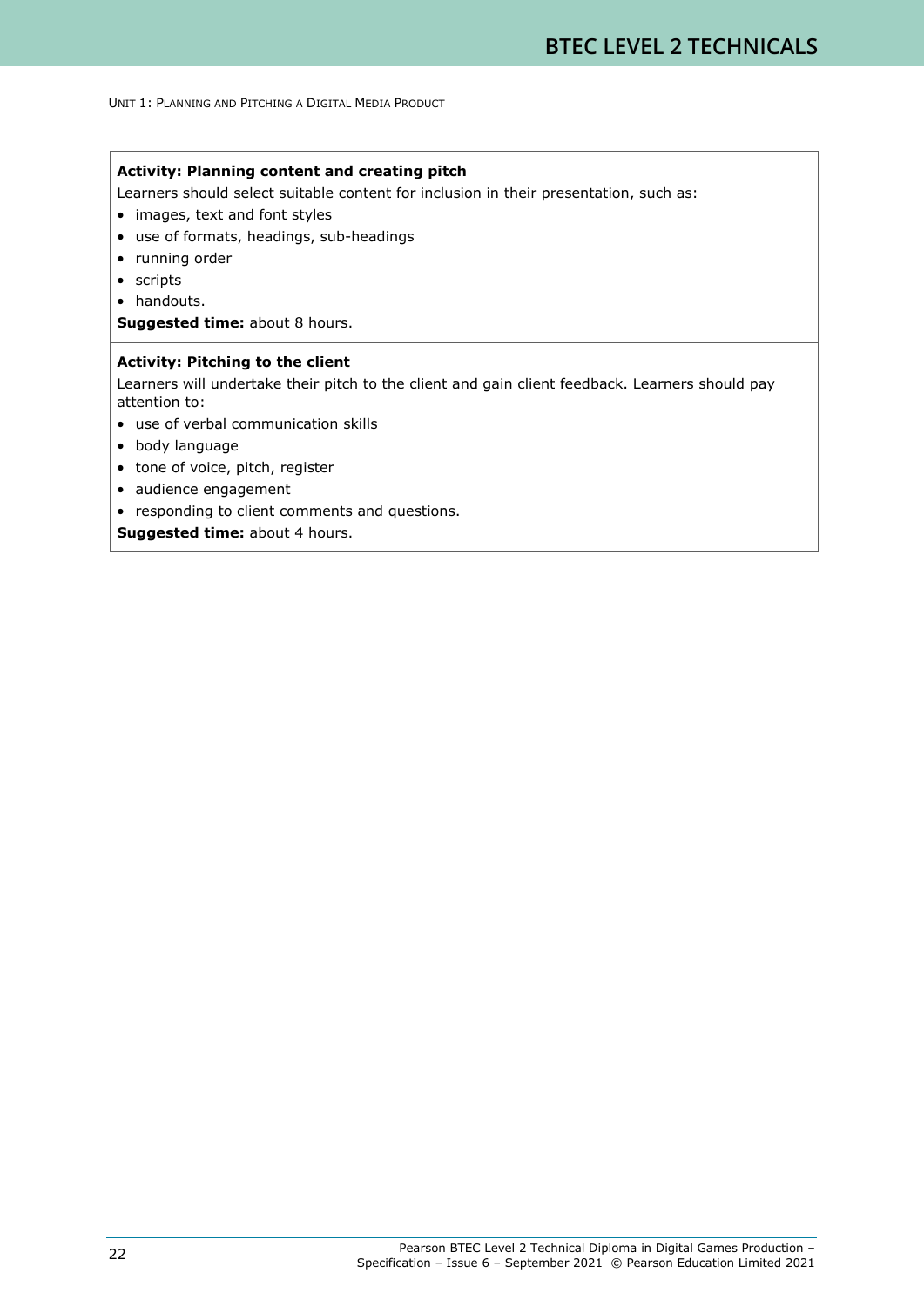# **Essential resources**

For this unit, learners will need access to:

- suitable presentation software
- template and exemplar planning documentation.

# **Links to other units**

This unit has strong links to:

- Unit 2: Animation for Digital Media
- Unit 6: Digital Production Project
- Unit 7: Digital Audio
- Unit 8: Digital Editing for Moving Image
- Unit 10: Digital Graphics.

### **Employer involvement**

This unit would benefit from employer involvement that could be in the form of a production company for learners to present their ideas as a pitch to, outlining their plans for a project. The company can then provide feedback to contribute to the assessment decisions from a real industry perspective.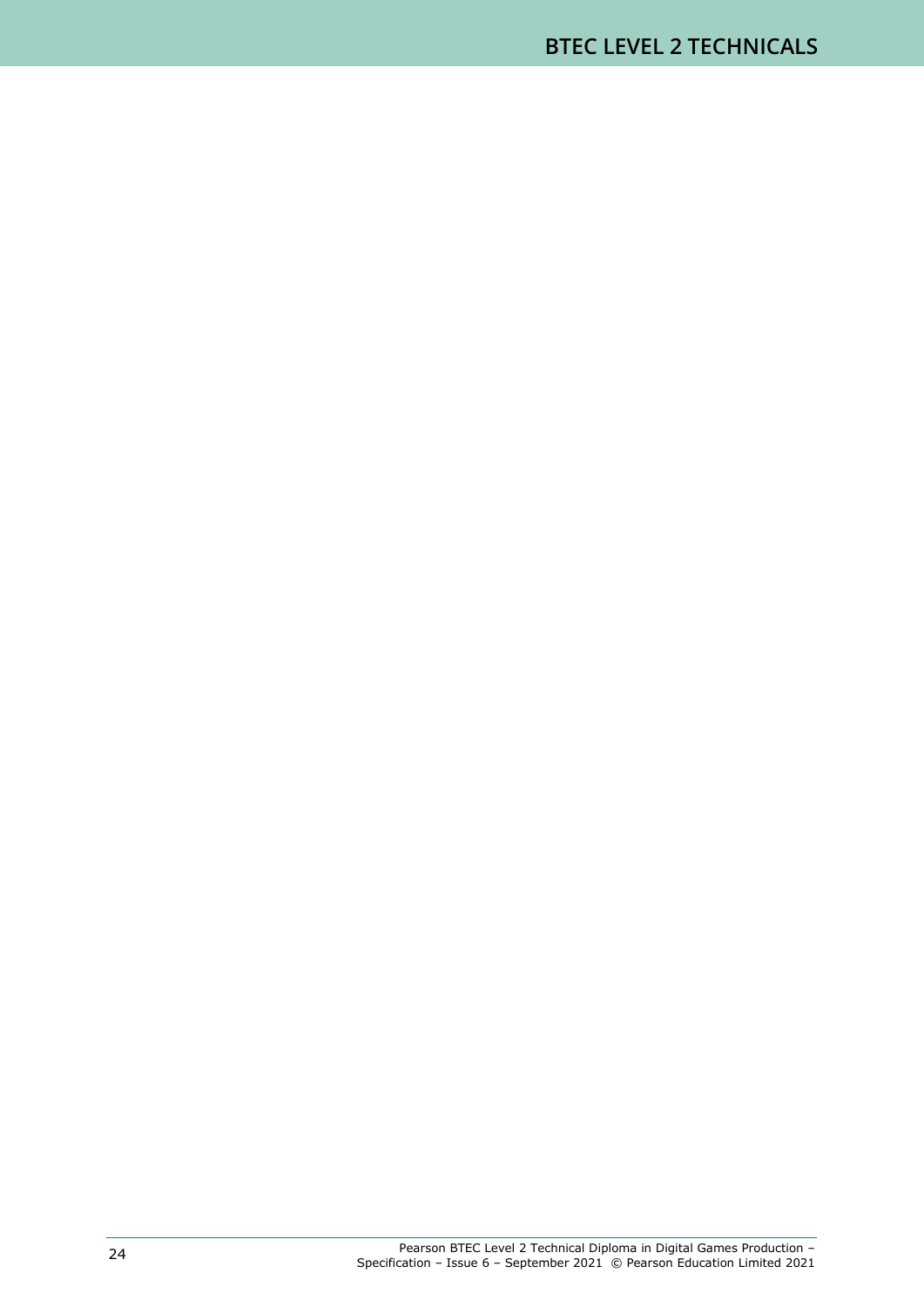# **Unit 2: Animation for Digital Media**

Level: **2** Unit type: **Mandatory** Assessment type: **Internal** Guided learning hours: **60**

#### **Unit in brief**

Learners develop their skills in applying the tools and techniques to plan and create a digital animation for a media product.

# **Unit introduction**

Have you ever wondered how animations are made? They can be used in many sectors of the creative media industries, including advertising, video games, music videos, films, television, mobile phones and websites. With such a wide variety of uses, it can enable you to develop expressions and creativity that meet the needs of the media industry.

In this unit, you will learn the skills and techniques required to design and produce a range of animations. You will gain an understanding of how the illusion of movement is created, and explore the professional skills and techniques required to develop them. Large and small companies, as well as freelance producers, create animation across the UK. The industry requires people to work in highly skilled and specialised roles, to create animations in a range of formats for a variety of purposes and audiences.

This unit will enable you to develop skills that can be applied to a range of digital animations. The production of animations, and the collection of visual and audio assets, will enable you to grasp the skills needed to successfully progress directly to the animation industry, or to a Level 3 BTEC programme in Creative Media Production.

#### **Learning aims**

In this unit you will:

- **A** Develop ideas for a digital animation
- **B** Produce and collect assets for a digital animation
- **C** Use digital tools to produce an animated sequence.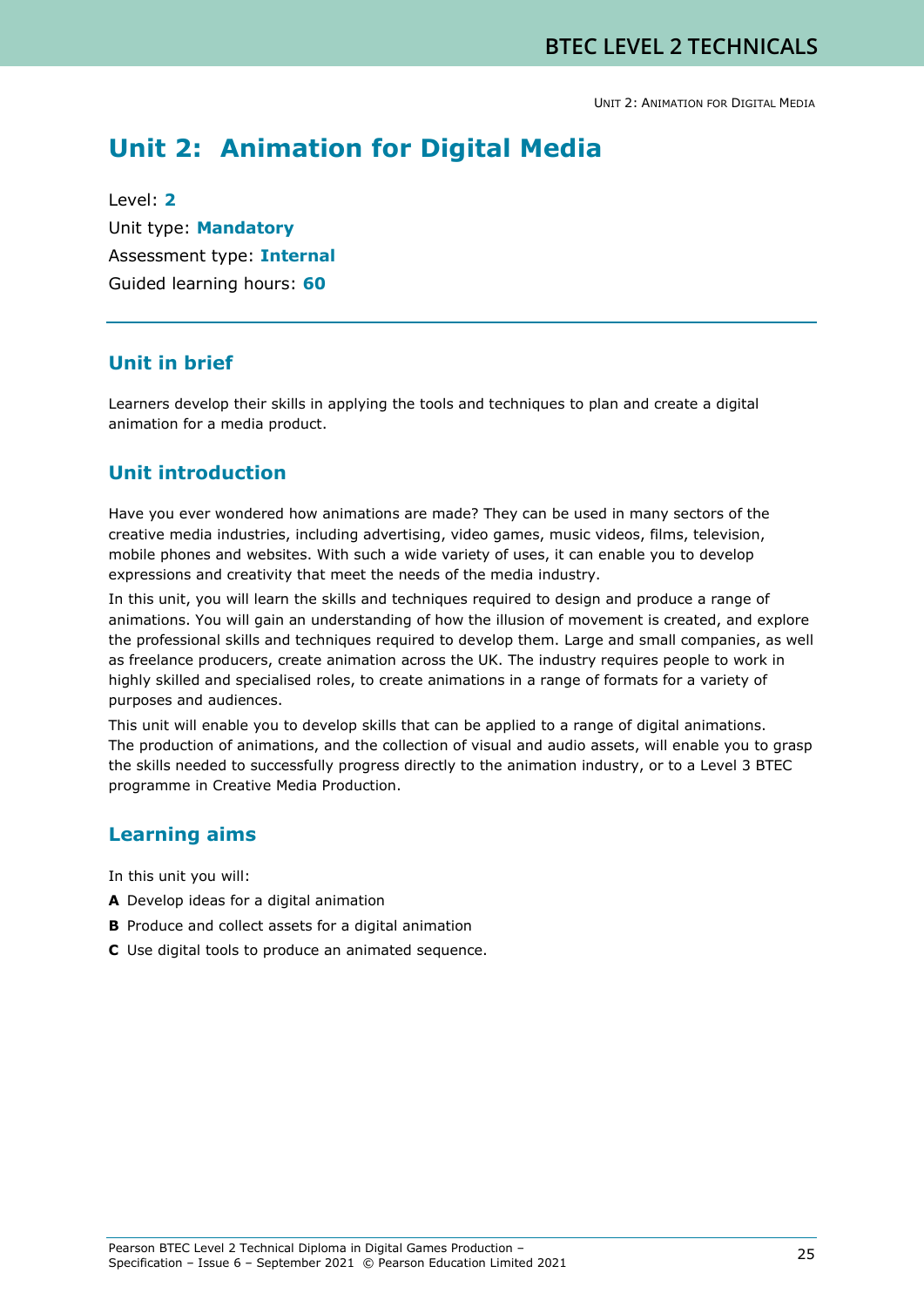# **Unit summary**

|                                          | <b>Learning aim</b>                                                                                                                                                       | <b>Key teaching areas</b>                                                                                                                                                                      | <b>Summary of suggested</b><br>assessment evidence                                                                                                        |
|------------------------------------------|---------------------------------------------------------------------------------------------------------------------------------------------------------------------------|------------------------------------------------------------------------------------------------------------------------------------------------------------------------------------------------|-----------------------------------------------------------------------------------------------------------------------------------------------------------|
| A                                        | Develop ideas for a digital<br>animation                                                                                                                                  | A1 Considerations when<br>producing animation<br>A2 The development of ideas<br>and concepts<br>A3 Pre-production planning                                                                     |                                                                                                                                                           |
| B                                        | Produce and collect assets<br>for a digital animation                                                                                                                     | <b>B1</b> Visual assets<br><b>B2</b> Audio assets                                                                                                                                              | Portfolio of planning and<br>development of animation.<br>A final digital animation for a<br>specified purpose, including<br>learner-generated visual and |
| C                                        | Use digital tools to produce<br>an animated sequence                                                                                                                      | C1 Organisation of production<br>C2 Using digital animation<br>tools to create the illusion<br>of movement<br><b>C3</b> Publishing the final<br>animation                                      | audio assets.                                                                                                                                             |
| Key teaching areas in this unit include: |                                                                                                                                                                           |                                                                                                                                                                                                |                                                                                                                                                           |
|                                          | <b>Sector skills</b>                                                                                                                                                      | <b>Knowledge</b>                                                                                                                                                                               | <b>Transferable</b><br>skills/behaviours                                                                                                                  |
|                                          | Storyboarding/scripting<br>Pre-production skills<br>Generating visual assets<br>Recording audio assets<br>Using digital animation tools<br>• Publishing digital animation | • Considerations when<br>producing animation<br>• Legal and ethical<br>considerations, including<br>copyright and Creative<br>Commons (CC) attributions<br>File formats and types<br>$\bullet$ | Thinking skills/adaptability<br>$\bullet$<br>Problem solving<br>$\bullet$<br>Managing information<br>$\bullet$                                            |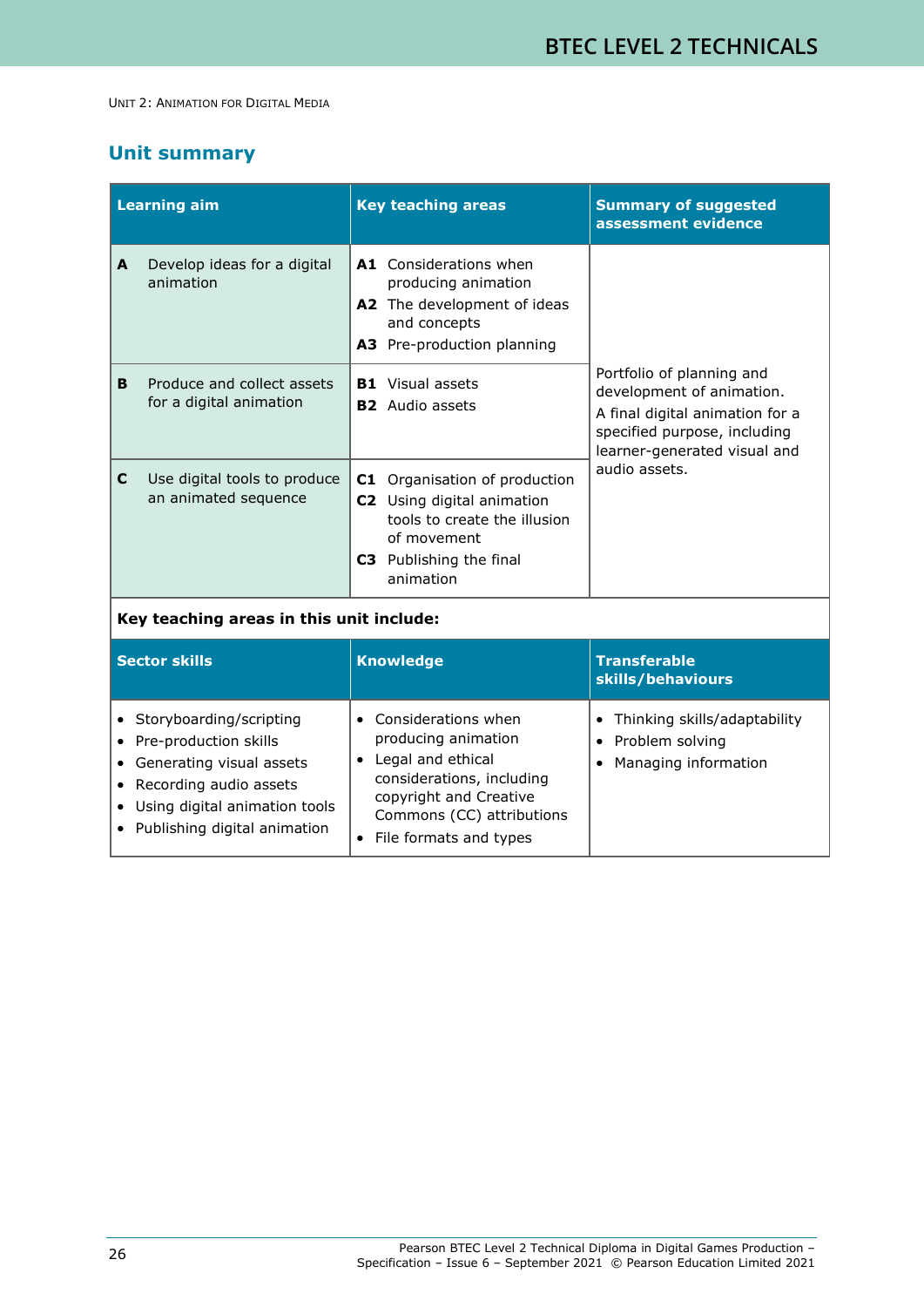# **Unit content**

# **Knowledge and sector skills**

#### **Learning aim A: Develop ideas for a digital animation**

#### **A1 Considerations when producing animation**

- Target audience, e.g. differences in delivery approach.
- Choice of technique and materials, to include:
	- o 2D computer animation
	- o 3D computer animation
	- o pixilation
	- o rotoscoping, e.g. image transfer.
- Purposes of animation, e.g. humour, information, entertainment, advertising.
- Types of use, such as:
	- o TV programmes
	- o music videos
	- o games cutscenes
	- o idents
	- o advertisements
	- o animated web content, to include interactive content and banners
	- o interactive apps
	- o e-learning.
- Frame rates/frames per second (FPS) on animation outcomes.
- Legal and ethical, intellectual property rights (IPR).

#### **A2 The development of ideas and concepts**

- Developing scripts to enhance digital animations.
- Developing character designs to enhance digital animations.
- The importance of storyboards and animatics when producing an animation, to include:
	- o camera angles
	- o shot types
	- o poses and expressions to portray action.
- Providing and using a soundtrack to enhance animation productions, to include:
	- o music
	- o sound effects
	- o dialogue.

#### **A3 Pre-production planning**

- Project management, e.g. scoping a project for ideas and development.
- Production schedule, e.g. developing milestones for stages of project delivery.
- Budget, e.g. planning and managing costs for project delivery.
- Personnel requirements, e.g. personal skills required for successful delivery of the project.
- Resources, e.g. managing and preparing the equipment, facilities, number of staff/colleagues required for project delivery.
- Contingency, e.g. developing an alternative plan to overcome a risk or unexpected outcome and/or circumstance.
- Health and safety, e.g. ensuring preventative measures are prepared to avoid harm coming to those around us.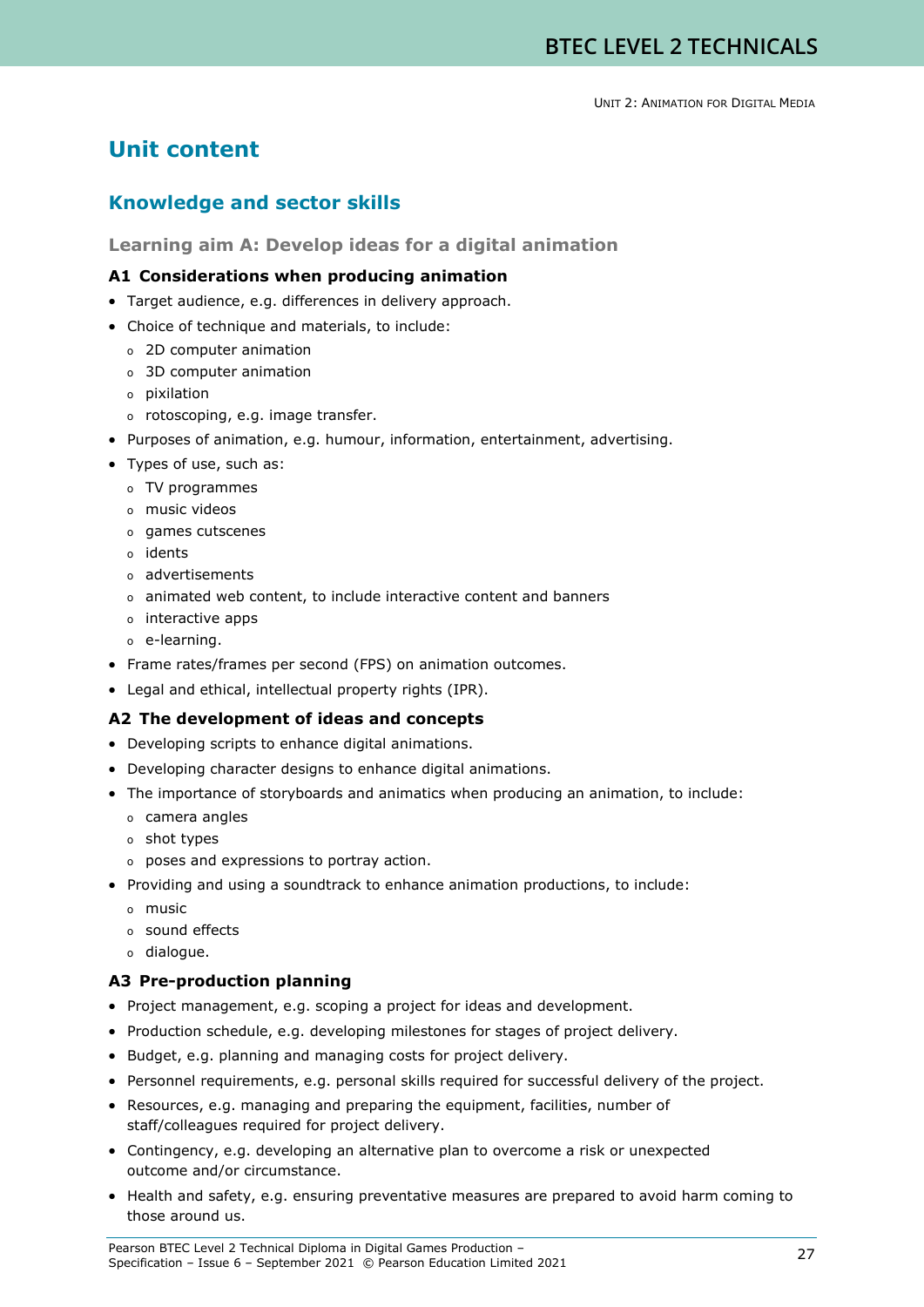**Learning aim B: Produce and collect assets for a digital animation**

#### **B1 Visual assets**

- Producing and collecting visual assets, demonstrating consideration of copyright issues, e.g. Creative Commons (CC) attribution licences.
- Developing characters in different views and poses, to include:
	- o side and front views
	- o running
	- o walking
	- o sitting
	- o close-ups with different facial expressions
	- o blinking.
- Producing multidimensional models/sprites.
- Developing environments and backgrounds.
- Developing logos.
- Mise en scène, e.g. arranging animated surroundings.
- Providing appropriate text.

#### **B2 Audio assets**

Recording and collecting audio assets, demonstrating consideration of copyright issues, to include:

- dialogue
- music
- narration/voice-over
- background sound
- sound effects.

**Learning aim C: Use digital tools to produce an animated sequence**

#### **C1 Organisation of production**

- Choosing the software and equipment required for animation production, to include:
	- o digital 2D or 3D animation software
	- o image manipulation software, e.g. Photoshop®, After Effects®
	- o camera devices
	- o graphics tablet.
- File and asset management, e.g. accurate storage, access, file naming, and distribution of files.

#### **C2 Using digital animation tools to create the illusion of movement**

- Setting up the animation timeline.
- Importing or creating graphics as sprites.
- Creating and working with symbols.
- Using keyframes to animate sprites.
- Using transitions between scenes/images.
- Using onion-skinning to aid keyframe animations.
- Using tweening to create animations.
- Setting appropriate frame rates and playback speed.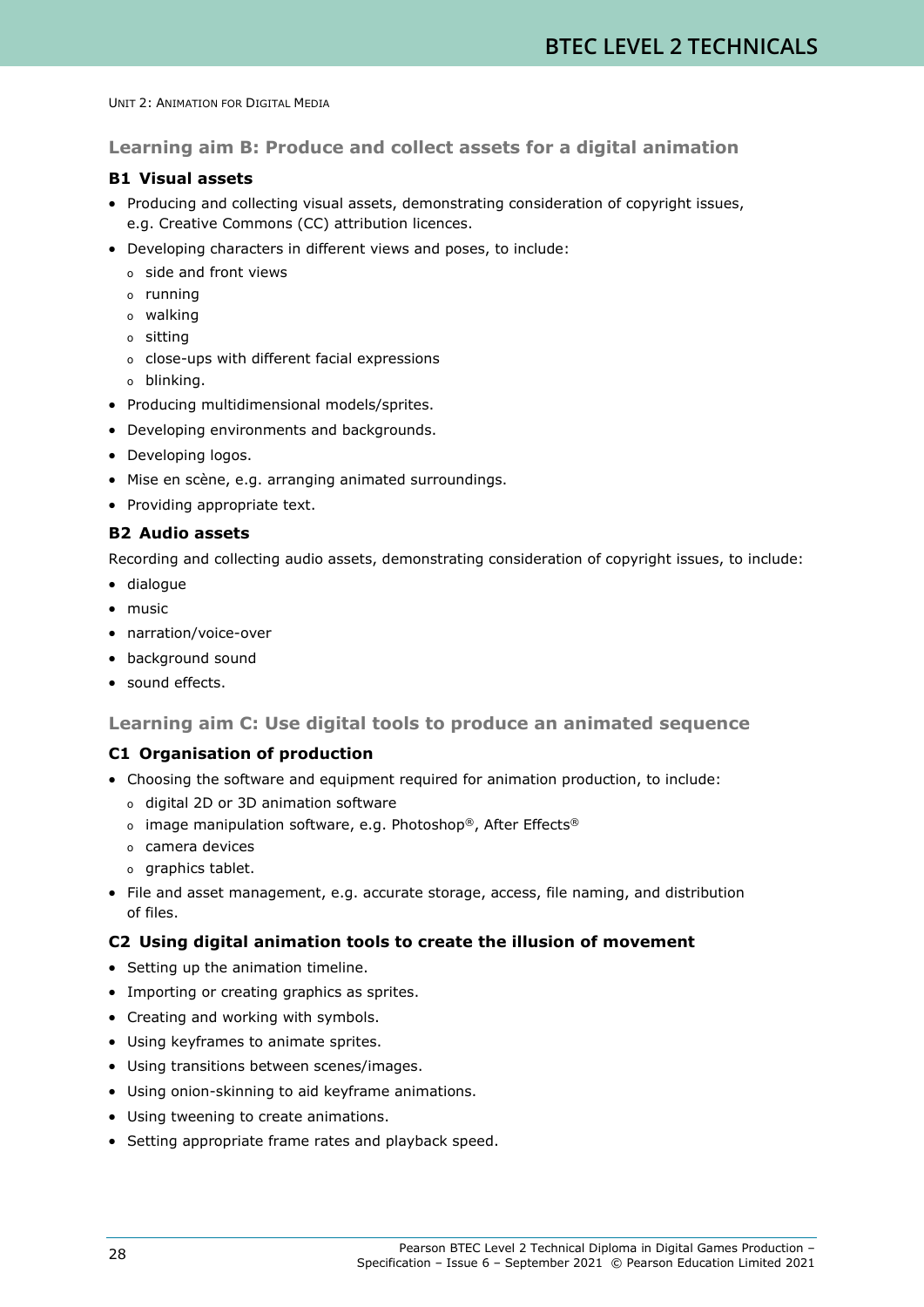#### **C3 Publishing the final animation**

Exporting, saving and storing files with consideration of appropriate:

- file types, e.g. swf, flv
- file size to allow smooth playback
- plugins or software needed to play the animation, e.g. Shockwave Player.

# **Transferable skills**

#### **Thinking skills/adaptability**

- Understanding the brief and relevant considerations when preparing for the animation.
- Undertaking pre-production planning, including storyboarding and scripting.
- Preparing visual and audio assets for a digital animation.

#### **Problem solving**

- Demonstrating skills in using digital tools to create and record assets.
- Demonstrating skills in using digital animation software to create the illusion of movement to produce a digital animation and publish in an appropriate format and file type.

#### **Managing information**

- Managing visual and audio assets in the production of a digital animation.
- Managing files in the appropriate formats and folder structures.
- Managing timeline, scenes and sprites in digital animation software.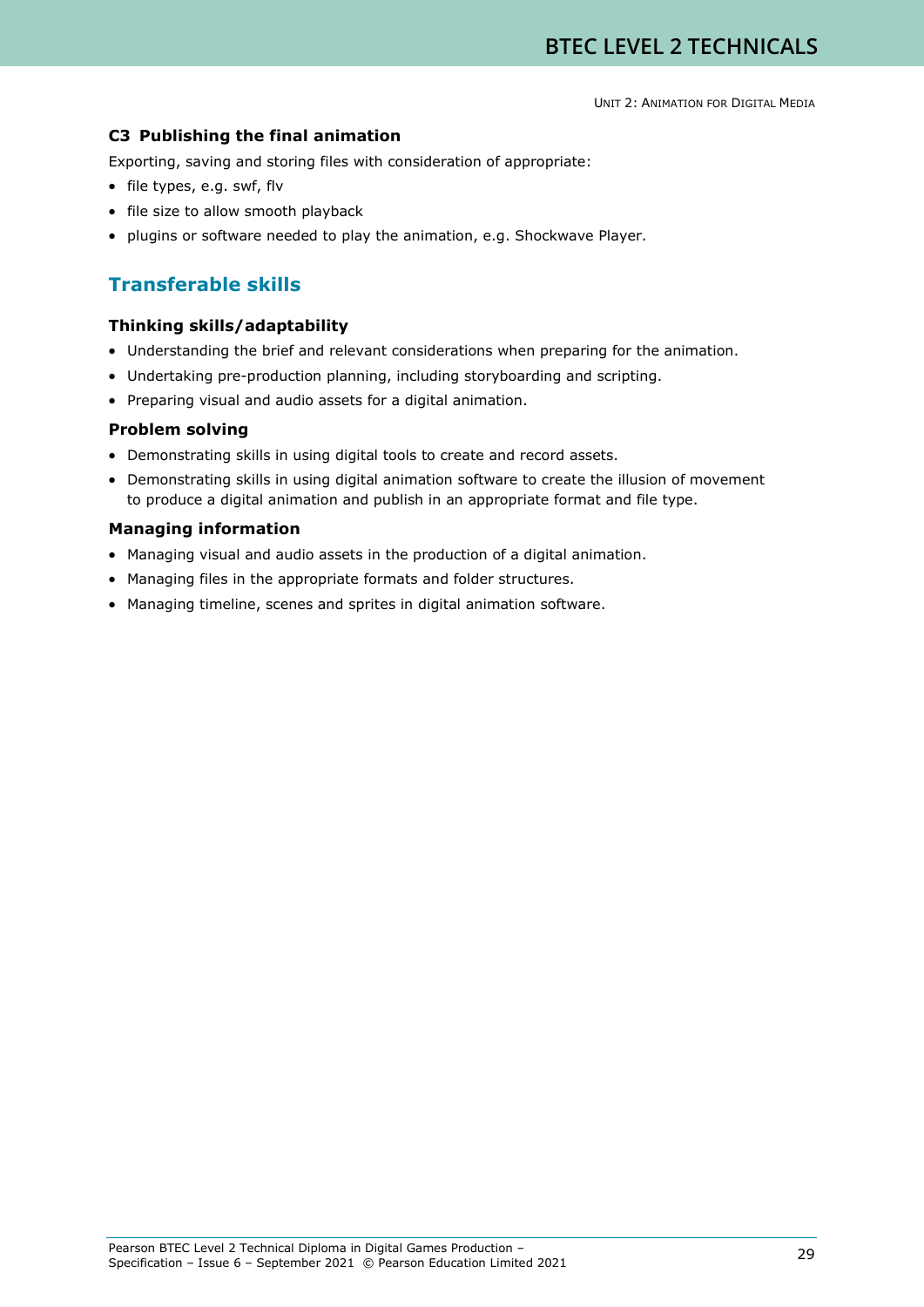# **Assessment criteria**

| Pass                                                                                                                             | <b>Merit</b>                                                                                                                              | <b>Distinction</b>                                                                                                                                          |
|----------------------------------------------------------------------------------------------------------------------------------|-------------------------------------------------------------------------------------------------------------------------------------------|-------------------------------------------------------------------------------------------------------------------------------------------------------------|
| Learning aim A: Develop ideas for a digital animation                                                                            |                                                                                                                                           |                                                                                                                                                             |
| A.P1 Create appropriate ideas<br>for an animation.                                                                               | <b>A.M1</b> Create effective ideas<br>and plans for an<br>animation, describing<br>related considerations.                                | A.D1 Create well-thought-out<br>ideas and detailed plans<br>for an imaginative<br>animation, explaining<br>related considerations.                          |
| A.P2 Plan an animation,<br>identifying related<br>considerations.                                                                |                                                                                                                                           |                                                                                                                                                             |
| Learning aim B: Produce and collect assets for a digital animation                                                               |                                                                                                                                           |                                                                                                                                                             |
| <b>B.P3</b> Produce and collect<br>appropriate visual<br>assets.<br><b>B.P4</b> Produce and collect<br>appropriate audio assets. | <b>B.M2</b> Produce and collect<br>effective visual and<br>audio assets.                                                                  | <b>B.D2</b> Produce and collect<br>comprehensive visual<br>and audio assets,<br>demonstrating skill<br>and creativity.                                      |
|                                                                                                                                  |                                                                                                                                           |                                                                                                                                                             |
| Learning aim C: Use digital tools to produce an animated sequence                                                                |                                                                                                                                           |                                                                                                                                                             |
| <b>C.P5</b> Use digital animation<br>tools appropriately.                                                                        | <b>C.M3</b> Use digital animation<br>tools effectively to<br>produce an animation for<br>a digital media product in<br>a suitable format. | <b>C.D3</b> Use digital animation<br>tools creatively to<br>produce an imaginative<br>animation for a digital<br>media product in an<br>appropriate format. |
| <b>C.P6</b> Produce an animated<br>sequence for a digital<br>media product.                                                      |                                                                                                                                           |                                                                                                                                                             |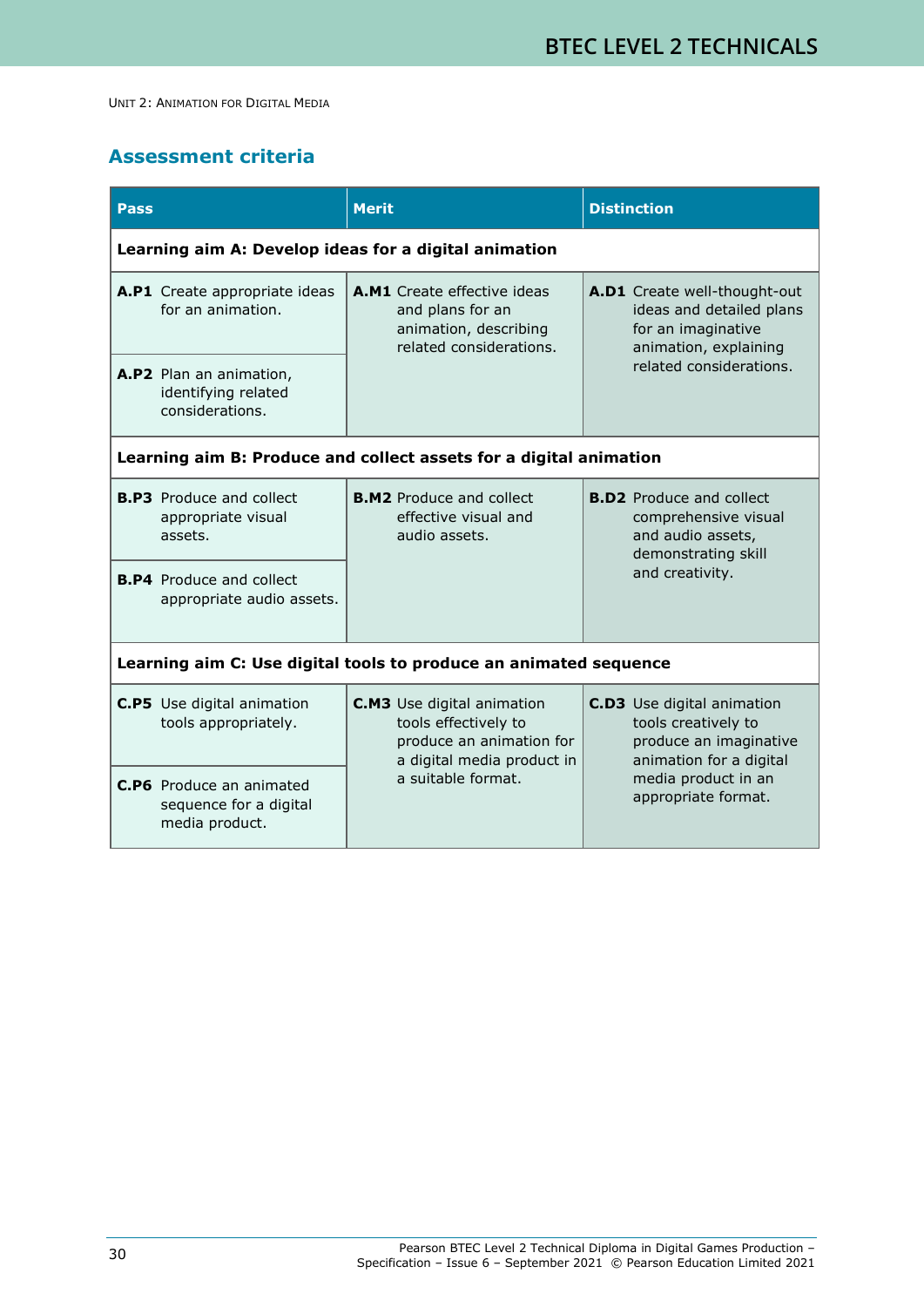# **Essential information for assessment decisions**

#### **Learning aim A**

#### **For distinction standard**, learners will:

- produce highly-detailed ideas and plans imaginatively, exploring more than one idea or concept thoroughly with detailed, annotated diagrams, mind maps, storyboards, written explanations and scripts
- explain relevant considerations of the animation brief, including its purpose and target audience, the type of digital media product it is for, the style/genre, the choice of technique for production, and any legal and ethical considerations. Explanations will be detailed and comprehensive, and at least one idea will be developed into a detailed script or storyboard, with full consideration of different camera angles and shots to enhance the narrative, as well as a sophisticated soundtrack
- provide evidence that they have fully considered pre-production requirements such as scheduling, resources and contingency planning.

#### **For merit standard**, learners will:

- produce detailed ideas and plans, including more than one idea or concept using annotated diagrams, mind maps, storyboards, written explanations and/or scripts
- describe their consideration of the animation brief, including its purpose and target audience, as well as other factors. At least one idea will be developed as a storyboard or script, giving consideration to use of sound and camera shots
- consider relevant pre-production requirements.

#### **For pass standard**, learners will:

- produce ideas and plans, which may be in the form of annotated diagrams/mind maps or written descriptions, and will be lacking in detail
- identify the purpose and target audience of the animation brief and record the development of more than one idea or concept for it. At least one idea will be developed as a basic storyboard or script
- provide a limited consideration of pre-production requirements and soundtrack.

#### **Learning aim B**

#### **For distinction standard**, learners will:

- create a comprehensive portfolio of effective visual and audio assets that will be used in their animation
- generate most of the assets themselves, showing both skill and creativity in their production
- include a variety of versions of each key character to allow them to be used in different ways within the animation
- select other assets from appropriate sources effectively, with full consideration of copyright issues and attribution of sources.

#### **For merit standard**, learners will:

- create effective visual and audio assets that will be used in their animation
- mostly complete sets of assets, i.e. containing everything necessary
- generate all key assets and effectively source others, e.g. learners may have recorded all necessary dialogue and sound effects competently, with well-chosen music and background sounds sourced from sound libraries with suitable consideration of copyright issues evident.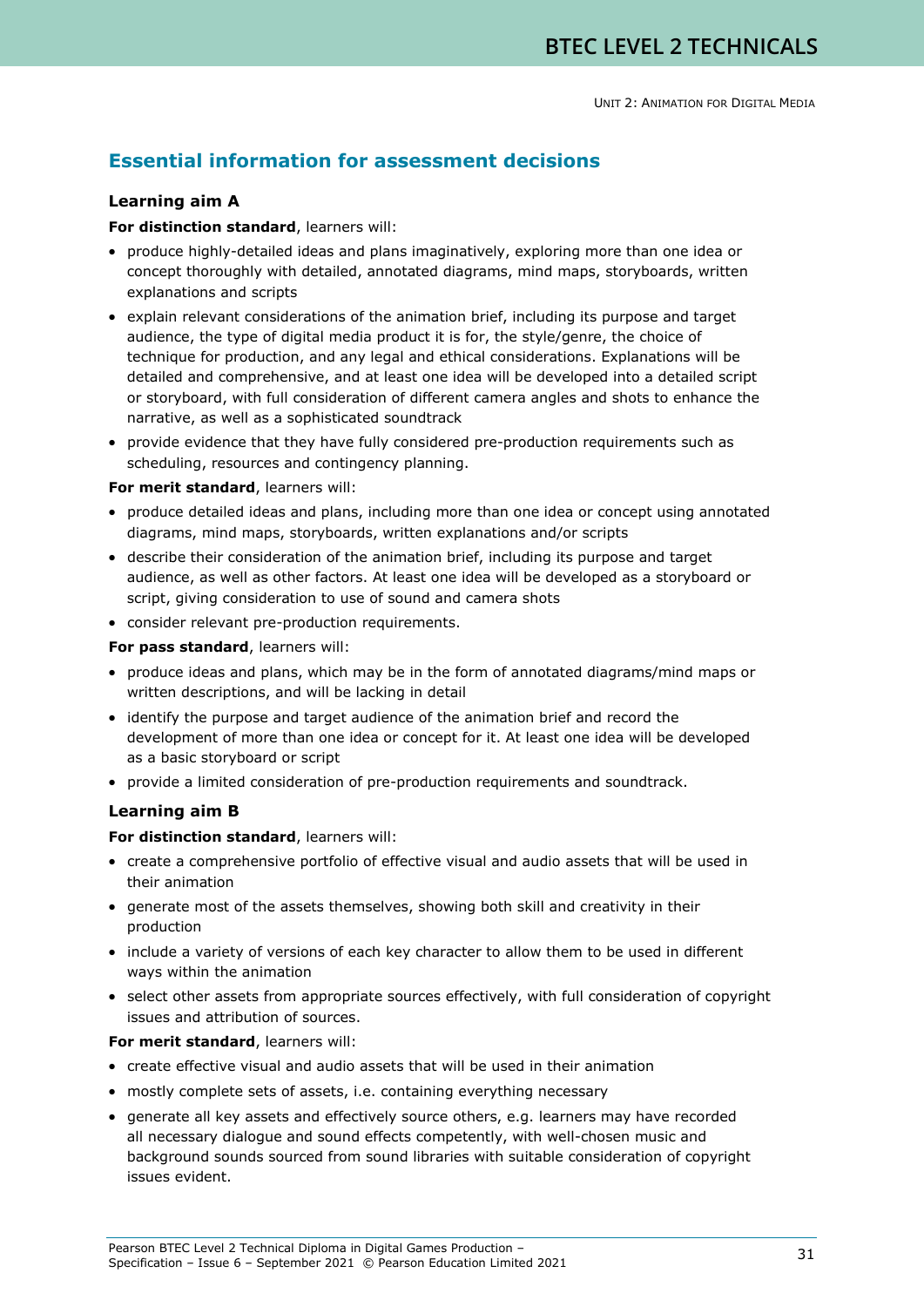#### **For pass standard**, learners will:

- create the visual and audio assets that will be used in their animation
- provide assets that are generally appropriate, although asset sets may not be complete and most will be collected from the internet, e.g. learners' own creation of visual assets may be limited to characters with background assets sourced from internet libraries, and recorded sound, perhaps used for dialogue, may have little consideration of acoustic quality, and may, therefore, suffer from background noises or variable sound levels
- log sources for those assets that are collected
- provide limited evidence of a consideration of copyright issues.

#### **Learning aim C**

#### **For distinction standard**, learners will:

- produce an imaginative and well-designed animation that meets the requirements of the brief and the intended purpose clearly
- use digital animation tools resourcefully and with proficiency
- organise the production and editing processes efficiently
- publish the completed animation in an appropriate file format, with consideration of the purpose and published file size.

#### **For merit standard**, learners will:

- produce an animation that meets the requirements of the brief and the intended purpose
- use digital animation tools with competence
- prepare the production and editing processes with care, showing evidence of organisation
- publish the completed animation in a suitable file format.

#### **For pass standard**, learners will:

- produce an animation that is adequate for the requirements and purpose of the brief
- lack proficiency in their use of digital tools but still achieve the illusion of movement, allowing the animation to fulfil its purpose
- provide some evidence of organisation when preparing the production and editing processes
- publish the completed animation, although the file format may lack consideration of factors such as file size.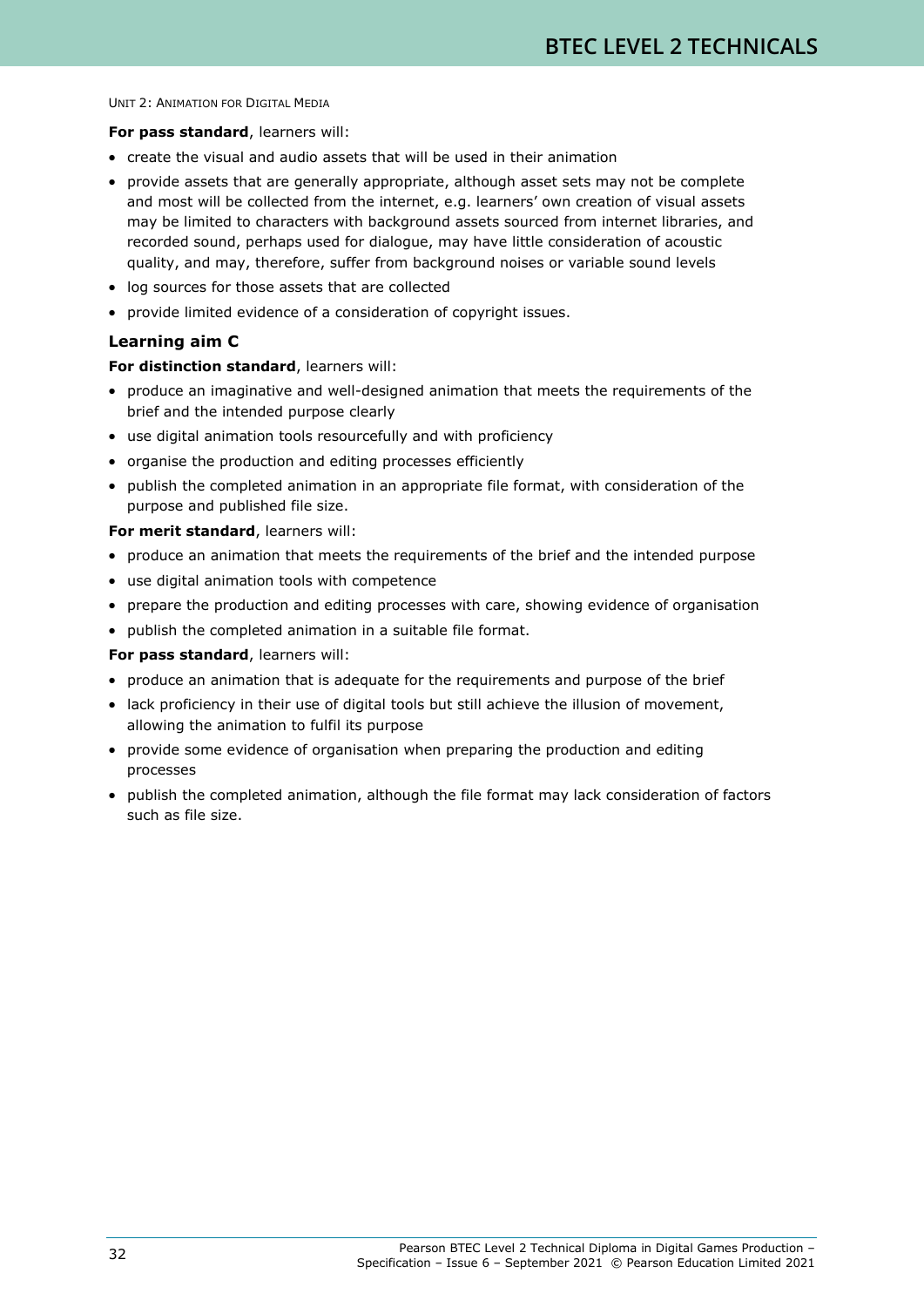# **Assessment activity**

The summative assessment activity takes place after learners have completed their formative development. The activity should be practical, be set in a realistic scenario and draw on learning from the unit, including the transferable skills. You will need to give learners a set period of time and number of hours in which to complete the activity. *Section 6* gives information on setting assignments and there is further information on our website.

A suggested structure for summative assessment is shown in the *Unit summary* section, along with suitable forms of evidence. This is for illustrative purposes only and can therefore be adapted to meet local needs or to assess across units where suitable opportunities exist. The information in the *Links to other units* section will be helpful in identifying opportunities for assessment across units.

The following scenario could be used to produce the required evidence for this unit. Centres are free to use comparable scenarios or other forms of evidence, provided that they meet the assessment requirements of the unit.

#### **Suggested scenario**

Your local secondary school has commissioned you to plan and produce an animation for their virtual learning environment (VLE), featuring a cartoon character that will encourage learners to develop maths and/or English skills. You need to plan a digital animation character design, using a script and storyboard, and present the final animation for a specified purpose, including learner-generated visual and audio assets.

#### **If a retake is necessary, an alternative scenario must be used. The following is an example of a retake assessment activity.**

Your local cinema has asked you to produce a short animation to be shown before film screenings to remind viewers to turn off their mobile phones before the film starts. You need to plan a digital animation character design, using a script and storyboard, and present the final animation for a specified purpose, including learner-generated visual and audio assets.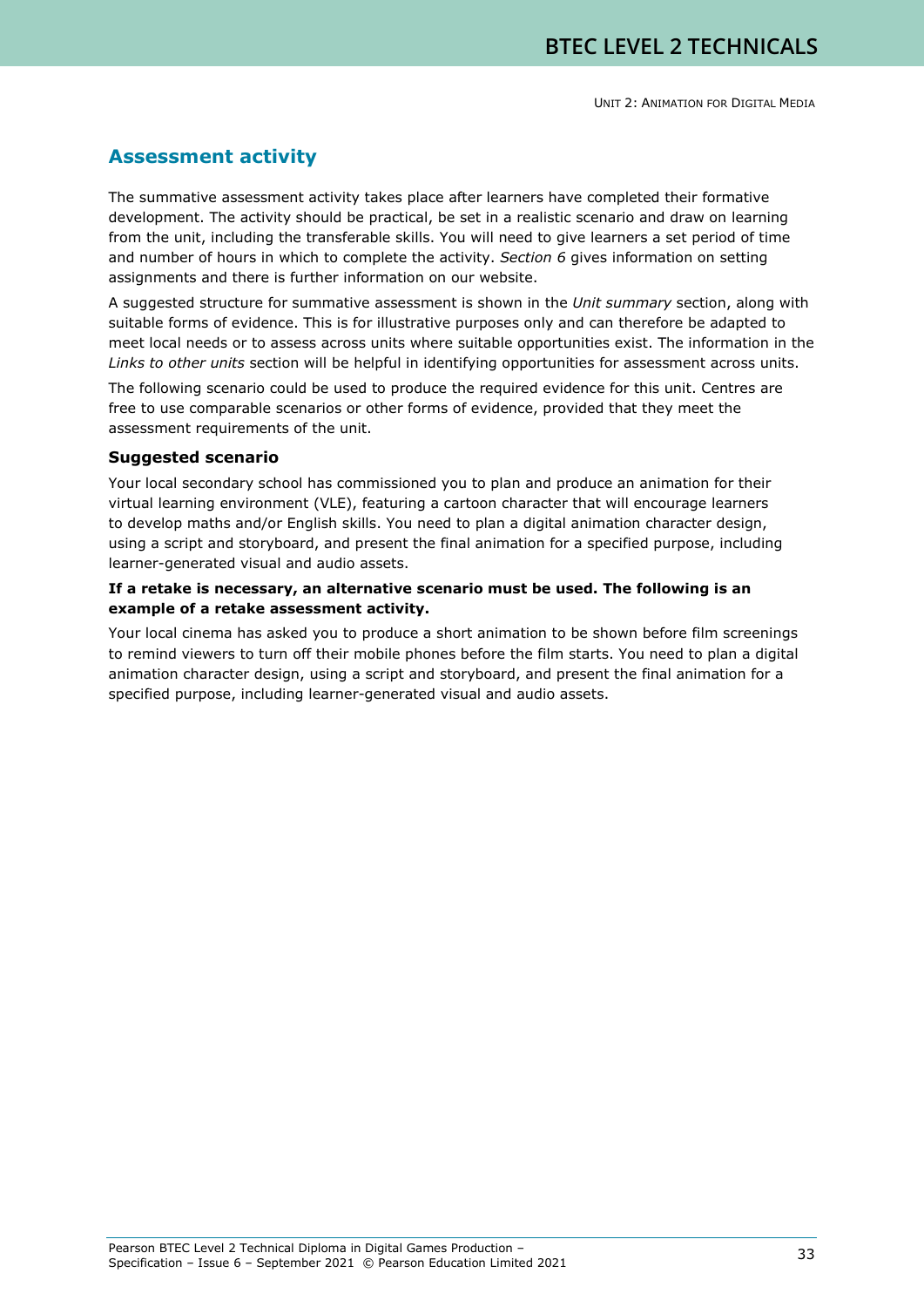# **Further information for tutors and assessors**

### **Delivery guidance**

The following are examples of practical activities and workshops that tutors could use when developing sector and transferable skills in the delivery of this unit. Wherever possible, practical activities should be used to help learners develop both personal and sector skills in preparation for the final assessment. These suggestions are not intended as a definitive guide to cover the full GLH of the unit.

#### **Introduction to unit**

The tutor introduces an outline of the learning that will take place in the unit and how it will be assessed. Learners will look at examples of the work completed by previous learners. **Suggested time:** about 1 hour.

#### **Activity: Considerations when producing animation**

In pairs, learners discuss the considerations they need to take into account when producing animations, with specific examples, e.g. of different productions for different audiences. Learners will identify different examples of animation where they feel these considerations were shown within its production. The pairs will feedback to the group where their points will be developed into a spider diagram. Learners will record the group outcomes and discuss the points raised, with links to their examples identified.

**Suggested time:** about 2 hours.

#### **Activity: The development of ideas and concepts and creating visual assets**

The tutor runs a workshop to support learners in brainstorming and creating visuals for characters and backgrounds, focusing on examples of different versions of characters, e.g. different expressions. Learners discuss other visual assets that may be needed and where they may be sourced, supported by the tutor and incorporating copyright discussions.

**Suggested time:** about 4 hours.

#### **Activity: The development of ideas into narratives**

The tutor runs a workshop to develop storyboards/scripts for a given theme. In pairs, learners develop the skills needed to underpin the preparation of an animation and stage a production. They will discuss narrative ideas and how they may be used in their production.

**Suggested time:** about 4 hours.

#### **Activity: Pre-production considerations**

The tutor introduces learners to the use of pre-production paperwork, its uses and application. Learners will develop an understanding of the importance of completing pre-production paperwork clearly and accurately. Learners develop an understanding of production planning in order to understand and apply the skills required for animation planning. Learners to be given appropriate examples of paperwork, and develop/complete new paperwork which they feel is appropriate for a production of their choosing.

**Suggested time:** about 2 hours.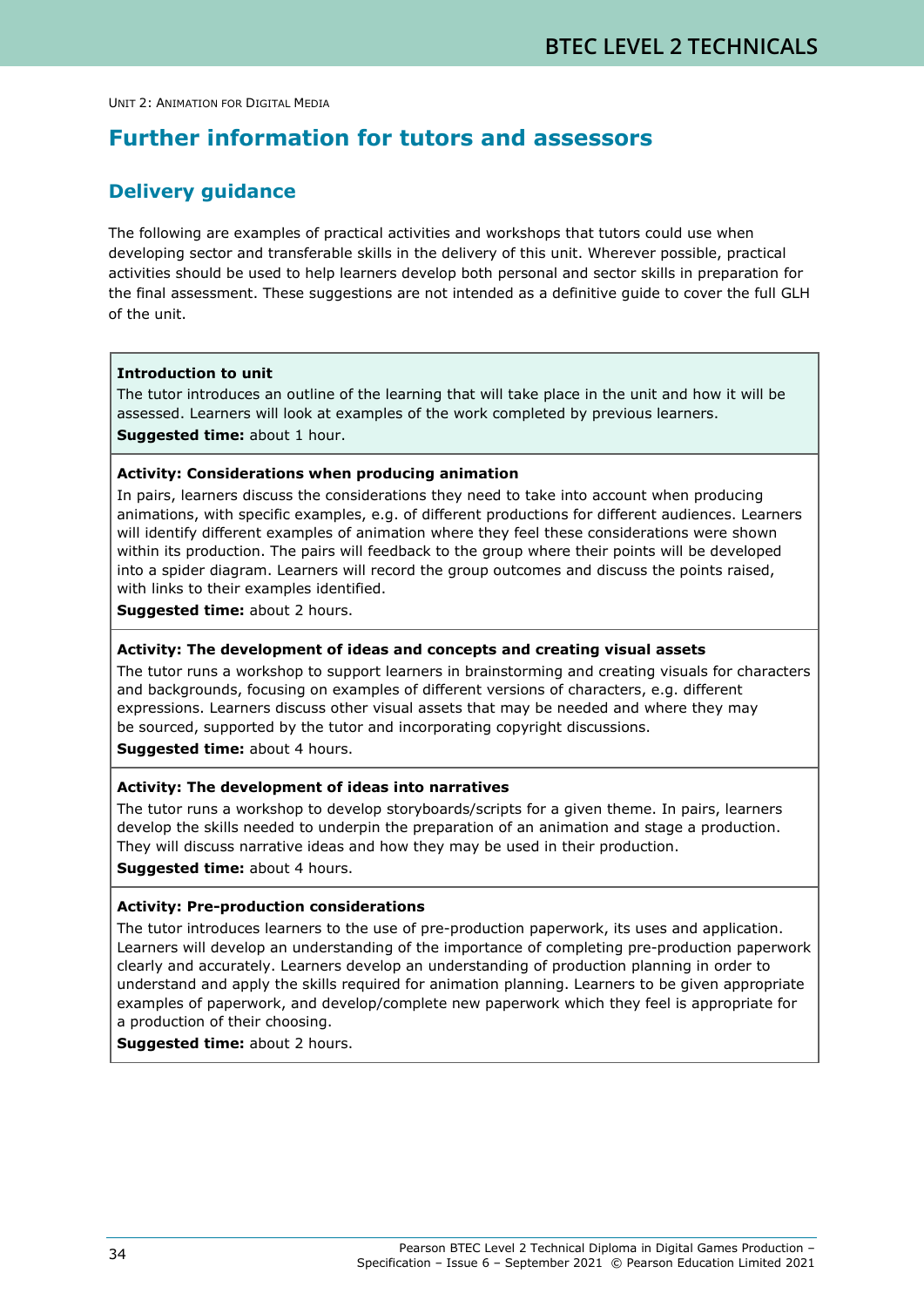#### **Activity: Sourcing, recording and editing audio assets**

The tutor runs a practical workshop for learners to record sound, e.g. dialogue and edit it digitally. The tutor will demonstrate different techniques of how to record sound and editing examples. Learners will use the understanding gained from the tutor and develop their own recordings for a specified scenario. Learners will record bespoke sounds and recordings to develop their sound recording techniques, which may be used to enhance an animation production.

**Suggested time:** about 4 hours.

#### **Activity: Importing and organising assets and edit using digital animation tools**

This activity will form the main element of learning and will introduce learners to the practical use of digital animation tools and techniques, e.g. tweening, transitions etc.

Learners will use their prior understanding of how to develop recordings and edited audio recordings to create digital animations. They will use a range of tools and import and apply them within a short animation.

**Suggested time:** about 14 hours.

#### **Activity: Publishing the final animation**

The tutor provides guidance on the factors that must be considered when exporting the final animation in different formats, e.g. file size.

**Suggested time:** about 2 hours.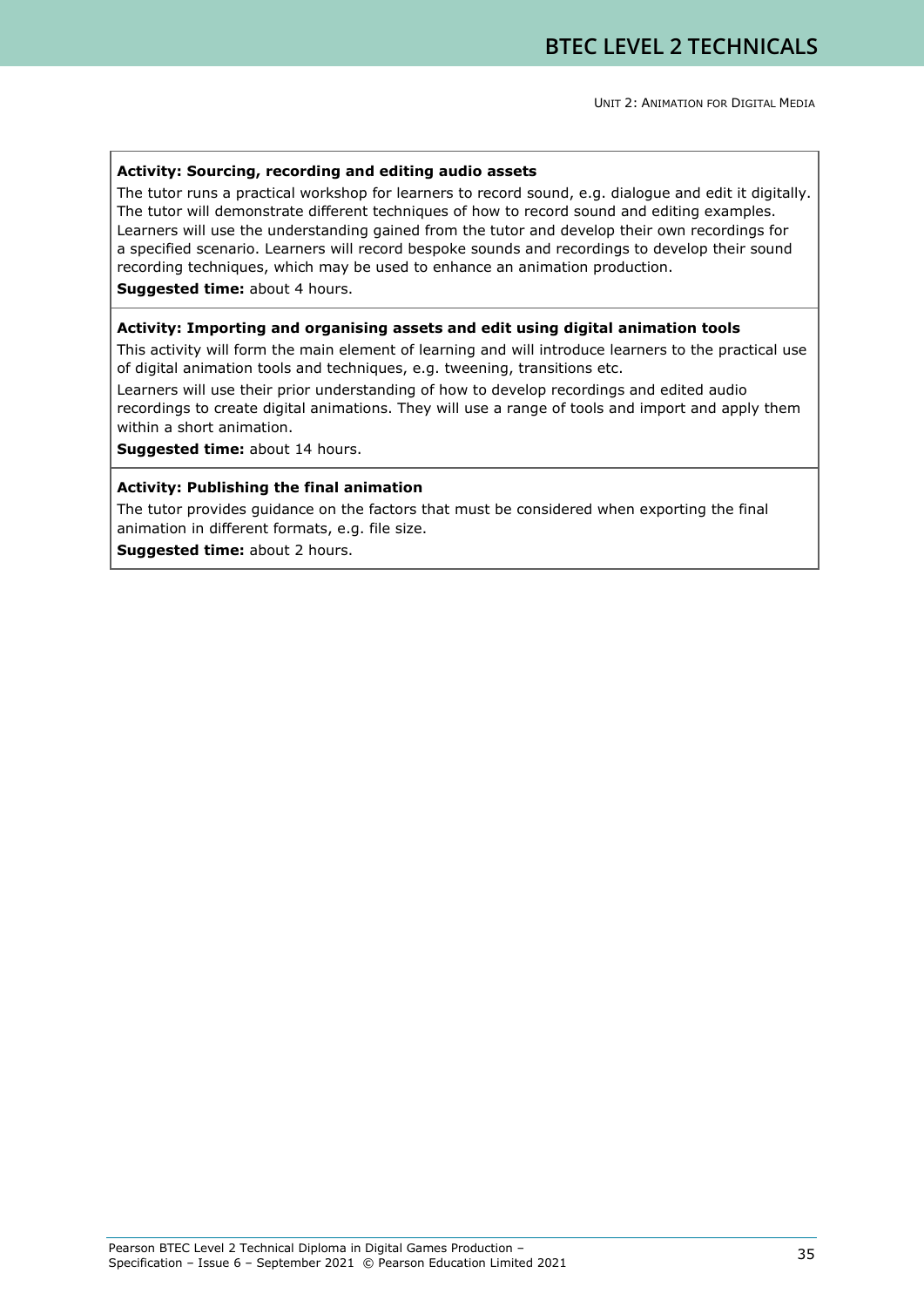### **Essential resources**

For this unit, learners will need access to:

- animation software
- cameras
- recording devices.

### **Links to other units**

This unit has strong links to:

- Unit 4: Digital Games Production
- Unit 9: 3D Modelling
- Unit 10: Digital Graphics.

### **Employer involvement**

This unit would benefit from employer involvement that could be in the form of:

- a masterclass from a digital animator exploring how different techniques and procedures are used to create movement in animation. They should ensure they reflect industry practice and give guidance to learners on how to work through the different issues and problems encountered when animating
- working with an industrial partner to develop a range of case studies to aid the delivery and assessment of the unit. Case studies should be varied and detail the different stages of an animation process.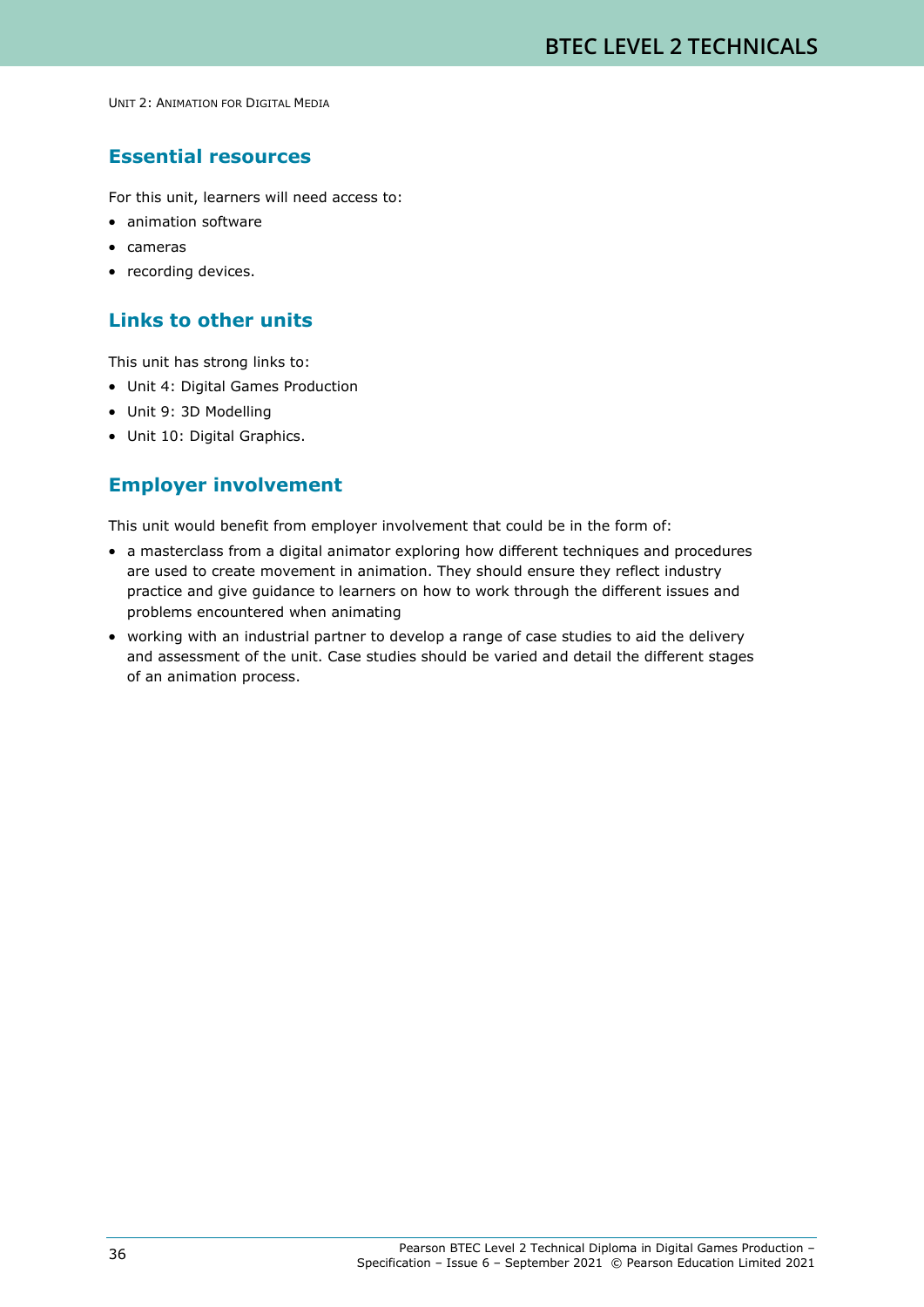# **Unit 3: Digital Testing**

Level: **2** Unit type: **Mandatory** Assessment type: **Internal** Guided learning hours: **30**

### **Unit in brief**

Learners develop the skills needed to test digital media products by planning, producing and interpreting bug reports.

### **Unit introduction**

Did you know that one of the most popular routes into a career in the creative industries is as a junior tester? With the explosion in sales of digital devices, quality assurance (QA) has become one of the most important roles in the creative digital media production process. It is also possible to get involved in testing as a learner by signing up for multiplayer beta versions of games before public release. Every media company is keen to deliver the highest quality digital experience to its users, which is why there are in-house teams in many media organisations, as well as entire companies devoted to the QA of media products, such as games, websites and apps. It is imperative that the QA testing is sufficiently thorough to ensure products perform well, move quickly and are intuitive, stable and secure.

In this unit, you will use your understanding of digital testing to plan the testing of a digital media product and adopt appropriate testing techniques to produce a bug report for a specific digital media product.

Testing media products requires patience, a methodical approach, attention to detail and the ability to solve problems. This unit will help you to develop the knowledge and skills needed for an entry-level position in a QA team. It will also support your progression to further media training programmes or qualifications.

## **Learning aims**

In this unit you will:

- **A** Plan the testing of a digital media product
- **B** Produce a bug report using testing techniques.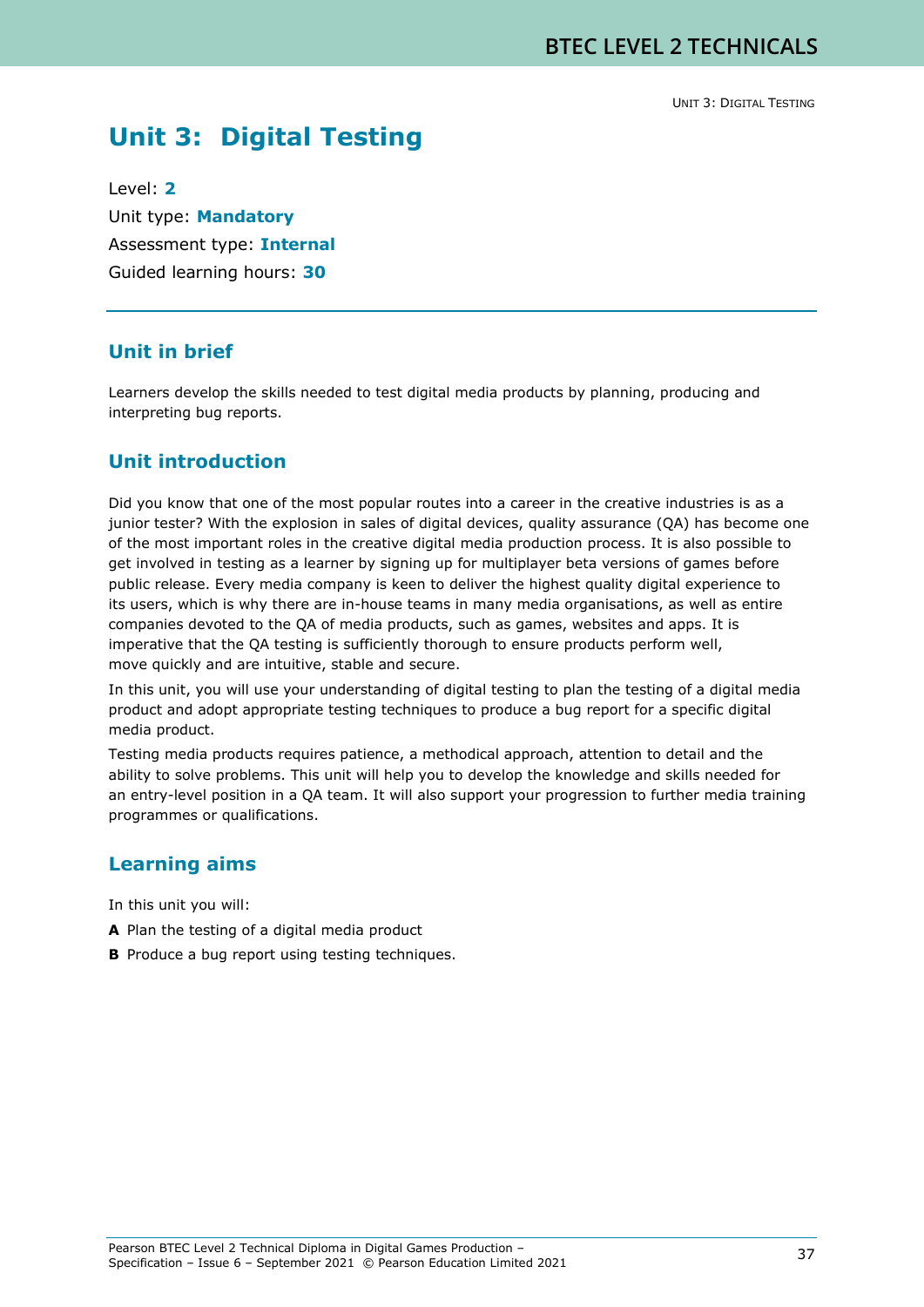# **Unit summary**

| <b>Learning aim</b> |                                                  | <b>Key teaching areas</b>                                                           | <b>Summary of suggested</b><br>assessment evidence |  |  |
|---------------------|--------------------------------------------------|-------------------------------------------------------------------------------------|----------------------------------------------------|--|--|
| A                   | Plan the testing of a digital<br>media product   | <b>A1</b> Test phases for digital<br>media products<br><b>A2</b> Testing techniques | Test plan for a digital media<br>product.          |  |  |
| B                   | Produce a bug report using<br>testing techniques | <b>B1</b> Bugs<br><b>B2</b> Analysis and bug reports                                | Bug report.                                        |  |  |
|                     | Key teaching areas in this unit include:         |                                                                                     |                                                    |  |  |

| Sector skills                                                                                                                                                           | <b>Knowledge</b>                                                                                                  | <b>Transferable</b><br>skills/behaviours                                                              |  |
|-------------------------------------------------------------------------------------------------------------------------------------------------------------------------|-------------------------------------------------------------------------------------------------------------------|-------------------------------------------------------------------------------------------------------|--|
| Running tests on digital<br>media products<br>Identifying bugs in digital<br>media products<br>• Accurately recording bugs<br>Analysing bugs to track their<br>progress | • Quality assurance procedures<br>Testing techniques<br>Different types of bug<br>How to complete a bug<br>report | Communication<br>$\bullet$<br>Thinking skills/adaptability<br>Problem solving<br>Managing information |  |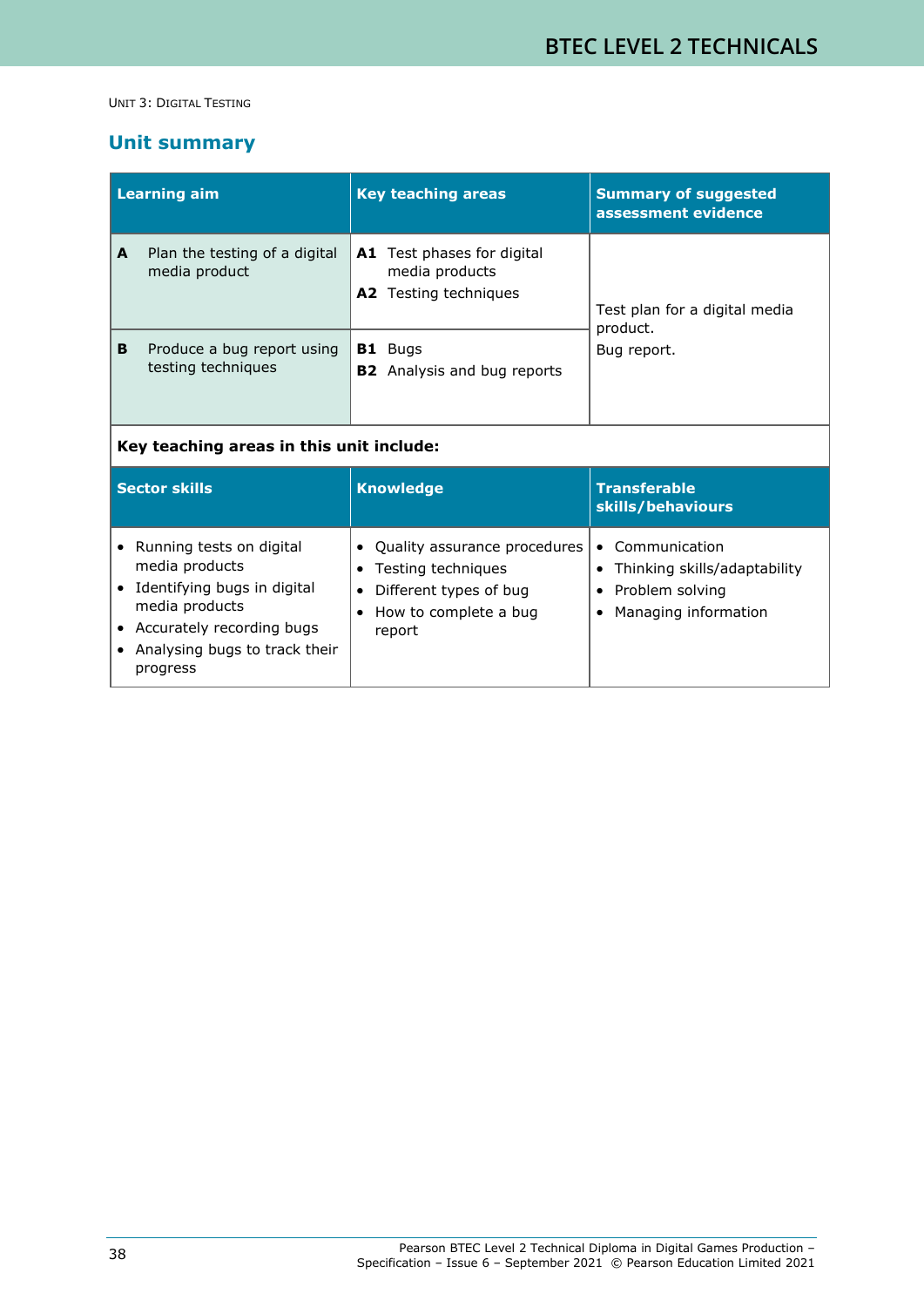# **Unit content**

# **Knowledge and sector skills**

#### **Learning aim A: Plan the testing of a digital media product**

#### **A1 Test phases for digital media products**

There are a variety of phases throughout the life cycle of a product's development where the product needs to be tested to make sure it works.

- Pre-production:
	- o tester for prototype demo responsible for making sure the demo is ready to show the publisher.
- Production:
	- o small team of internal testers responsible for testing the early development of the product and its functionality.
- Post-production:
	- o large team of (possibly external) testers responsible for testing the product, assets and interface for critical errors
	- o QA testing.
- Post-production phase includes:
	- o alpha phase (the major testing phase where the product is complete but contains bugs):
		- play testing a game
		- finding and fixing bugs that stop a product from working
		- a thorough set of tests from specialised teams of testers, including compatibility, functionality, accessibility, usability, load, localisation, security, soak and regression testing
	- o beta phase (the final testing phase where the product is essentially finished):
		- testing team responsibilities, e.g. looking for product-breaking errors, graphical glitches, gameplay glitches
		- release for public demonstration
		- volunteer testing, e.g. for multiplayer games to test how well it runs with lots of players over the internet.

#### **A2 Testing techniques**

There are a number of ways to test a digital media product:

- compatibility testing to ensure that the product works:
	- o on a variety of platforms, devices, operating systems and browsers
	- o on a variety of settings and specifications
	- o with various controllers
- functionality testing to ensure that the product works through:
	- o exploratory tests to detect defects and issues, e.g. user interface issues
	- o test cases, e.g. scenarios covering specific devices and locations
	- o automated tests, e.g. ensure new code is appropriate
- accessibility testing to ensure that the product works for everyone:
	- o regulatory compliance, e.g. certification boards, web guidelines and legal regulations
	- o accessibility audits based on industry accessibility guidelines
- usability testing to ensure that the product is easy to use and simple to learn:
	- o UX surveys to evaluate compliance with usability standards
	- o experience tests to capture how a user interacts with the product
	- o A/B and multivariate tests to compare alternative options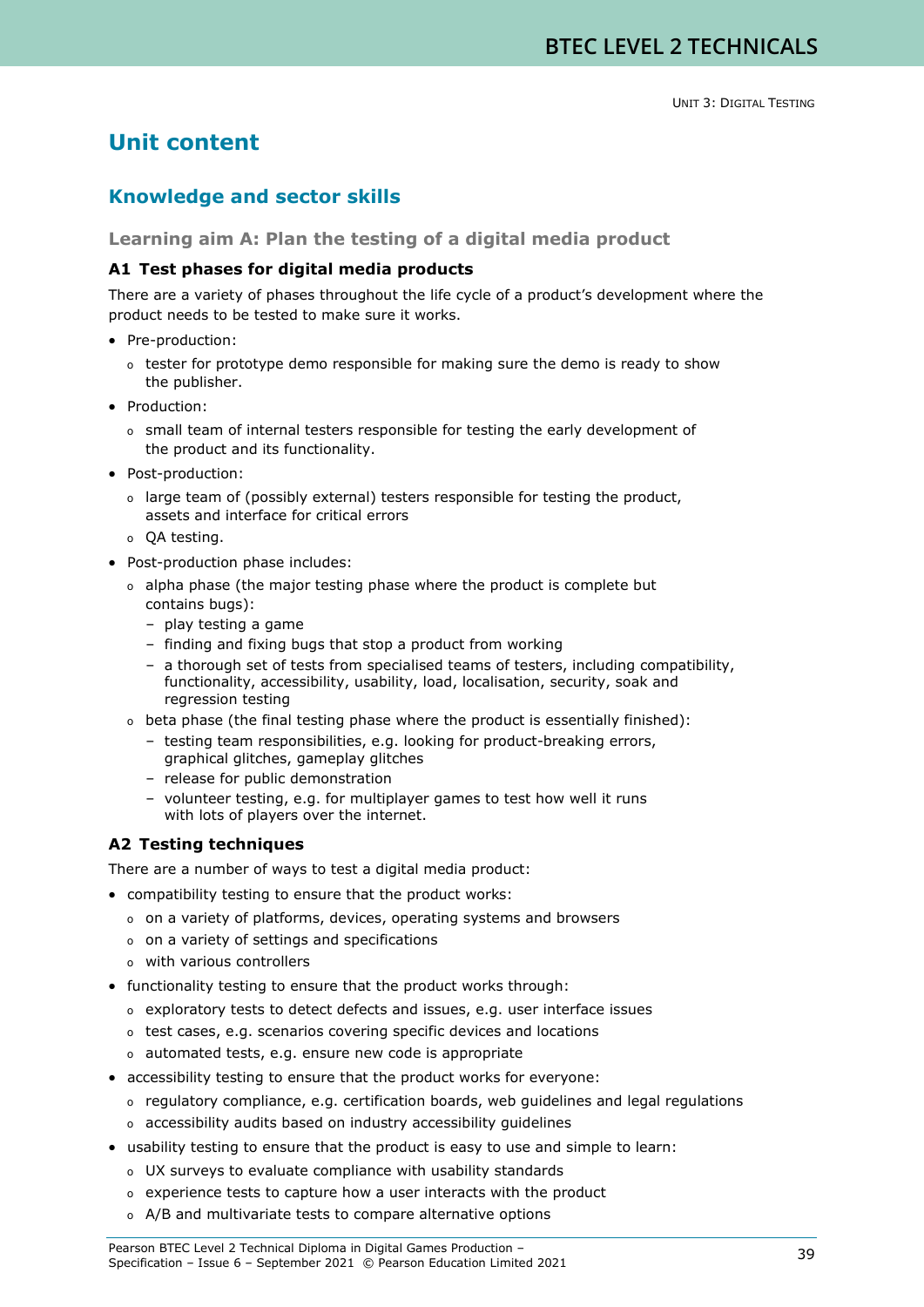- load testing to ensure that the product can withstand a real world spike in demand and avoid poor performance in peak traffic:
	- o run scalable load testing scripts to evaluate performance and find potential bottlenecks
	- o game testing to push a game to its limit regarding number of players or assets onscreen
- localisation testing to ensure that the product is intuitive and understandable in different target markets around the world:
	- o translation testing
	- o localised tests, e.g. formatting, conversions, links, colours
- security testing to ensure that customer information is kept secure and private: o security audit to detect security and privacy vulnerabilities
- soak testing to ensure that the product is stable over an extended period of time:
	- o tests to measure performance over an extended period of time
- regression testing:
	- o after a bug is fixed, testers check it again to ensure that further bugs have not occurred (resource bugs).

#### **Learning aim B: Produce a bug report using testing techniques**

#### **B1 Bugs**

Learners should know that bugs are usually:

- hardware errors
- software defects:
	- o code input by developer
	- o mismatched information between the development team
	- o visual glitches arising from an oversight by the design team.

Types of bugs:

- arithmetic bugs, e.g. by numbers that are rounded up or down, lack of decimal places
- interface bugs, when software needs to communicate with other software or hardware:
	- o software not launched
	- o process missed out of the program
	- o piece of hardware may not be triggered
	- o displaying objects in a scene or assets on a screen incorrectly
	- o sounds not using the sound card correctly
	- o functions not having correct access to lists of information, e.g. a dynamic-link library (.dll) file
- logic bugs, which occur when there is a problem with loops:
	- o loops are instructions in code that repeatedly complete a task until a certain condition has been met
	- o infinite loop or unproductive loop, where the instruction to end the loop does not occur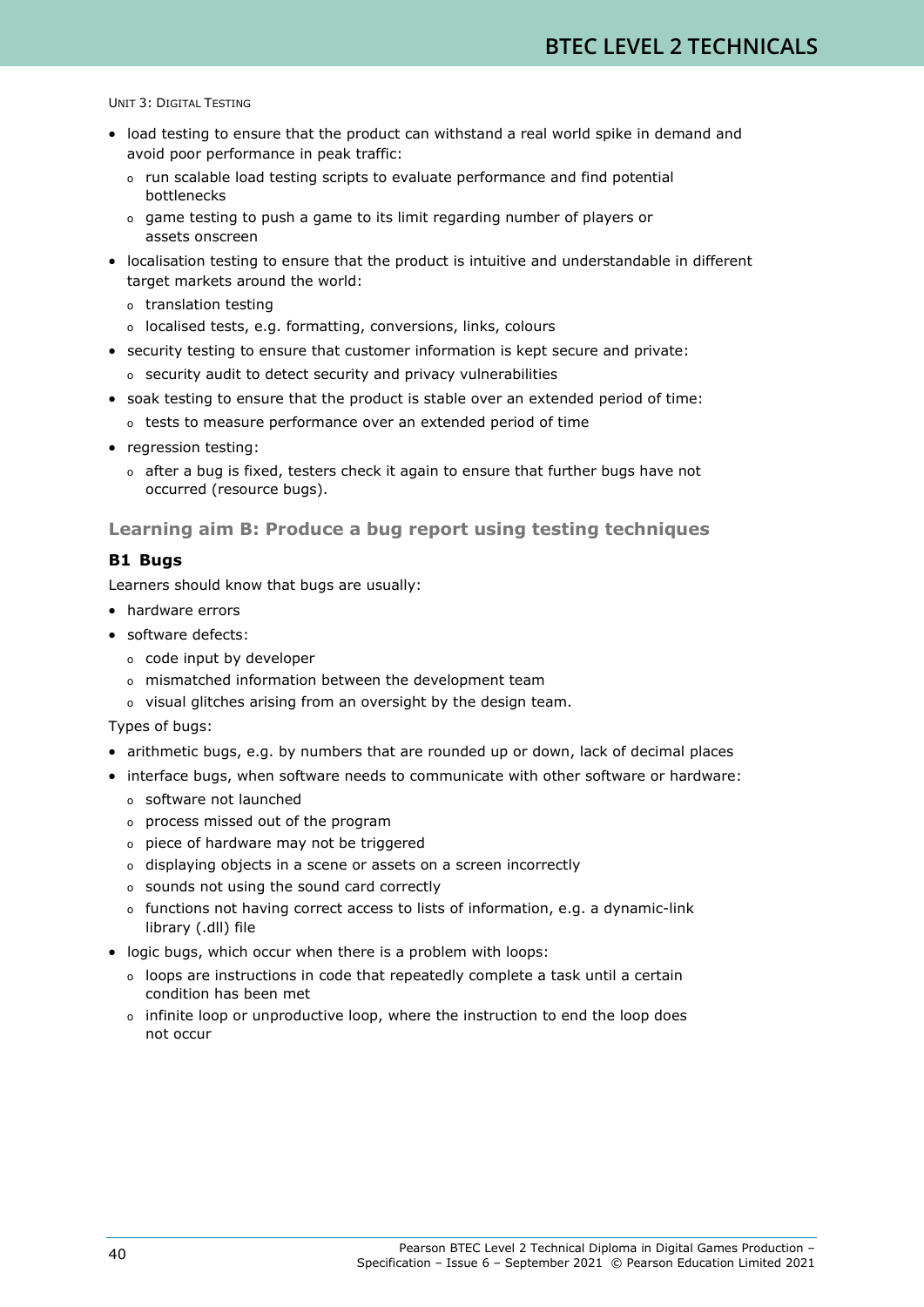- multithreading bugs, which can include a variety of problems arising from conflicting programming:
	- o concurrency, when there is a problem with two or more programs trying to process together but are interfering with each other in an unintended way
	- o deadlock, when one instruction is reliant on another, yet the other is reliant on the first, e.g. X needs Y to finish before X can start, but Y needs X to start before Y can finish
	- o race condition, where the speed of a task can be unpredictable and the order in which tasks are carried out ends up differently from what the programmer originally intended
- performance bugs, which can crash the software because the computer/console/ random-access memory (RAM) cannot handle the:
	- o size of a particular file
	- o computation, e.g. a calculation exceeds the limits of the memory
	- o artist's poly counts
	- o artist's pixel counts
- resource bugs, which are attributed to values not being given to certain variables by the programmer:
	- o overflow of the stack buffer, e.g. a file that is too large writes beyond the buffer, overwriting adjacent stacks, causing corruption of data
- syntax bugs, caused by the incorrect usage of:
	- o programming operators
	- o arithmetic symbols  $(-+))/*$

Other common games bugs:

- collision detection 3D objects, including players:
	- o are unconstrained
	- o can move through objects
	- o can walk through walls
	- o can fall through the floor
- visual glitches these can be a variety of problems associated with the way graphics are represented in a digital media product:
	- o wrong texture
	- o inappropriate animation.

#### **B2 Analysis and bug reports**

Learners will understand the process of finding a bug, reporting it and suggestions as to how to fix it:

- playtesting identifying the game or sequence of a game with a bug
- reporting, e.g. using bug reporting software
	- o name of the tester (the bug finder)
	- o when the bug was found (time and date)
	- o type of bug
	- o how the bug was found
	- o severity (significance represented by, e.g. high/medium/low; 1/2/3; A/B/C)
	- o description of the bug
	- o steps to recreate the circumstances or occurrence of the bug
	- o a screenshot or screen recording of the bug
- analysing, e.g. art bugs by the artist, code bugs by the programmer
- verifying the tester checks the work of the artist or programmer to make sure the bug is fixed.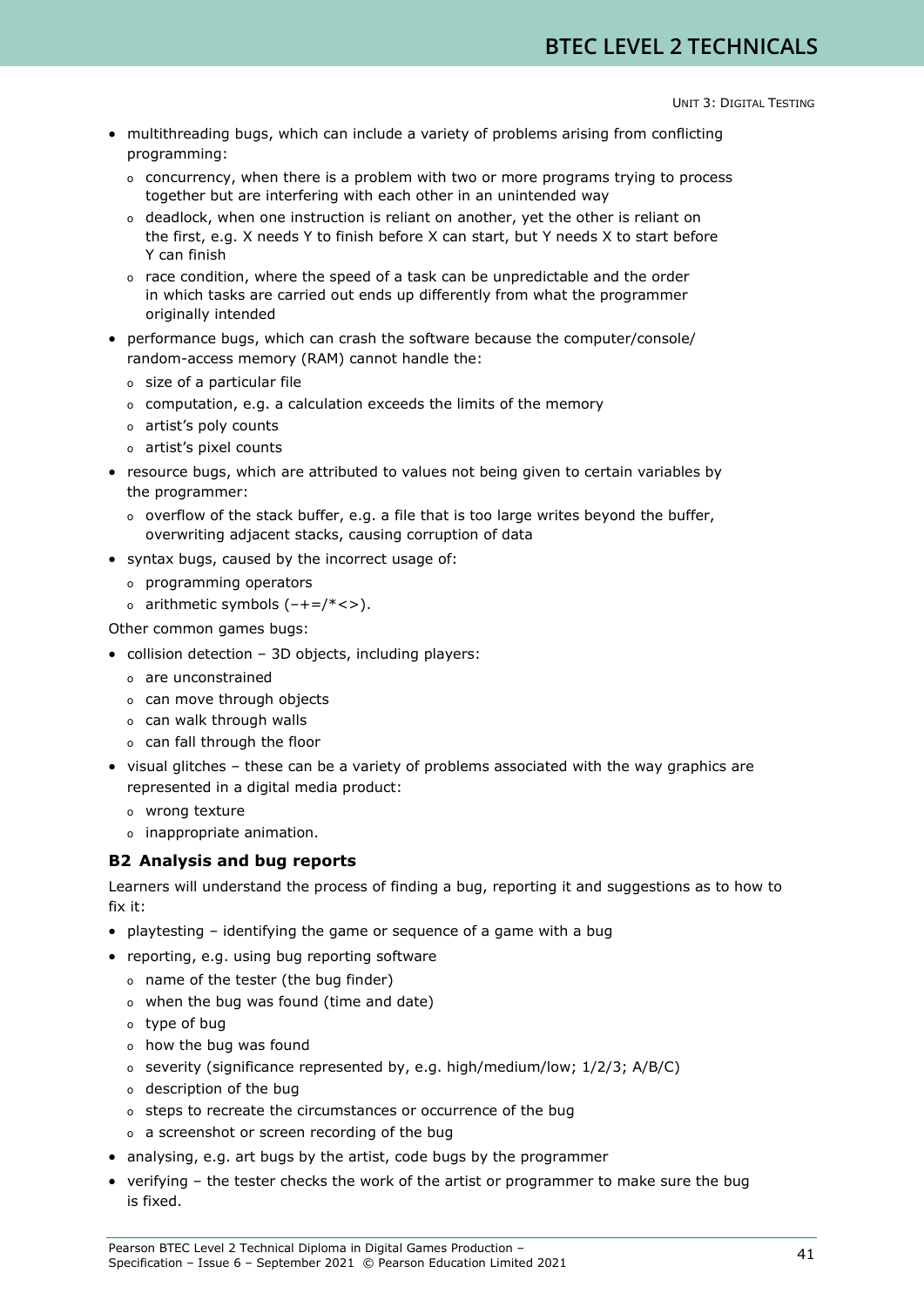# **Transferable skills**

#### **Communication**

- Written skills to clearly communicate bugs to the development team.
- Checking for spelling or grammar errors in digital media products.

#### **Thinking skills/adaptability**

• Testing different aspects of a digital media product.

#### **Problem solving**

• Identifying bugs and accurately detecting the cause of the bug.

#### **Managing information**

• Logging bugs in bug reporting software.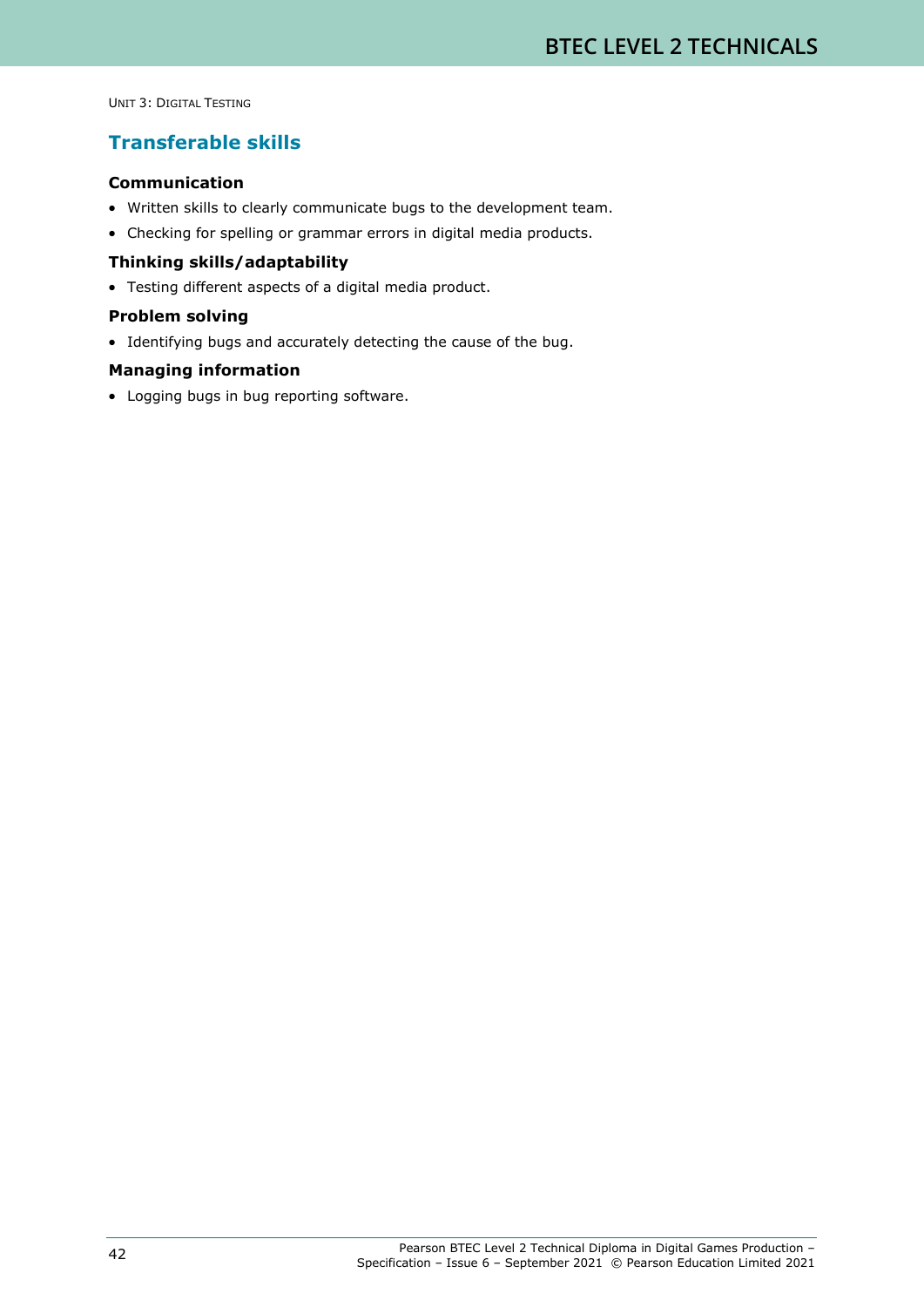# **Assessment criteria**

| <b>Pass</b> |                                                                                                                                                                                       | <b>Merit</b>                                                                                                                                                                             | <b>Distinction</b>                                                                                                                                                                               |
|-------------|---------------------------------------------------------------------------------------------------------------------------------------------------------------------------------------|------------------------------------------------------------------------------------------------------------------------------------------------------------------------------------------|--------------------------------------------------------------------------------------------------------------------------------------------------------------------------------------------------|
|             |                                                                                                                                                                                       | Learning aim A: Plan the testing of a digital media product                                                                                                                              |                                                                                                                                                                                                  |
|             | A.P1 Produce a basic test plan<br>for the alpha phase of a<br>project life cycle for a<br>digital media product,<br>which adequately<br>describes the selected<br>testing techniques. | A.M1 Produce a detailed test<br>plan for the alpha phase<br>of a project life cycle for<br>a digital media product,<br>which effectively explains<br>the selected testing<br>techniques. | <b>A.D1</b> Produce an extensive<br>test plan for the alpha<br>and beta phase of a<br>project life cycle for a<br>digital media product,<br>which justifies the choice<br>of testing techniques. |
|             |                                                                                                                                                                                       | Learning aim B: Produce a bug report using testing techniques                                                                                                                            |                                                                                                                                                                                                  |
|             | <b>B.P2</b> Produce a report that<br>adequately demonstrates<br>the ability to find bugs in<br>a digital media product.                                                               | <b>B.M2</b> Produce a report that<br>effectively demonstrates<br>the ability to describe<br>different types of bug in<br>a digital media product.                                        | <b>B.D2</b> Produce a<br>comprehensive bug<br>report that demonstrates<br>a high degree of<br>competence in<br>identifying bugs,                                                                 |
|             | <b>B.P3</b> Provide evidence that<br>adequately records a bug<br>that needs to be fixed in<br>a digital media product.                                                                | <b>B.M3</b> Provide evidence that<br>effectively records the<br>bugs that need to be<br>fixed in a digital media<br>product.                                                             | which are reported in<br>considerable detail to<br>enable each bug to<br>be fixed.                                                                                                               |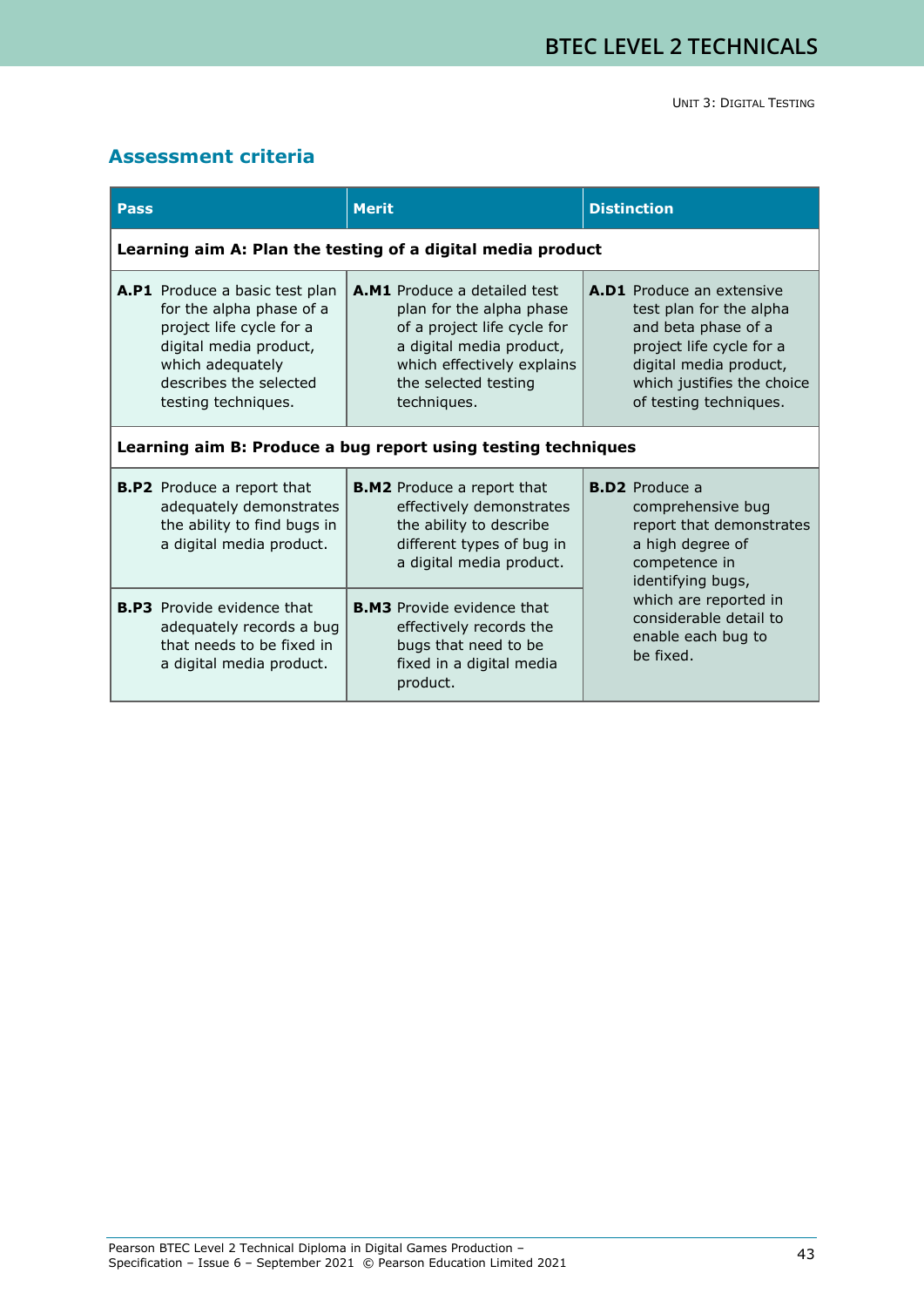# **Essential information for assessment decisions**

#### **Learning aim A**

#### **For distinction standard**, learners will:

- produce a test plan for a digital media product covering the alpha and beta phase of the project life cycle. It will describe in detail enough relevant testing techniques to comprehensively test the digital media product
- specifically tailor all of the testing techniques described on the test plan to the digital media product being tested, justifying the choice of testing technique, e.g. 'I've decided to start compatibility testing for the Explore travel app in an emulated environment to take advantage of the low cost, speed and number of devices that an emulator can provide. I've added real devices to the beta phase of the test plan to validate that the app is functioning as expected'
- use real devices that reveal all of the limitations and quirks present in the actual client operating system, hardware and firmware combination used by the target users.

#### **For merit standard**, learners will:

- produce a test plan for a digital media product covering the alpha phase of the project life cycle. It will describe enough relevant testing techniques to adequately test the digital media product
- specifically tailor most of the testing techniques described on the test plan to the digital media product being tested, e.g. 'The Explore travel app will be available across multiple devices so I recommended compatibility testing on emulated devices so that you can test the app across various device profiles and when you encounter a fault, you will have the information to isolate and correct the problem'.

#### **For pass standard**, learners will:

- produce a test plan for a digital media product covering the alpha phase of the project life cycle. It will identify some appropriate testing techniques for the digital media product
- specifically tailor at least two of the testing techniques identified on the test plan to the digital media product being tested, e.g. for usability testing, use an A/B test to test alternative homepage themes for the Explore travel website.

#### **Learning aim B**

#### **For distinction standard**, learners will:

- find and identify the unknown software bugs through extensive playtesting on a section of a game or the testing of a digital media product, such as an app
- produce a thorough bug report that explains the identified bugs or faults, including when it was found, the type of bug or fault, how it was found, the severity of the bug or fault, the steps to recreate the bug or fault, and a screenshot or screen recording of the bug or fault.

#### **For merit standard**, learners will:

- find and identify different types of bug or fault that they did not know were there through playtesting a section of a game or testing a digital media product, such as an app
- produce a bug report that describes in detail the identified bugs or faults, including the type of bug or fault, how it was found, and the steps to recreate the bug or fault.

#### **For pass standard**, learners will:

- find at least one bug or fault that they did not know was there through playtesting a section of a game or testing a digital media product, such as an app. Although they will find the unknown bug or fault, they will not necessarily be able to identify it
- produce a simple bug report that clearly describes the found bugs or faults.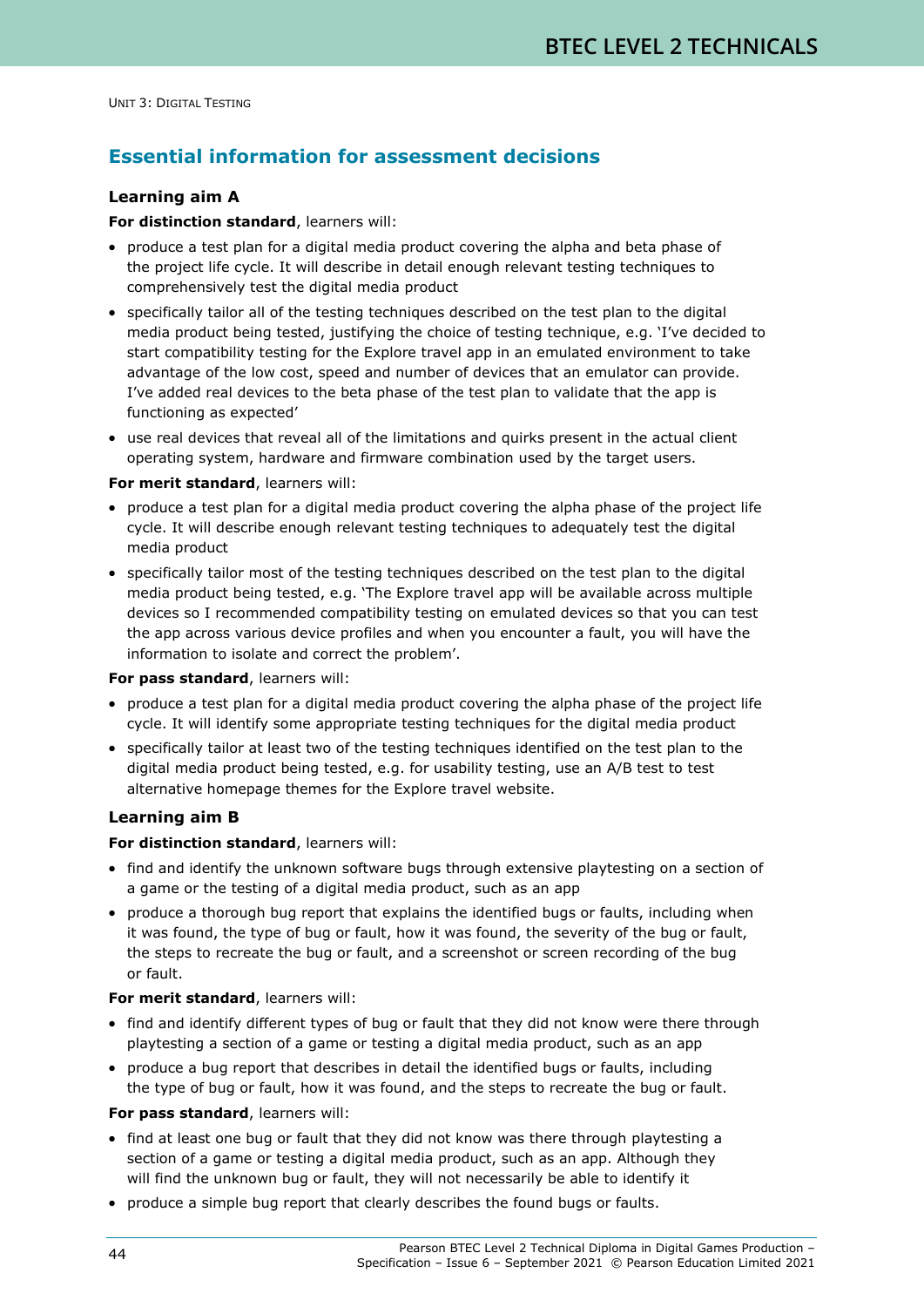# **Assessment activity**

The summative assessment activity takes place after learners have completed their formative development. The activity should be practical, be set in a realistic scenario and draw on learning from the unit, including the transferable skills. You will need to give learners a set period of time and number of hours in which to complete the activity. *Section 6* gives information on setting assignments and there is further information on our website.

A suggested structure for summative assessment is shown in the *Unit summary* section, along with suitable forms of evidence. This is for illustrative purposes only and can therefore be adapted to meet local needs or to assess across units where suitable opportunities exist. The information in the *Links to other units* section will be helpful in identifying opportunities for assessment across units.

The following scenario could be used to produce the required evidence for this unit. Centres are free to use comparable scenarios or other forms of evidence, provided that they meet the assessment requirements of the unit.

#### **Suggested scenario**

As part of your work experience at a local design studio, you have been asked to work as part of the quality assurance (QA) team, ensuring that all mobile, tablet and web-based games and apps are developed using industry best practice and standards.

You will be involved in different aspects of the testing processes, including:

- producing a test plan for a specific game or app that covers the alpha and beta phase of the project life cycle. The Head of QA has asked you to explain each of your chosen testing techniques in relation to the game or app and justify your choices
- playtesting a game or testing an app to find and identify bugs or faults. Each bug or fault must be recorded on a bug report.

#### **If a retake is necessary, an alternative example must be used. The following is an example of a retake assessment activity.**

Your local library is running an 'Introduction to digital media production' course for unemployed adults with an interest in pursuing a career in the creative industries. The Head of Library Services has asked you to run a workshop on QA in the creative digital media sector.

The aim of the workshop is to involve delegates in each aspect of the testing process, including:

- producing a test plan for a specific game or app that covers the alpha and beta phase of the project life cycle, explaining each of the selected testing techniques in relation to the game or app with a justification for the choices
- playtesting a game or testing an app to find and identify bugs or faults. Each bug or fault must be recorded on a bug report.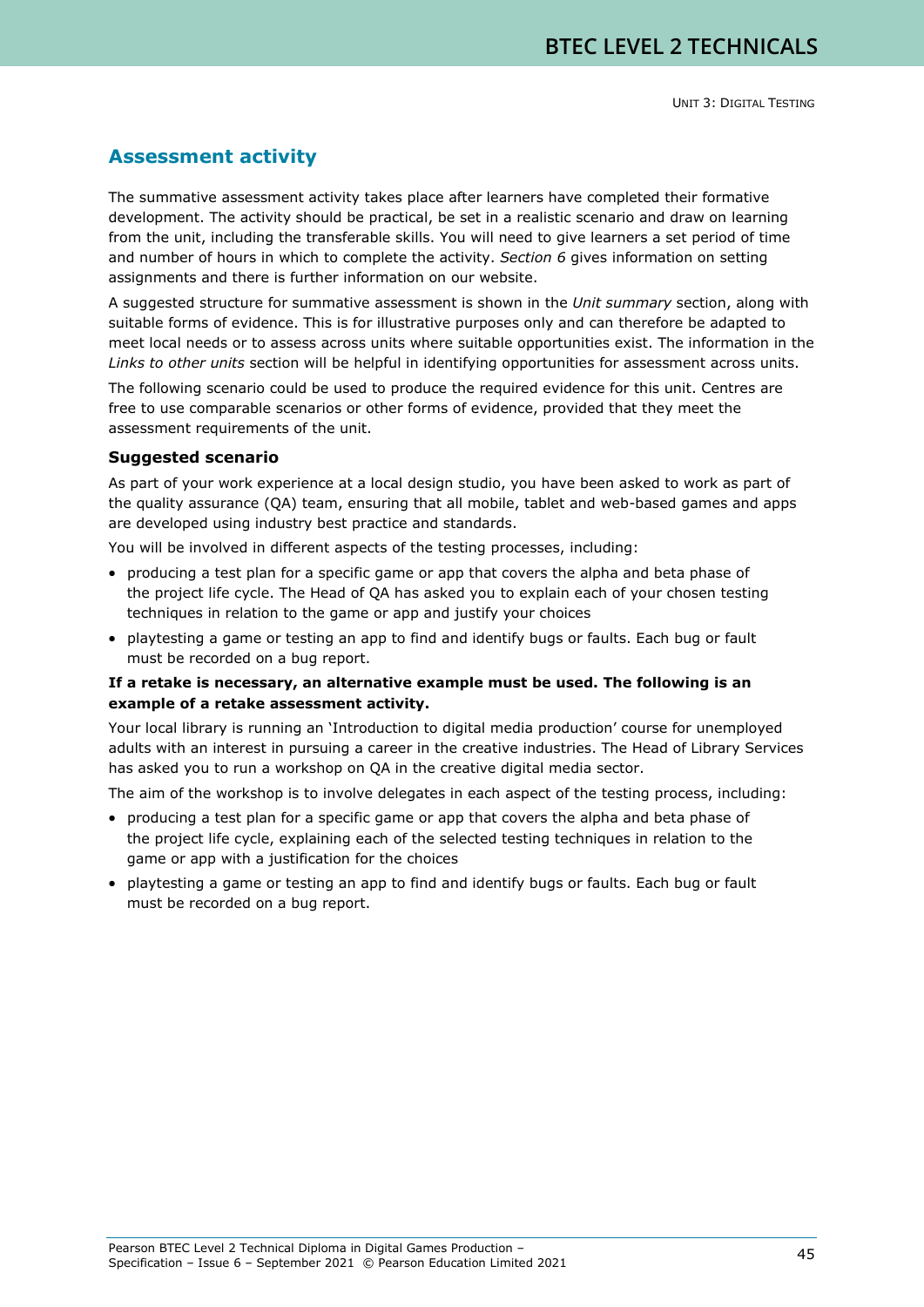# **Further information for tutors and assessors**

### **Delivery guidance**

The following are examples of practical activities and workshops that tutors could use when developing sector and transferable skills in the delivery of this unit. Wherever possible, practical activities should be used to help learners develop both personal and sector skills in preparation for the final assessment. These suggestions are not intended as a definitive guide to cover the full GLH of the unit.

#### **Introduction to unit**

Tutor invites a guest speaker such as a games tester for a local games studio to speak to learners about the different test phases in the life cycle of a game. They use a series of practical examples to highlight the importance of testing and QA to the production process.

Learners can prepare questions to ask the guest speaker about their role and their digital testing experiences.

**Suggested time:** about 3 hours.

#### **Activity: Testing techniques**

Using a series of games, websites and apps, the tutor demonstrates the following testing techniques: compatibility, functionality, accessibility, usability, load testing, localisation, security, soak and regression testing.

Learners form groups and each group takes one testing technique and prepares a short presentation to the rest of the class to explain the techniques, and why and where it is used. Each group delivers their presentation and answers questions from the rest of the class to clarify the nature and purpose of each technique.

**Suggested time:** about 8 hours.

#### **Activity: Test plans**

Short video demonstrations of each testing technique could be made available to learners throughout this activity, as an aide-memoire.

Tutor shows the class a digital media product that is about to enter the post-production testing phase. In groups, learners discuss the most appropriate testing techniques to use in both the alpha and beta phase and discuss how the techniques can be tailored to the product they have been shown. One group member moves to another group to explain their decisions, gaining feedback from that group before returning to their original group to discuss if any revisions are required.

Tutor-led discussion on the feedback gained from the groups and using this to identify the best approaches and how to tailor them to this specific product.

**Suggested time:** about 6 hours.

#### **Activity: Bugs**

Tutor demonstration of how to look for bugs, errors and faults in different digital media products, highlighting different types of bug and how to search for them.

In groups, learners produce a checklist of different types of bugs and faults to use when testing.

Learners practise looking for different bugs, errors and faults in different types of digital media products and discuss how to categorise the bugs, errors and faults they find.

Tutors demonstrate how to look for less obvious bugs, using unpredictable or unusual user behaviour.

**Suggested time:** about 8 hours.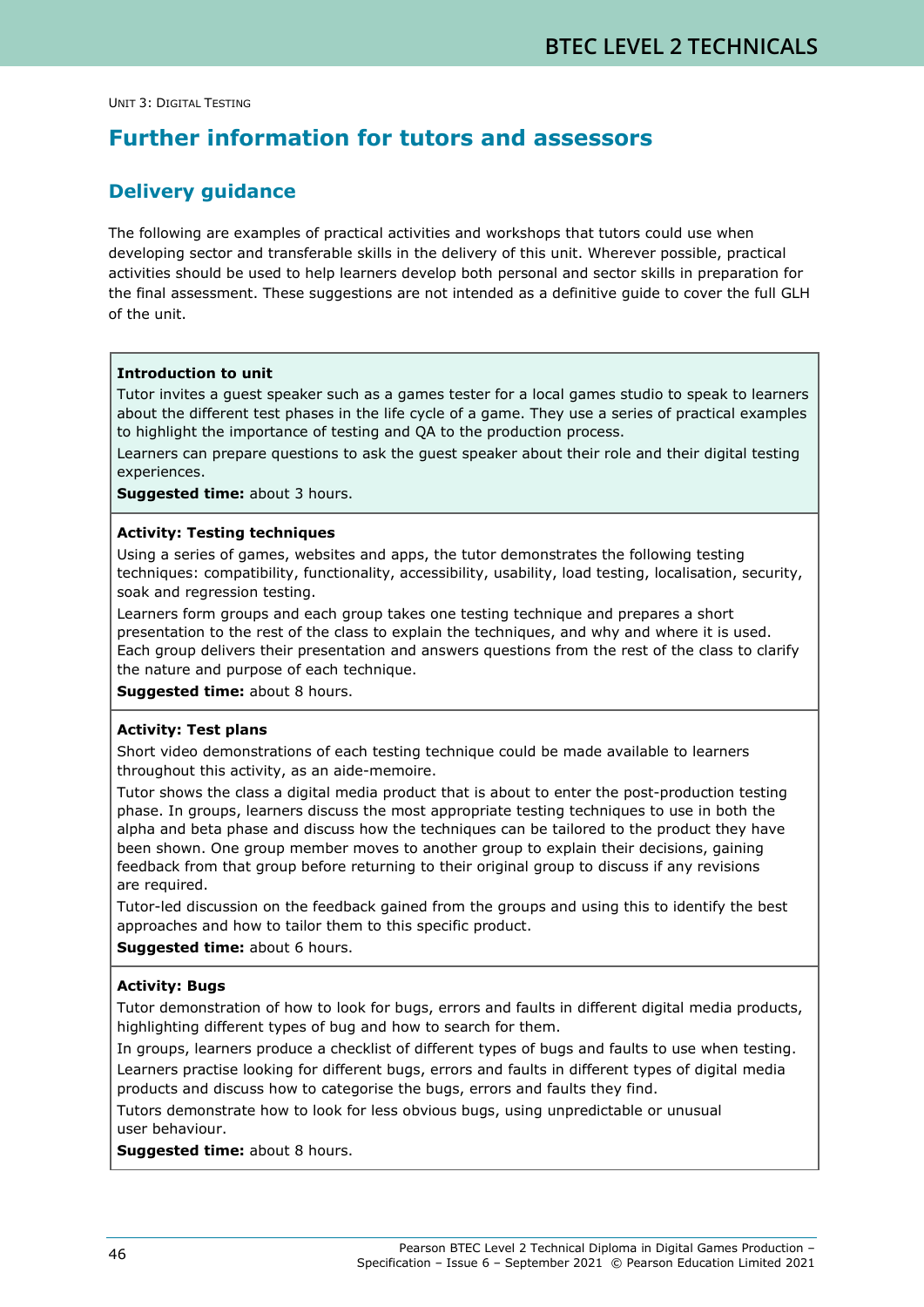#### **Activity: Bug reports**

Tutor demonstration modelling how to report bugs and faults clearly, accurately and in detail.

In groups, learners produce a bug report for a specific digital media product, which is circulated to other groups for feedback on strengths and areas for improvement, i.e. where the bug report lacks detail and clarity.

**Suggested time:** about 4 hours.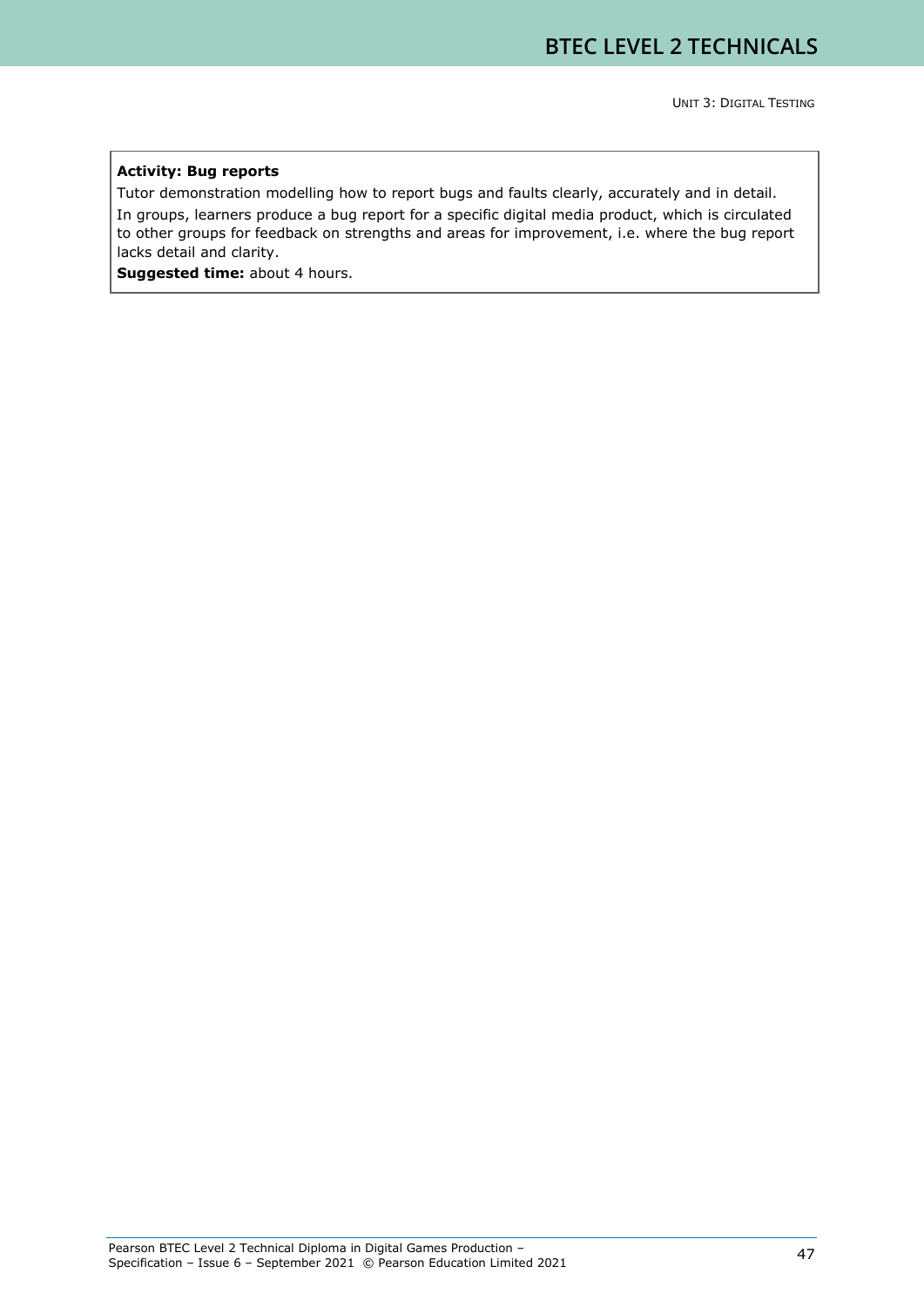### **Essential resources**

For this unit, learners will need access to:

- appropriate testing software
- examples of bug reports.

# **Links to other units**

This unit has strong links to:

- Unit 4: Digital Games Production
- Unit 9: 3D Modelling.

### **Employer involvement**

This unit would benefit from employer involvement that could be in the form of:

- a masterclass from a games or app tester exploring how different techniques and procedures are used to test games or apps. They should ensure they reflect industry practice and give guidance to learners on how to work through the different issues and problems encountered when testing and how to record and present issues
- local businesses providing feedback and developmental advice to learners as they develop the skills needed to test digital products and produce and interpret bug reports. This would help to ensure that the techniques taught effectively mirror those currently used in the creative media industry.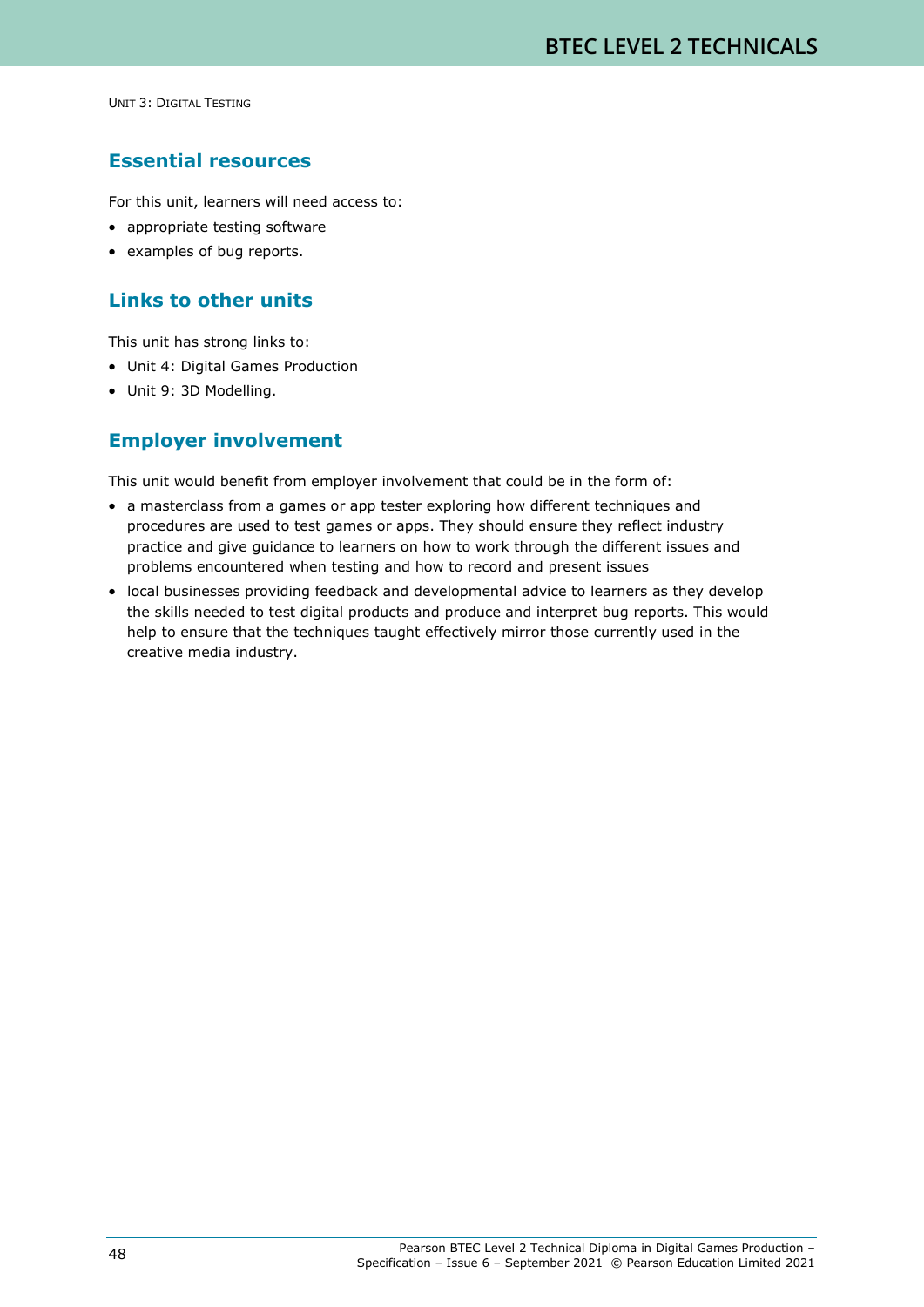# **Unit 4: Digital Games Production**

Level: **2** Unit type: **Mandatory** Assessment type: **Internal** Guided learning hours: **60**

## **Unit in brief**

Learners develop the understanding of digital games processes, skills and techniques to produce a digital games product in response to a client brief.

## **Unit introduction**

Did you know that the digital games market in the UK now makes more money than films at the box office? Digital games have become, in a very short time, highly significant in mainstream media and likewise as a global industry. Recent advancements in technology have meant that high-quality digital games are available across a number of platforms, from home consoles and PCs to mobile devices. There is an industry push towards online features, multiplayer gaming, social network integration, and many free games and demos as phone apps, web and console downloads.

In this unit, you will take an initial idea and turn it into a 2D or 3D game. You will create visuals to show what your game will look like, as well as a detailed document that explains all aspects of your game and what the player actually does. You will then create the component assets to be placed in a games engine and the animation and interaction to make a playable game level.

With many of the UK's manufacturing industries moving overseas to maintain tight cost margins, the creative industries remain one of the few industries in which the country can compete on a global scale. Therefore it is vital that the UK bring new young talent into the games industry as level designers, concept artists, model makers and programmers games testers.

### **Learning aims**

In this unit you will:

- **A** Prepare for a digital game production
- **B** Produce a digital game environment for a specific platform
- **C** Code and publish a digital game level for a specific platform.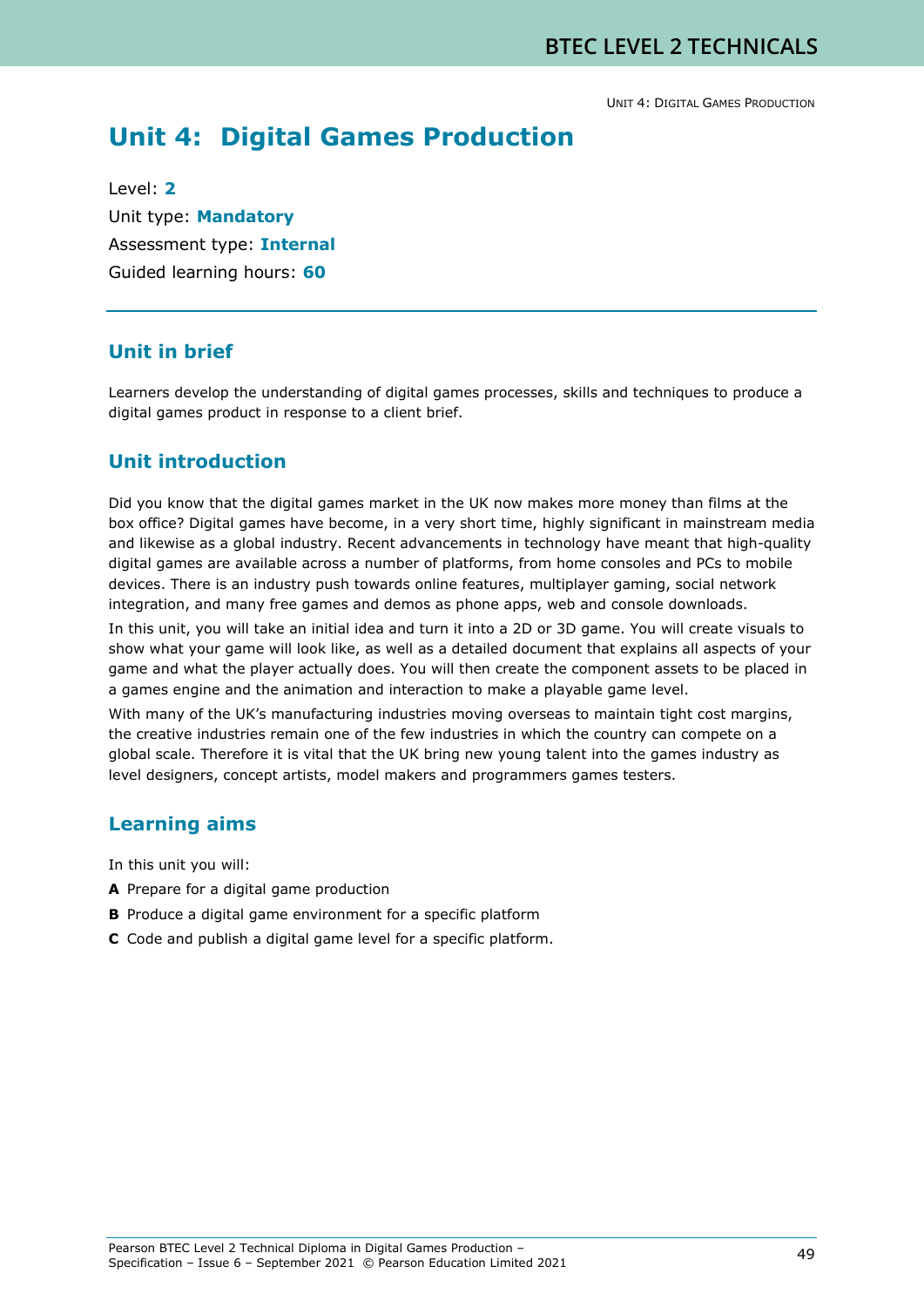# **Unit summary**

| <b>Learning aim</b> |                                                                     |     | <b>Key teaching areas</b>                                                                                       | <b>Summary of suggested</b><br>assessment evidence                                                                      |
|---------------------|---------------------------------------------------------------------|-----|-----------------------------------------------------------------------------------------------------------------|-------------------------------------------------------------------------------------------------------------------------|
| A                   | Prepare for a digital game<br>production                            | A1. | Designing a 2D or 3D game<br>level<br>A2 Planning and sourcing<br>assets for a digital game                     |                                                                                                                         |
| B                   | Produce a digital game<br>environment for a specific<br>platform    | B1. | <b>B1</b> Editing and importing<br>assets<br>Producing an environment<br>within a digital game                  | Appropriate visual ideas<br>generation for a 2D or<br>3D game.<br>Game design document.<br>A final scripted game level. |
| C                   | Code and publish a digital<br>game level for a specific<br>platform |     | <b>C1</b> Adding scripts to create<br>interactivity<br><b>C2</b> Testing and publishing a<br>digital game level |                                                                                                                         |

#### **Key teaching areas in this unit include:**

| <b>Sector skills</b>                                                                                                                                                                                                                                                                       | <b>Knowledge</b>                                                                                                                                                                                                       | <b>Transferable</b><br>skills/behaviours                                  |
|--------------------------------------------------------------------------------------------------------------------------------------------------------------------------------------------------------------------------------------------------------------------------------------------|------------------------------------------------------------------------------------------------------------------------------------------------------------------------------------------------------------------------|---------------------------------------------------------------------------|
| Visualising concept art<br>Pre-production skills,<br>including generating a games<br>design document<br>Generating visual assets<br>Recording audio assets<br>Using level design tools<br>within 2D or 3D games<br>engine<br>Using a games scripting<br>language<br>Publishing games level | • Considerations of games<br>level design<br>Legal and ethical<br>considerations including<br>copyright and Creative<br>Commons attributions<br>Scripting interactivity in<br>a games engine<br>File formats and types | Thinking skills/adaptability<br>• Problem solving<br>Managing information |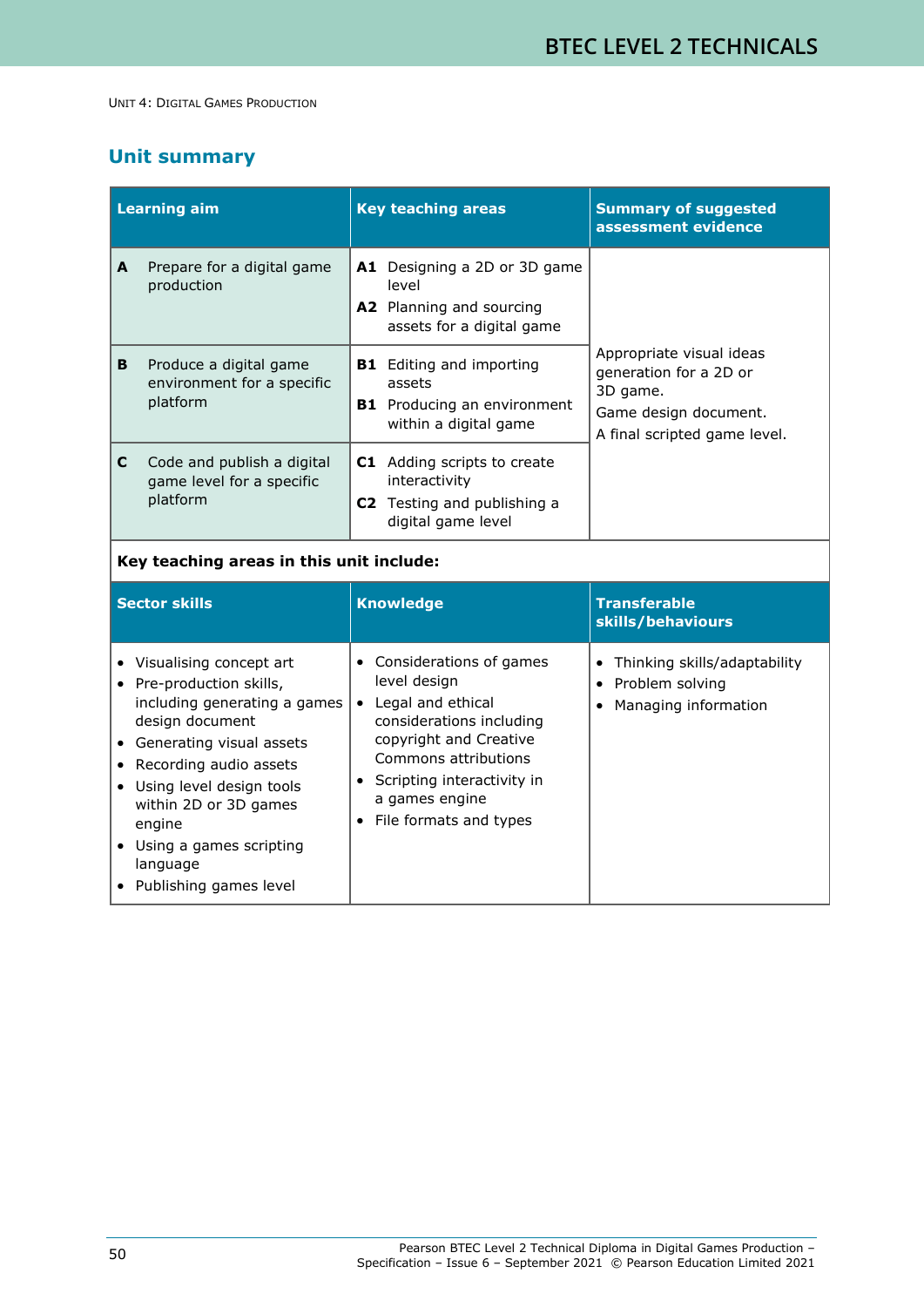# **Unit content**

### **Knowledge and sector skills**

#### **Learning aim A: Prepare for a digital game production**

#### **A1 Designing a 2D or 3D game level**

Presentation and layout of a games design document that gives everyone working on the development of the game the knowledge of what that game is about. It should include:

- information about the avatar used by the player, e.g. character, vehicle, cursor
- what the game is about (story or context)
- objectives
- maps of the levels:
	- o encounters
	- o navigation
	- o pickups
- details of the gameplay (what the player actually does):
	- o goals, e.g. what the player needs to achieve in the game
	- o challenges, e.g. what the player must overcome
	- o rewards, e.g. what the player will receive for completing goals or challenges
	- o player actions, e.g. run, jump
	- o rules, e.g. valid moves, how high the player can jump
	- o game mechanics, e.g. inventory, scoring, win condition.

#### **A2 Planning and sourcing assets for a digital game**

Planning assets for primary elements of the game, e.g. character, locations, vehicles, creatures, etc. Learners may source appropriate third party assets and edit them as necessary or create assets themselves, which may be linked with another appropriate unit.

- Researching different visual and audio styles used in different games.
- Creating an assets list.
- Experimenting with a variety of visual styles for primary assets to produce a visual concept for the game. The types of visual assets produced will vary depending on the type of game and the intended platform, and will depend on whether your game is to be 2D or 3D. To include:
	- o 2D games:
		- sprites (characters/avatar)
		- matt paintings or pixel tiles for background
		- sprites (buildings and organic environment assets)
		- graphics for interactive objects, e.g. doors, pickups, buttons, lifts, etc.
	- o 3D games:
		- 3D character models
		- 3D environment art assets buildings, organic, e.g. trees, rocks
		- interactive objects, e.g. doors, vehicles, buttons/lifts, etc.
		- textures for 3D assets and environment.
- Sound assets:
	- o ambient sound
	- o music
	- o sound effects.
- Animated assets:
	- o animated sprites, walk cycles.
- Consideration of copyright and attribution for third party assets.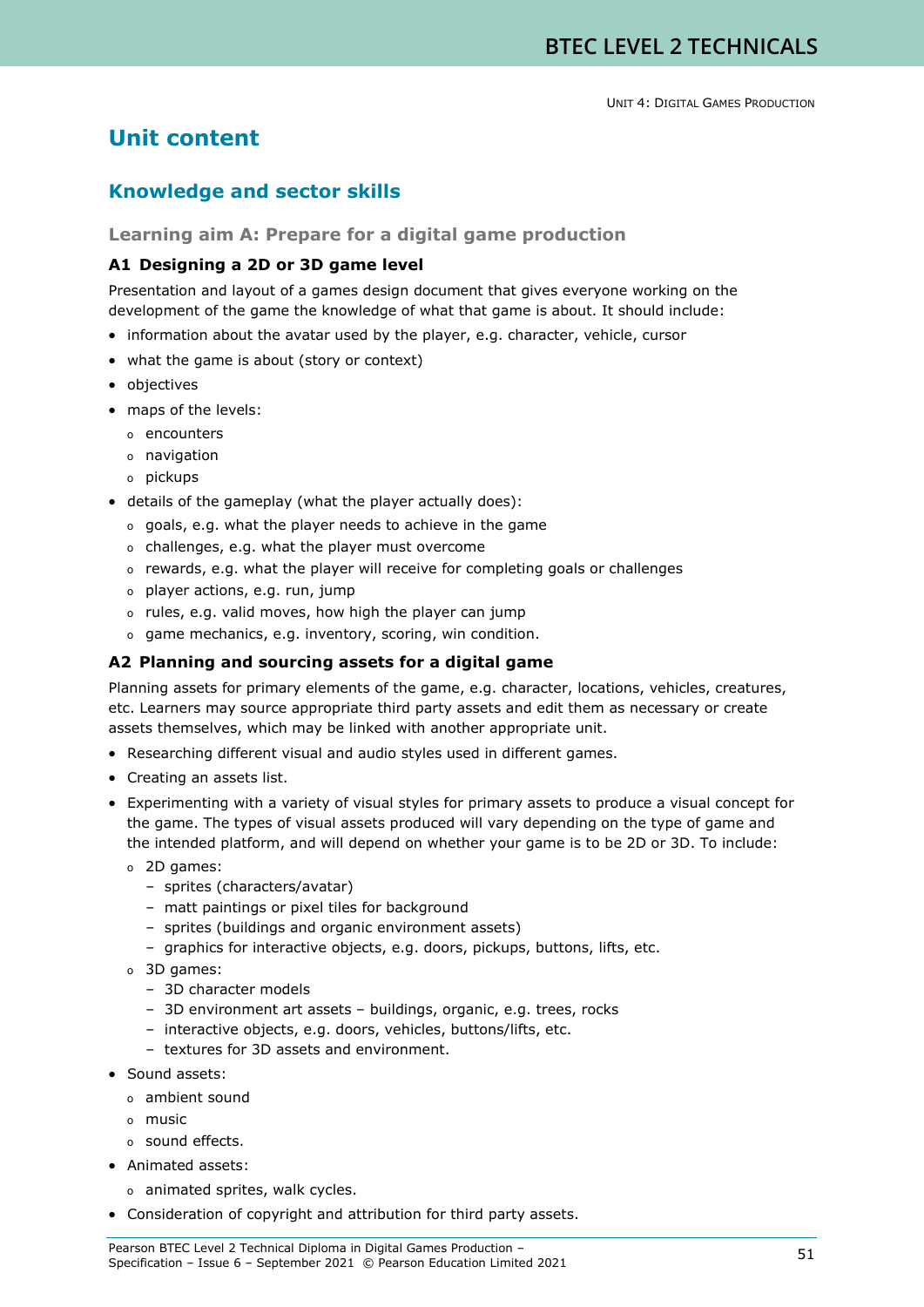### **Learning aim B: Produce a digital game environment for a specific platform**

Learners will import their planned assets into an engine and create the environment for a game level aimed at a specific audience and with a particular purpose.

#### **B1 Editing and importing assets**

- Edit assets as appropriate to game and platform.
- Appropriate file size and poly/pixel counts (target platform specifications).
- Appropriate file types: jpeg, psd, bmp, ase, obj, wav, mp3.
- Appropriate naming conventions (each game engine will have specific rules on naming your files).
- Alpha channels for textures and sprites (correctly rendered).
- Checking normals for 3D models (correct direction), for 3D engines only.
- Importing assets into the engine: 2D engines, e.g. Flash, RPG maker, IWGame and 3D engines, e.g. UnrealSDK, Unity, CryEngine.

#### **B2 Produce an environment within a digital game**

Production – although 2D and 3D games will require different methods to create the game environment, the basic production process is the same and should include the following stages:

- setting up the level:
	- o initial settings (screen resolution/FPS (frames per second)/world size/additive or subtractive 3D world)
- creating the environment:
	- o 2D engines interface, background imagery, e.g. fixed appearance, side scrolling
	- o 3D engine BSP (binary space partitions), grey box
	- o lighting, e.g. 2D transparency effects, 3D light placement, lighting effects
	- o atmospheric/decorative animation, e.g. swaying foliage, water surfaces, weather effects, fire and smoke, computer screens and machinery.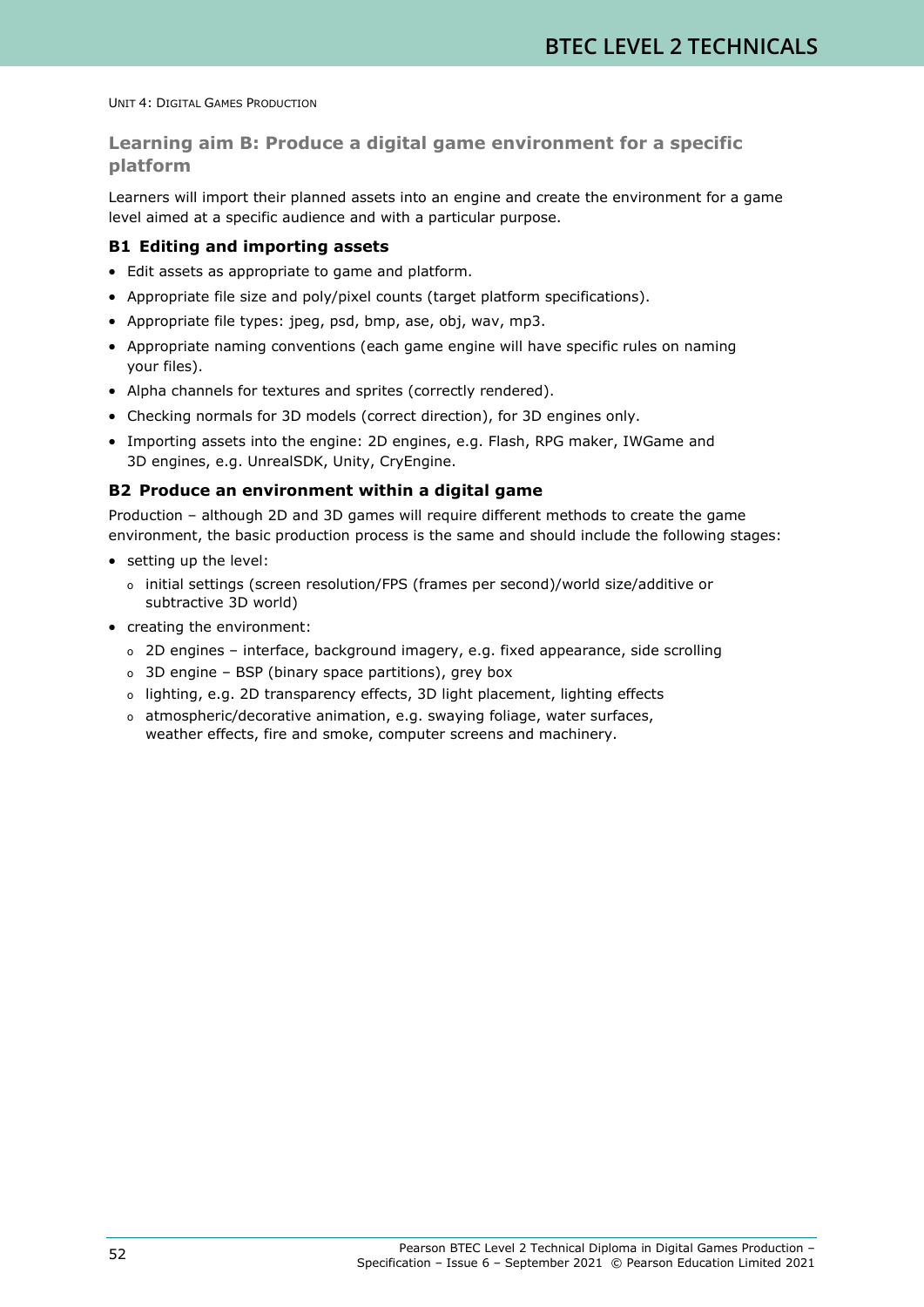### **Learning aim C: Code and publish a digital game level for a specific platform**

Learners will use scripts to create animation and interaction for a game level aimed at a specific audience and with a particular purpose. They will publish in an appropriate format for a specified platform.

#### **C1 Adding scripts to create interactivity**

- Scripted animation, e.g. cursor animation.
- Adding triggers and events.
- Scripted movers, e.g. animating doors, platforms.
- Scripting buttons, e.g. actions, settings.
- To provide information, e.g. to obtain facts and statistics/interactive characters and dialogue/cursor information, mouse rollover states.
- Movement, e.g. navigation keys, steering, weapon movement, player actions, e.g. run, jump.
- Using colliders as triggers.
- Text instructions, e.g. 'walk north', 'get key'.
- Pickups.
- Scripting game mechanics, e.g. inventory, scoring, win condition.

#### **C2 Testing and publishing a digital game level**

- Testing the scripts, interactivity and gameplay function properly in an engine.
- Making any necessary changes.
- Optimising settings and publishing the level for a specific platform, e.g. as an app for mobile, .exe for PC etc.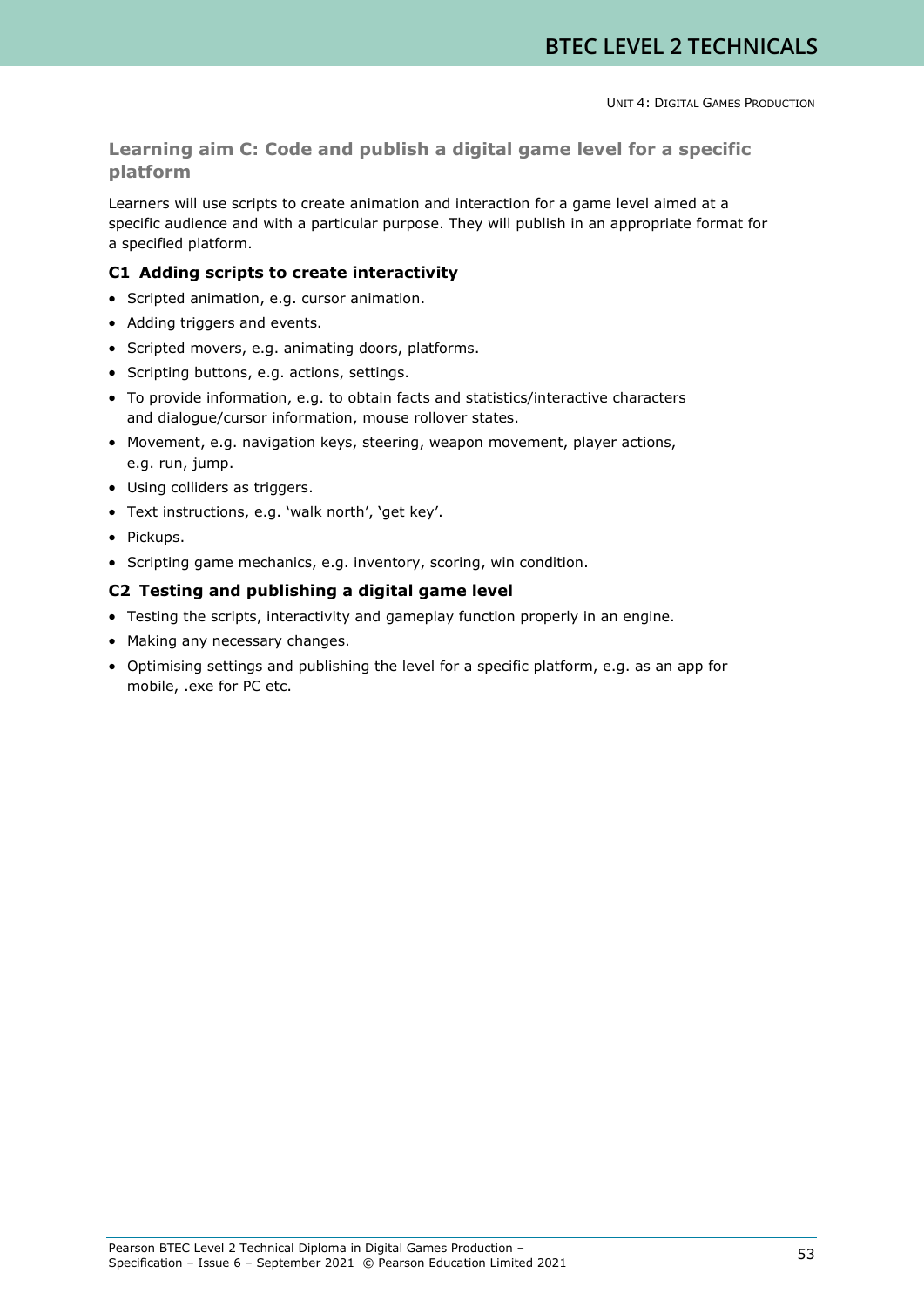# **Transferable skills**

#### **Thinking skills/adaptability**

• Undertaking pre-production planning and preparation of assets for a digital game level.

#### **Problem solving**

• Demonstrating skills in using digital tools to create visual and sound assets, and to create and test a digital game level.

#### **Managing information**

• Managing assets and files in the production of a digital game level.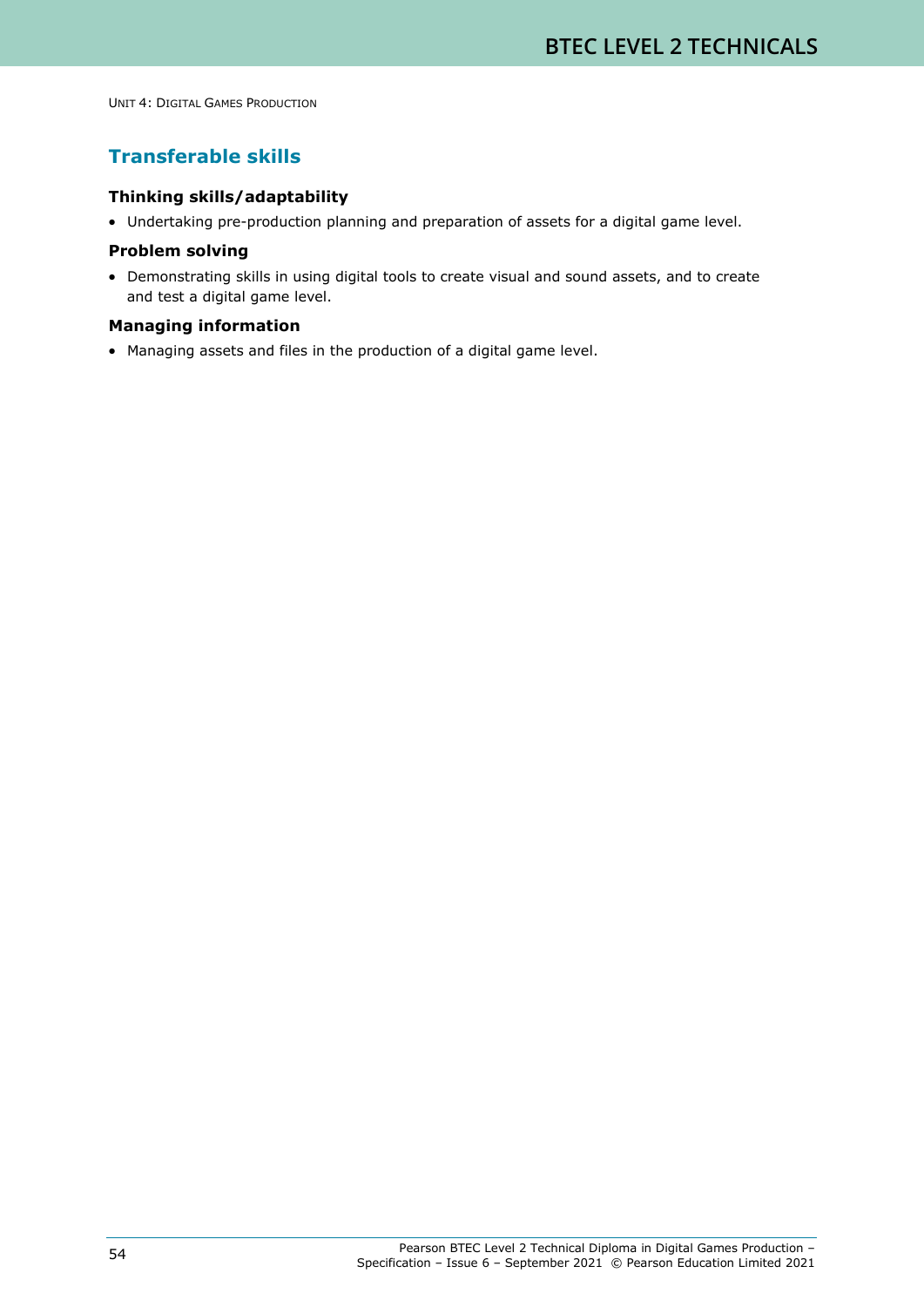# **Assessment criteria**

| <b>Pass</b>                                           |                                                                                                                       | <b>Merit</b>                                                                                                                            |  | <b>Distinction</b>                                                                                                                                                  |  |  |  |
|-------------------------------------------------------|-----------------------------------------------------------------------------------------------------------------------|-----------------------------------------------------------------------------------------------------------------------------------------|--|---------------------------------------------------------------------------------------------------------------------------------------------------------------------|--|--|--|
| Learning aim A: Prepare for a digital game production |                                                                                                                       |                                                                                                                                         |  |                                                                                                                                                                     |  |  |  |
|                                                       | A.P1 Produce an appropriate<br>game design document<br>for a digital game level.                                      | A.M1 Produce creative<br>concepts for audio and<br>visual assets and a<br>detailed game design<br>document for a digital<br>game level. |  | <b>A.D1</b> Produce detailed and<br>imaginative concepts for<br>audio and visual assets<br>and a comprehensive<br>game design document<br>for a digital game level. |  |  |  |
|                                                       | A.P2 Produce appropriate<br>concepts for visual and<br>audio assets within a<br>digital game level.                   |                                                                                                                                         |  |                                                                                                                                                                     |  |  |  |
|                                                       |                                                                                                                       | Learning aim B: Produce a digital game environment for a specific platform                                                              |  |                                                                                                                                                                     |  |  |  |
|                                                       | <b>B.P3</b> Edit and import assets<br>into a games engine<br>appropriately.                                           | <b>B.M2</b> Use digital game engine<br>tools and imported<br>assets competently to<br>develop a creative game<br>environment.           |  | <b>B.D2</b> Use digital game engine<br>tools and imported<br>assets confidently and<br>effectively to develop a<br>detailed and imaginative<br>game environment.    |  |  |  |
|                                                       | <b>B.P4</b> Use digital game engine<br>tools to develop an<br>appropriate game<br>environment for a<br>2D or 3D game. |                                                                                                                                         |  |                                                                                                                                                                     |  |  |  |
|                                                       |                                                                                                                       | Learning aim C: Code and publish a digital game level for a specific platform                                                           |  |                                                                                                                                                                     |  |  |  |
|                                                       | <b>C.P5</b> Demonstrate appropriate<br>use of scripts to produce<br>interactivity within a<br>digital game level.     | <b>C.M3</b> Demonstrate competent<br>and creative use of<br>scripting to produce<br>interactivity within a<br>published digital game    |  | <b>C.D3</b> Demonstrate confident,<br>imaginative and effective<br>use of scripting to<br>produce interactivity<br>within a published digital                       |  |  |  |
|                                                       | C.P6 Test and publish a 2D or<br>3D game level that<br>adequately meets the<br>platform's specifications.             | level that meets the<br>platform's specifications.                                                                                      |  | game level that fully<br>meets the platform's<br>specifications.                                                                                                    |  |  |  |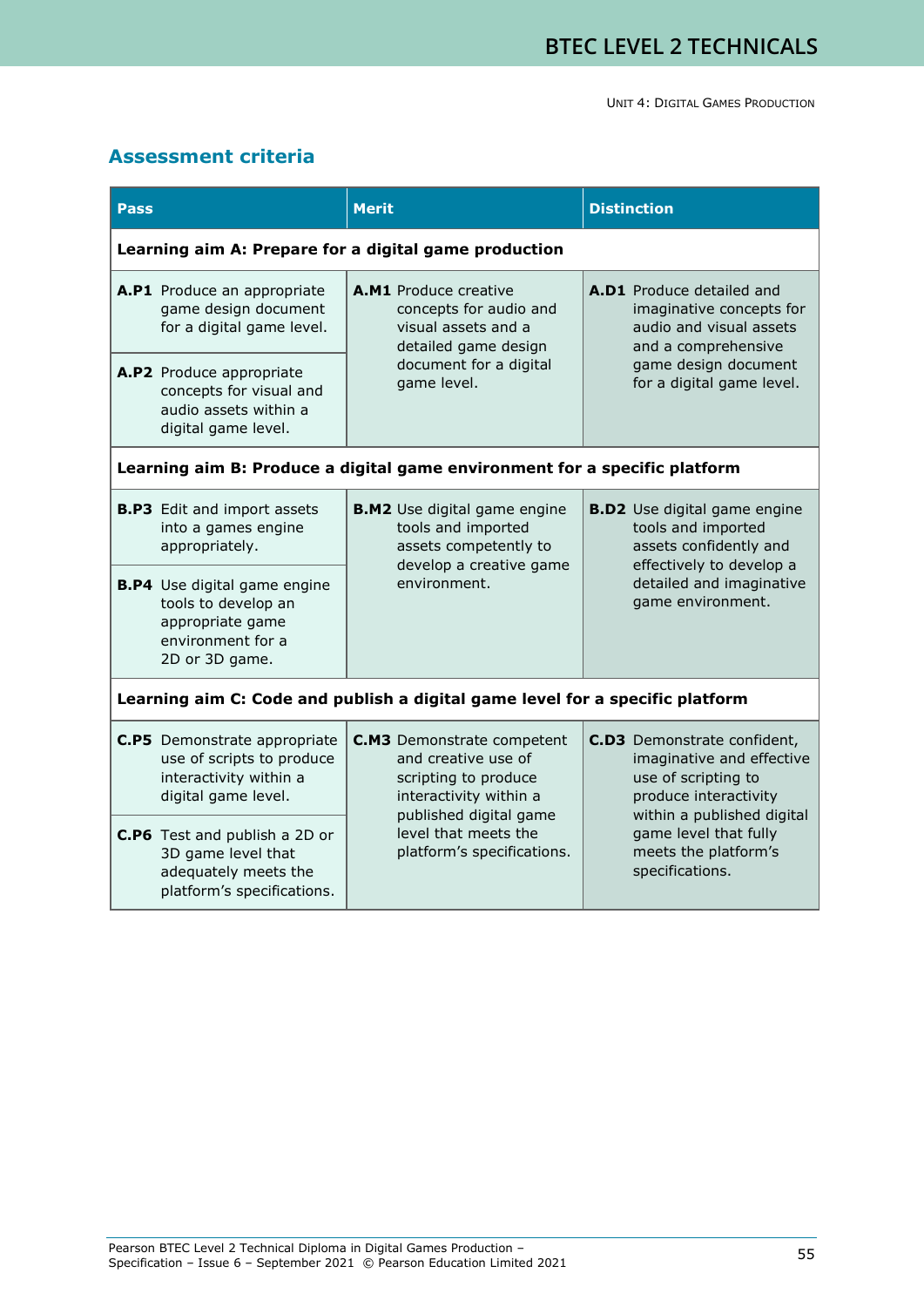# **Essential information for assessment decisions**

#### **Learning aim A**

#### **For distinction standard**, learners will:

- experiment with visual styles to produce detailed and imaginative concepts for visual assets that clearly fit a theme, and will evidence detailed planning for corresponding audio assets
- produce a game design document that is comprehensive in giving detailed information relating to the avatar used by the player, the game's story or context, objectives and gameplay. Where appropriate, learners will include detailed navigation maps of the level showing all encounters and pickups.

**For merit standard**, learners will:

- produce creative concept sketches for key visual assets with appropriate consideration of associated audio assets
- produce a game design document that explains most of the necessary relevant information, including objectives and gameplay.

#### **For pass standard**, learners will:

- produce visual concept sketches appropriate to the theme of the game and make reference to ideas for audio assets
- produce a game design document that outlines the level objectivesand gameplay.

#### **Learning aim B**

#### **For distinction standard**, learners will:

• use digital game engine tools confidently and effectively to create an effective and consistent game environment containing a comprehensive set of visual and audio assets. The environment will clearly follow a theme and style appropriate to the game concept and will show both skill and creativity in its production. This will include the use of more sophisticated and imaginative environment elements, e.g. atmospheric/decorative animations.

#### **For merit standard**, learners will:

• use digital game engine tools competently to produce a creative game environment. Asset sets used will be mostly complete, i.e. containing all necessary visual and audio assets, and well produced, e.g. smooth sprites for a 2D character, or well-textured 3D assets.

#### **For pass standard**, learners will:

• use digital game engine tools to develop an appropriate 2D or 3D game environment. The asset sets may not be complete and may lack creativity, and visual assets used may be repetitive or lack consistency, but will be generally appropriate and functional for the game theme and audience. Audio assets will be present but may be limited, e.g. to a looping background music track, or may not be fully synchronised with other environmental elements.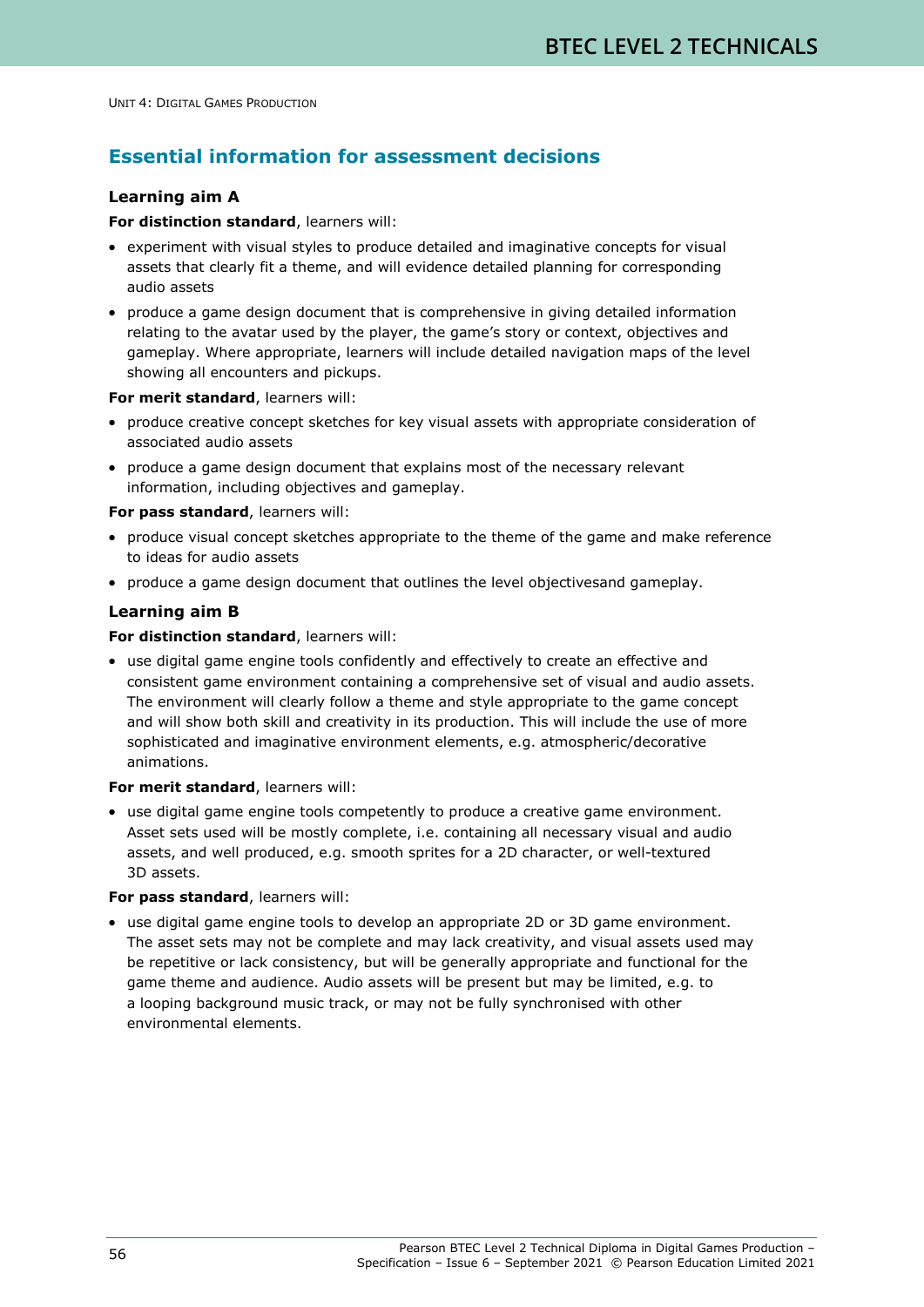#### **Learning aim C**

#### **For distinction standard**, learners will:

• produce effective scripts to allow fully functional interactivity, permitting players to accomplish at least one working objective through a series of interactions, e.g. to get from A to B faster than X, find X by following the clues, organise these objects in X time. Though scripts may be based on pre-existing 'off-the-shelf' code, they will have been significantly customised by learners to effectively facilitate the requirements of their game level and will demonstrate confident use of the scripting language or tools. The level will be published so as to fully meet the specifications of a target platform, e.g. a Nintendo 3DS adventure game that uses screen sizes in a Flash project that match the 3DS's specifications (400 × 256p top screen, 320 × 256 interactive screen), or a set of 3D models in UnrealSDK for the PSVita that correspond with suggested texture sizes and onscreen polygon counts.

#### **For merit standard**, learners will:

• produce competent scripts to allow interactivity, permitting players to meet a simple objective. Though scripts may be based on pre-existing 'off-the-shelf' code, they will have been customised by learners to facilitate the requirements of their game level, and this customisation will move beyond simply changing the asset names or setting values within the scripts. The level will operate correctly and will be published to meet the specifications of a target platform.

#### **For pass standard**, learners will:

• use scripts to create interactivity but this likely to be basic. Though 'off-the-shelf' scripts must have been customised by learners, this customisation is likely to be limited to changing the asset names or setting values within the scripts. The level will be playable and free of any major flaws but may be constructed in such a way that players may not be able to achieve a specific game objective. The game level will be published to operate adequately on a specific platform but may not fully meet the platform's specifications, e.g. graphics may not be optimised correctly for the appropriate screen size.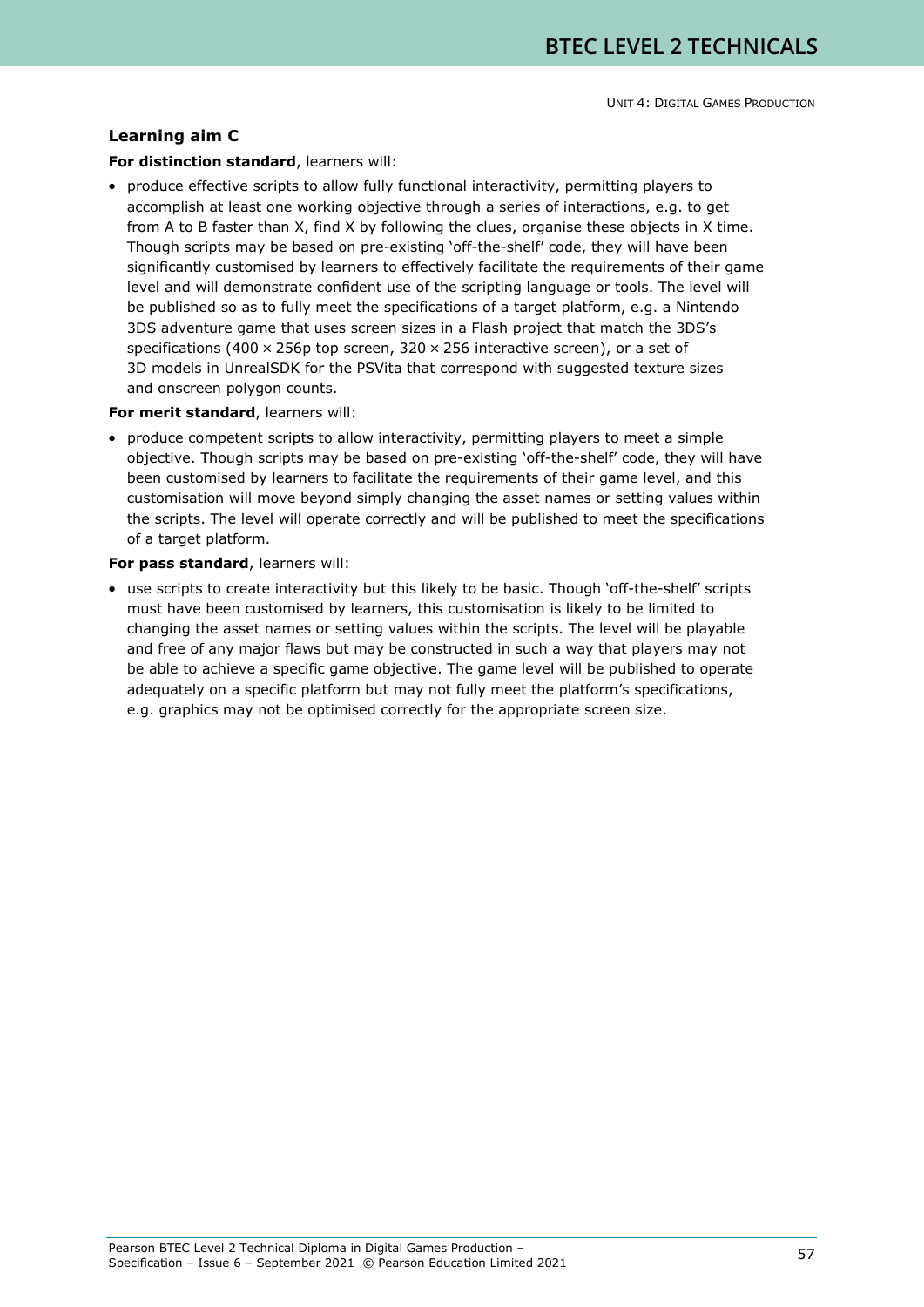### **Assessment activity**

The summative assessment activity takes place after learners have completed their formative development. The activity should be practical, be set in a realistic scenario and draw on learning from the unit, including the transferable skills. You will need to give learners a set period of time and number of hours in which to complete the activity. *Section 6* gives information on setting assignments and there is further information on our website.

A suggested structure for summative assessment is shown in the *Unit summary* section, along with suitable forms of evidence. This is for illustrative purposes only and can therefore be adapted to meet local needs or to assess across units where suitable opportunities exist. The information in the *Links to other units* section will be helpful in identifying opportunities for assessment across units.

The following scenario could be used to produce the required evidence for this unit. Centres are free to use comparable scenarios or other forms of evidence, provided that they meet the assessment requirements of the unit.

#### **Suggested scenario**

You are a level designer on a small development team. You will create a demo level for a 'future fantasy' game in a 3D games engine to be used on a target platform.

#### **If a retake is necessary, an alternative example must be used. The following is an example of a retake assessment activity.**

You are a level designer on a small development team. You will create a demo level for a puzzle game in a 2D games engine to be used on a target platform.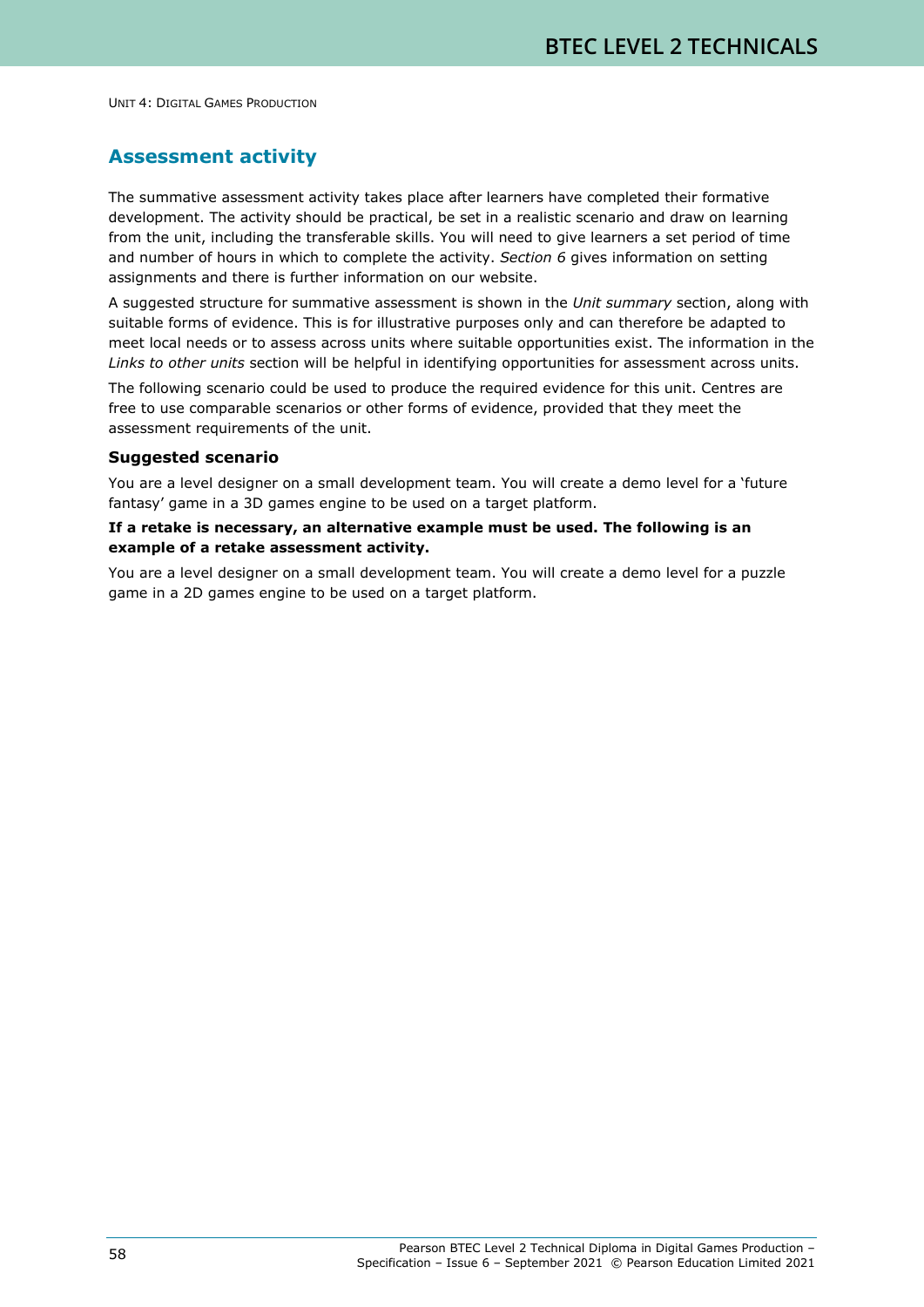# **Further information for tutors and assessors**

### **Delivery guidance**

The following are examples of practical activities and workshops that tutors could use when developing sector and transferable skills in the delivery of this unit. Wherever possible, practical activities should be used to help learners develop both personal and sector skills in preparation for the final assessment. These suggestions are not intended as a definitive guide to cover the full GLH of the unit.

#### **Introduction to unit**

Introduction to the learning that will take place in the unit and how it will be assessed. This is a good opportunity to show examples of the work of previous learners. **Suggested time:** about 1 hour.

#### **Activity: The development of visual ideas and concepts**

Learners attend a workshop to brainstorm and create visuals for characters and backgrounds. **Suggested time:** about 4 hours.

#### **Activity: The development of a game design document**

Learners attend a workshop to develop a game design document for a given theme. **Suggested time:** about 4 hours.

#### **Activity: Sourcing and recording sound assets**

Practical workshop for learners to record sound, e.g. sound effects and edit digitally. Discussion about what other sound assets may be needed and where they may be sourced (incorporating copyright discussions).

**Suggested time:** about 3 hours.

#### **Activity: Creating 2D or 3D visual assets**

Practical workshop for learners to create visual assets for a given theme. NB The skills to create 2D or 3D assets may be learned in another unit.

**Suggested time:** about 3 hours.

#### **Activity: Importing and organising assets and using game level design tools**

This will introduce learners to the practical use of games level tools to create an environment including animation, lighting etc.

**Suggested time:** about 10 hours.

#### **Activity: Scripting interactivity**

This will introduce learners to the generation and use of scripts to create interactivity within a games engine.

**Suggested time:** about 10 hours.

#### **Activity: Testing and publishing the game level design**

Guidance on the factors that must be considered when testing and publishing the game level design, e.g. optimising graphics for a specific platform.

**Suggested time:** about 2 hours.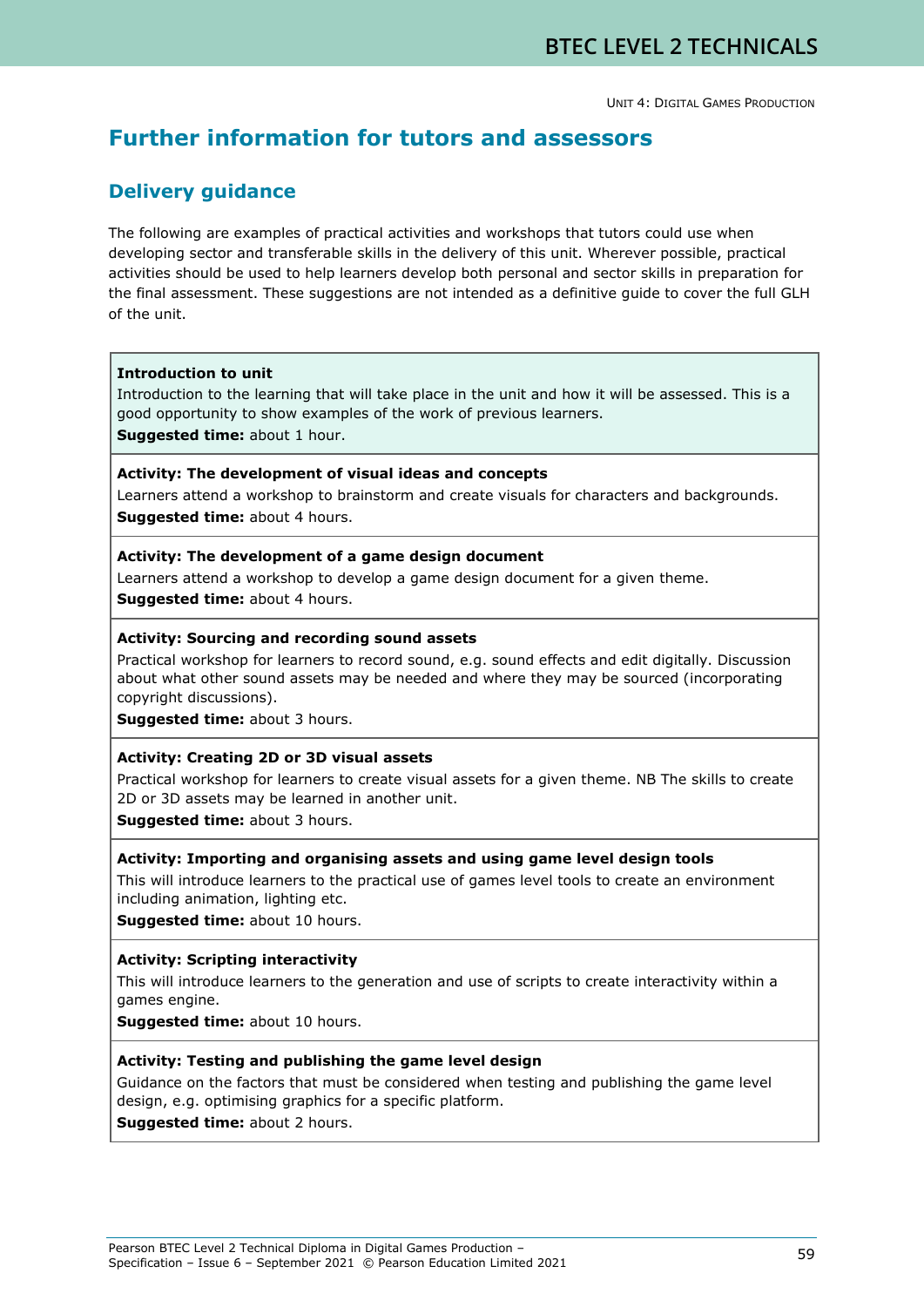### **Essential resources**

For this unit, learners will need access to:

- games production software
- examples of games.

# **Links to other units**

This unit has strong links to:

- Unit 3: Digital Testing
- Unit 9: 3D Modelling.

# **Employer involvement**

This unit would benefit from employer involvement that could be in the form of:

- a masterclass from a games developer exploring how different techniques and equipment are used to produce games. They should ensure they reflect industry practice and give guidance to learners on how to work through the different issues and problems encountered when producing a game
- work experience, which will expose learners to developing their skills and knowledge within a games production business
- sharing of real work-related productions and materials such as digital games design documents, e.g. design ideas on avatars and navigation maps.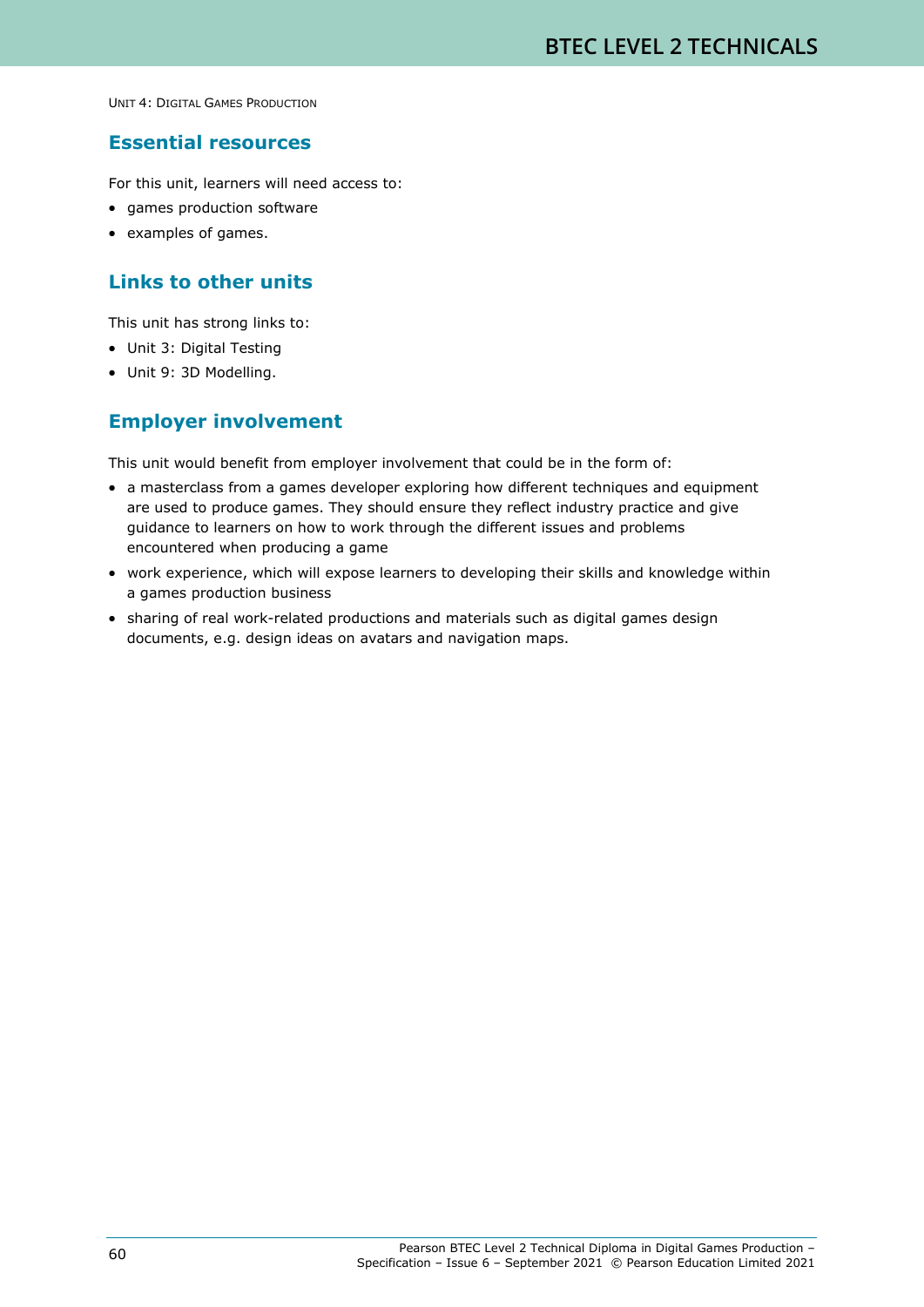UNIT 5: NARRATIVE FOR DIGITAL MEDIA

# **Unit 5: Narrative for Digital Media**

Level: **2** Unit type: **Mandatory** Assessment type: **Internal** Guided learning hours: **30**

# **Unit in brief**

Learners plan and prepare a digital narrative for use in a digital media production for specific media sectors, such as moving image, audio or games production.

# **Unit introduction**

Storytelling is an integral part of the creative media industry, capturing the audience's imagination and inviting them into a world that you have created. A good story can provide interest and entertainment, so it's important to develop creative ideas to engage your target audience.

In this unit, you will plan and draft a digital narrative for use in your creative media production work. You will devise a story or concept and plan how to make it come to life in the context of a moving image, audio or games production. You will need to work within the conventions of your chosen medium to produce appropriate pre-production documentation from which to work.

The skills you gain will allow you to work in a pre-production context within a range of media sectors. The unit will enable you to progress to further media training opportunities, helping you to visualise ideas and concepts, and bring them to production.

# **Learning aims**

In this unit you will:

- **A** Plan a digital narrative for a creative digital media product
- **B** Create a digital narrative for a creative digital media product.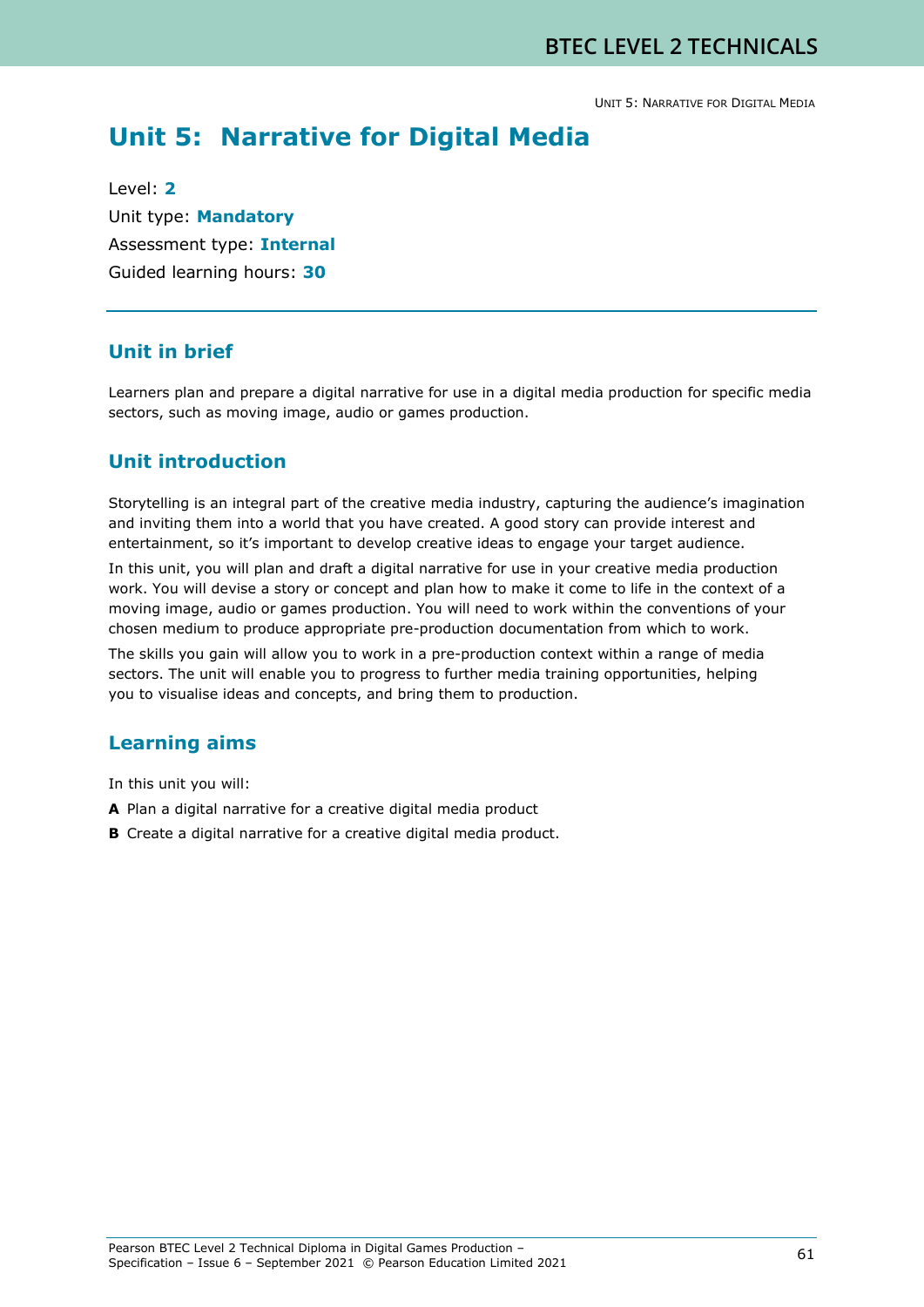# **Unit summary**

| <b>Learning aim</b> |                                                                       | <b>Key teaching areas</b>                                                                              | <b>Summary of suggested</b><br>assessment evidence                                                                             |
|---------------------|-----------------------------------------------------------------------|--------------------------------------------------------------------------------------------------------|--------------------------------------------------------------------------------------------------------------------------------|
| A                   | Plan a digital narrative for<br>a creative digital media<br>product   | <b>A1</b> Developing ideas for digital<br>media products<br>A2 Identifying the audience or<br>consumer | Research notes from which<br>ideas are developed to generate<br>materials that may be suitable<br>for a digital media product. |
| B                   | Create a digital narrative<br>for a creative digital media<br>product | <b>B1</b> Draft a digital narrative<br><b>B2</b> Create a digital narrative                            | Draft materials for completed<br>scripts, storyboards and<br>creative materials.                                               |

| Key teaching areas in this unit include: |  |  |  |
|------------------------------------------|--|--|--|
|                                          |  |  |  |

| Sector skills                                                                                                         | <b>Knowledge</b>                                                                               | <b>Transferable</b><br>skills/behaviours                                                     |
|-----------------------------------------------------------------------------------------------------------------------|------------------------------------------------------------------------------------------------|----------------------------------------------------------------------------------------------|
| • Research skills<br>• Planning content<br>Drafting content<br>Creating content for<br>$\bullet$<br>different sectors | How to research and plan<br>content<br>Drafting and redrafting<br>Written communication skills | • Thinking skills/adaptability<br>Managing information<br>Self-management and<br>development |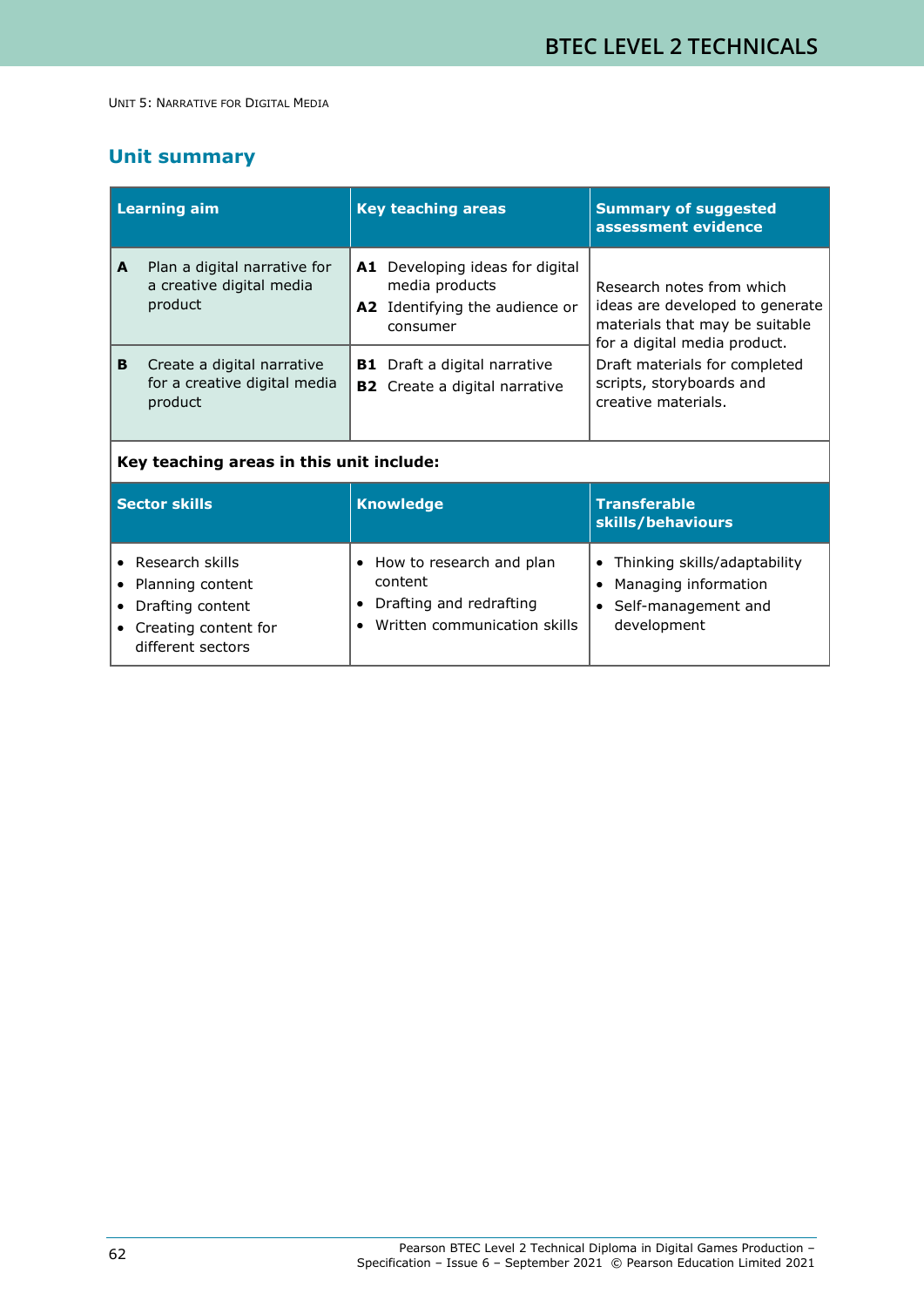# **Unit content**

# **Knowledge and sector skills**

**Learning aim A: Plan a digital narrative for a creative digital media product**

#### **A1 Developing ideas for digital media products**

Learners will develop ideas for a digital media product by researching existing media products relevant to their own product idea.

- Developing ideas for a digital media product, to include:
	- o producing mind maps
	- o developing mood boards
	- o producing annotated screenshots of existing products
	- o producing scanned material
	- o taking and using appropriate photographs
	- o using audio clip techniques.
- Sectors on which to base an idea, to include:
	- o moving image, e.g. to be distributed as film, TV, video, DVD, internet streaming, downloads accessible on devices such as mobile phone, handheld device, tablet, computer
	- o audio, e.g. podcast, radio broadcast, soundtrack, CD, soundscape
	- o digital games, e.g. instructional, simulation, quiz-based, social, accessible on, e.g. consoles, PCs, handheld device, mobile, tablet.

#### **A2 Identifying the audience or consumer**

Learners will identify the potential audience for their product by conducting relevant research, to include:

- audience definitions profiles, demographics
- using relevant research methods to identify consumer audiences, to include:
	- o questionnaires
	- o surveys
	- o interviews
	- o focus groups
	- o vox pops.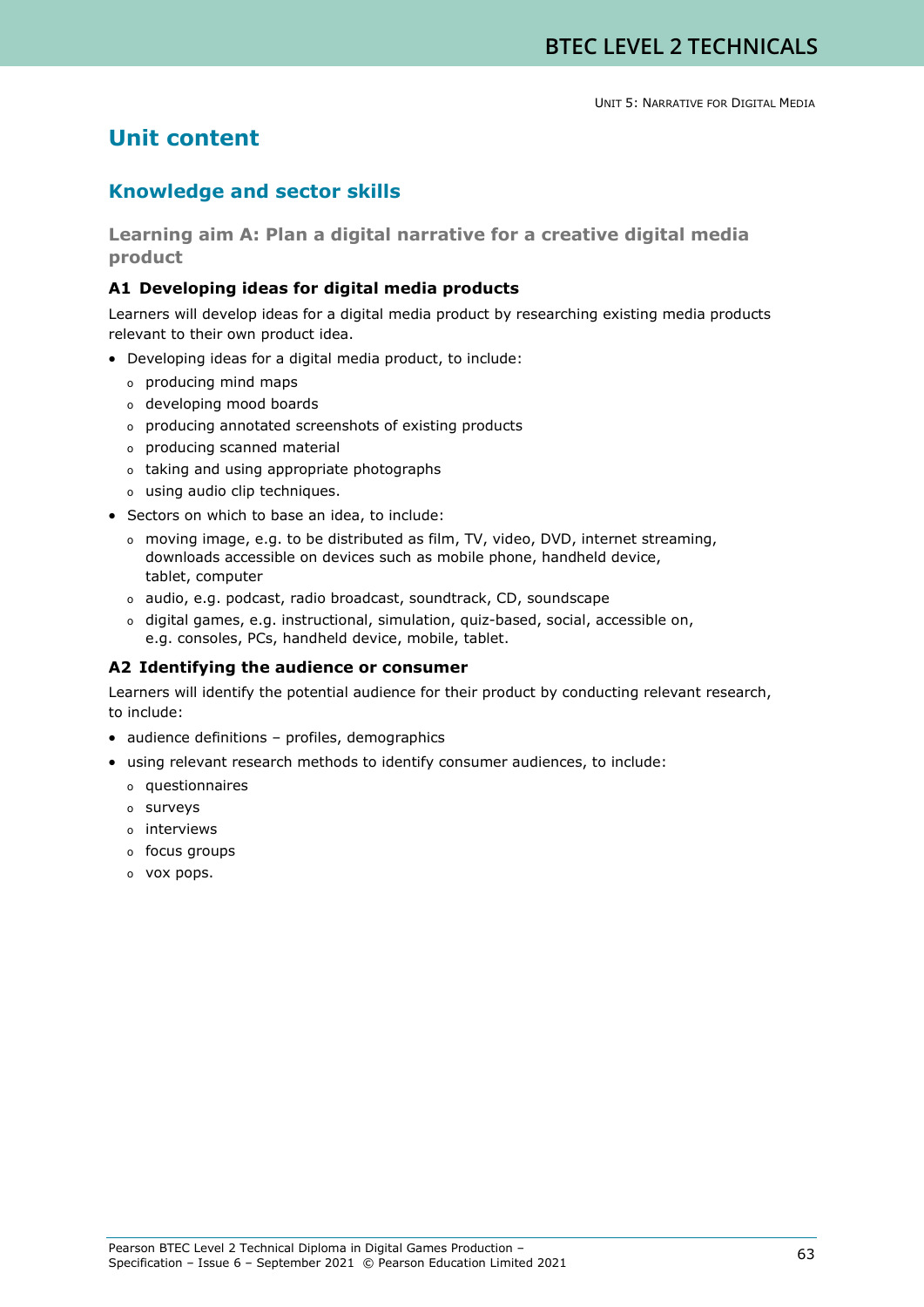UNIT 5: NARRATIVE FOR DIGITAL MEDIA

**Learning aim B: Create a digital narrative for a creative digital media product**

#### **B1 Draft a digital narrative**

Learners will include evidence of the development of the creative aspects of their narrative. This will be sector specific*,* to include:

- moving image, e.g. storyboard, script
- audio, e.g. dialogue/sound script
- digital games, e.g. design document (game outline, storyboard), functioning demo.

#### **B2 Create a digital narrative**

Learners will finalise their digital narrative from their draft materials, with the final narrative being a working pre-production document that can be used to create a digital media product, to include:

- moving image producing storyboard and scripts
- audio producing scripts, sound scripts and running orders
- digital games producing game outlines, storyboards and scripts.

# **Transferable skills**

#### **Thinking skills/adaptability**

- Using preparation and organisational skills to plan content.
- Using research skills to identify appropriate audiences.
- Making use of relevant pre-production documentation to create a narrative.

#### **Managing information**

- Structuring and storing research and proposed content.
- Drafting and redrafting content and using it to inform future practice.

#### **Self-management and development**

- Developing written communication skills, correct use of spelling, grammar and punctuation when creating scripts.
- Making correct use of pre-production paperwork in a production context.
- Using correct techniques and terminology in the creation of pre-production paperwork.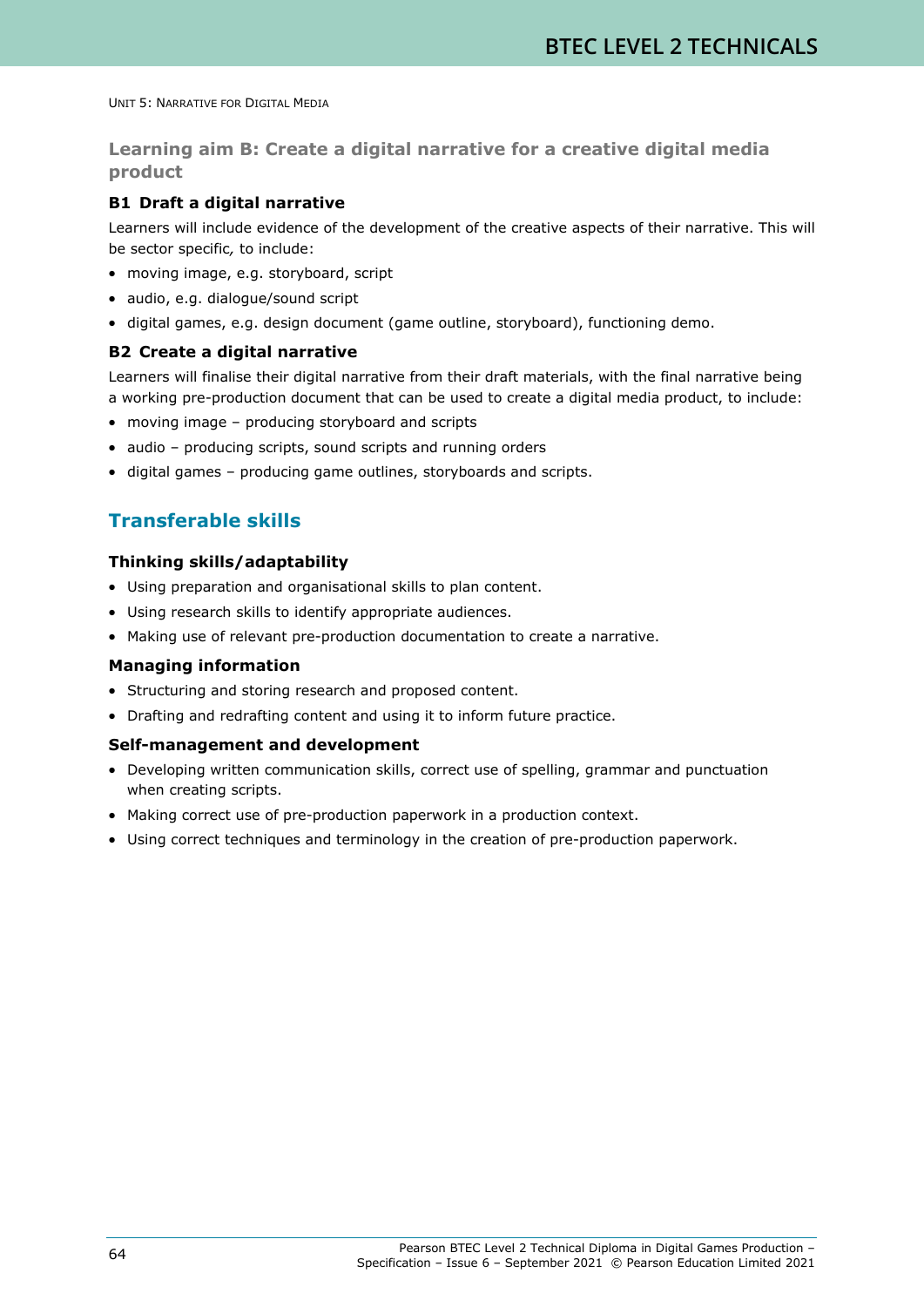### **Assessment criteria**

| <b>Pass</b>                                                                                                                                      | <b>Merit</b>                                                                                                                                             | <b>Distinction</b>                                                                                                                                  |  |  |  |  |  |
|--------------------------------------------------------------------------------------------------------------------------------------------------|----------------------------------------------------------------------------------------------------------------------------------------------------------|-----------------------------------------------------------------------------------------------------------------------------------------------------|--|--|--|--|--|
|                                                                                                                                                  | Learning aim A: Plan a digital narrative for a creative digital media product                                                                            |                                                                                                                                                     |  |  |  |  |  |
| A.P1 Plan the content of a<br>digital narrative.                                                                                                 | A.M1 Produce a plan with<br>appropriate content for a<br>digital narrative, giving<br>consideration to the<br>target audience.                           | A.D1 Produce a creative plan<br>with detailed content for<br>a digital narrative, giving<br>clear consideration to the<br>target audience.          |  |  |  |  |  |
| A.P2 Identify the target<br>audience of a digital<br>narrative.                                                                                  |                                                                                                                                                          |                                                                                                                                                     |  |  |  |  |  |
|                                                                                                                                                  |                                                                                                                                                          | Learning aim B: Create a digital narrative for a creative digital media product                                                                     |  |  |  |  |  |
| <b>B.P3</b> Produce an adequate<br>draft digital narrative for<br>a selected media product<br>using relevant<br>pre-production<br>documentation. | <b>B.M2</b> Produce an effective<br>draft and appropriate<br>digital narrative for a<br>selected media product<br>using pre-production<br>documentation. | <b>B.D2</b> Produce a creative draft<br>and detailed digital<br>narrative for a selected<br>media product using<br>pre-production<br>documentation. |  |  |  |  |  |
| <b>B.P4</b> Produce an adequate<br>digital narrative for a<br>selected media product<br>using relevant<br>pre-production<br>documentation.       |                                                                                                                                                          |                                                                                                                                                     |  |  |  |  |  |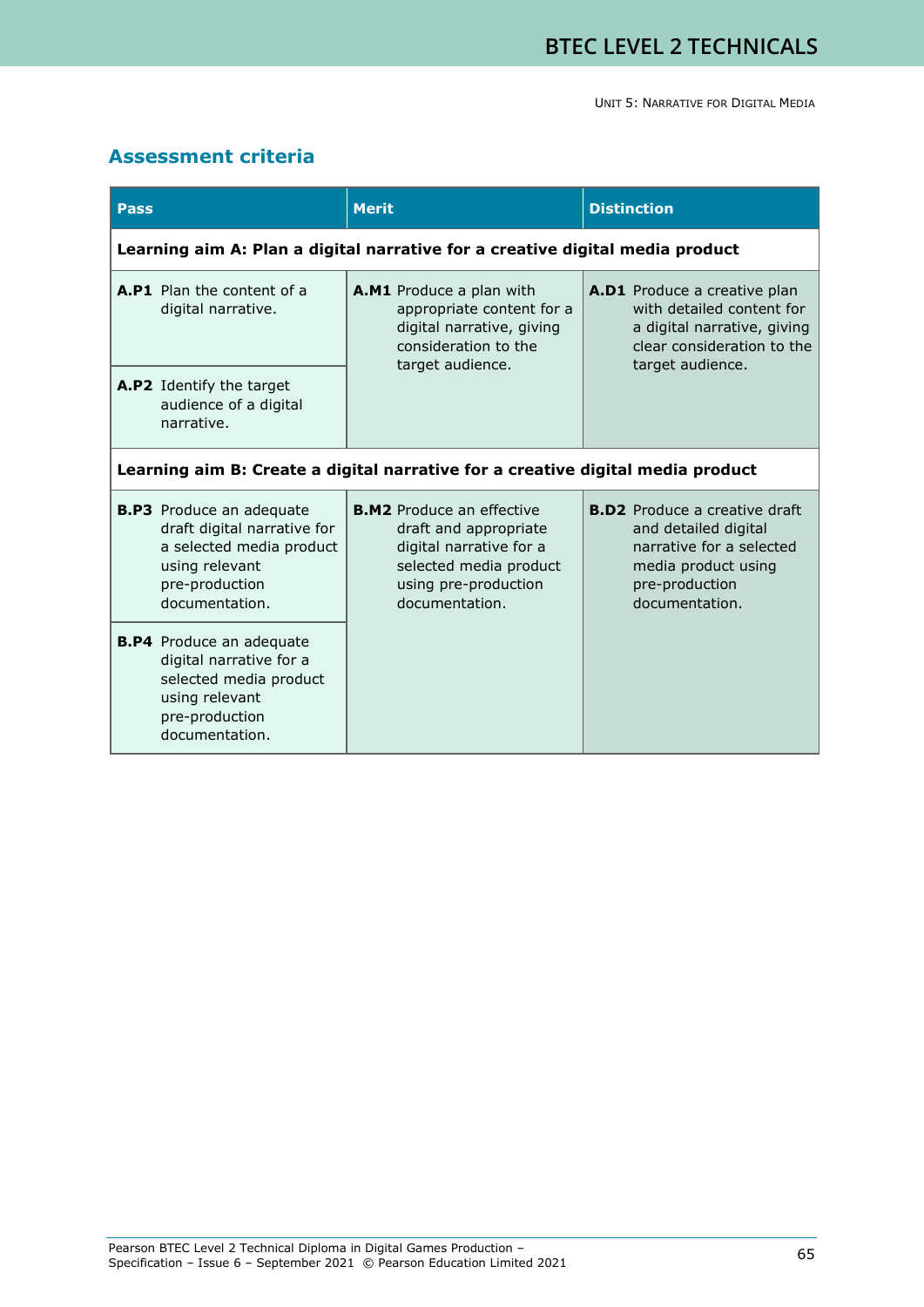UNIT 5: NARRATIVE FOR DIGITAL MEDIA

# **Essential information for assessment decisions**

#### **Learning aim A**

#### **For distinction standard**, learners will:

- produce a plan of work to develop a detailed creative digital narrative that is creative and imaginative, and may also be unconventional
- plan in a variety of forms, e.g. mind maps, mood boards, annotated screenshots of existing products, scanned material, photographs and/or audio clips
- show clear vision and direction in all aspects of their work
- produce a plan of a creative concept for a digital media product, with sound use of relevant stylistic conventions that enhance and complement the products
- show clear and thoughtful consideration of the target audience throughout their planning materials.

#### **For merit standard**, learners will:

- produce a plan of work to develop an effective digital narrative that shows appropriate planning, likely to be conventional in nature
- plan in a variety of forms, e.g. mind maps, mood boards, annotated screenshots of existing products, scanned material, photographs and/or audio clips, although some aspects may be overlooked or lacking in content
- produce a plan of a creative concept for a digital media product with some use of stylistic conventions
- show some consideration of the target audience in their planning materials.

**For pass standard**, learners will:

- carry out planning work to develop an adequate digital narrative that will meet the conventions of the chosen medium
- produce a plan that may consist of, e.g., mind maps, mood boards, annotated screenshots of existing products, scanned material, photographs and/or audio clips, although content will be limited in detail and will not be fully and effectively annotated
- produce a concept for a digital media product with limited use of stylistic conventions
- acknowledge the target audience in their planning materials.

#### **Learning aim B**

#### **For distinction standard**, learners will:

- draft and create pre-production materials that are creative in engaging the audience
- produce written materials, such as scripts, that read well and are creative and expressive, include a good range of vocabulary and use appropriate written techniques, such as the correct conventions for the medium and style of narrative
- demonstrate highly creative skills in realising their ideas and representing the content of the narrative
- produce effective working documents that can be used for production purposes.

#### **For merit standard**, learners will:

- draft and create pre-production materials that are effective in engaging the audience
- produce written materials, such as scripts, that read well and are often expressive, include a range of vocabulary and use some appropriate written techniques, such as the correct conventions for the medium and style of narrative, most of the time
- demonstrate creative skills in realising their ideas and representing the content of the narrative
- produce good working documents that can be utilised for production purposes.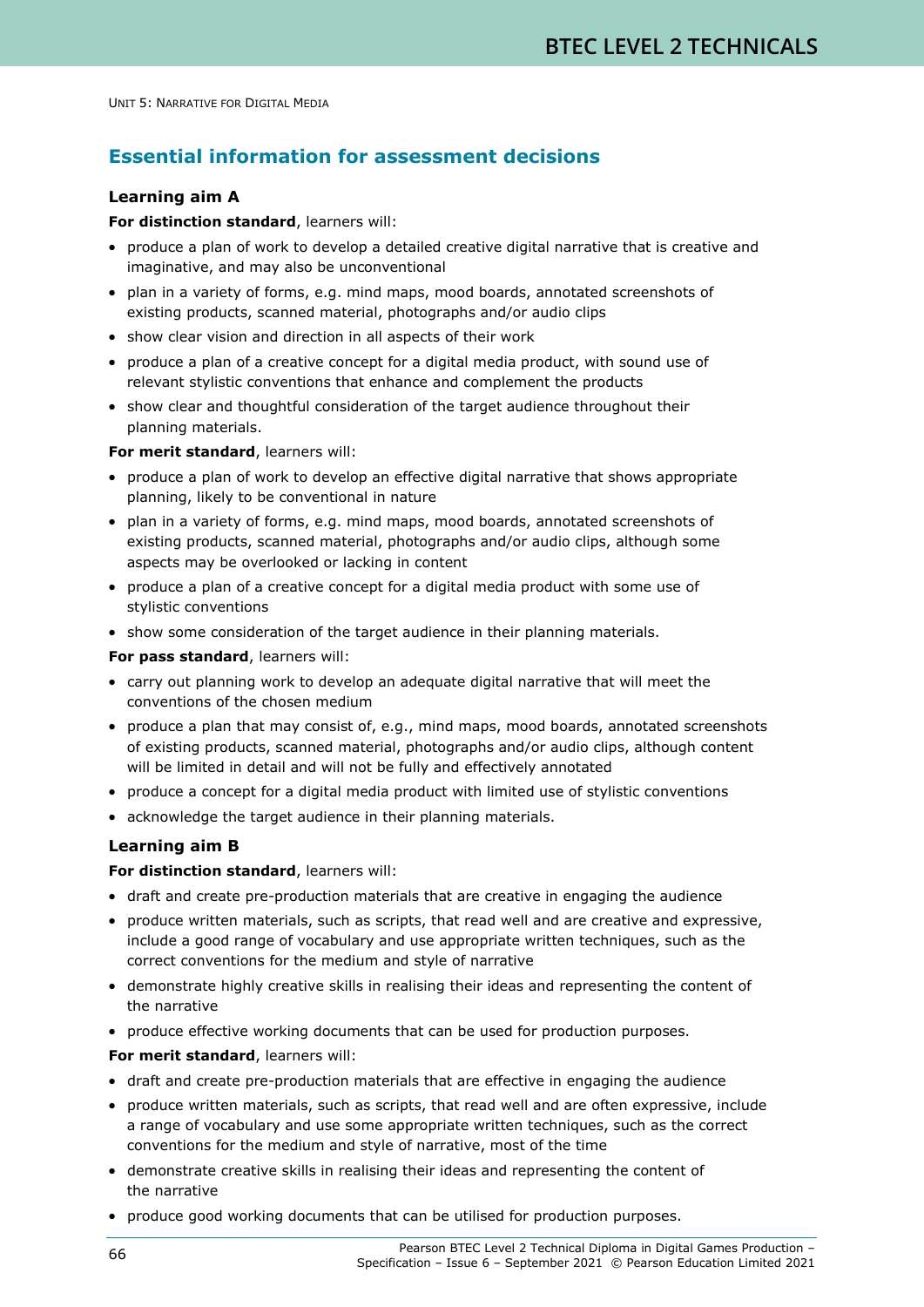## **For pass standard**, learners will:

- draft and create pre-production materials that may be adequate in engaging the audience
- produce written materials, such as scripts, that may often lack expressive content or a range of vocabulary and may contain a few appropriate written techniques, such as some of the correct conventions for the medium and style of narrative, some of the time
- demonstrate some creative skills in realising their ideas and representing the content of the narrative
- produce completed working documents that should be able to be utilised for production purposes.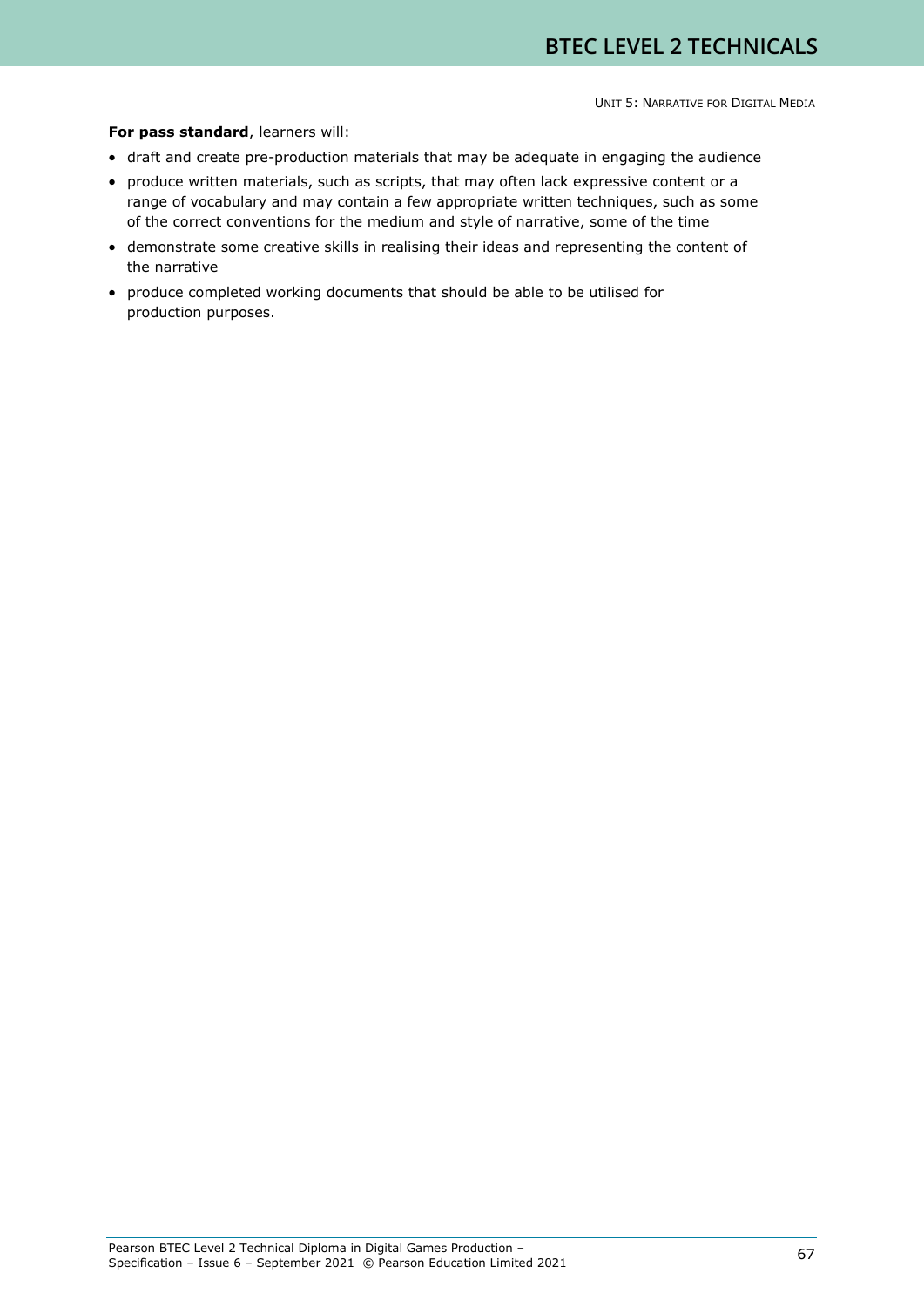# **Assessment activity**

The summative assessment activity takes place after learners have completed their formative development. The activity should be practical, be set in a realistic scenario and draw on learning from the unit, including the transferable skills. You will need to give learners a set period of time and number of hours in which to complete the activity. *Section 6* gives information on setting assignments and there is further information on our website.

A suggested structure for summative assessment is shown in the *Unit summary* section, along with suitable forms of evidence. This is for illustrative purposes only and can therefore be adapted to meet local needs or to assess across units where suitable opportunities exist. The information in the *Links to other units* section will be helpful in identifying opportunities for assessment across units.

The following scenario could be used to produce the required evidence for this unit. Centres are free to use comparable scenarios or other forms of evidence, provided that they meet the assessment requirements of the unit.

## **Suggested scenario**

You have been employed to work as part the development team for a new game/moving image/audio product that covers the topic of cyberbullying. The company wants you to develop the narrative for the product and show them how you have developed your ideas for the target audience of 14–16 year olds.

Your digital narrative should be exciting and engaging, and use the conventions of your chosen medium.

## **If a retake is necessary, an alternative example must be used. The following is an example of a retake assessment activity.**

You have been employed to work as part of the development team for a new game/moving image/audio product in the sci-fi/fantasy genre. The company wants you to develop the narrative for the product and show them how you have developed your ideas for the target audience of 16–18 year olds.

Your digital narrative should be exciting and engaging, and use the conventions of your chosen medium.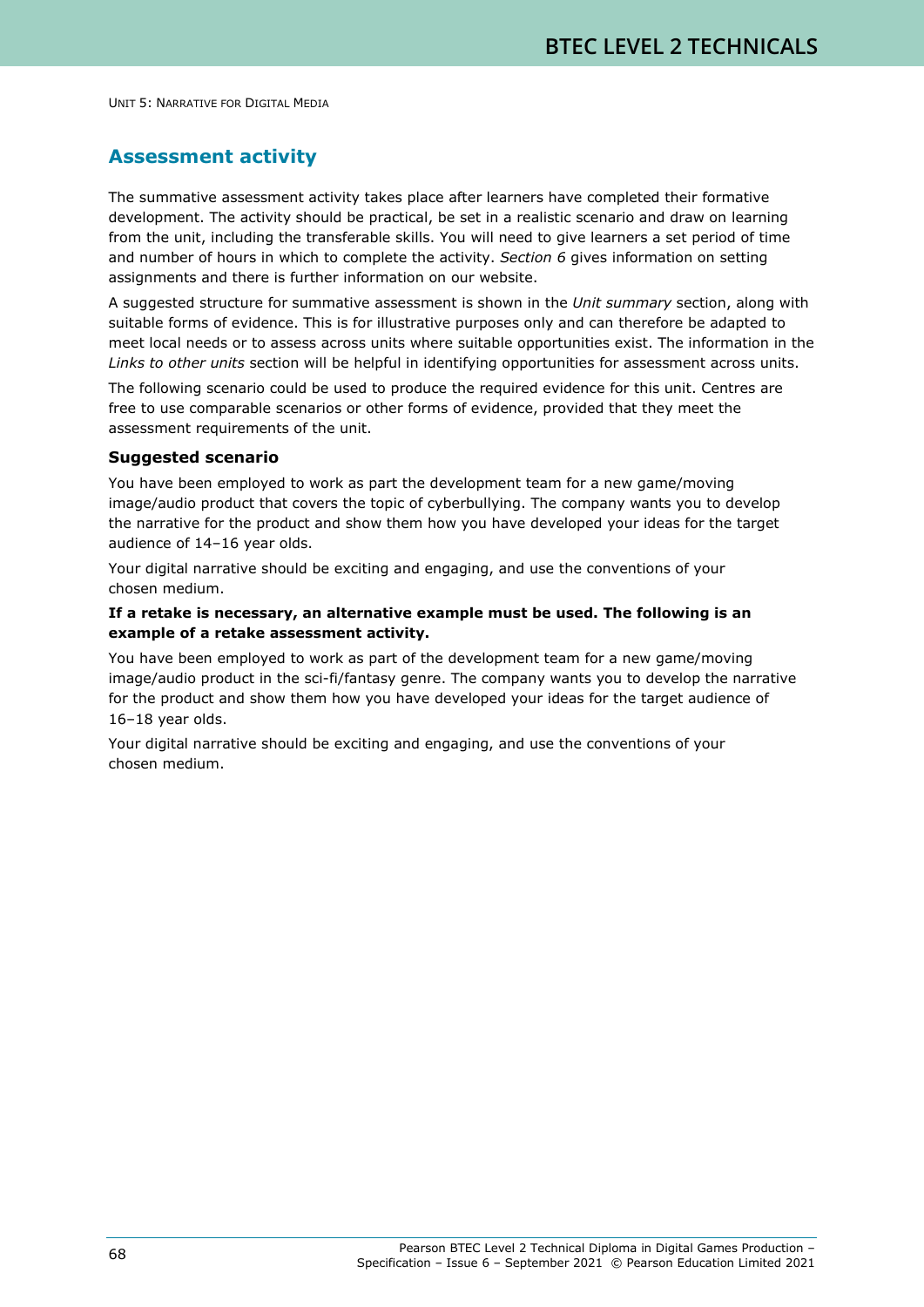# **Further information for tutors and assessors**

# **Delivery guidance**

The following are examples of practical activities and workshops that tutors could use when developing sector and transferable skills in the delivery of this unit. Wherever possible, practical activities should be used to help learners develop both personal and sector skills in preparation for the final assessment. These suggestions are not intended as a definitive guide to cover the full GLH of the unit.

## **Introduction to unit**

Learners are introduced to writing digital narratives and the skills and techniques required to create content for a digital media product, including:

- areas of inspiration for written work
- introduction to research and planning of ideas
- how to source and produce planning materials, such as:
	- o mind maps
	- o mood boards
	- o annotated screenshots of existing products
	- o scanned material
	- o photographs
	- o audio clips.

Learners will take part in practical activities:

- reviewing existing products for inspiration
- drafting scripts
- editing and redrafting scripts
- drafting and creating storyboards (as applicable)
- drafting and creating sound scripts and running orders (as applicable).

**Suggested time:** about 4 hours.

## **Activity: Planning content and audience**

Learners carry out planning activities relating to assessment. They complete planning and research for content of the digital narrative, including:

- ideas and inspiration
- reviewing similar work in chosen area
- creating and sourcing planning materials
- storing sourced materials.

Learners carry out research into audience and potential reception:

- identifying potential audiences
- carrying out primary audience research and gaining feedback
- carrying out secondary audience research.

**Suggested time:** about 6 hours.

## **Activity: Drafting content**

Learners carry out the preparation of drafting content for production. They should consider:

- drafting scripts, storyboards and running orders
- checking through content for correct use of spelling, grammar and punctuation
- gaining feedback on content and carrying out editing
- redrafting and discarding information
- experimenting with digital formats.

**Suggested time:** about 8 hours.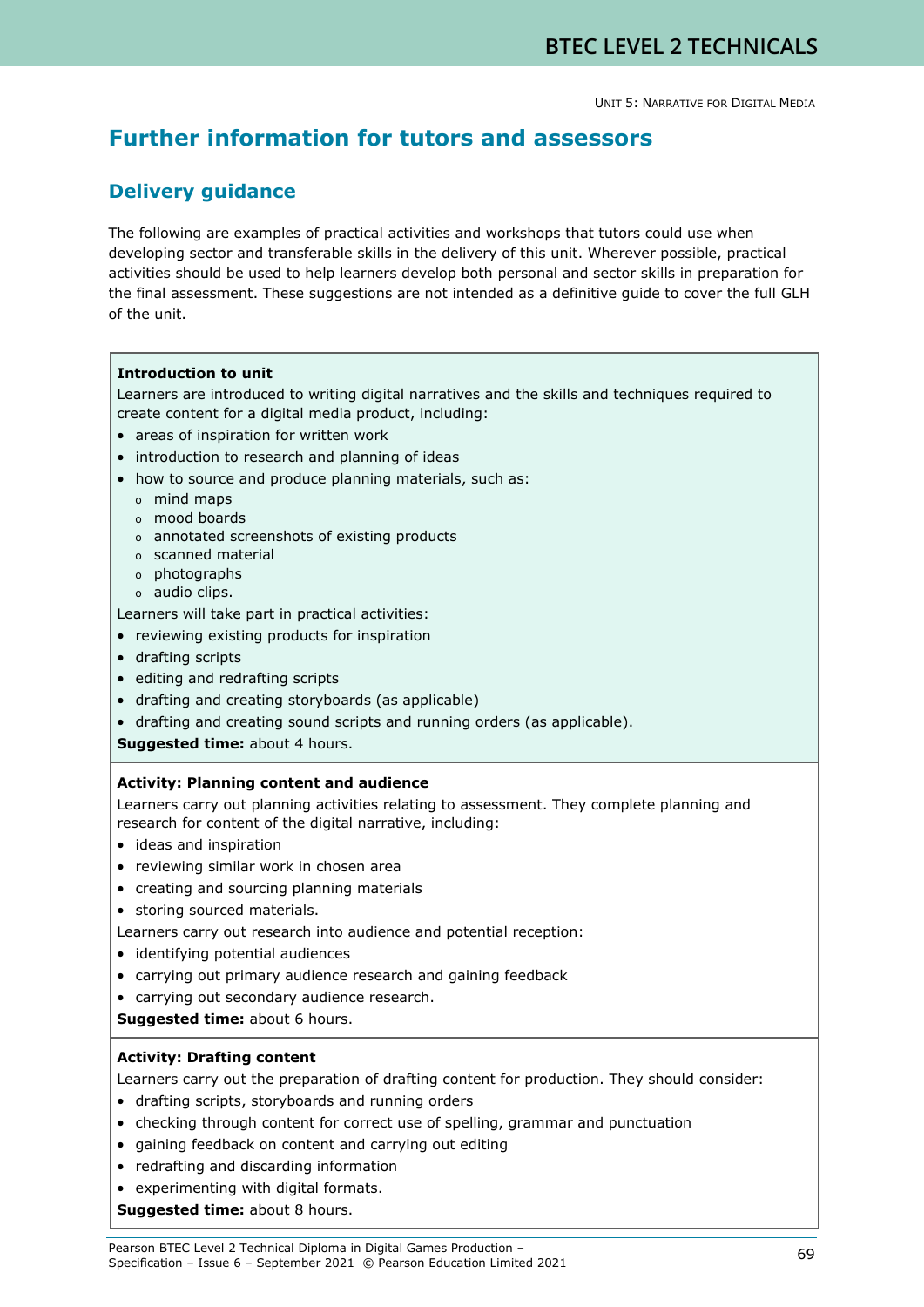### **Activity: Finalising content**

Learners complete written work for inclusion in a digital media product:

- finalising scripts:
	- o proofreading
	- o correcting errors
	- o checking readability and mode of address
	- o correct use of fonts and font size
- finalising storyboards:
	- o checking timings
	- o edits
	- o camera direction
	- o pictorial content
	- o directions
- finalising running orders:
	- o In and Out points
	- o order of appearance
	- o timings
	- o final edit.

**Suggested time:** about 8 hours.

### **Activity: Review and feedback**

Learners carry out individual and peer reviews of completed digital narratives to help identify any potential issues and assess suitability:

- compared to original intentions
- compared to requirements of the brief
- matching audience and audience expectations
- undertake final revisions and amendments
- sort and present all materials appropriately.

**Suggested time:** about 4 hours.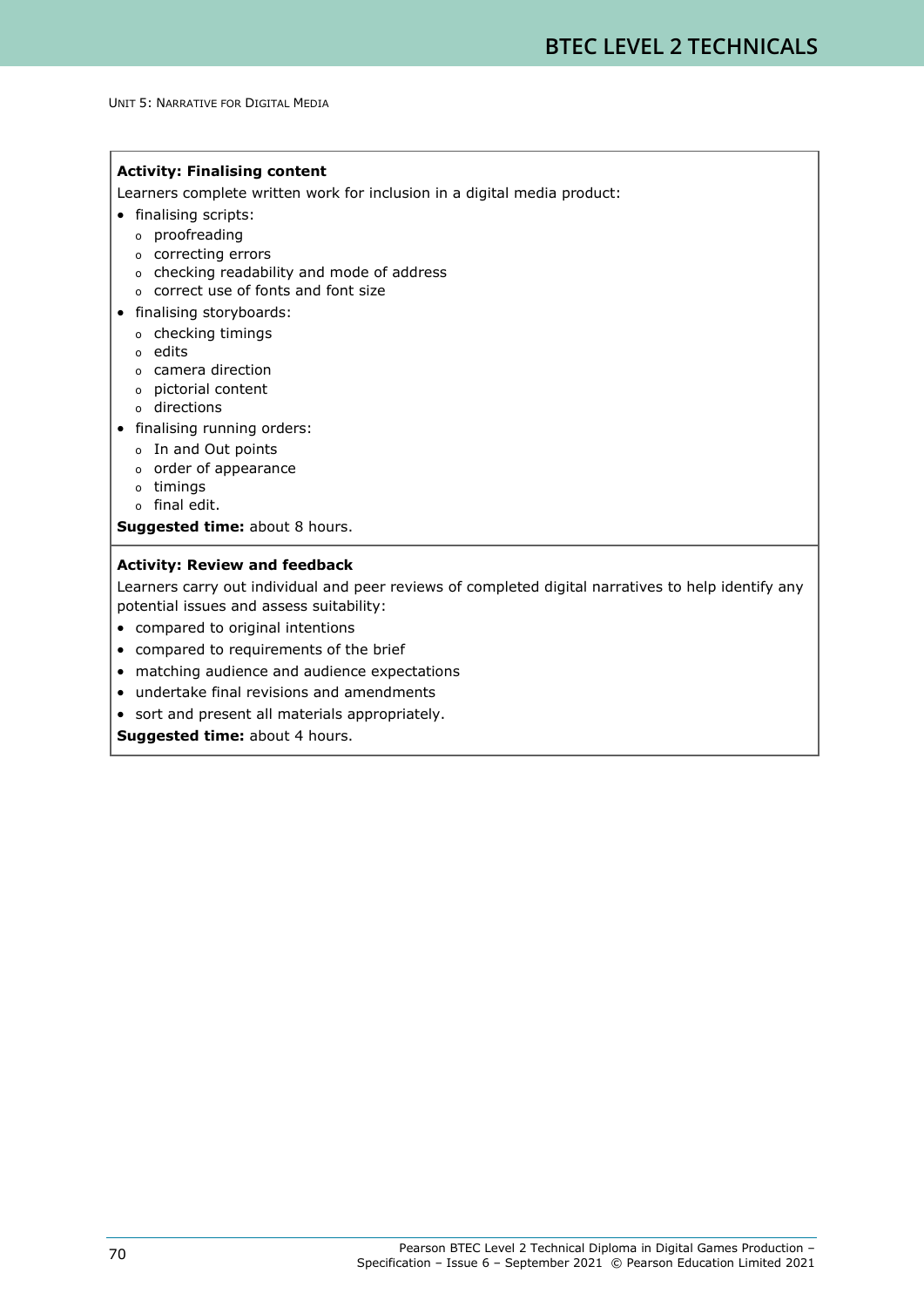# **Essential resources**

For this unit, learners will need access to exemplar pre-production documentation.

## **Links to other units**

This unit has strong links to:

- Unit 2: Animation for Digital Media
- Unit 4: Digital Games Production
- Unit 6: Digital Production Project
- Unit 7: Digital Audio.

## **Employer involvement**

This unit would benefit from employer involvement that could be in the form of:

- a games company for learners to present their narratives to, detailing what they did and explaining their ideas. The company can then provide feedback to contribute to the assessment decisions from a real industry perspective
- visits to a digital marketing company to develop the skills for communicating narrative information to a target audience, e.g. developing ideas with mood boards, mind maps and annotated screenshots
- work experience, which will expose learners to the development of narrative skills for digital media. This may include employment within a digital media marketing team to gain experience of communication techniques
- working with an industrial partner to develop a range of case studies to aid the delivery and assessment of the unit. Case studies should be varied and detail the different stages of a creative media process development.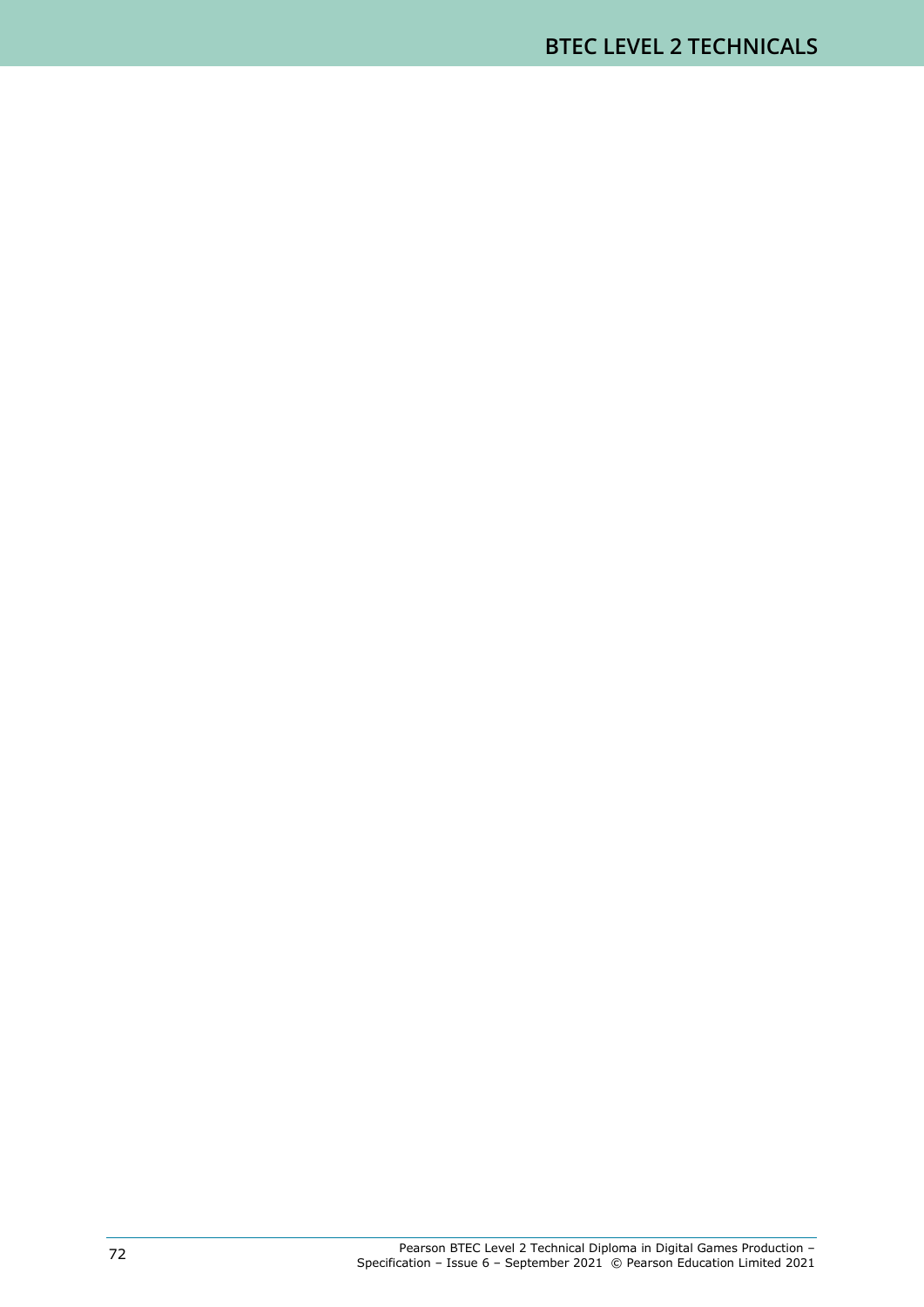# **Unit 6: Digital Production Project**

Level: **2** Unit type: **Mandatory** Assessment type: **External** Guided learning hours: **90**

## **Unit in brief**

Learners use their understanding of media processes, skills and techniques to create a product in response to a client brief.

# **Unit introduction**

Media products are normally constructed in relation to a client brief. A successful product is one that fulfils the brief and appeals to the intended audience.

In this unit, you will use the production processes that are involved in creating a product in response to a brief, including researching, creating and developing ideas into a final product. You will have the opportunity to develop a digital media product from one of the following sectors: moving image, audio, digital publishing, interactive and digital games. In order to create an effective final product, you will need to apply the processes, skills and techniques relating to your chosen sector that you have developed throughout the qualification.

Media industries want employees who are capable of generating ideas and creating products that meet the requirements of a client brief. This unit will provide a creative context for learners wanting to develop the necessary skills, knowledge and understanding of the production process to find employment in the creative industries.

# **Summary of assessment**

This unit is assessed using a task, set and marked by Pearson. The task is worth 72 marks. The final portfolio for submission will be completed in a 20-hour supervised assessment period. All final work will be submitted in a format specified by Pearson. The assessment is available once a year in a timetabled period. The first assessment is available in June 2018.

Sample assessment materials will be available to help centres prepare learners for assessment.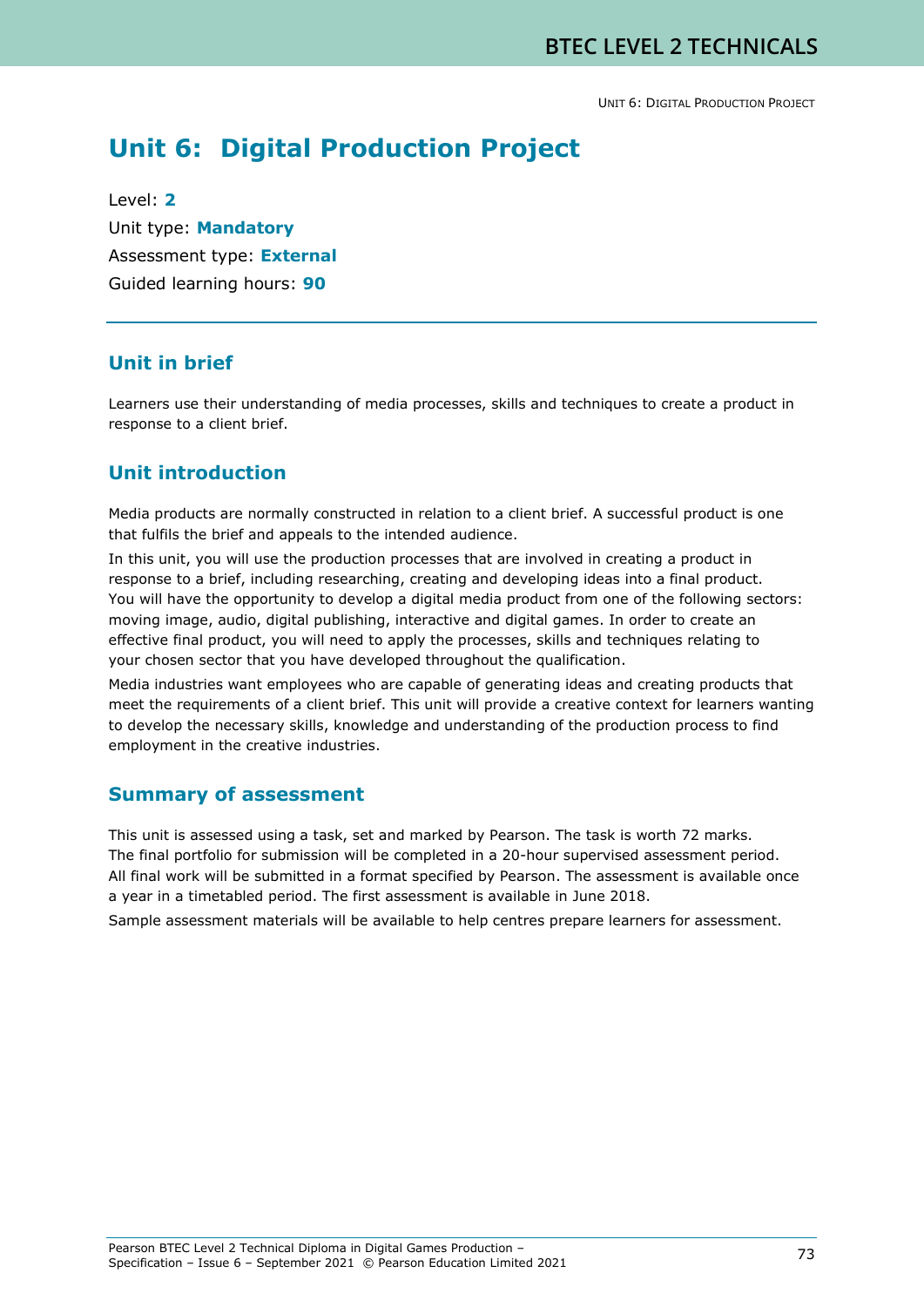## **Assessment outcomes**

**AO1** Select and present research in relation to a client brief

**AO2** Develop a proposal and creative response

**AO3** Apply understanding of media production processes, skills and techniques

**AO4** Develop a final product that meets the requirements of a client brief and appeals to the target audience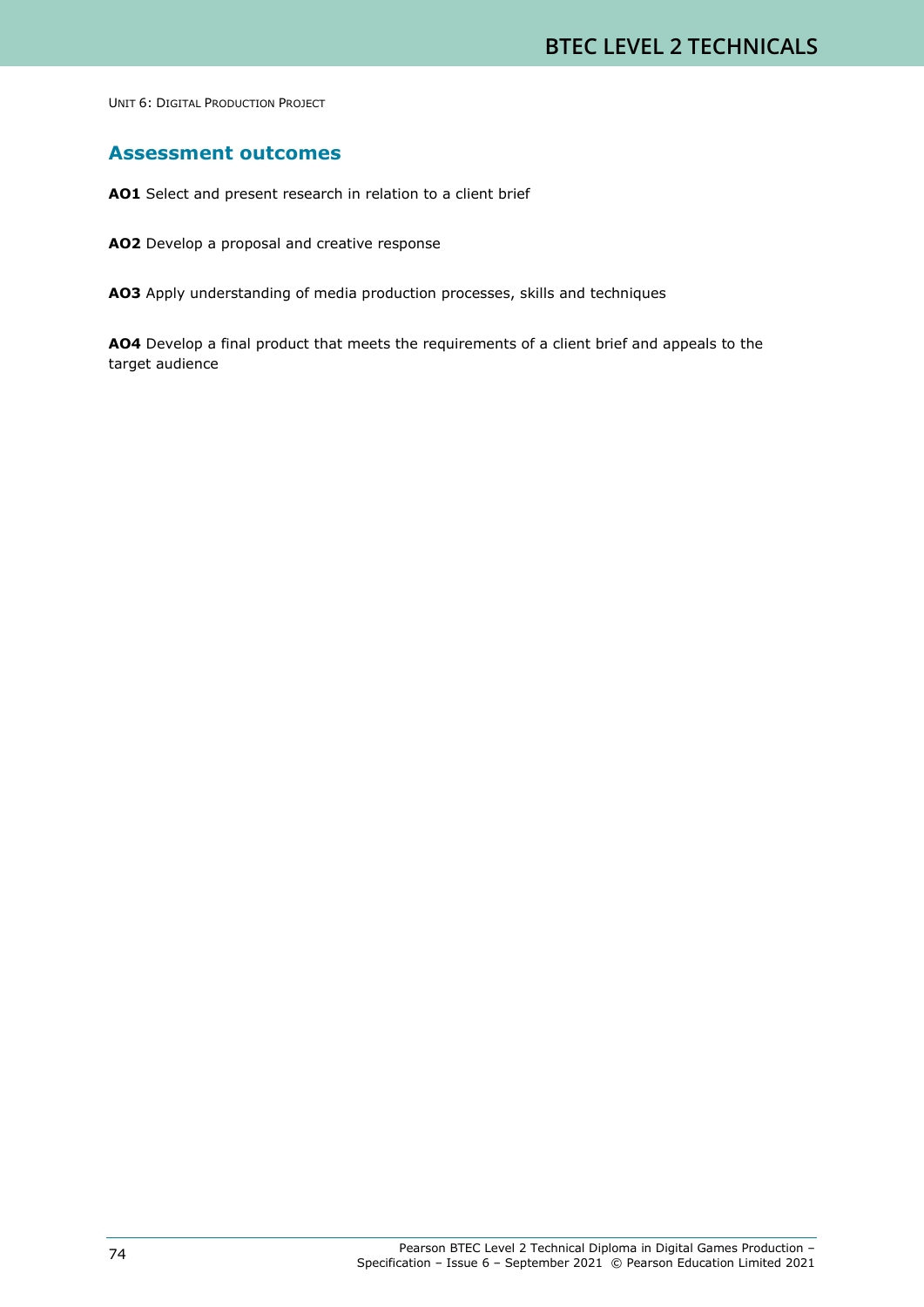# **Essential content**

The essential content is set out under content areas. Learners must cover all specified content before the assessment.

## **A Researching the brief**

Learners will explore the processes and techniques used to carry out the research necessary to prepare to respond to a brief.

## **A1 Deconstructing a client brief**

Learners will explore and understand how client briefs establish the context for a project and contain essential information, including:

- information about the client learners must be clear about who they are working for
- the aim or purpose of the project to establish what the client is trying to achieve
- target audience information about the intended audience(s)
- requirements to clarify the specifics of the brief, e.g. number of pages, running time, technical information such as colour mode, file format and page size
- initial insights learners will need to interpret the information contained in the brief to devise a possible strategy or approach to the project
- design challenge learners should summarise the 'knowns' and 'unknowns' of the project to establish the project's possibilities and boundaries.

### **A2 Research**

Learners will explore research methods and how to apply them to elements of a brief.

- Research methods:
	- o primary, including questionnaires, online surveys, interviews, focus groups, vox pops, textual analysis
	- o secondary, including gathering information from secondary sources, such as the internet, books, journals, magazines, archives, media packs, statistics, e.g. box office, sales figures, ratings, circulation, web hits.

Learners will need to understand how to apply research into:

- the target audience/users:
	- o to define the target audience/user demographics, audience profiles, lifestyle
	- o to understand the audience's current media consumption, habits, preferences
- the codes and conventions of existing products in the chosen sector:
	- o mainstream popular products
	- o innovative, alternative or niche products
- current trends in the chosen sector
- audience response to existing products in the chosen sector
- the resources available:
	- o equipment, technology, e.g. hardware and software packages
	- o existing media production skills skills audit.

## **A3 Selecting information**

Learners will explore ways to use stimulus information, such as images, data and ideas. Using this information, together with their research findings, learners will need to be able to:

- interpret data to help establish the context of the project
- select key information to provide a possible focus for the project
- justify selection of ideas, concepts and material based on the client brief.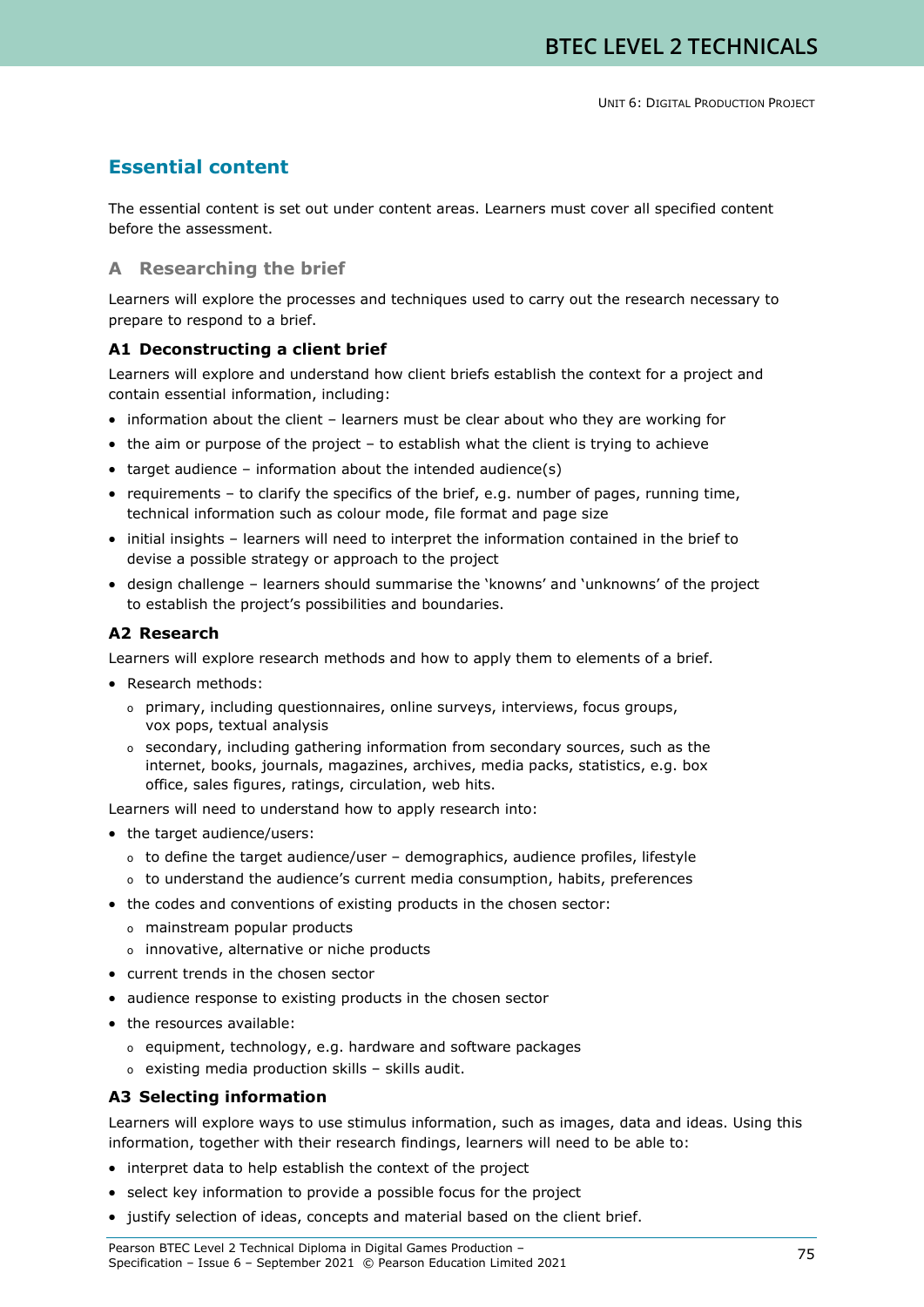## **B Defining a response to the client brief**

## **B1 Generating and selecting ideas in response to a client brief**

Learners will look at methods involved in generating and selecting ideas in response to a client brief by:

- formulating and recording ideas:
	- o visually, e.g. sketches
	- o in writing, e.g. mind maps
	- o verbally, e.g. discussions
- considering different ideas and approaches
- selecting an idea communicating the selection and rejection of ideas.

## **B2 Conceptualising an idea for a media product**

Learners will explore the available ways to document and conceptualise an idea as appropriate to their chosen media sector.

- Moving image storyboard and script.
- Audio dialogue/sound script.
- Digital publishing sketches, mock-ups, style guides/tiles.
- Interactive sketches, mock-ups, wireframes, style guides/tiles.
- Digital games outline, storyboard, rules, demo.

### **B3 Writing a proposal for a media product**

Learners will need to provide a clear idea of their proposed product, its purpose and audience through a proposal. Learners need to understand:

- the conventions of a media proposal:
	- o report style writing use of headings, sub-headings, bullet points, tables, images, diagrams, illustrations, footnotes
- o consistency structure, fonts, use of language, specialist terminology.

Learners will need to produce a proposal, including:

- working title
- product outline a short description of the nature of the proposed product and its purpose
- target audience/user
- rationale summary of research findings
- overview of content and style:
	- o moving image synopsis, treatment, structure, style, conflict and resolution
	- o audio synopsis, presenters, delivery style, items, features
	- o digital publishing, e.g. flat plans, articles, interactivity, images, house style
	- o interactive interactivity, features, assets, images, style
	- o games outline, levels, rules, interactivity, features
- technical considerations format, size/duration, resources.
- legal and ethical considerations as regards copywritten material.
- timescale scheduling.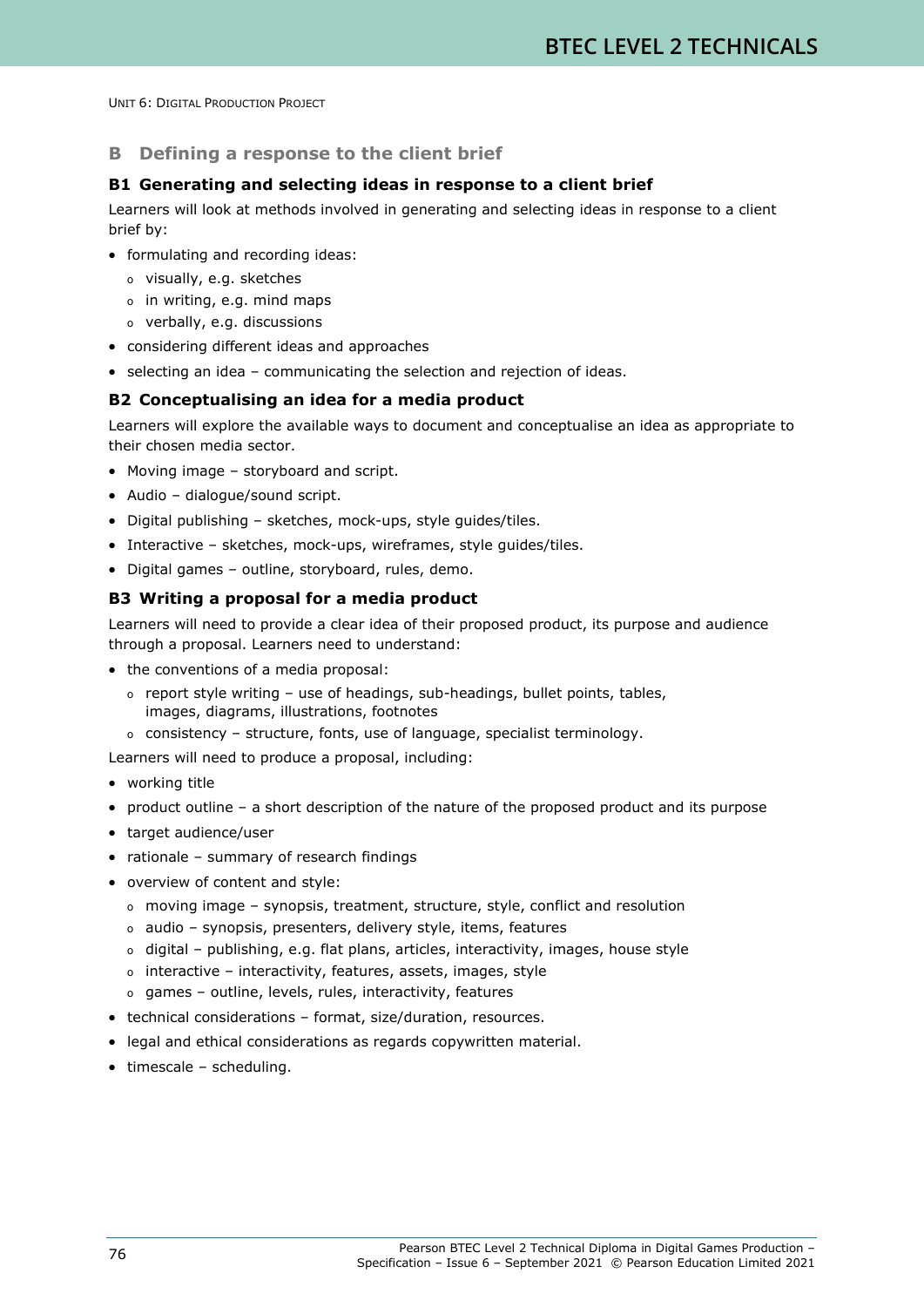## **C Developing a digital media product**

## **C1 Experimenting with practical media production skills and techniques**

Learners will experiment with media production skills and techniques in their chosen sector in order to make decisions about the content, style and design of their project.

- Moving image: shooting footage in different locations, shot composition, framing, angle, camera movement, continuity shots, lighting set-up
- Audio: recording audio in a studio and on location, acoustics, ambient sound, microphones, interview technique, recording levels
- Digital publishing: writing copy, typography, colour, manipulating images, graphics
- Interactive: creating banners, crop, resize and optimise images, graphics and icons, typography, colour, manipulating images, forms, buttons
- Digital games: collect and prepare assets, e.g. 3D models, objects, sprites, sounds, and features, e.g. levels, scoring systems, events, controls, actions, 3D objects, props and models, create, import and apply textures, develop backgrounds and scenery, lighting.

## **C2 Developing and refining media products**

Learners will need to explore methods to shape and refine content.

- Moving image: editing audio and video together, transitions, visual effects.
- Audio: editing audio, mixing, transitions, audio effects.
- Digital publishing: page layout and design, e.g. columns, white space, style sheets, text wrap, incorporating interactive features.
- Interactive: HTML code to structure pages, CSS style sheets to style and position content, JavaScript to add interactivity, e.g. image gallery, tabbed content, validation on forms, links.
- Digital games: sound properties, e.g. effects, type, use, trigger sound effect on game event, objects, e.g. visibility, solidity, depth, rotation, scale, select game events associated with game objects, trigger events associated with mouse/keyboard, effects, levels, backgrounds, manipulate assets in 3D space, e.g. position, scale, rotate, movement.

## **C3 Reflecting on creative outcomes**

Learners should explore different ways to gather feedback and reflect on progress and make improvements as part of the production process.

- Review or test their product in terms of continuity, audio levels, proofreading, legibility or functionality testing depending on suitability to the sector.
- Conduct audience/user testing, e.g. interest, challenge.
- Assess the product's fitness for purpose: self-assessment, client and expert feedback.
- Make revisions, refinements and improvements based on the review/testing feedback.

## **C4 Maintaining a record of the production process**

Learners will explore how to keep a record of the production process to illustrate the production processes, skills and techniques that they have adopted and to account for their creative decisions.

- Selecting materials to demonstrate the development of the process.
- Presenting materials to demonstrate the development of the process.
- Use of skills and techniques:
	- o annotated screenshots
	- o narrated screen recordings
	- o annotated sketches, drafts, mock-ups
	- o audio-visual commentaries.
- Fitness for purpose:
	- o reflection on creative outcomes.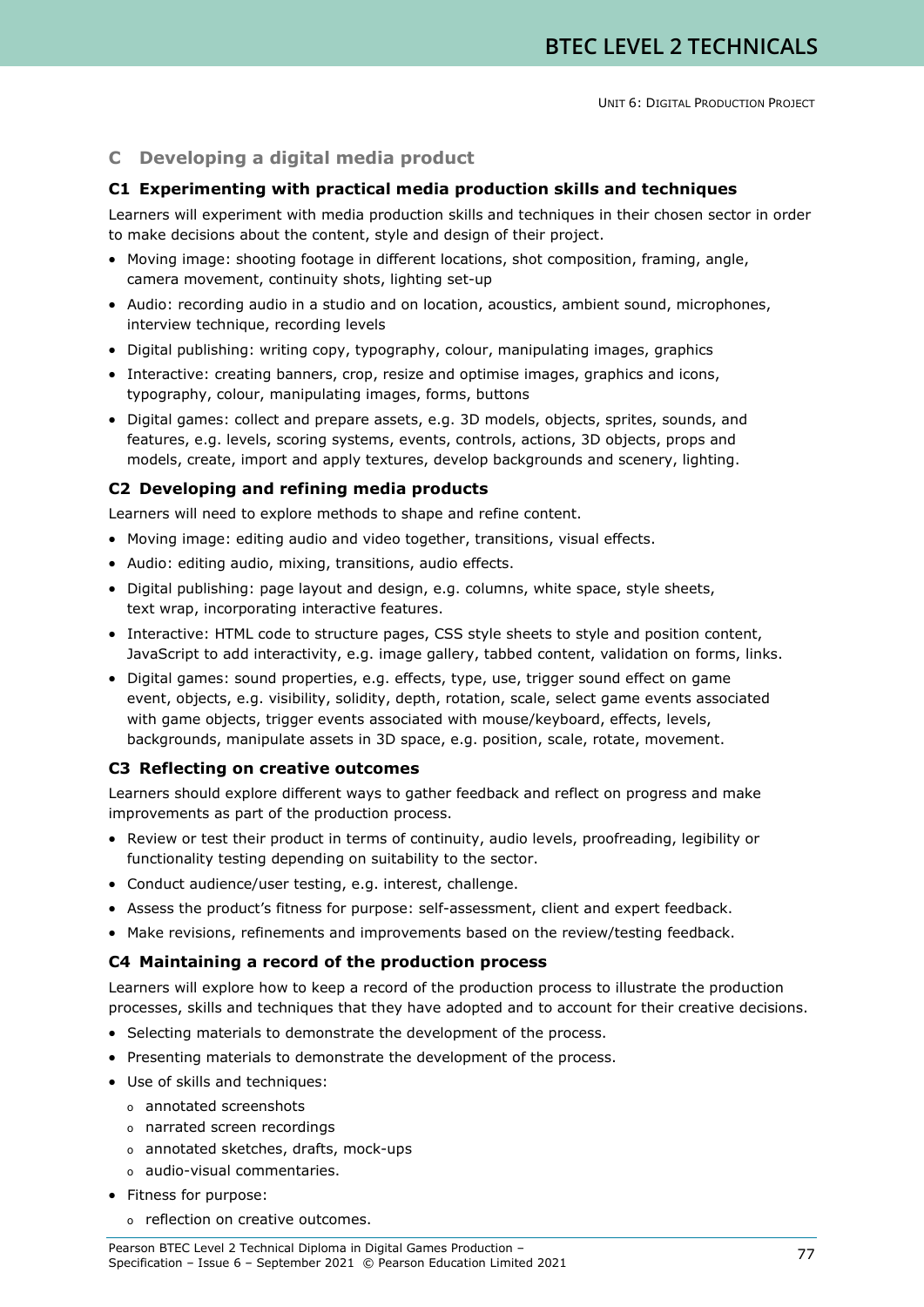## **D Delivering the final product**

## **D1 Producing a final product**

Learners will look into and experiment with the elements that need to be considered during the final iteration of the product, as appropriate to the chosen media sector.

- Consistent in terms of audio levels, formatting, style, as appropriate to the sector.
- Accessible in terms of use of language, readability, colour scheme, captioning, as appropriate to the sector.
- Useful in terms of fulfilling its purpose.
- Understandable, through:
	- o use of established codes and conventions repetition and difference
	- o use of design principles such as balance, emphasis, repetition, as appropriate to the sector
	- o visual hierarchy such as scale, colour, contrast, alignment, proximity, as appropriate to the sector.

### **D2 Distribution and exhibition**

Learners will need to know how to make their product suitable for distribution and exhibition, as appropriate to the sector.

- Understanding the industry standard file formats and quality requirements, as appropriate to the sector.
- Applying compression techniques, as appropriate, such as:
	- o rendering audio and video
	- o file optimization.
- Exporting in appropriate file formats.
- Testing on different platforms web browsers, image viewers, audio programmes.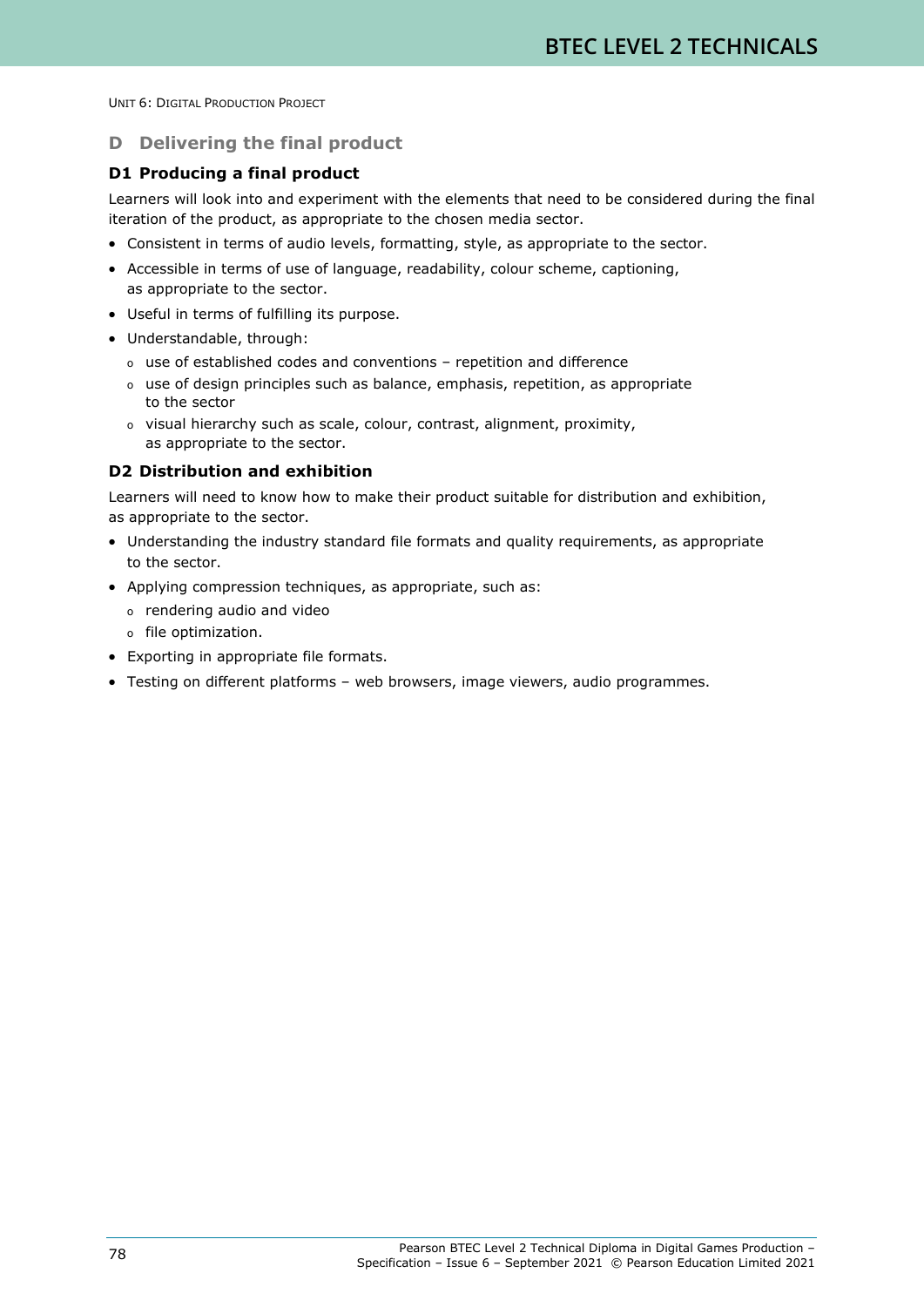# **Grade descriptors**

To achieve a grade learners are expected to demonstrate these attributes across the essential content of the unit. The principle of best fit will apply in awarding grades.

## **Level 2 Pass**

Learners will select information from their research activity as the basis for exploring different ideas, which demonstrate an appropriate understanding of the client brief. Learners will select a suitable idea and write a proposal that makes appropriate use of conventions, such as structure, specialist terminology and the use of diagrams, and demonstrate a clear link to the requirements of the client brief. Learners will select and use appropriate equipment, technology and software tools to shape and refine a media product through the application of relevant production skills, processes and techniques. Learners will describe the creative decisions and revisions made during the creation of a final product that is technically competent, shows a clear relationship to the target audience and client brief, and is suitable for distribution.

## **Level 2 Distinction**

Learners will select key information from their research activity as the basis for exploring imaginative ideas, which demonstrate a comprehensive understanding of the client brief. Learners will be able to select an idea that responds to the potential of the brief. They will write a proposal that makes effective and consistent use of conventions and demonstrates a creative and sustained link to the requirements of the client brief. Learners will effectively select and use appropriate equipment, technology and software tools to shape and refine a media product through the application of highly effective production skills, processes and techniques. Learners will create a final product that is technically efficient, shows a clear and imaginative relationship to the target audience and client brief, and is ready for distribution.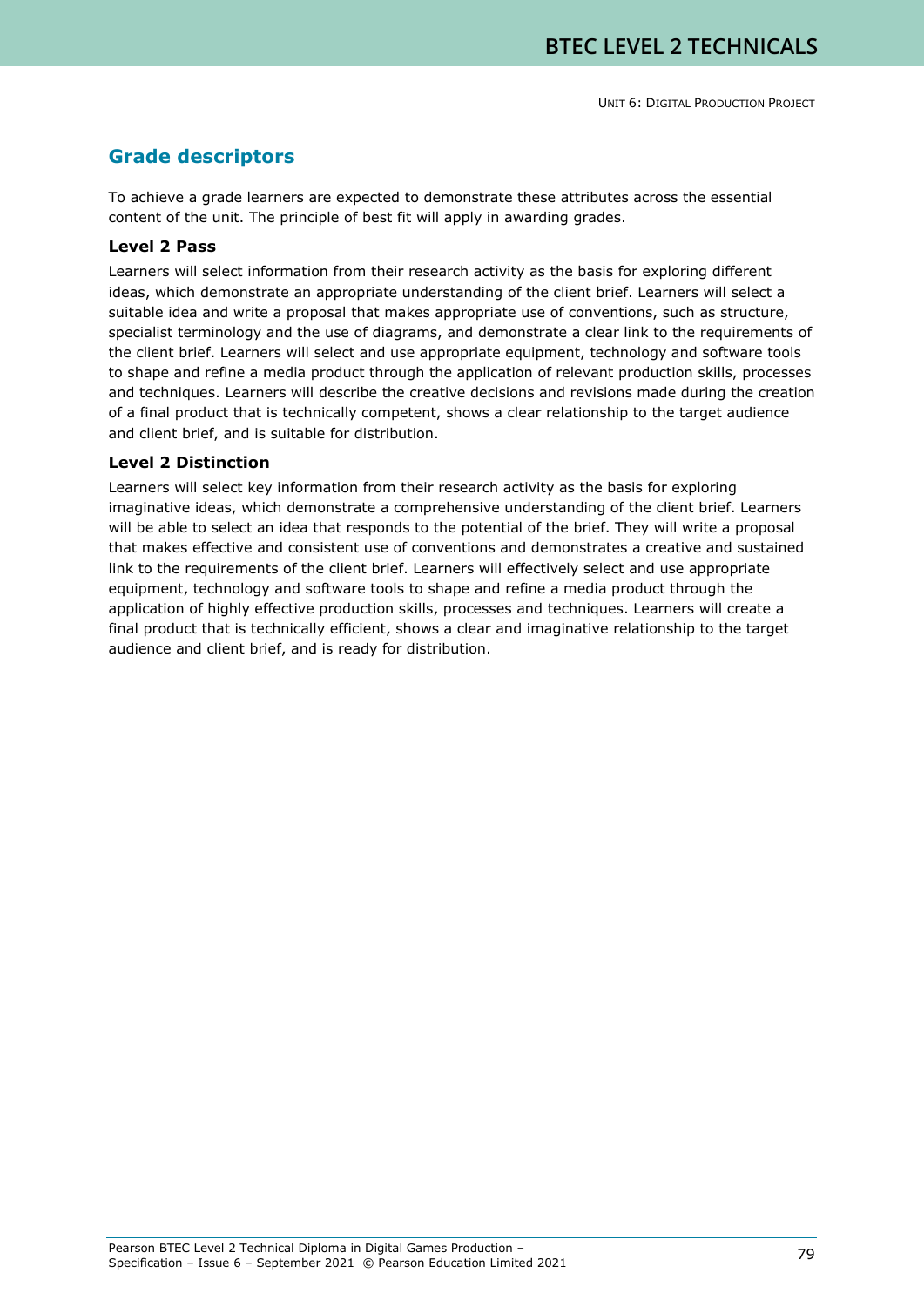# **Key words typically used in assessment**

The following table shows the key words that will be used consistently by Pearson in our assessments to ensure learners are rewarded for demonstrating the necessary skills.

Please note: the list below will not necessarily be used in every paper/session and is provided for guidance only.

| <b>Command or term</b> | <b>Definition</b>                                                                                           |
|------------------------|-------------------------------------------------------------------------------------------------------------|
| Communicate            | Learners share ideas using an appropriate<br>format, which could include visual, written or<br>other media. |
| Creative               | Learners use the imagination or original ideas to<br>create something new.                                  |
| Demonstrate            | Learners give a practical exhibition of their<br>ability to perform tasks or use equipment.                 |
| Explore                | Learners search for possibilities and potential<br>within resources or techniques.                          |

# **Links to other units**

This unit draws on all knowledge and skills-based units across the qualification.

# **Employer involvement**

This unit would benefit from employer involvement that could be in the form of work experience at a relevant media company to observe and experience the production process in a real industry scenario. This would provide an opportunity for learners to gain knowledge of how to apply the skills they have developed in a vocational context.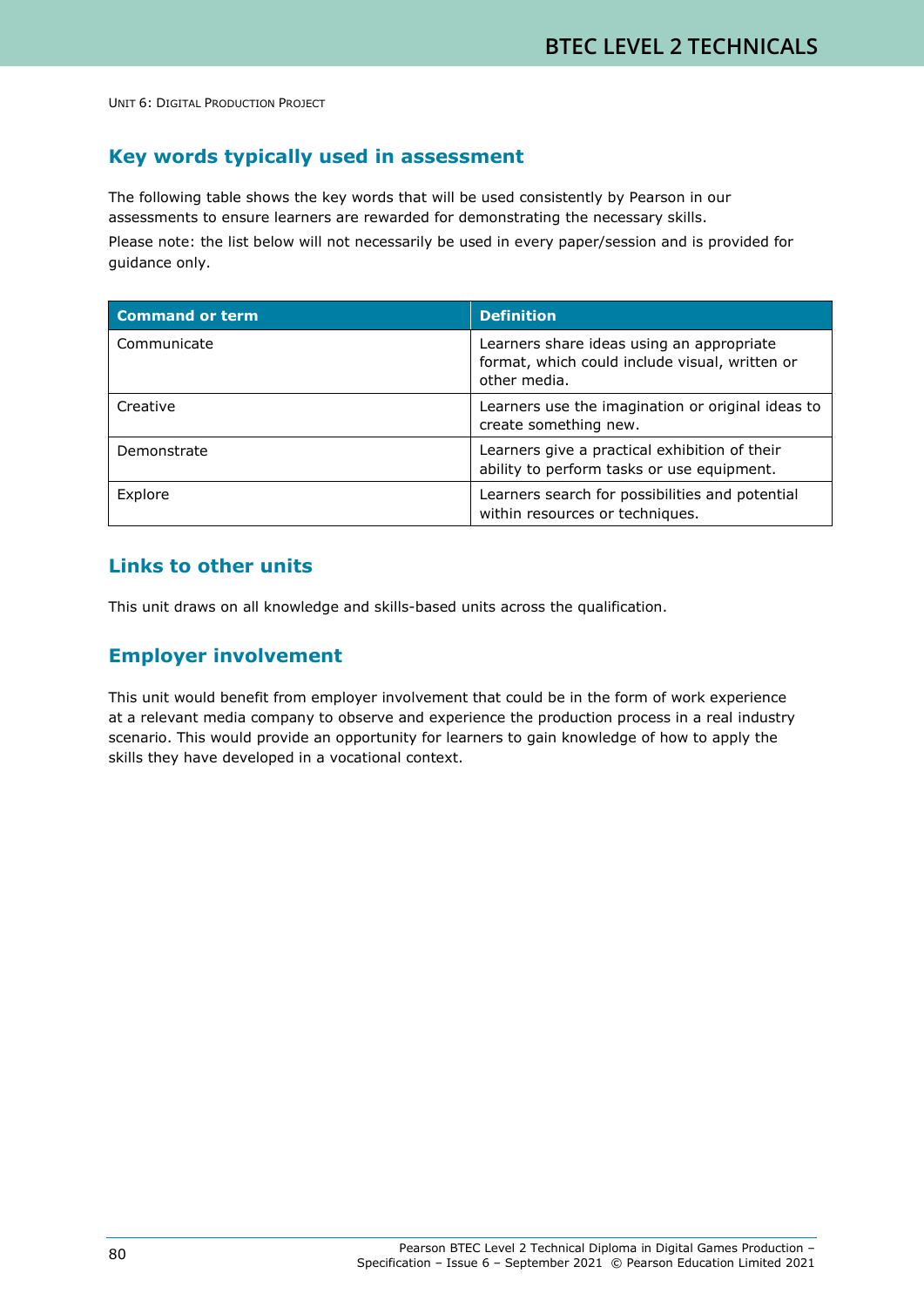# **Unit 7: Digital Audio**

Level: **2** Unit type: **Optional** Assessment type: **Internal**  Guided learning hours: **60**

## **Unit in brief**

Learners develop the skills needed to record, edit and mix digital audio for media products.

## **Unit introduction**

Digital audio is used in a wide variety of media products, including film, radio, television, websites and games. The audio could include speech, such as interviews or dialogue, music or background sound, including sound effects and Foley sound. This audio can often be recorded in different environments, for example in studios or out on location.

In this unit, you will explore the techniques and equipment involved in recording audio in different environments. You will develop skills in using software to edit and apply effects to the different types of audio to make them suitable for media products. You will learn how to combine and mix different audio and share it in a suitable manner for use in media products. Media products could include podcasts, websites, films and games.

Media companies need employees who can work with digital audio for their products. The skills you develop in this unit will support your progression to roles such as post-production mixer for film and television, radio engineer or boom mic operator.

## **Learning aims**

In this unit you will:

- **A** Carry out the recording of different types of audio
- **B** Apply editing techniques to digital audio
- **C** Produce a final mixed audio product.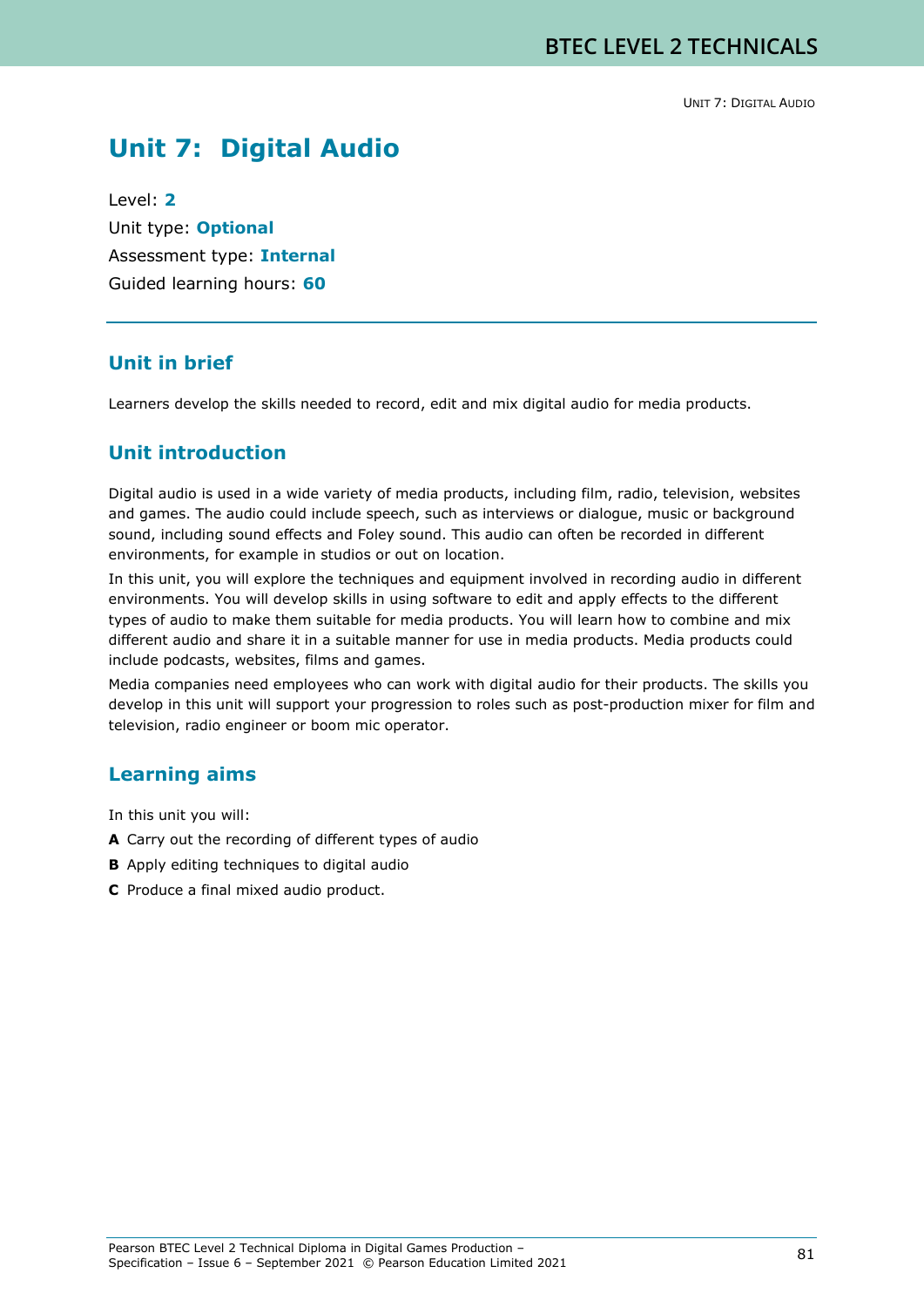# **Unit summary**

|                                          | <b>Learning aim</b>                                    | <b>Key teaching areas</b>                                                                                     | <b>Summary of suggested</b><br>assessment evidence                                        |
|------------------------------------------|--------------------------------------------------------|---------------------------------------------------------------------------------------------------------------|-------------------------------------------------------------------------------------------|
| A                                        | Carry out the recording of<br>different types of audio | A1 How audio is used in media<br>products<br><b>A2</b> Equipment and techniques<br>for recording audio        |                                                                                           |
| B                                        | Apply editing techniques to<br>digital audio           | <b>B1</b> Reasons for editing audio<br><b>B2</b> Techniques and software<br><b>B3</b> Practical audio editing | A final mixed audio product.<br>Screen recording/annotated<br>screenshots of the process. |
| C                                        | Produce a final mixed audio<br>product                 | Techniques and software<br>C1.<br><b>C2</b> Practical mixing                                                  |                                                                                           |
| Key teaching areas in this unit include: |                                                        |                                                                                                               |                                                                                           |

| <b>Sector skills</b>                                                                                                      | <b>Knowledge</b>                                                                                                  | <b>Transferable</b><br>skills/behaviours                                                                    |
|---------------------------------------------------------------------------------------------------------------------------|-------------------------------------------------------------------------------------------------------------------|-------------------------------------------------------------------------------------------------------------|
| How to record audio<br>How to edit and apply effects<br>to audio<br>How to balance different<br>pieces of audio and share | • Types of audio<br>Types of equipment<br>$\bullet$<br>Types of software function<br>Types of audio used in media | Communication<br>Problem solving<br>Managing information<br>$\bullet$<br>Self-management and<br>development |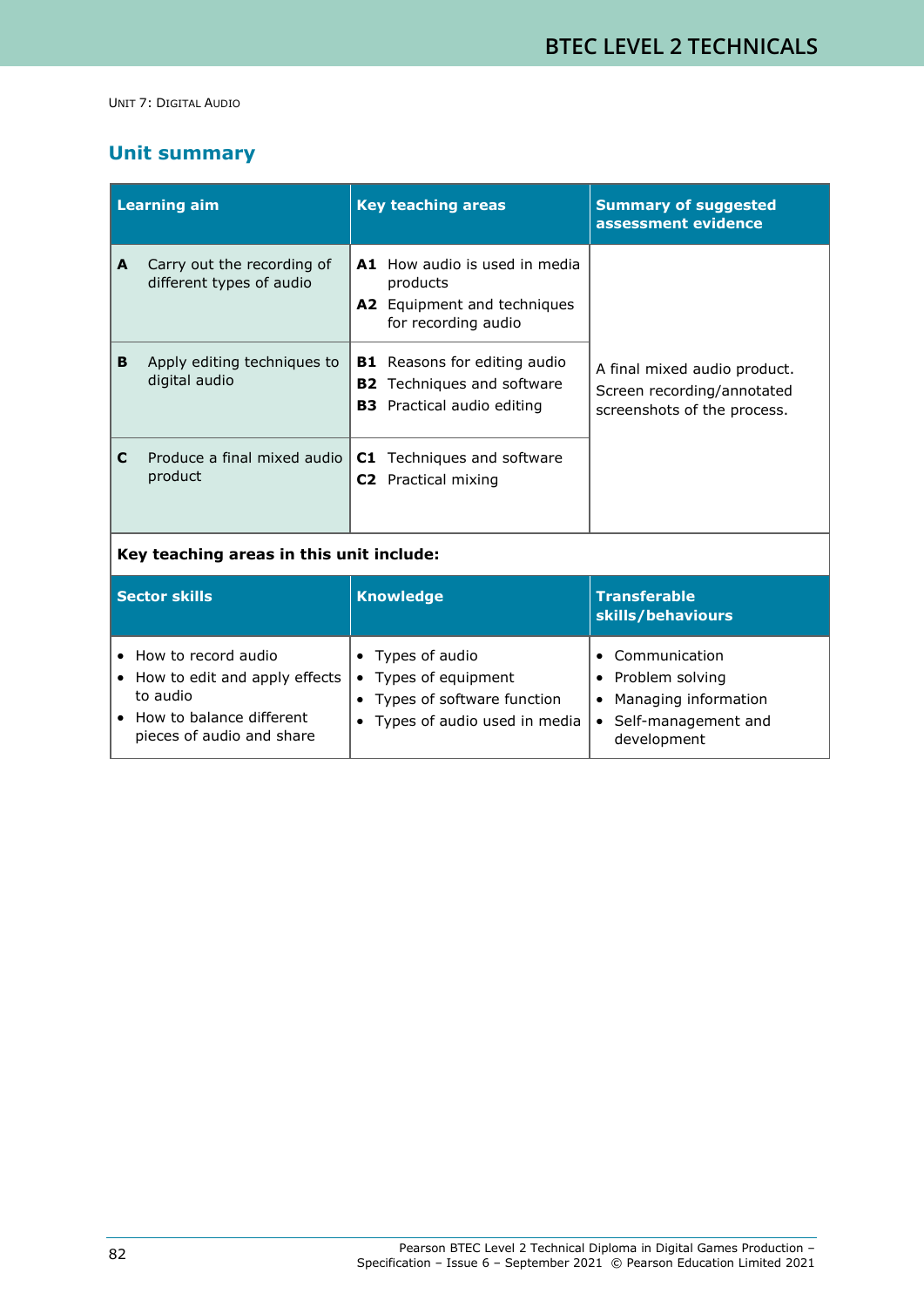# **Unit content**

# **Knowledge and sector skills**

## **Learning aim A: Carry out the recording of different types of audio**

Learners will understand the context of audio in the media sector and explore ways to capture a range of audio types in different settings. This should include studio and location environments.

## **A1 How audio is used in media products**

- Types of audio in the context of different media products.
- Purpose of audio in the context of different media products.
- Uses of audio across digital media.
- Types of digital audio file.

## **A2 Equipment and techniques for recording audio**

- Types of microphone and their use.
- Portable digital audio recorders and their use.
- Desktop recorders and their use.
- Multitrack recorders and their use.
- Recording procedures:
	- o equipment set-up
	- o monitoring levels
	- o sound check
	- o storing audio.

### **Learning aim B: Apply editing techniques to digital audio**

Applying a range of audio-editing techniques to achieve a variety of specified results.

### **B1 Reasons for editing audio**

- Making audio fit with images.
- Removal of unwanted material.
- Maintaining continuity.
- To fit running time.
- Restoration.

### **B2 Techniques and software**

- PC and Mac sound editing platforms.
- Components of digital audio editors.
- Cutting, joining, fading.
- Removing clicks, breathing sounds.
- Inserting ambience and silence.
- Adding effects to audio.

## **B3 Practical audio editing**

- Converting digital audio files.
- Editing from a pre-recorded audio file.
- Synchronising audio with an image.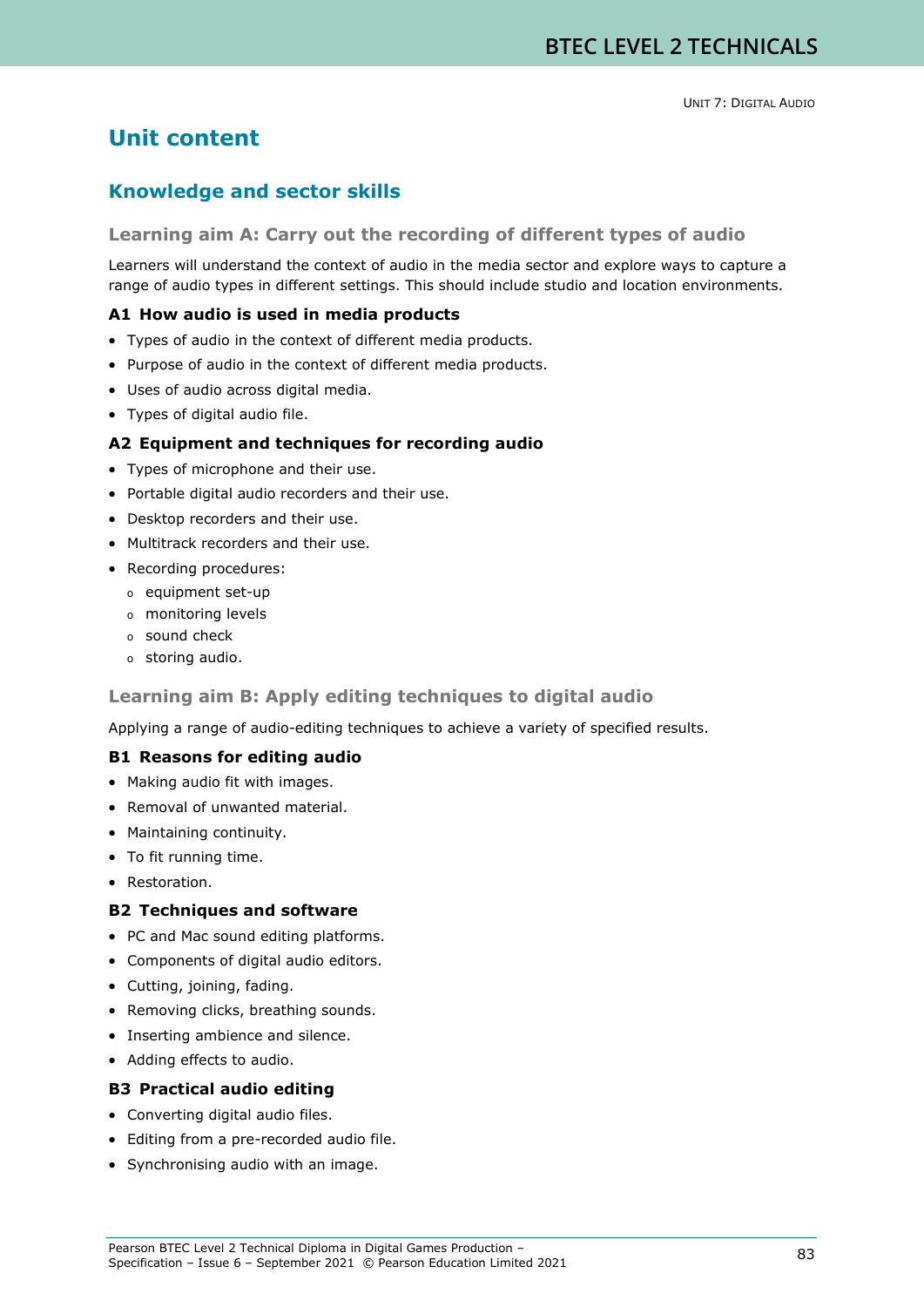## **Learning aim C: Produce a final mixed audio product**

Applying a range of mixing techniques to create final balanced audio files containing different recordings.

## **C1 Techniques and software**

- Components of multichannel mixing software.
- Mixing and balancing the differing levels of lip-synched dialogue with other sounds.
- Mixing and balancing relative levels of speech and dialogue from different recorded sources.
- Mixing relative levels of speech, dialogue, music, sound (effects), ambient backgrounds.
- Mixing pre-recorded ambient background sounds to enhance existing background sounds.
- Mixing in pre-recorded music.
- Mixing in pre-recorded spot sound effects.

## **C2 Practical mixing**

- Organising sound types (dialogue, music, effects) for mixing on individual tracks.
- Adjusting audio level, pan position, and fade in/out points for each audio clip to achieve a balanced mix.
- Ensuring cross-fades are accurate and balanced.
- Trimming running times of sound clips to fit the soundtrack.
- Adding appropriate effects to the mix.
- Exporting the final mix to an appropriate form for playback.

# **Transferable skills**

## **Communication**

• Providing accurate instructions to individuals or groups during the recording process, applying appropriate tone of voice, responding to communication from participants.

## **Problem solving**

• Responding to resolve problems when editing and mixing audio.

## **Managing information**

• Managing audio files and project folders.

## **Self-management and development**

• Managing own time, planning sessions, developing professional skills in working with audio.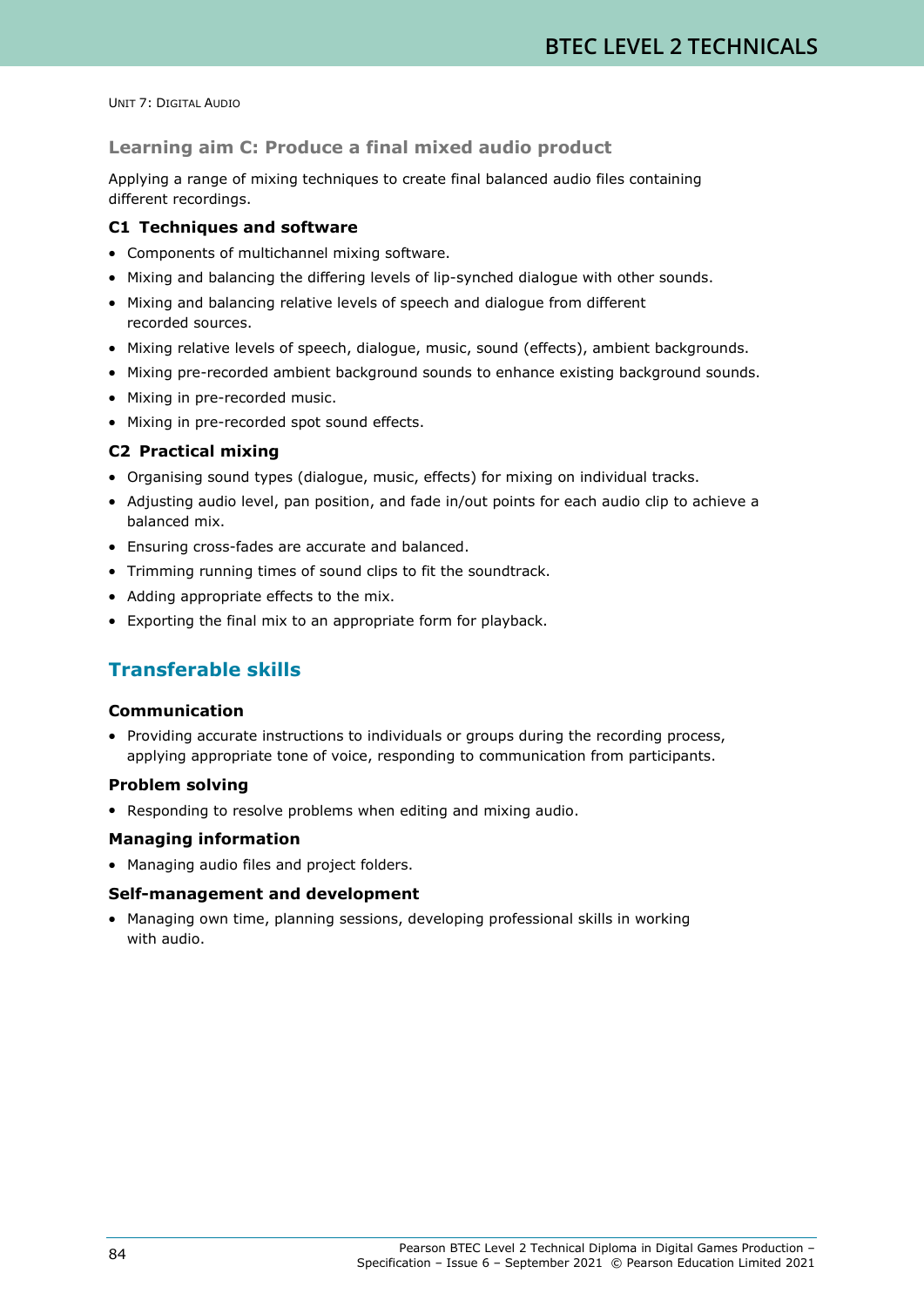# **Assessment criteria**

| <b>Pass</b>                                                                                                                              | <b>Merit</b>                                                                                                                              | <b>Distinction</b>                                                                                                                                            |  |  |
|------------------------------------------------------------------------------------------------------------------------------------------|-------------------------------------------------------------------------------------------------------------------------------------------|---------------------------------------------------------------------------------------------------------------------------------------------------------------|--|--|
|                                                                                                                                          | Learning aim A: Carry out the recording of different types of audio                                                                       |                                                                                                                                                               |  |  |
| A.P1 Use appropriate<br>equipment and<br>techniques to make<br>digital audio recordings.                                                 | A.M1 Produce effective and<br>clear digital audio<br>recordings for media<br>products in different<br>acoustic environments,              | A.D1 Produce creative and<br>clear digital audio<br>recordings for media<br>products in different<br>acoustic environments,                                   |  |  |
| A.P2 Produce adequate and<br>clear digital audio<br>recordings for media<br>products in different<br>environments.                       | using equipment and<br>techniques competently.                                                                                            | using equipment and<br>techniques imaginatively<br>and confidently.                                                                                           |  |  |
| Learning aim B: Apply editing techniques to digital audio                                                                                |                                                                                                                                           |                                                                                                                                                               |  |  |
| <b>B.P3</b> Edit different pieces of<br>digital audio adequately<br>for media products,<br>using appropriate<br>techniques and software. | <b>B.M2</b> Edit different pieces of<br>digital audio effectively<br>for media products,<br>using techniques and<br>software competently. | <b>B.D2</b> Edit different pieces of<br>digital audio creatively<br>for media products,<br>using techniques and<br>software imaginatively<br>and confidently. |  |  |
| Learning aim C: Produce a final mixed audio product                                                                                      |                                                                                                                                           |                                                                                                                                                               |  |  |
| <b>C.P4</b> Produce adequate mixes<br>of digital audio for<br>media products, using<br>appropriate techniques<br>and software.           | <b>C.M3</b> Produce effective mixes<br>of digital audio for<br>media products, using<br>techniques and software<br>competently.           | <b>C.D3</b> Produce creative mixes<br>of digital audio for<br>media products, using<br>techniques and software<br>imaginatively and<br>confidently.           |  |  |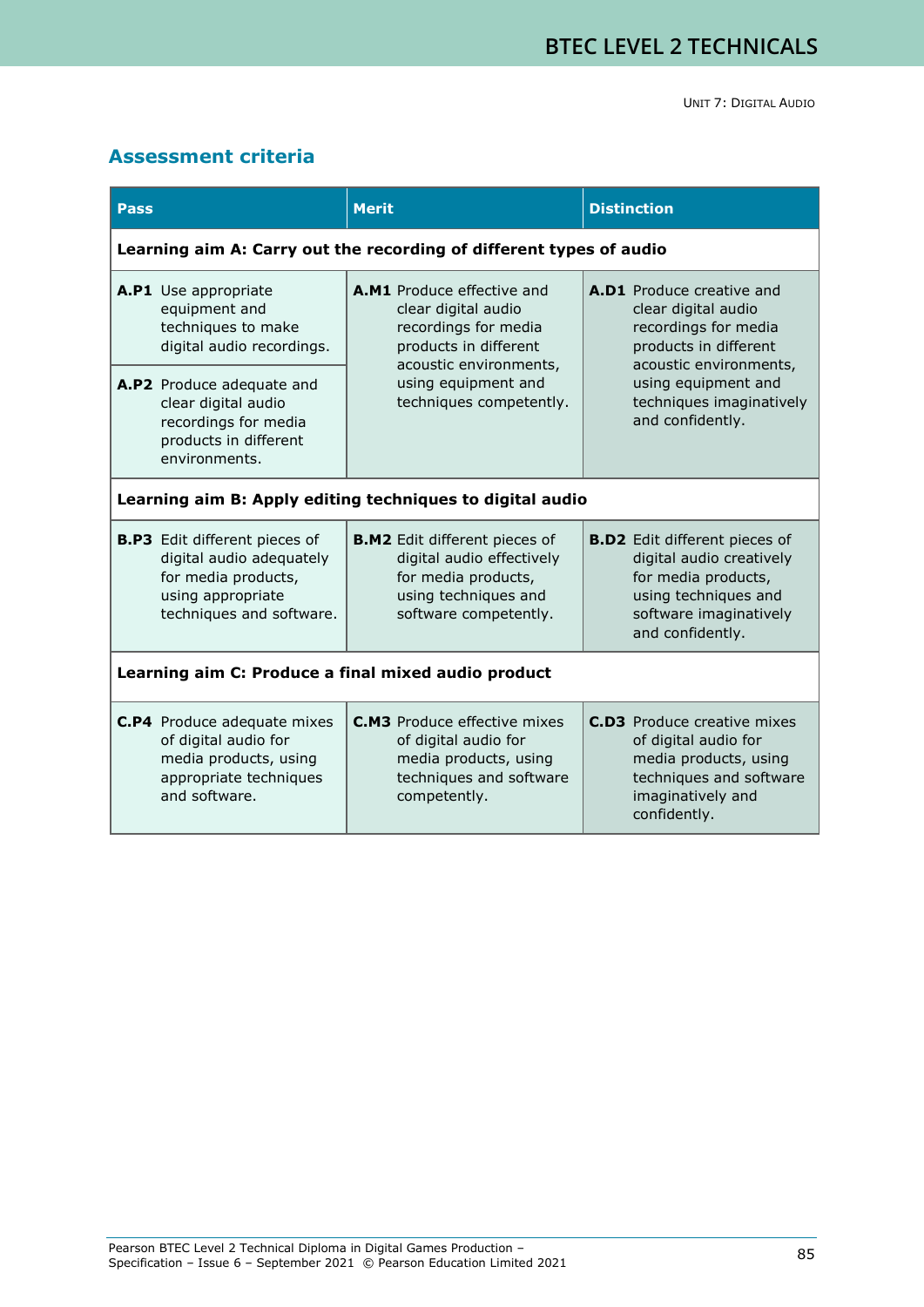# **Essential information for assessment decisions**

## **Learning aim A**

### **For distinction standard**, learners will:

- produce recordings in two different locations that are clearly discernible and meet the needs of the products. The recorded sounds will be audible, with a consistently suitable signal level, and will contain no errors
- demonstrate inventive use of equipment and techniques to create a recording that shows imagination in meeting the needs of the product.

### **For merit standard**, learners will:

- produce recordings in two different locations that are easily identifiable and suitable for the purpose. The recorded sounds will be audible, with a consistent signal level, but will contain minor errors such as clipped distortion and/or unwanted background noise
- demonstrate secure use of equipment and techniques to create a recording that is efficient in meeting the needs of the product.

### **For pass standard**, learners will:

- produce recordings that are identifiable and can be used for the intended purpose. The recorded sounds will be audible but may be inconsistent in signal level and will contain minor errors such as clipped distortion and/or unwanted background noise
- demonstrate use of equipment and techniques that are suitable for the intended recording.

## **Learning aim B**

### **For distinction standard**, learners will:

- apply necessary editing techniques and effects to the audio in an inventive manner, which enhances the original audio and are suitable in relation to the media products
- demonstrate an awareness of what is achievable through the software and techniques, using them in artistic as well as functional ways.

### **For merit standard**, learners will:

- apply necessary editing techniques and effects to the audio in a suitable manner and with no obvious imperfections
- demonstrate secure use of equipment and techniques to edit recordings in a way that is efficient in meeting the needs of the product.

### **For pass standard**, learners will:

- apply necessary editing techniques and effects to the audio in a manner that is in keeping with the brief but may contain minor editing imperfections such as noticeable cuts and cross-fades or clipped sounds
- demonstrate use of editing equipment and techniques that are suitable for the intended product.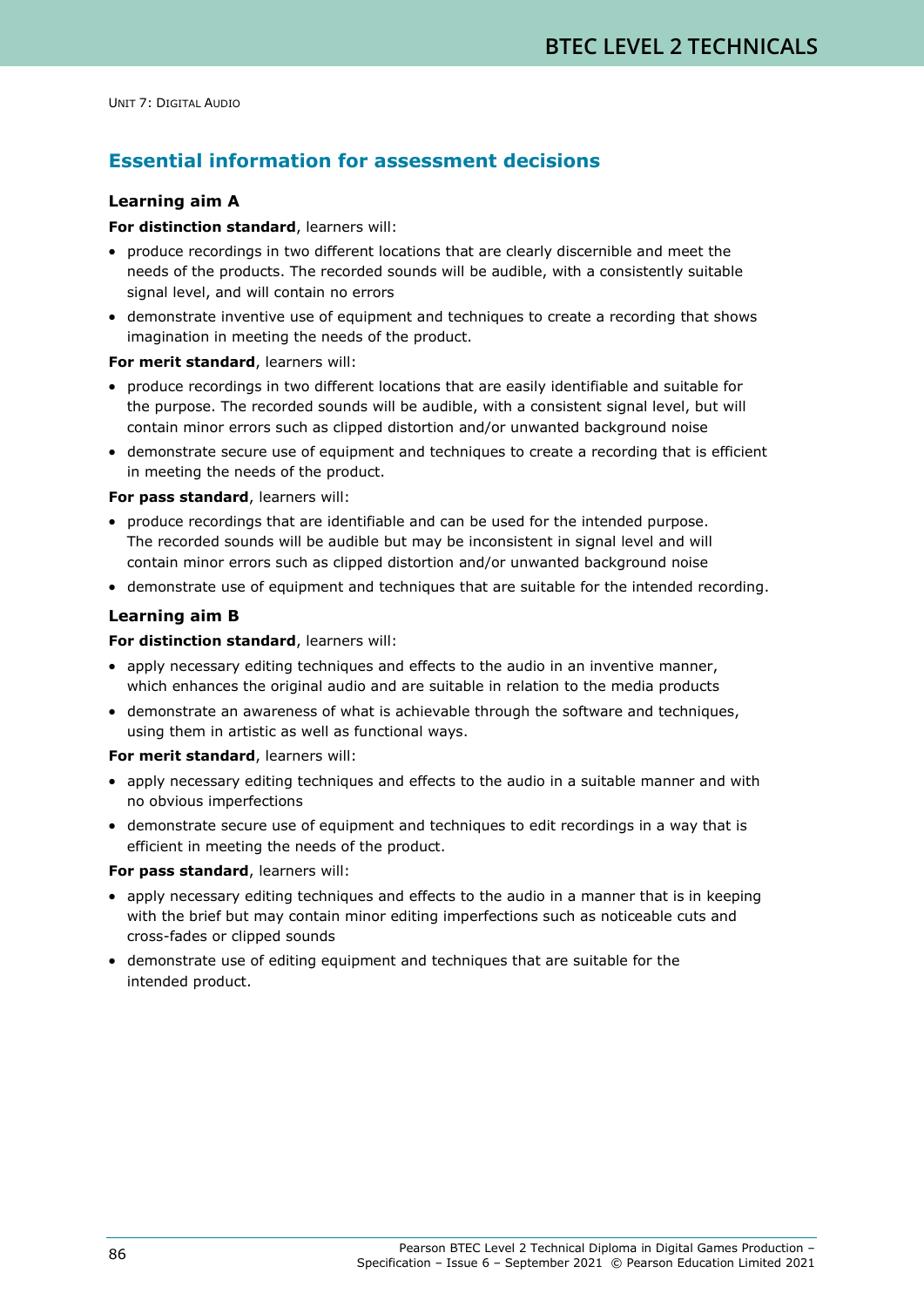## **Learning aim C**

## **For distinction standard**, learners will:

- produce mixes of audio for media products that are well balanced with all elements audible. The mix will be consistent and display an inventive use of effects and audio placement, such as panning or automation, in a manner that is suitable for the type of product
- demonstrate an awareness of what is achievable through the software and techniques, using them in artistic as well as functional ways.

### **For merit standard**, learners will:

- produce mixes of audio for media products that are well balanced with all elements audible. The mix will be consistent with the necessary parts in the foreground and background, as suitable for the product
- demonstrate secure use of equipment and techniques to mix recordings in a way that is efficient in meeting the needs of the product.

### **For pass standard**, learners will:

- produce mixes of audio for media products that are reasonably balanced, with all elements audible. The mix may lack cohesion and consistency, e.g. some elements of the background may be too loud or elements of speech too quiet
- demonstrate use of mixing equipment and techniques that are suitable for the intended product.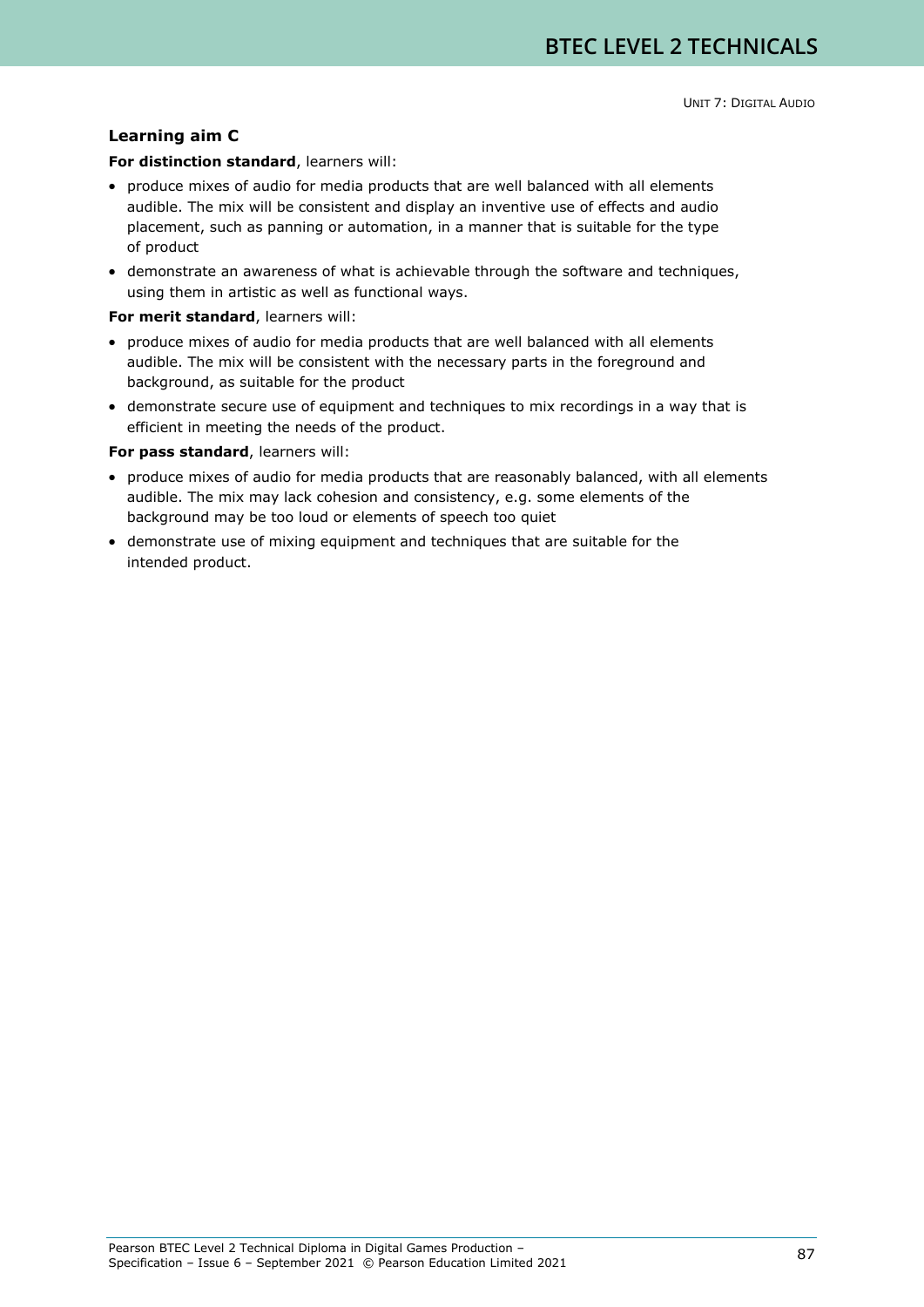# **Assessment activity**

The summative assessment activity takes place after learners have completed their formative development. The activity should be practical, be set in a realistic scenario and draw on learning from the unit, including the transferable skills. You will need to give learners a set period of time and number of hours in which to complete the activity. *Section 6* gives information on setting assignments and there is further information on our website.

A suggested structure for summative assessment is shown in the *Unit summary* section, along with suitable forms of evidence. This is for illustrative purposes only and can therefore be adapted to meet local needs or to assess across units where suitable opportunities exist. The information in the *Links to other units* section will be helpful in identifying opportunities for assessment across units.

The following scenario could be used to produce the required evidence for this unit. Centres are free to use comparable scenarios or other forms of evidence, provided that they meet the assessment requirements of the unit.

## **Suggested scenario**

You work for a production company that has been approached by an advertising agency and asked to produce a short, one-minute road safety advert. The agency has provided a script and wants some background sounds to put it in context and make it memorable. You will need to record a voice-over and other appropriate location sound. You will need to edit the recordings and produce a final mix of the advert.

## **If a retake is necessary, an alternative example must be used. The following is an example of a retake assessment activity.**

In another scenario, your company has been commissioned to create the audio track for a television nature documentary. You will need to record the voice-over and suitable Foley sound for the given scene before editing and mixing the track.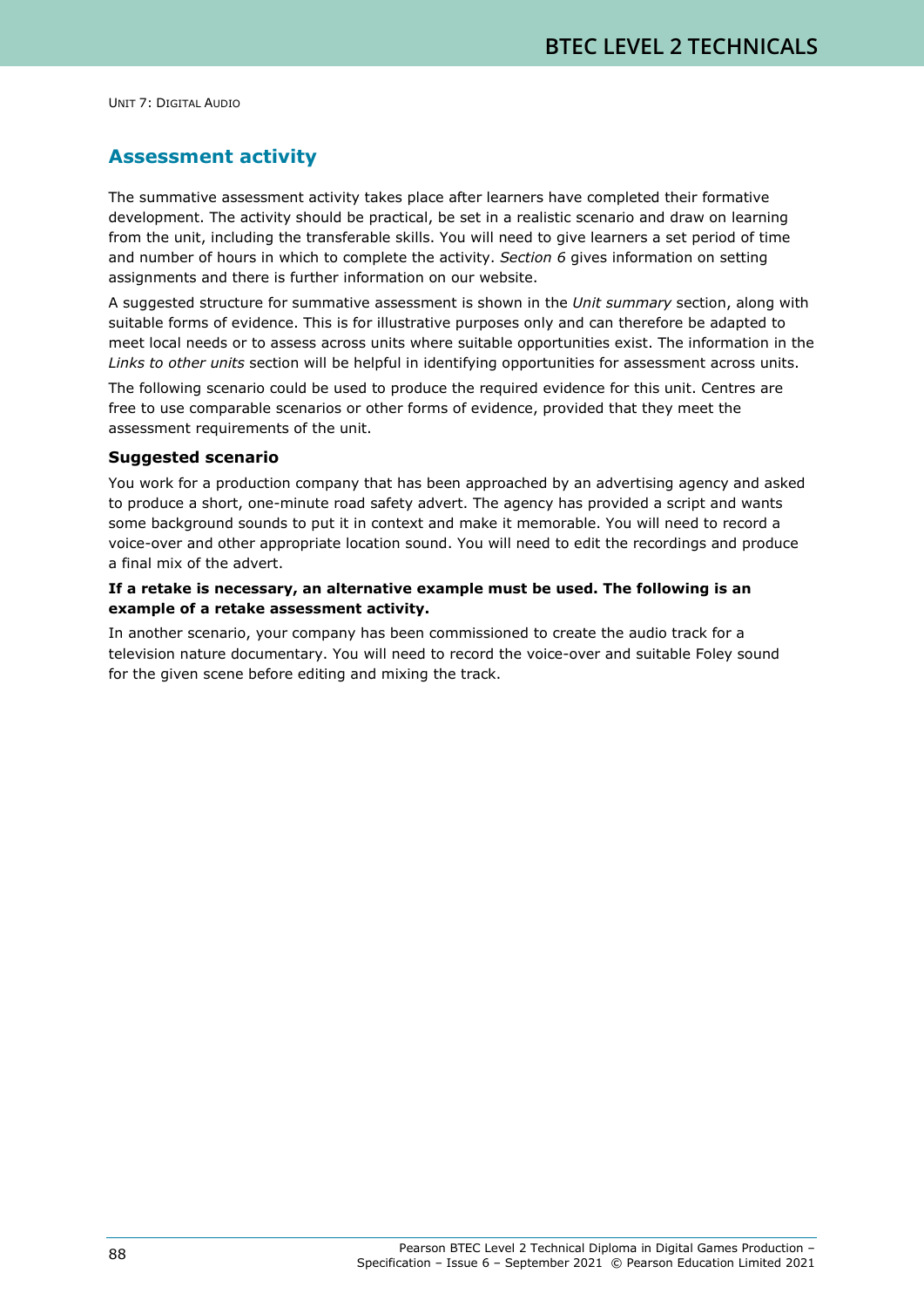# **Further information for tutors and assessors**

# **Delivery guidance**

The following are examples of practical activities and workshops that tutors could use when developing sector and transferable skills in the delivery of this unit. Wherever possible, practical activities should be used to help learners develop both personal and sector skills in preparation for the final assessment. These suggestions are not intended as a definitive guide to cover the full GLH of the unit.

## **Introduction to unit**

Tutor-led discussions about the different types of audio in the media sector and how they are used. There will also be an introduction to the equipment involved. Learners take part in activities and discussions where they have to identify audio examples and suggest how they were made. In groups, learners research and present examples of what they perceive as effective audio tracks.

**Suggested time:** about 3 hours.

### **Activity: Studio recordings**

Learners engage in workshops where they work in small groups to record a variety of different sound in a studio environment. They should be encouraged to experiment with different types of microphone and position. They should record both voice and object (such as props for a radio play).

**Suggested time:** about 6 hours.

### **Activity: Location recordings**

Learners engage in workshops where they work in small groups to record a variety of different sound in a location environment. They should be encouraged to experiment with different types of equipment. They should record both voice and background location sound.

**Suggested time:** about 6 hours.

### **Activity: Editing**

Learners are introduced to editing software. They will engage in workshop sessions where they are given different pieces of audio and then given specific editing instructions to complete under tutor supervision.

**Suggested time:** about 8 hours.

### **Activity: Mixing**

Learners are introduced to mixing software. They follow a set of given instructions to create a mix of given audio tracks. They then discuss, as a group, the different mixing options before being given another set of audio tracks to experiment with and create their own mix.

**Suggested time:** about 6 hours.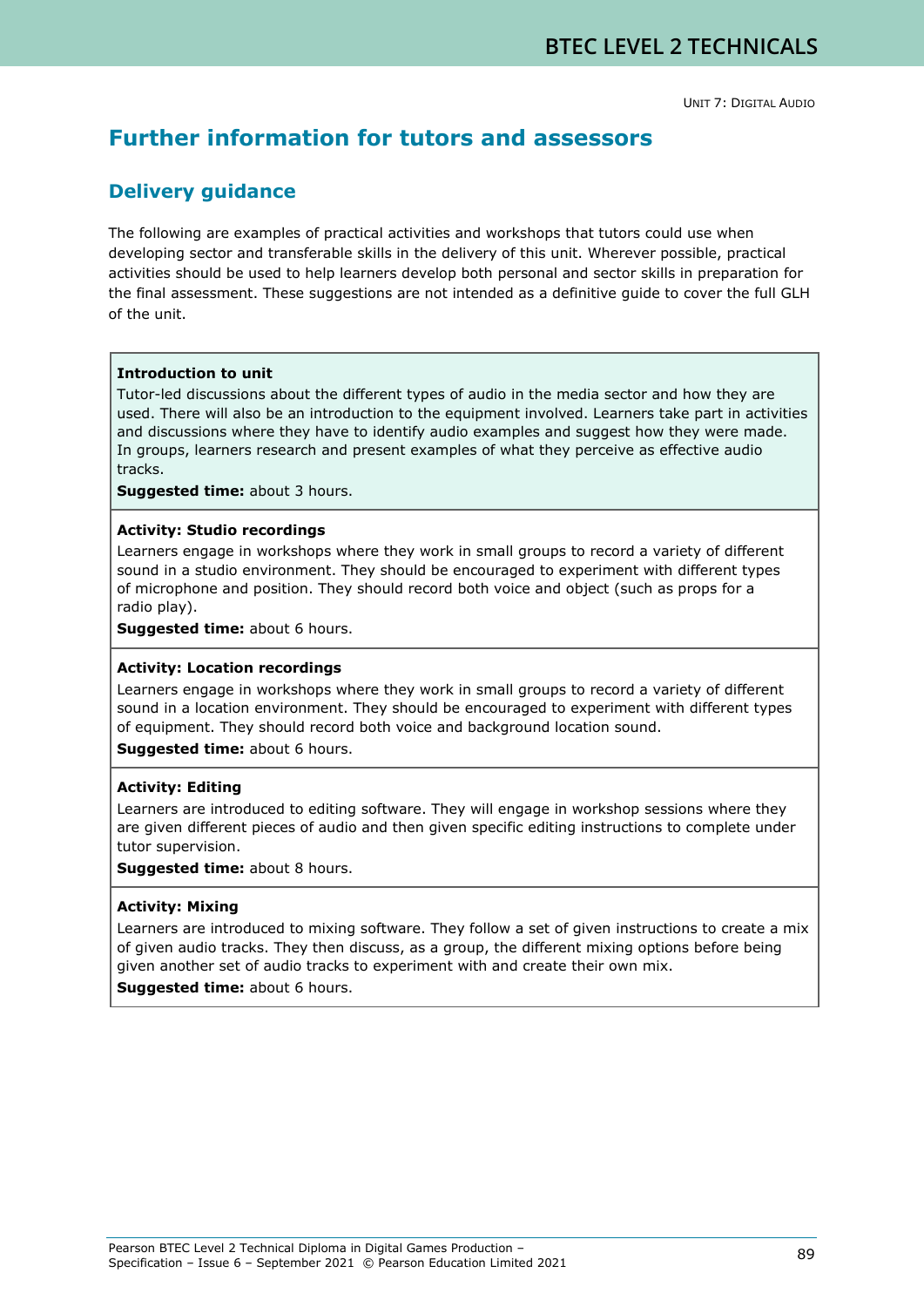# **Essential resources**

For this unit, learners will need access to:

- a range of microphones
- digital audio workstation (DAW) software
- portable recording equipment.

# **Links to other units**

This unit has strong links to:

- Unit 1: Planning and Pitching a Digital Media Product
- Unit 6: Digital Production Project
- Unit 8: Digital Editing for Moving Image.

# **Employer involvement**

This unit would benefit from employer involvement that could be in the form of a local production company providing the brief for learners to respond to when recording, editing and mixing their audio evidence for assessment. The brief should be realistic and reflect genuine industry practice, which will enable learners to understand industry standards.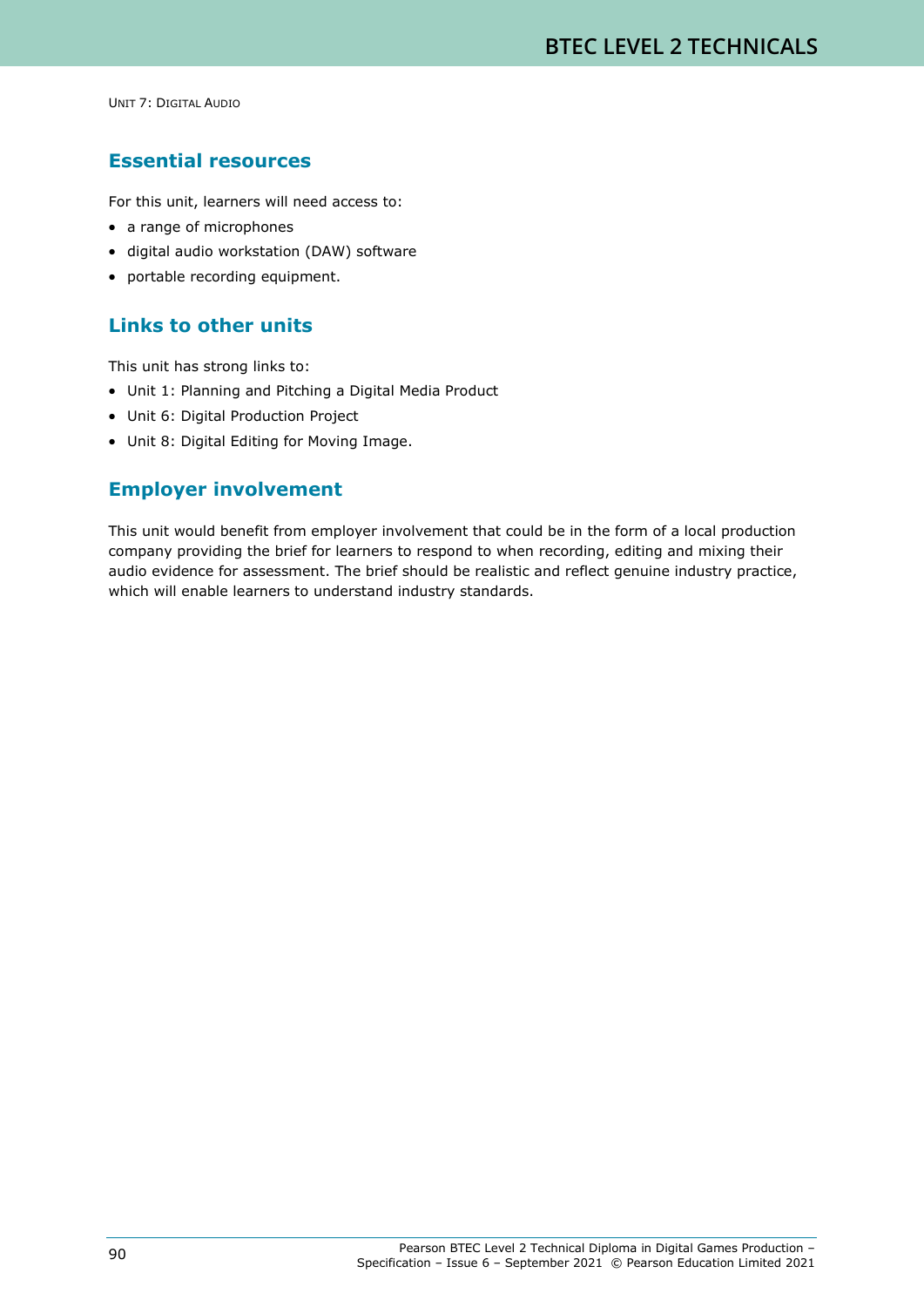# **Unit 8: Digital Editing for Moving Image**

Level: **2** Unit type: **Optional** Assessment type: **Internal** Guided learning hours: **60**

# **Unit in brief**

Learners develop skills in using editing tools and techniques to produce a final, edited sequence.

## **Unit introduction**

Did you know that editing is regarded as one of the most important roles in terms of moving image? It is said that editing can make or break a production. It is the part of the moving image process where the meaning or intention of the director is realised. Editors work closely with directors and cinematographers to produce a product that maximises all their skills. Digital editing is the process of taking the raw footage and arranging it to create meaning so that it is clear and creates the desired effect. Editors decide what to keep and what to remove from the raw footage (rushes), in what order the footage is to be seen and how it will be joined together through a variety of techniques to make sense to the viewer.

In this unit, you will explore the different ways that editors join the shots so that they make sense, convey meaning and create audience response. This may include conveying a mood, tone, atmosphere or dramatic effect onscreen. You will learn how to digitally edit a sequence, trailer or short film/video so that it presents a series of shots that the audience can understand, meeting the brief of the director or client.

As editing is central to creating effective moving image productions, there is a strong demand in the job market for editors with appropriate technical, creative skills and knowledge of editing software. Entry positions include assistant editors who have the ability to use digital editing software to digitise (log and capture) footage in preparation for the edit, and freelance editors looking for their first professional production to cut. The skills you develop in this unit can be applied to edited sequences for a range of different purposes. The sequence you produce for this unit can form part of a digital portfolio of work for progression to employment.

# **Learning aims**

In this unit you will:

- **A** Prepare to edit moving image footage
- **B** Apply the conventions used in digital editing for moving image
- **C** Use digital tools to edit and export a moving image sequence.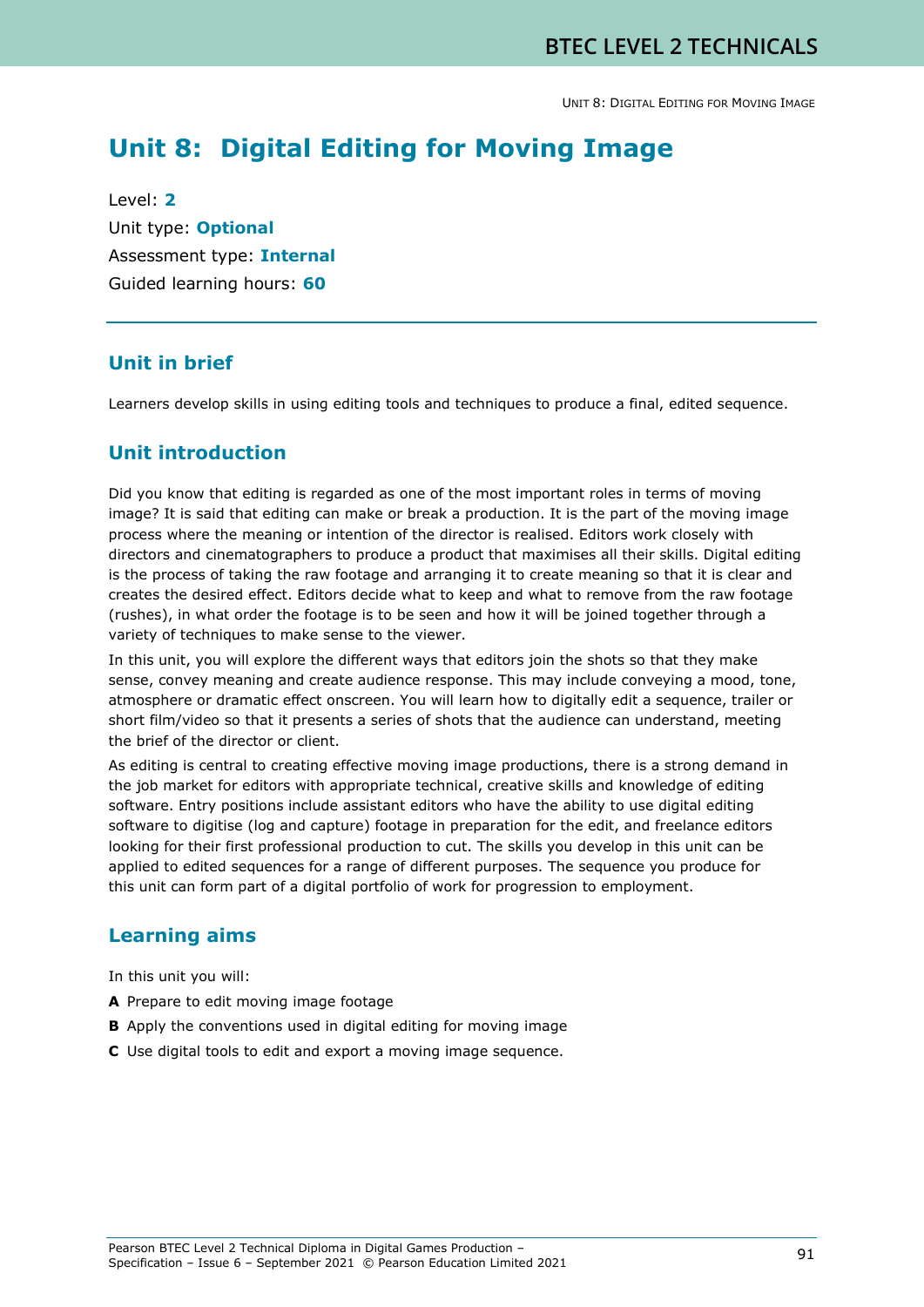# **Unit summary**

|                                          | <b>Learning aim</b>                                                  | <b>Key teaching areas</b>                                                                                      | <b>Summary of suggested</b><br>assessment evidence                                                                                                 |
|------------------------------------------|----------------------------------------------------------------------|----------------------------------------------------------------------------------------------------------------|----------------------------------------------------------------------------------------------------------------------------------------------------|
| A                                        | Prepare to edit moving<br>image footage                              | A1 Considerations when<br>editing moving image<br>sequences<br>A2 Preparing to edit a moving<br>image sequence | Appropriately logged footage                                                                                                                       |
| B                                        | Apply the conventions used<br>in digital editing for moving<br>image | Using continuity editing<br>B1<br><b>B2</b> Using alternative editing<br>styles                                | selection and planning for an<br>edited moving image sequence.<br>A final edited and exported<br>moving image sequence for<br>a specified purpose. |
| C.                                       | Use digital tools to edit and<br>export a moving image<br>sequence   | The editing process<br>C1<br>C2 Using editing tools<br>Exporting the final<br>C3<br>sequence                   |                                                                                                                                                    |
| Key teaching areas in this unit include: |                                                                      |                                                                                                                |                                                                                                                                                    |
|                                          | <b>Sector skills</b>                                                 | <b>Knowledge</b>                                                                                               | <b>Transferable</b><br>skills/behaviours                                                                                                           |
|                                          | Pre-production skills for<br>moving image                            | Considerations when<br>$\bullet$<br>producing an edited moving                                                 | • Communication<br>Managing information                                                                                                            |

|           | (selecting rushes etc.)       | image sequence             | • Self-management and |
|-----------|-------------------------------|----------------------------|-----------------------|
| $\bullet$ | Using digital tools to edit   | Different conventions of   | development           |
|           | a moving image sequence       | continuity and alternative |                       |
|           | • Publishing a digital moving | editing styles             |                       |
|           | image sequence                | • File formats and types   |                       |
|           |                               |                            |                       |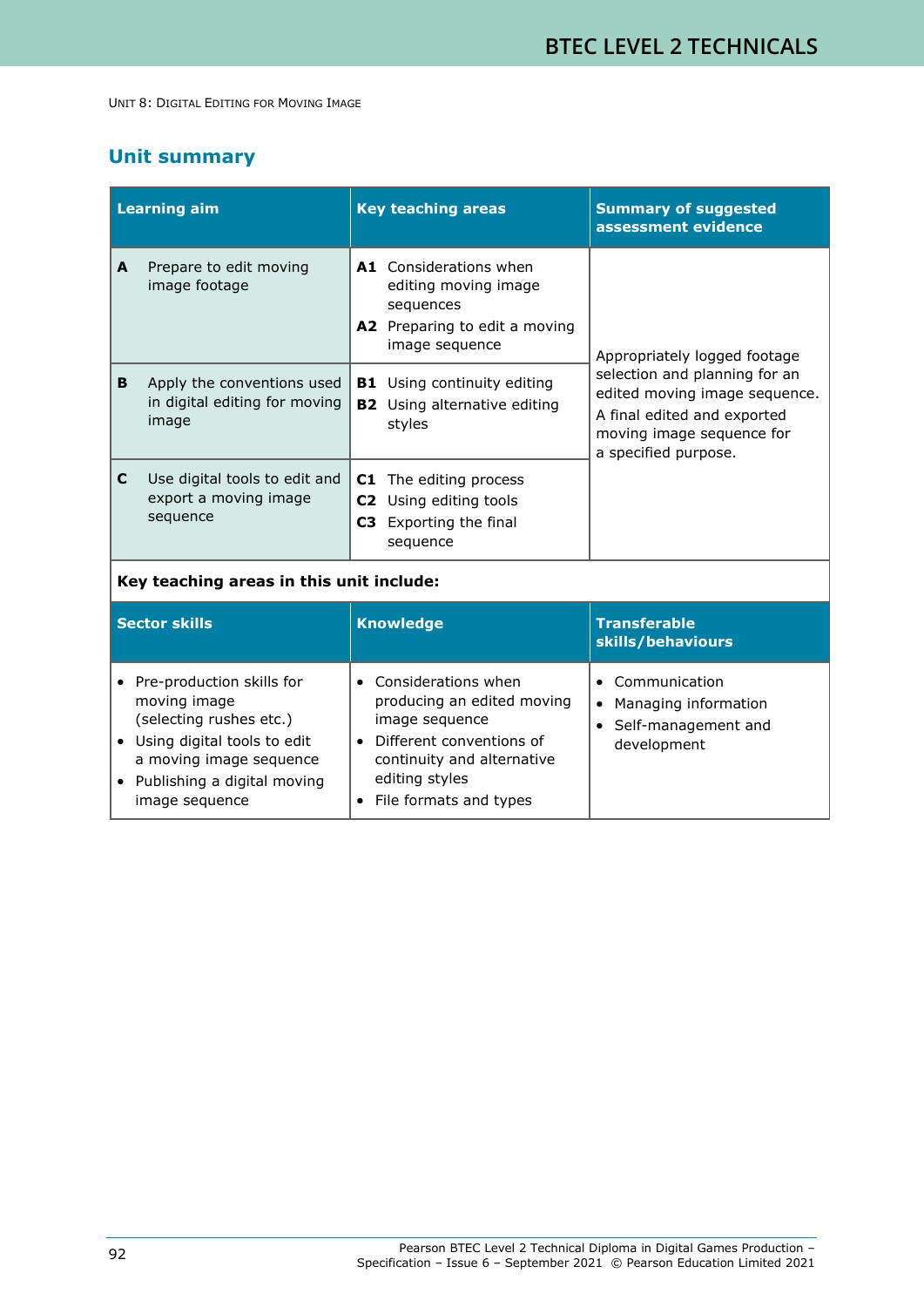# **Unit content**

# **Knowledge and sector skills**

## **Learning aim A: Prepare to edit moving image footage**

## **A1 Considerations when editing moving image sequences**

Editors employ a different editing style and a different approach to editing depending on the format selected. Learners should be aware of the typical editing conventions in each moving image format and prepare to edit a moving image sequence using the appropriate styles and conventions. They should focus on no more than two of the following.

- Music video:
	- o the images are cut to the music
	- o the music track dictates the rhythm and timing of the edit
	- o edits are on the beat
	- o style continuity, montage, surreal
	- o edits are usually short (quick cuts).
- Documentary film:
	- o unstructured internal editing based on real material/footage (no scenes/not scripted or partially scripted)
	- o edits that are usually long (in duration) to capture realism
	- o cutaways and sound bridges
	- o style continuity
	- o communicating the message of the film will be paramount.
- TV current affairs/factual programme/news slot (if this format is part of an intended/ existing series then the edit will have a structure that repeats or which can be repeated in each episode):
	- o structured format, e.g. introduction by presenter, VT inserts (on location or outside broadcast), a 'narrative' arc, conclusion by the presenter
	- o structured running time established at the outset
	- o style continuity
	- o common editing techniques: interviews (noddies, shot-reverse-shot), cutaways, sound bridges.
- Narrative film:
	- o structured external edit, based on a script
	- o unstructured running time
	- o style continuity techniques are important but their use will be determined by the selected genre.
- TV advert:
	- o pre-determined running time
	- o styles continuity/montage/surrealism
	- o end shot is typically prolonged for promotion of product.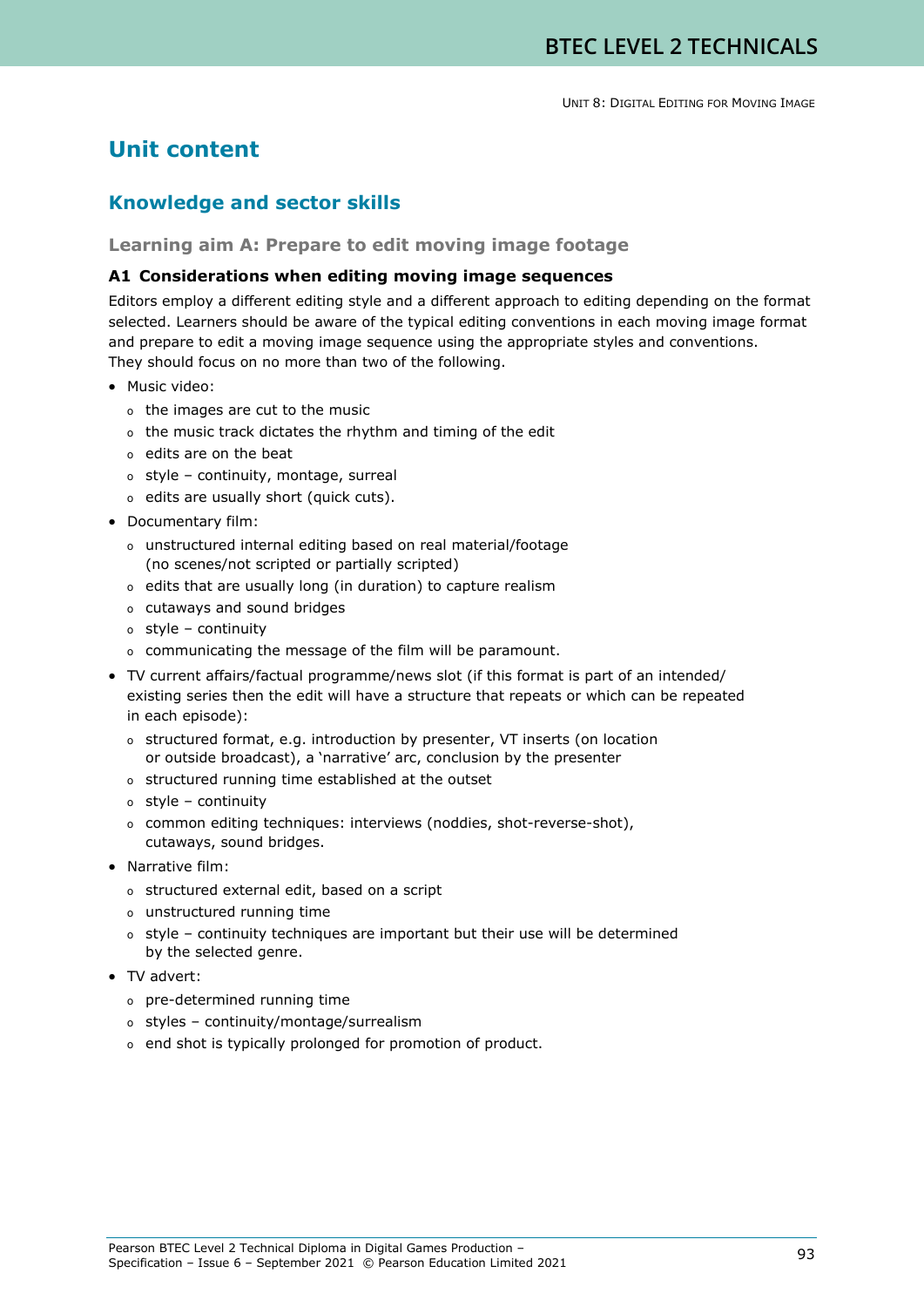## **A2 Preparing to edit a moving image sequence**

Learners will understand how to prepare footage for editing, including:

- understanding the brief (requirements of the client/director/audience)
- organisation of timescale/schedule/deadline
- working to a script or storyboard
- viewing the rushes (raw material)
- reasons for selection of footage (lighting, continuity, appropriate angles, etc.)
- logging of scenes/shots/takes, e.g. clapperboard (scene/shots), time code, onscreen, on paper
- storing, filing and labelling original and master material.

**Learning aim B: Apply the conventions used in digital editing for moving image**

## **B1 Using continuity editing**

Learners will explore the practical use of continuity techniques to ensure the viewer does not consciously notice the change from one shot to another. These may include:

- the 180-degree rule
- the 30-degree rule
- match on action
- eyeline match
- cutaway
- shot-reverse-shot.

### **B2 Using alternative editing styles**

Learners will explore the practical use of alternative editing conventions and techniques. These may include:

- montage editing
- jump cuts
- superimposition
- split-screen editing
- breaking the 180-degree rule
- slow motion
- speeded-up shots
- freeze frames
- visual effects.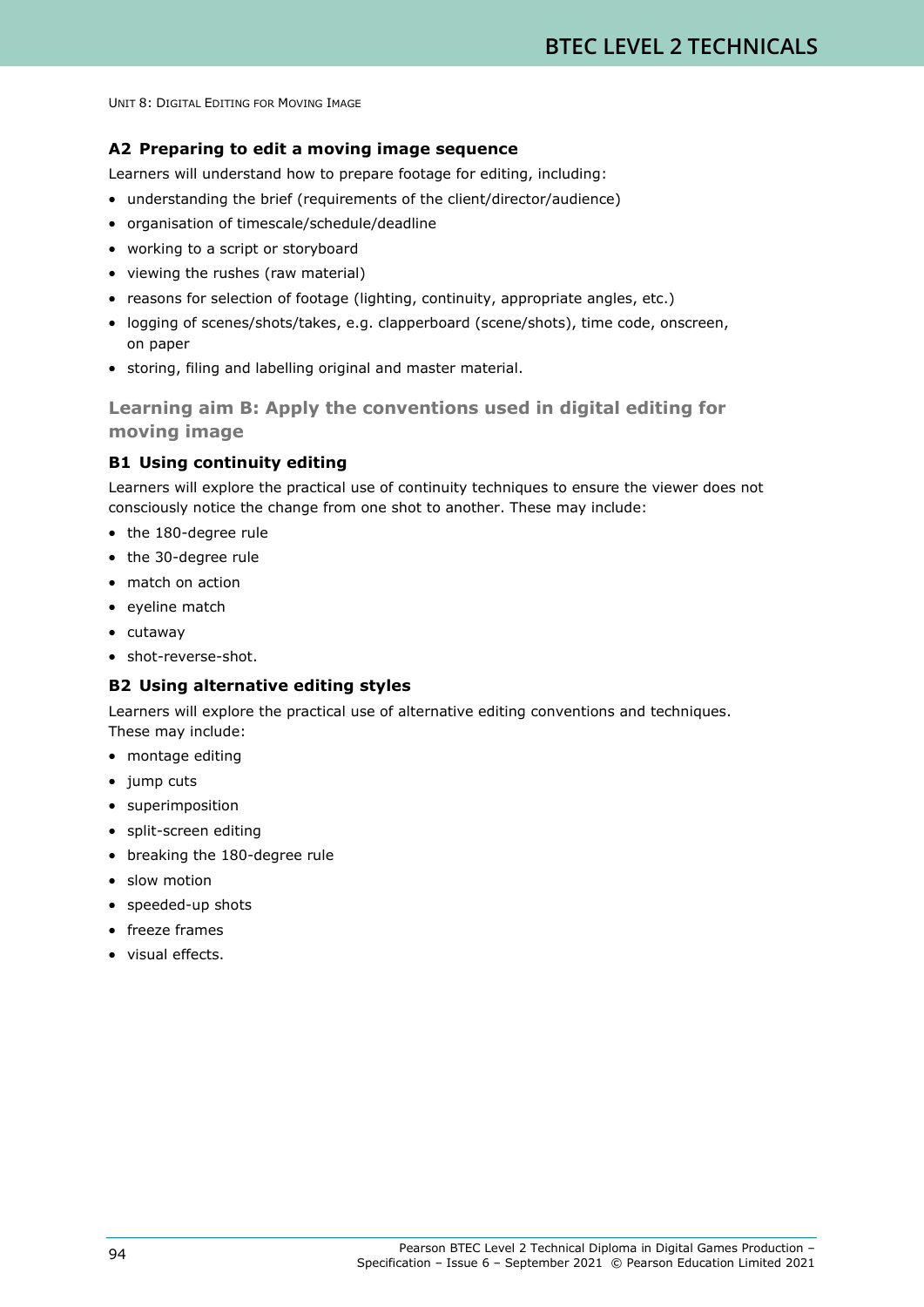**Learning aim C: Use digital tools to edit and export a moving image sequence**

## **C1 The editing process**

- Rough cut, e.g. rough edit of entire product/narrative to ensure all scenes are working and no omissions.
- External cutting (cutting or moving scenes around in narrative order).
- Internal cutting (cutting or changing shots within scenes).
- Pick-ups (extra footage needed to make the edit work).
- Fine cut (attention to detail, trimming shots to complete the edit).

## **C2 Using editing tools**

- Setting up a sequence.
- Using multiple video and audio tracks.
- Specifying start and end points of clips.
- Inserting and overwriting clips.
- Nesting sequences.
- Transitions, e.g. dissolve to indicate the passing of time, fade-in and fade-out to indicate the end/beginning of a scene.
- Adding effects.
- Adding sound.
- Adding titles/captions.

## **C3 Exporting the final sequence**

- Final render.
- Checking final edit.
- Exporting in appropriate format (file format, quality, size, codec).

# **Transferable skills**

## **Communication**

• Undertaking pre-production planning for a digitally edited moving image sequence.

## **Managing information**

• Managing footage, sequences and tracks in the production of a digital moving image sequence.

## **Self-management and development**

• Demonstrating skills in using digital tools to edit a moving image sequence.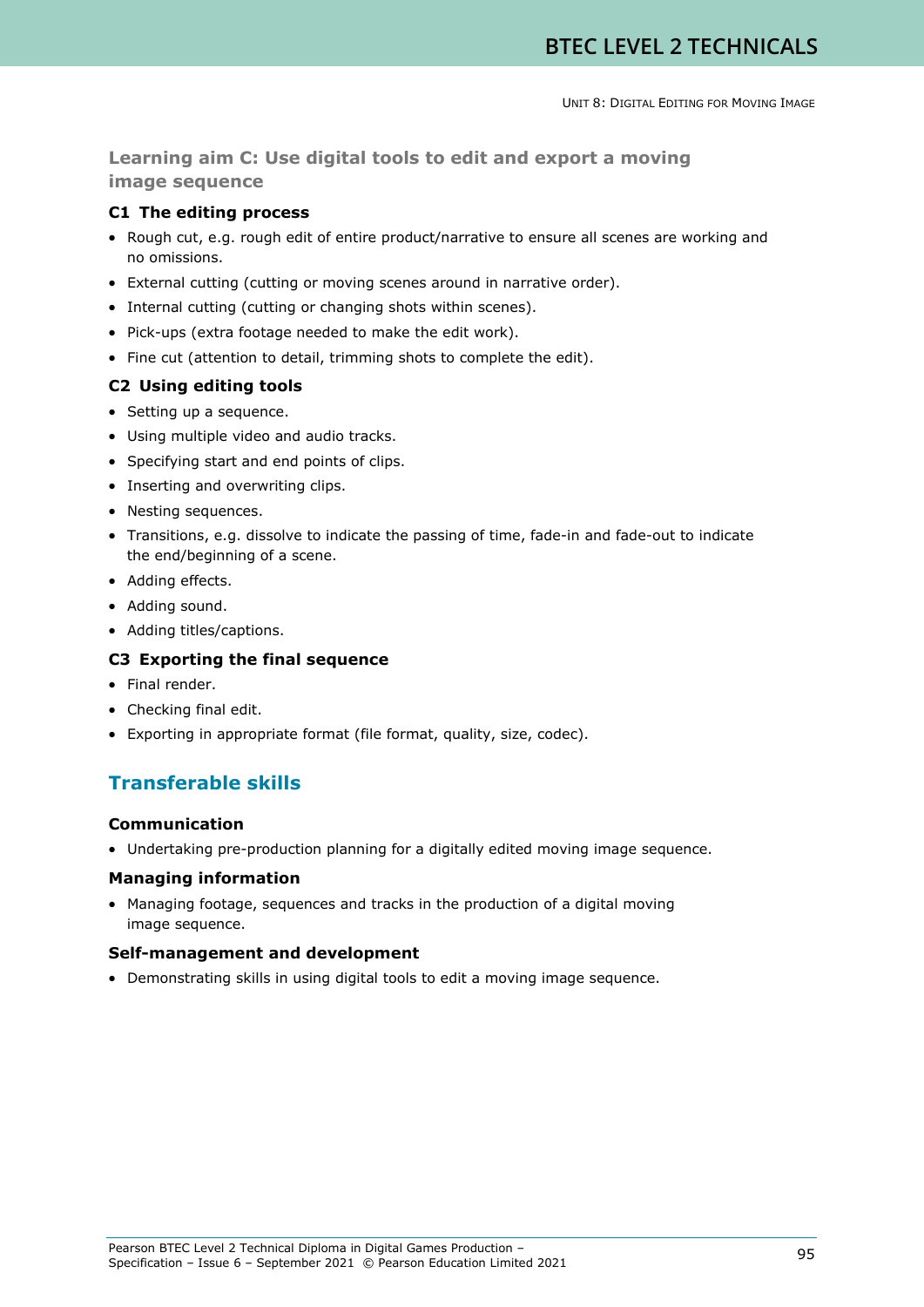# **Assessment criteria**

| <b>Pass</b>                                                                    |                                                                                                                 | <b>Merit</b>                                                                                                                       | <b>Distinction</b>                                                                                                             |  |
|--------------------------------------------------------------------------------|-----------------------------------------------------------------------------------------------------------------|------------------------------------------------------------------------------------------------------------------------------------|--------------------------------------------------------------------------------------------------------------------------------|--|
|                                                                                | Learning aim A: Prepare to edit moving image footage                                                            |                                                                                                                                    |                                                                                                                                |  |
|                                                                                | A.P1 Select footage for a<br>moving image production<br>appropriately.                                          | A.M1 Make effective<br>preparations to edit<br>a moving image<br>production, describing<br>related considerations.                 | A.D1 Make creative and<br>detailed preparations<br>to edit a moving image<br>production, explaining<br>related considerations. |  |
|                                                                                | A.P2 Prepare to edit a moving<br>image production,<br>identifying related<br>considerations.                    |                                                                                                                                    |                                                                                                                                |  |
| Learning aim B: Apply the conventions used in digital editing for moving image |                                                                                                                 |                                                                                                                                    |                                                                                                                                |  |
|                                                                                | <b>B.P3</b> Apply editing<br>conventions adequately<br>in a moving image<br>sequence for a specified<br>format. | <b>B.M2</b> Apply editing<br>conventions effectively in<br>a moving image<br>sequence for a specified<br>format.                   | <b>B.D2</b> Apply editing<br>conventions creatively<br>in a moving image<br>sequence for a specified<br>format.                |  |
| Learning aim C: Use digital tools to edit and export a moving image sequence   |                                                                                                                 |                                                                                                                                    |                                                                                                                                |  |
|                                                                                | <b>C.P4</b> Use digital editing<br>tools and processes<br>adequately to edit a<br>moving image sequence.        | <b>C.M3</b> Use digital editing tools<br>and processes effectively<br>to edit and export an<br>effective moving image<br>sequence. | <b>C.D3</b> Use digital tools and<br>processes creatively<br>to edit and export an<br>imaginative moving<br>image sequence.    |  |
|                                                                                | <b>C.P5</b> Export an appropriate<br>digital moving image<br>sequence.                                          |                                                                                                                                    |                                                                                                                                |  |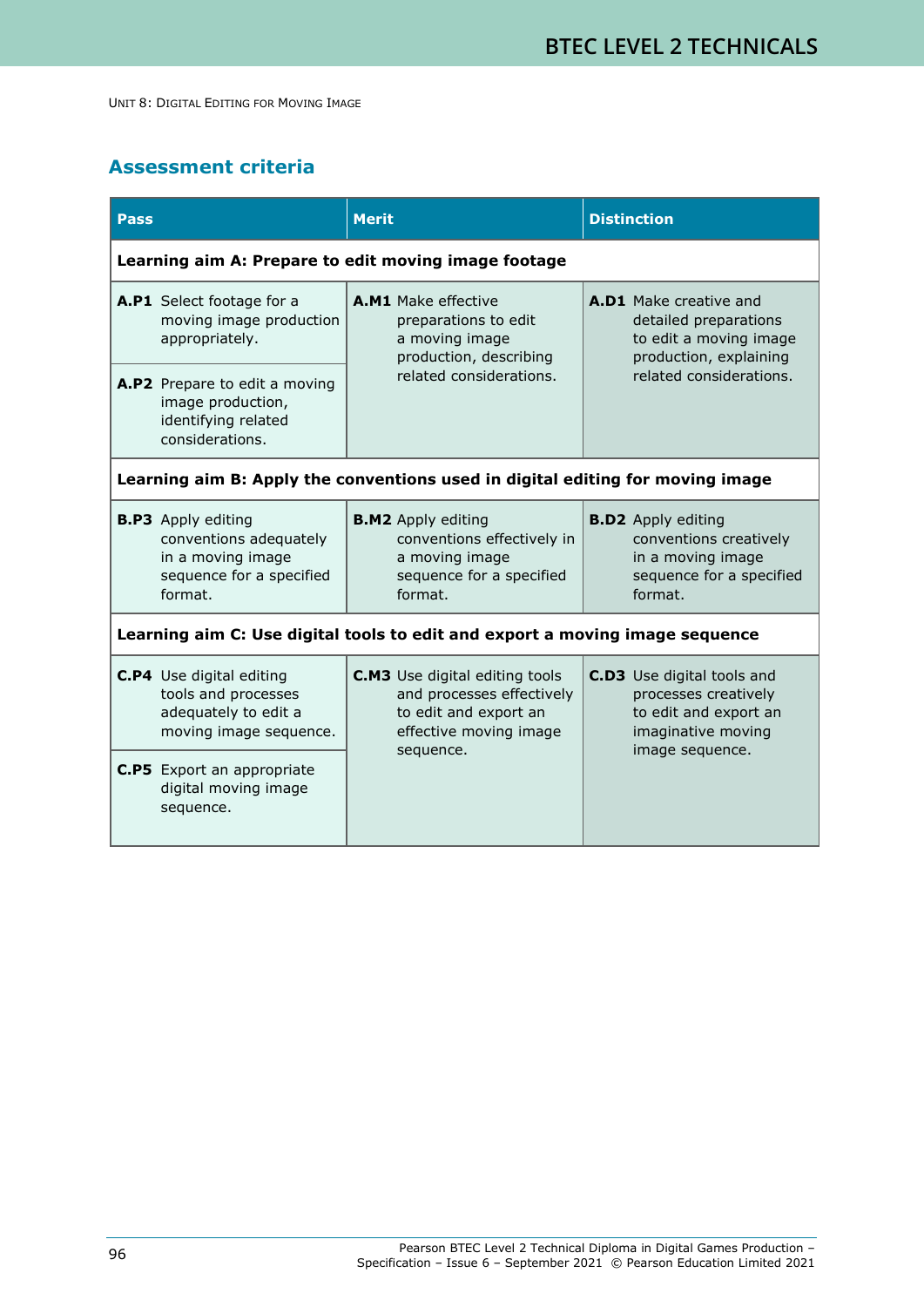# **Essential information for assessment decisions**

## **Learning aim A**

## **For distinction standard**, learners will:

- make effective and detailed preparations for the edit, which will allow the editing to proceed in a highly organised way. All aspects of the brief will be considered and those supplying the footage will have been fully consulted about what they expect from the edit
- carry out logging and preparation that is consistent and comprehensive. The selection of footage will be creative, with clear evidence and consideration of all necessary factors when making selections. Footage will be organised methodically into scenes or similar categories, which makes finding shots efficient.

**For merit standard**, learners will:

- make competent preparations for the edit, which will allow the editing to proceed in an organised way. The brief will be considered and those supplying the footage will have been consulted about what they expect from the edit
- carry out logging that is consistent but one or two steps may be missed, e.g. reviewing rushes/agreeing a deadline. The selection of footage will be competent, with some indexing or organisation of shots evident.

## **For pass standard**, learners will:

- make adequate preparations for the edit, which will allow the editing to proceed with some level of organisation
- carry out logging that may be inconsistent or two or three steps may be missed, e.g. reviewing rushes, outlining a schedule/deadline for completion, but the selection of footage will be done adequately.

## **Learning aim B**

## **For distinction standard**, learners will:

• apply editing conventions to a moving image production creatively, whereby the intention of the edit is clear and itself adds meaning to the production. There will be variation in the use of editing conventions, which makes the production engaging and creative, e.g. in a music video this may be the synergy between the internal cuts and the beat. In a continuity sequence, the seamless nature of the sequence will aid narrative and allow for viewer immersion in the piece.

## **For merit standard**, learners will:

• apply editing conventions to a moving image production to an effective standard, whereby the intention of the edit is easy to interpret and the external editing has equal competency with internal editing. There will be some variation in the use of editing conventions and the editing style will be appropriate to the intended format, e.g. continuity editing in a short TV drama or sequence/alternative editing techniques for a TV advert or music video.

### **For pass standard**, learners will:

• apply appropriate editing conventions to a moving image production so that the intention of the edit is apparent. There will be many 'one shot' scenes and not a lot of variation of conventions but the editing style will be appropriate for the intended format, e.g. short cuts on the beat for a music video.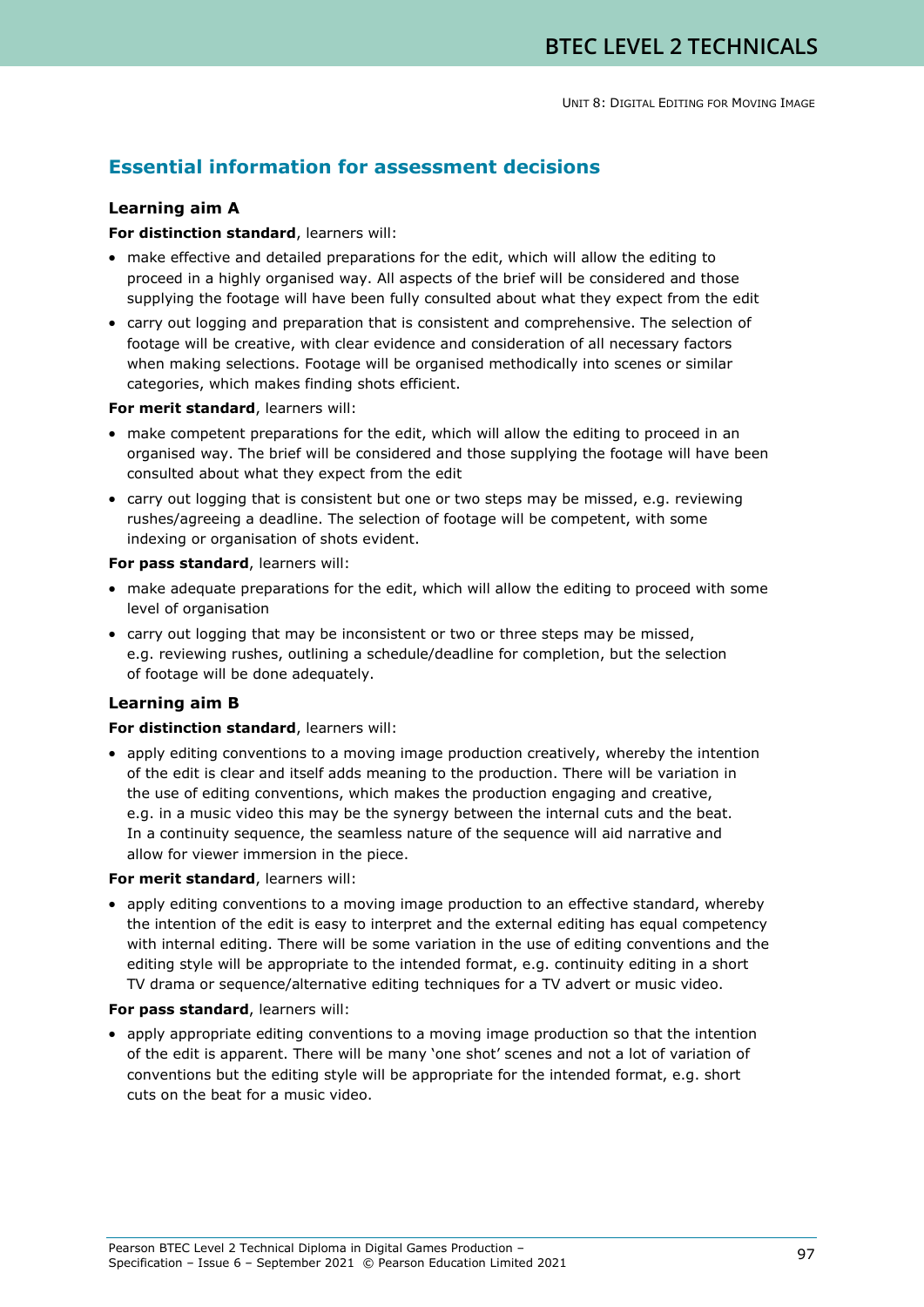## **Learning aim C**

## **For distinction standard**, learners will:

• produce a creative and well-designed moving image sequence. A variety of digital editing tools will be used resourcefully and with proficiency, e.g. to apply transitions, effects, text, etc. The production process and editing will be well organised. The final edited sequence will be published in an appropriate file format, with consideration of purpose and published file size.

## **For merit standard**, learners will:

• use digital editing tools effectively to produce a moving image sequence that meets the requirements of the brief. Production and editing will be well prepared and there will be evidence of organisation. The completed moving image sequence will be exported in a suitable file format.

## **For pass standard**, learners will:

• use digital editing tools to produce a moving image sequence. Techniques will generally be used appropriately but the range of techniques used may be limited and repetitive, or learners may apply effects or transitions with no obvious purpose. The use of digital tools will lack proficiency but will be adequate to fulfil their purpose. Production and editing will not be particularly well prepared but there will be some evidence of organisation. The completed moving image sequence will be published, although the file format may lack consideration of factors such as file size.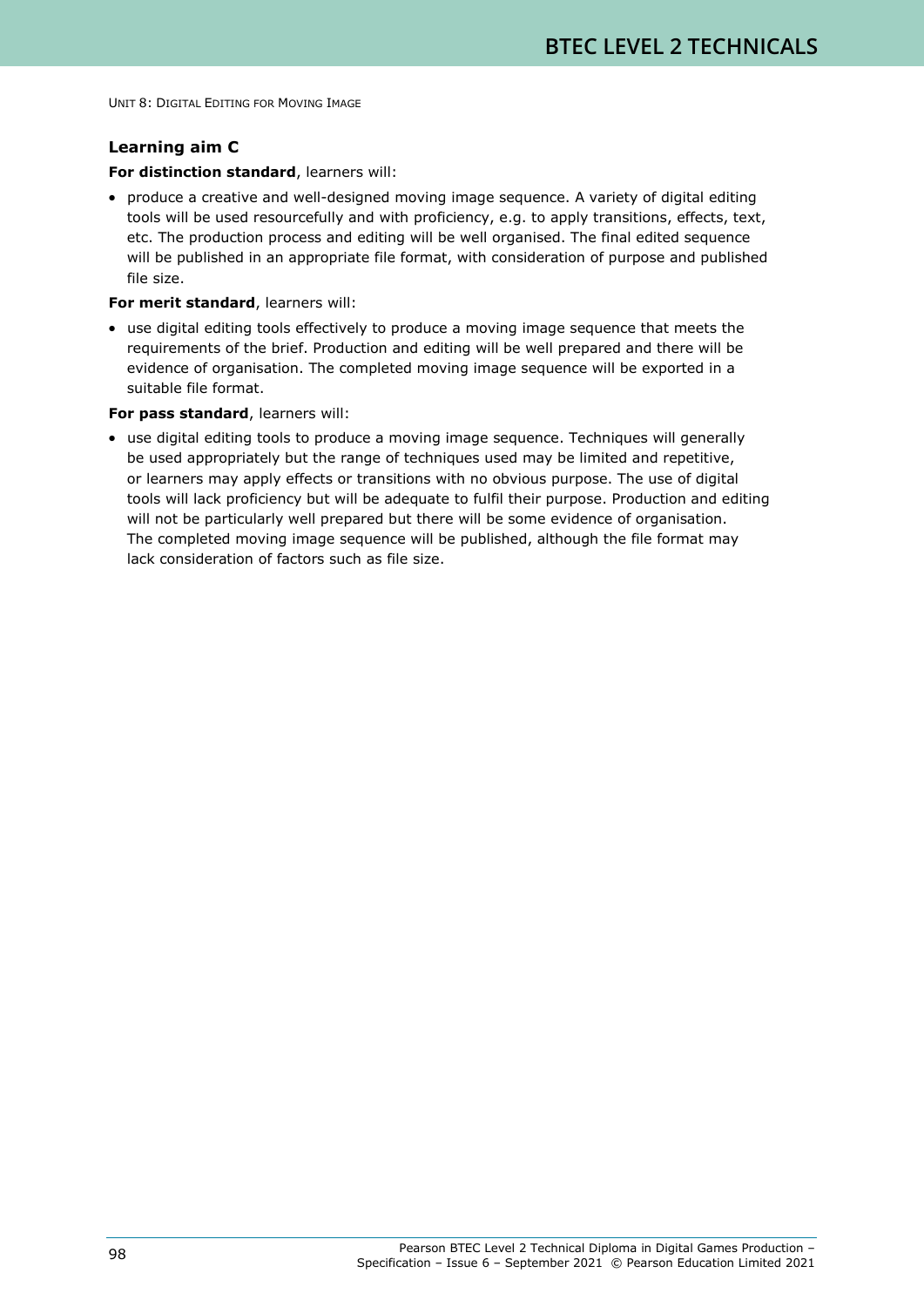## **Assessment activity**

The summative assessment activity takes place after learners have completed their formative development. The activity should be practical, be set in a realistic scenario and draw on learning from the unit, including the transferable skills. You will need to give learners a set period of time and number of hours in which to complete the activity. *Section 6* gives information on setting assignments and there is further information on our website.

A suggested structure for summative assessment is shown in the *Unit summary* section, along with suitable forms of evidence. This is for illustrative purposes only and can therefore be adapted to meet local needs or to assess across units where suitable opportunities exist. The information in the *Links to other units* section will be helpful in identifying opportunities for assessment across units.

The following scenario could be used to produce the required evidence for this unit. Centres are free to use comparable scenarios or other forms of evidence, provided that they meet the assessment requirements of the unit.

### **Suggested scenario**

The Cutting Room, a post-production company, has commissioned you to edit a music video production. You will prepare the footage and edit it within a given deadline.

## **If a retake is necessary, an alternative scenario must be used. The following is an example of a retake assessment activity.**

A mobile phone company has asked you to undertake the editing for an advert for its latest smartphone.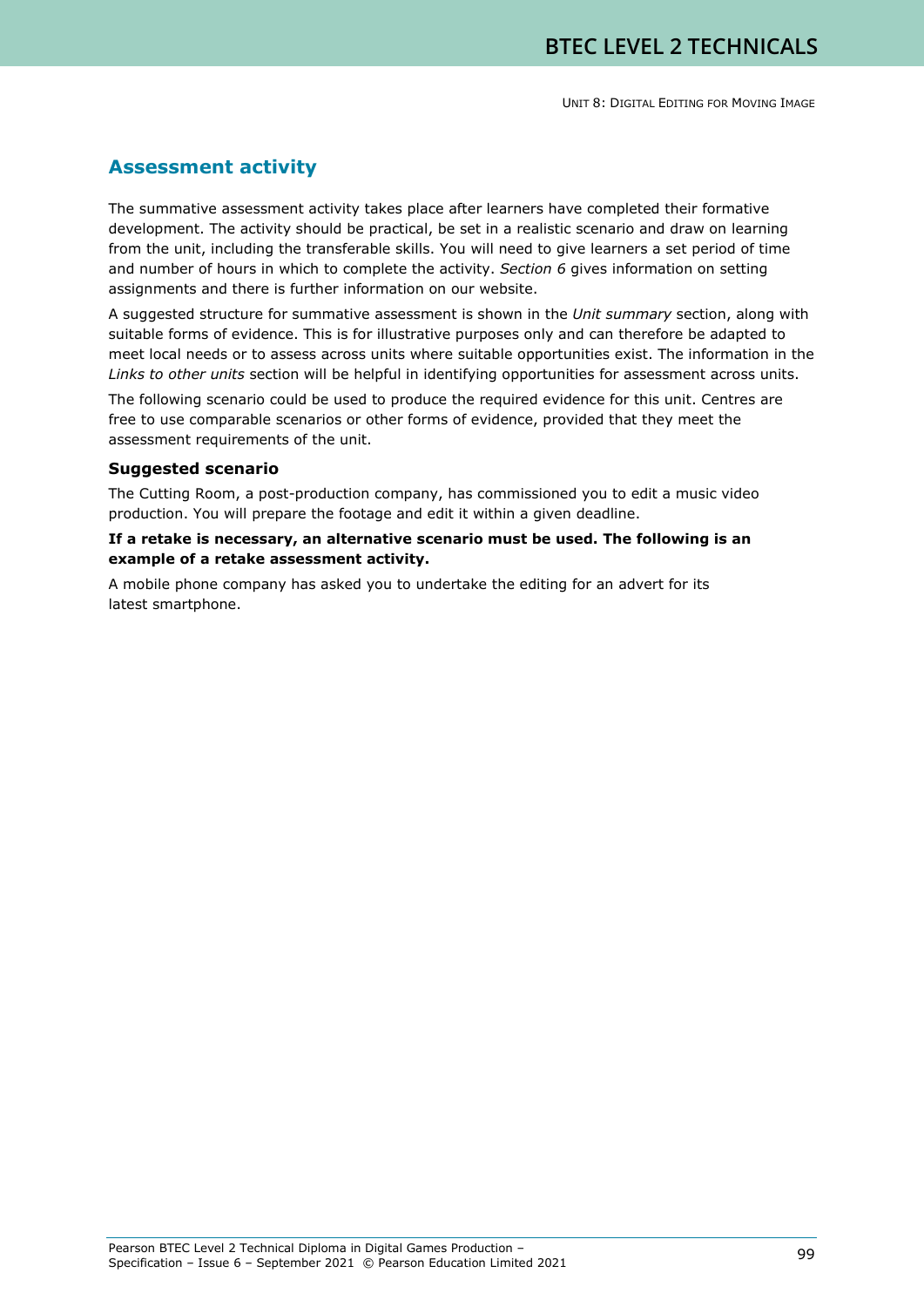# **Further information for tutors and assessors**

## **Delivery guidance**

The following are examples of practical activities and workshops that tutors could use when developing sector and transferable skills in the delivery of this unit. Wherever possible, practical activities should be used to help learners develop both personal and sector skills in preparation for the final assessment. These suggestions are not intended as a definitive guide to cover the full GLH of the unit.

#### **Introduction to unit**

Introduction to the learning that will take place and how it will be assessed. This is a good opportunity to show examples of the work of previous learners.

**Suggested time:** about 1 hour.

## **Activity: Considerations when producing different styles of moving image sequence**

Group discussion of what learners need to consider when producing different styles of moving image sequence, using examples for learners to discuss.

**Suggested time:** about 3 hours.

#### **Activity: Selecting and logging footage**

Learners attend a workshop to introduce them to selecting appropriate footage when working to a script or storyboard, and to the necessary logging documentation.

**Suggested time:** about 3 hours.

### **Activity: Using digital editing conventions and tools**

This activity forms the main element of learning and introduces learners to the conventions of continuity and alternative editing, and to different editing tools, by means of a number of practical editing tasks in workshop format.

**Suggested time:** about 20 hours.

## **Activity: Publishing the final moving image sequence**

Tutors guide learners on the factors to consider when exporting the final moving image sequence in different formats, e.g. file size.

**Suggested time:** about 2 hours.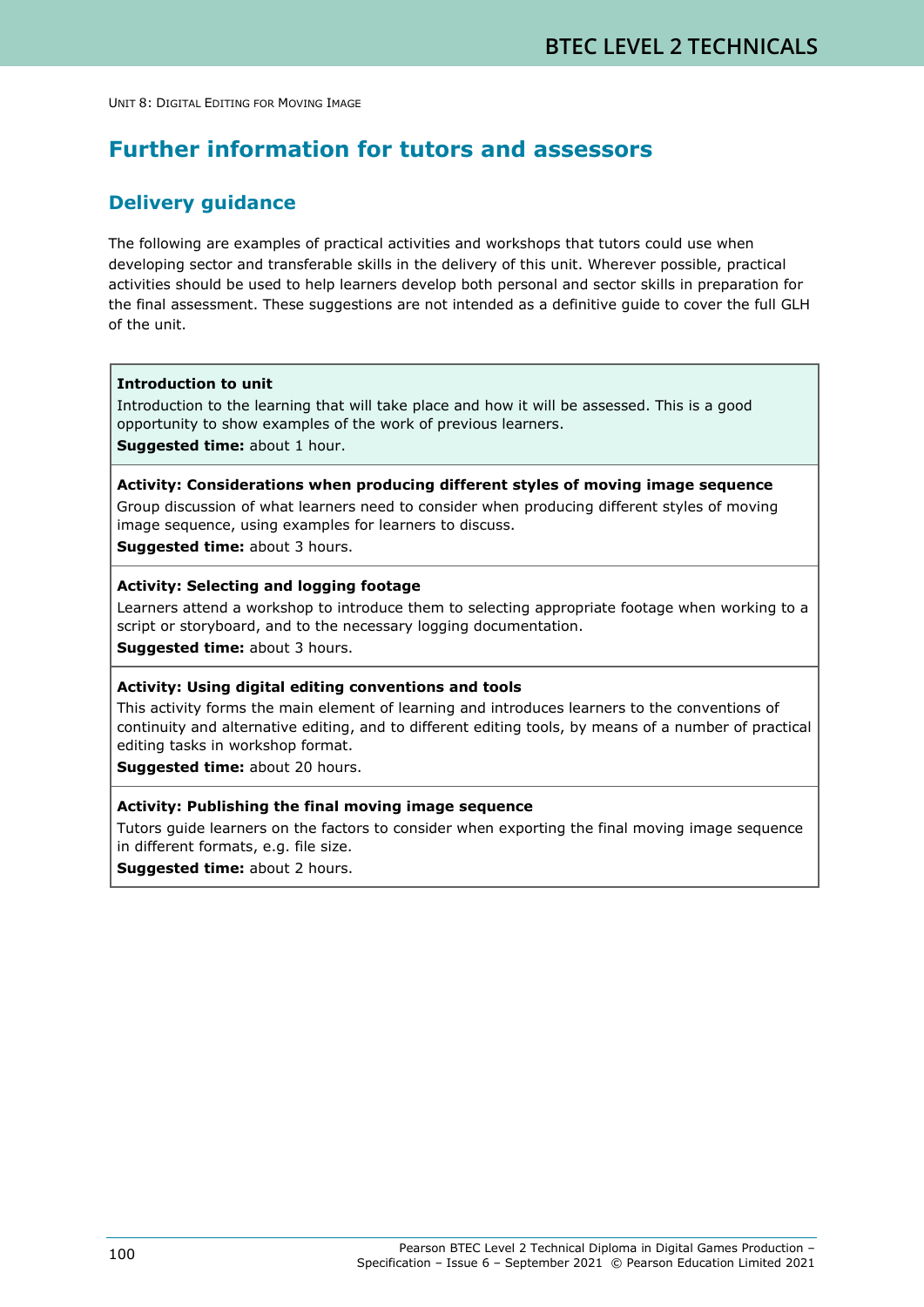## **Essential resources**

For this unit, learners will need access to:

- editing software
- examples of edited material.

# **Links to other units**

This unit has strong links to *Unit 1: Planning and Pitching a Digital Media Product*.

# **Employer involvement**

This unit would benefit from employer involvement that could be in the form of a masterclass from a post-production technician exploring how different editing techniques are used. They should ensure they reflect industry practice and give guidance to learners on how to work through the different issues and problems encountered during an edit.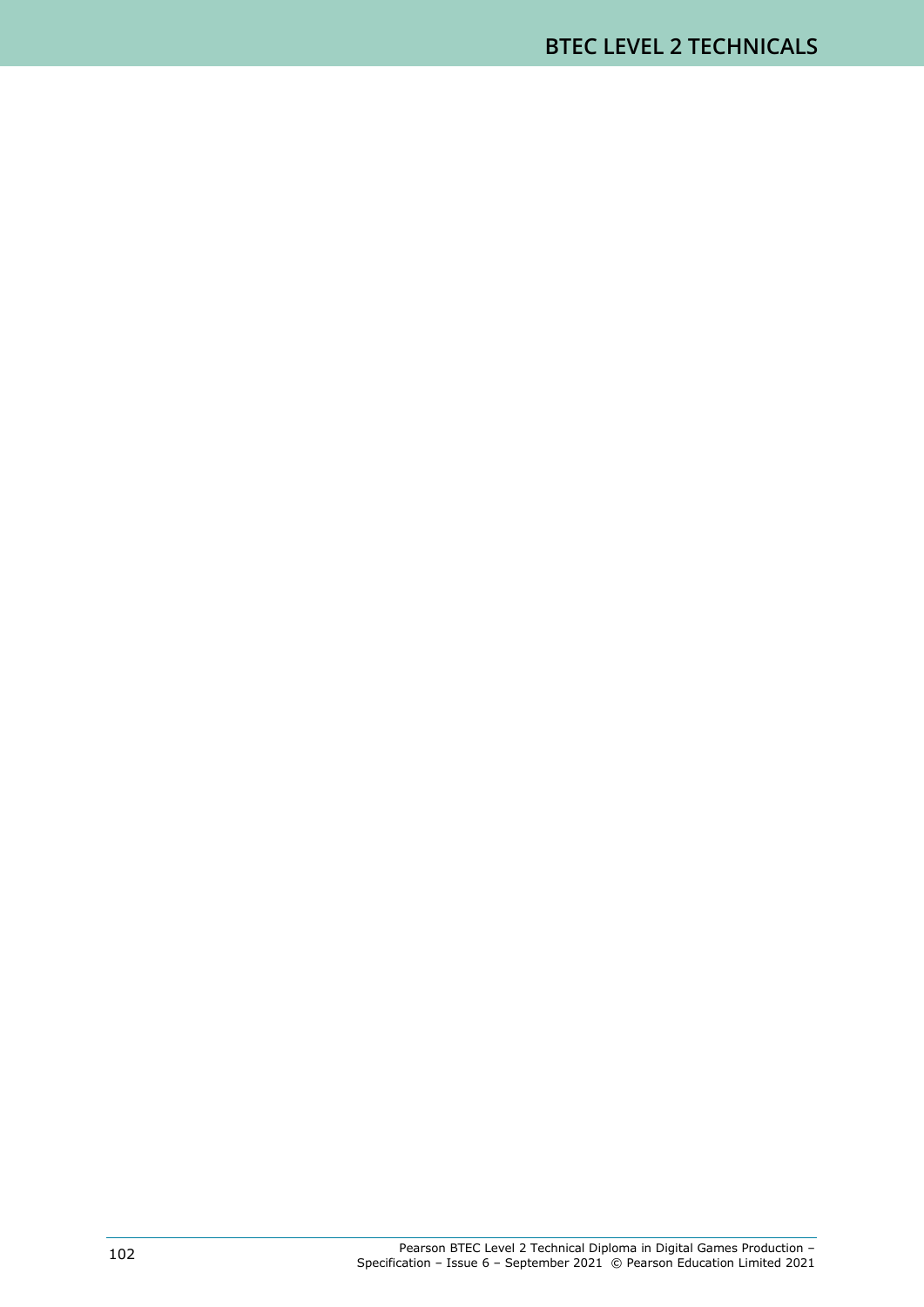# **Unit 9: 3D Modelling**

Level: **2** Unit type: **Optional** Assessment type: **Internal** Guided learning hours: **60**

## **Unit in brief**

Learners will develop ideas to create exciting 3D models that can be used for a range of 3D gaming platforms.

# **Unit introduction**

Have you ever wondered how digital 3D images are created? Have you ever played a game that has used a 3D character, or have you thought of a better one yourself? 3D models are at the centre of most 3D games. They can include buildings, streets in a world, the objects within them, and the sky above. 3D artists spend a lot of time constructing these objects, and this unit will enable you to understand what they are and how to make them.

In this unit, you will plan ideas for your own models, creating and texturing them before setting them up within a 3D game engine. When producing 3D models, it is important that you carefully plan your ideas and create depth and appropriate texture. Realism, and the smooth transition of movement, can create excitement and interest from those who enjoy playing games on 3D game engines. By developing and importing models into a game engine, you can check that they look and function effectively, and are ready for play by the target audience.

This unit will give you some of the key skills needed to progress directly to employment within the games sector, for example as a 3D game artist. The work you produce can form part of your portfolio for progression to employment or to a further education study programme.

## **Learning aims**

In this unit you will:

- **A** Produce ideas for the production of 3D models
- **B** Create and texture 3D models for use in a 3D game engine
- **C** Set up 3D models in a 3D game engine.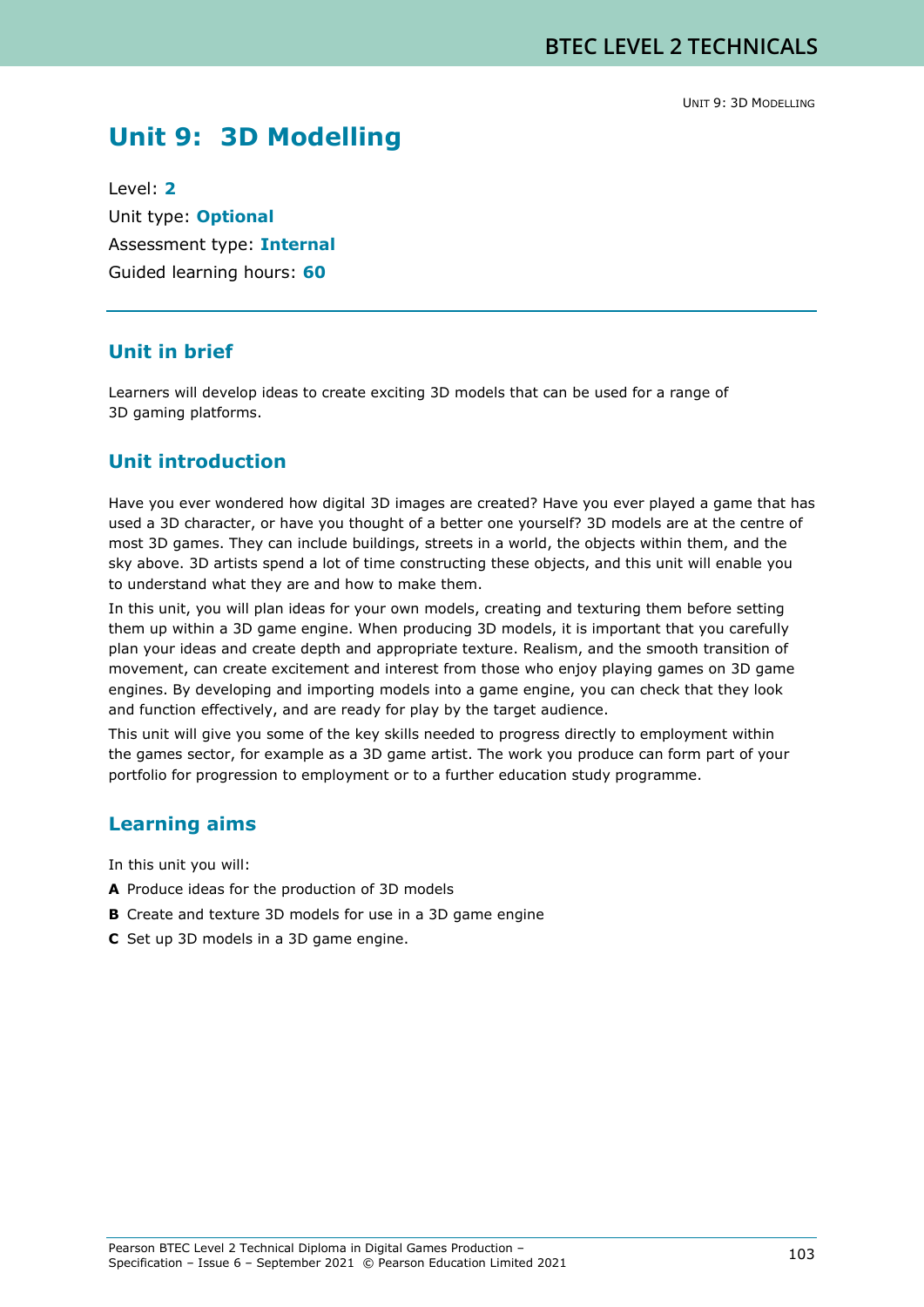# **Unit summary**

|                                          | <b>Learning aim</b>                                                                                                | <b>Key teaching areas</b>                                                                                                                                                                                                                     | <b>Summary of suggested</b><br>assessment evidence                                                                                    |
|------------------------------------------|--------------------------------------------------------------------------------------------------------------------|-----------------------------------------------------------------------------------------------------------------------------------------------------------------------------------------------------------------------------------------------|---------------------------------------------------------------------------------------------------------------------------------------|
| A<br>B                                   | Produce ideas for the<br>production of 3D models<br>Create and texture<br>3D models for use in a<br>3D game engine | <b>A1</b> Research visual sources for<br>3D models<br>A2 The development of ideas<br>and concepts<br>Develop texture materials<br>A3.<br><b>B1</b> Use 3D modelling tools to<br>create 3D models<br><b>B2</b> Apply materials to<br>3D models | Portfolio of the development<br>of ideas and models with<br>annotations.<br>A final textured 3D model set<br>up in a 3D games engine. |
| C                                        | Set up 3D models in a<br>3D game engine                                                                            | <b>C1</b> Set up 3D models in a<br>3D game engine                                                                                                                                                                                             |                                                                                                                                       |
| Key teaching areas in this unit include: |                                                                                                                    |                                                                                                                                                                                                                                               |                                                                                                                                       |
|                                          | <b>Sector skills</b>                                                                                               | <b>Knowledge</b>                                                                                                                                                                                                                              | <b>Transferable</b><br>skills/behaviours                                                                                              |

|                                                                                                                                                      |                                                                      | skills/behaviours                                                                          |
|------------------------------------------------------------------------------------------------------------------------------------------------------|----------------------------------------------------------------------|--------------------------------------------------------------------------------------------|
| Research and visual<br>recording of ideas<br>Developing texture materials<br>Using 3D modelling tools<br>Setting up 3D models in a<br>3D game engine | Considerations when<br>producing 3D models<br>File formats and types | Thinking skills/adaptability<br>Managing information<br>Self-management and<br>development |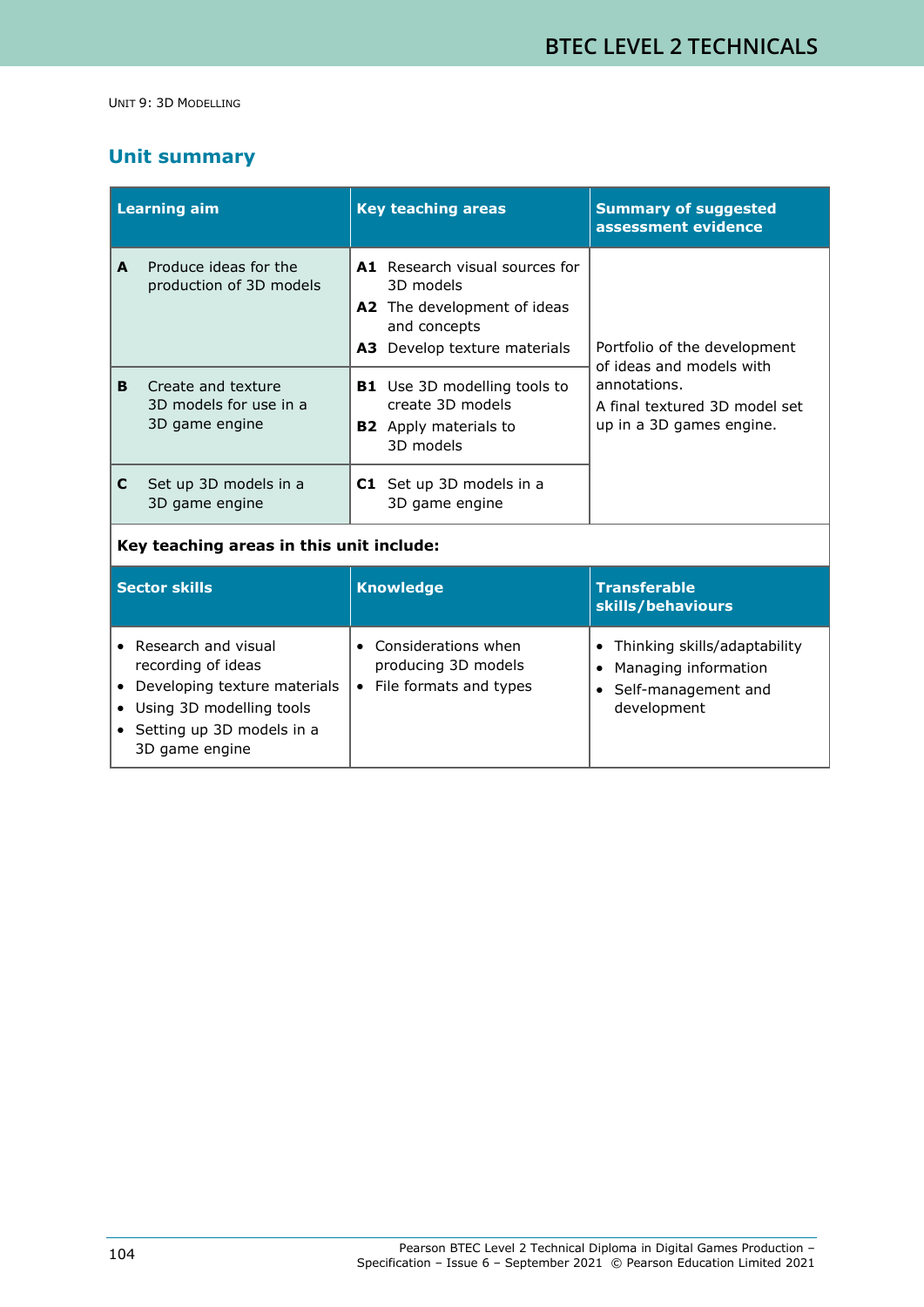# **Unit content**

# **Knowledge and sector skills**

**Learning aim A: Produce ideas for the production of 3D models**

#### **A1 Research visual sources for 3D models**

- Internet photographs and printed materials.
- Screenshots of comparable games.
- Own photographs.

#### **A2 The development of ideas and concepts**

- Considering context client brief.
- Generating initial ideas:
	- o mind map
	- o initial sketching.
- Considering legal and ethical issues:
	- o copyright
	- o representation
	- o decency.
- Development drawings.
- Scale drawings from top, front and side.
- Technical requirements of game engine.

#### **A3 Develop texture materials**

- Self-created textures:
	- o drawn
	- o photographed
	- o digitally created.
- Library textures.
- Obtaining permissions.

## **Learning aim B: Create and texture 3D models for use in a 3D game engine**

### **B1 Use 3D modelling tools to create 3D models**

- Understanding geometry:
	- o orthographic views, perspective
	- o plane
	- o axis
	- o parameters.
- Importing and setting up reference images.
- Creating geometry:
	- o polygons
	- o primitives
	- o mesh, ploy patch
	- o freeform.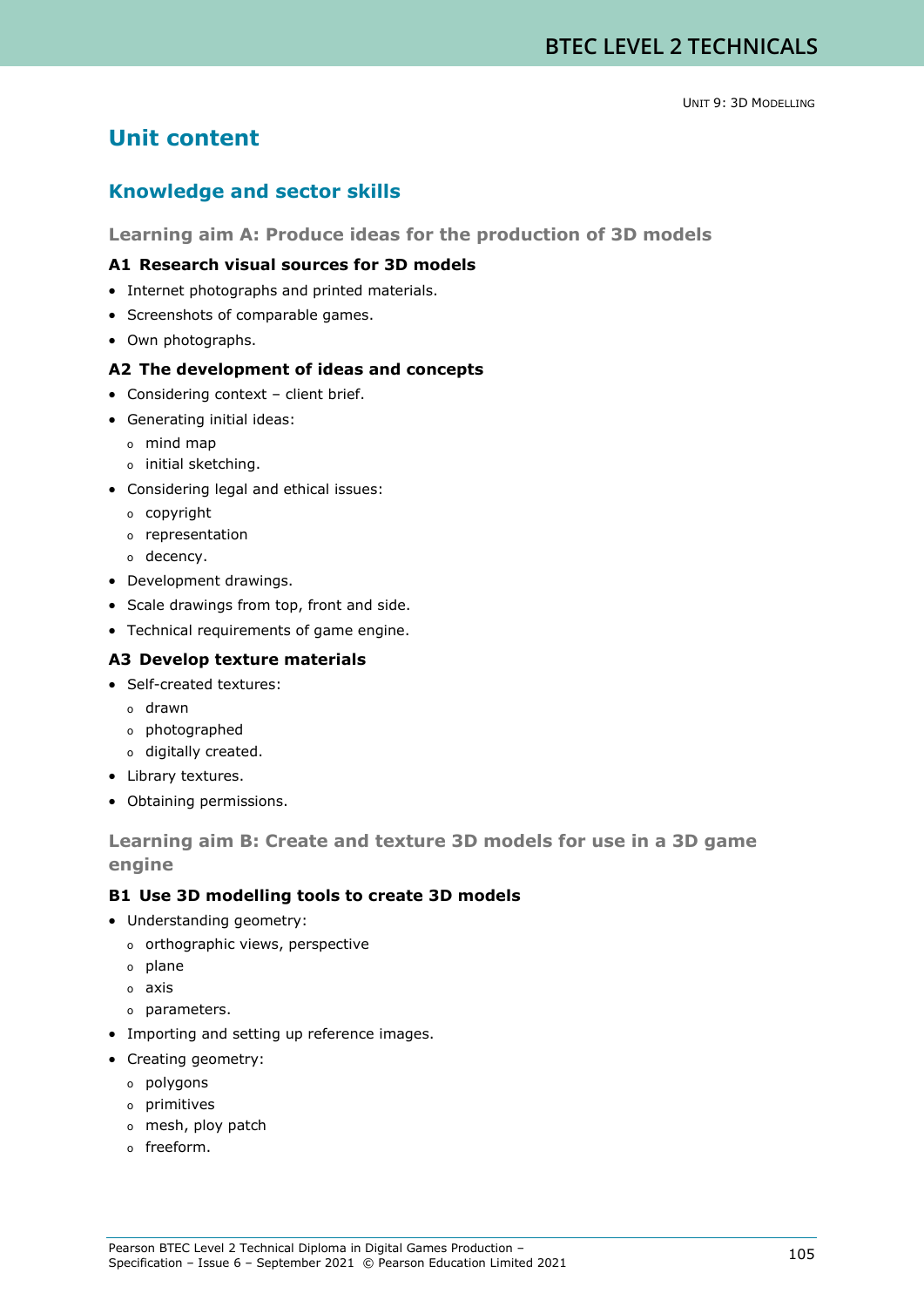- Editing geometry:
	- o transform, scale
	- o rotate
	- o extrude, chamfer
	- o spline-based modelling, e.g. lathe, loft.
- Checking scale to match the 3D engine.

#### **B2 Apply materials to 3D models**

- Brush, paint, colour.
- Aligning and scaling texture.
- Texture maps:
	- o diffuse and specular maps
	- o roughness and metalness maps
	- o normal maps
	- o lightmaps
	- o rendering.

#### **Learning aim C: Set up 3D models in a 3D game engine**

#### **C1 Set up 3D models in a 3D game engine**

- Checking naming conventions, e.g. UCX\_.
- Checking pivot points.
- Exporting with appropriate file type, e.g. .fbx.
- Importing meshes and textures to the engine.
- Setting up and checking materials.
- Checking lightmapping.

# **Transferable skills**

#### **Thinking skills/adaptability**

• Researching and developing ideas, preparing textures for 3D models, preparing 3D models for games engines.

#### **Managing information**

• Managing assets and files in the production of 3D models for games engines.

#### **Self-management and development**

• Demonstrating personal skills to manage digital tools to develop textured 3D models.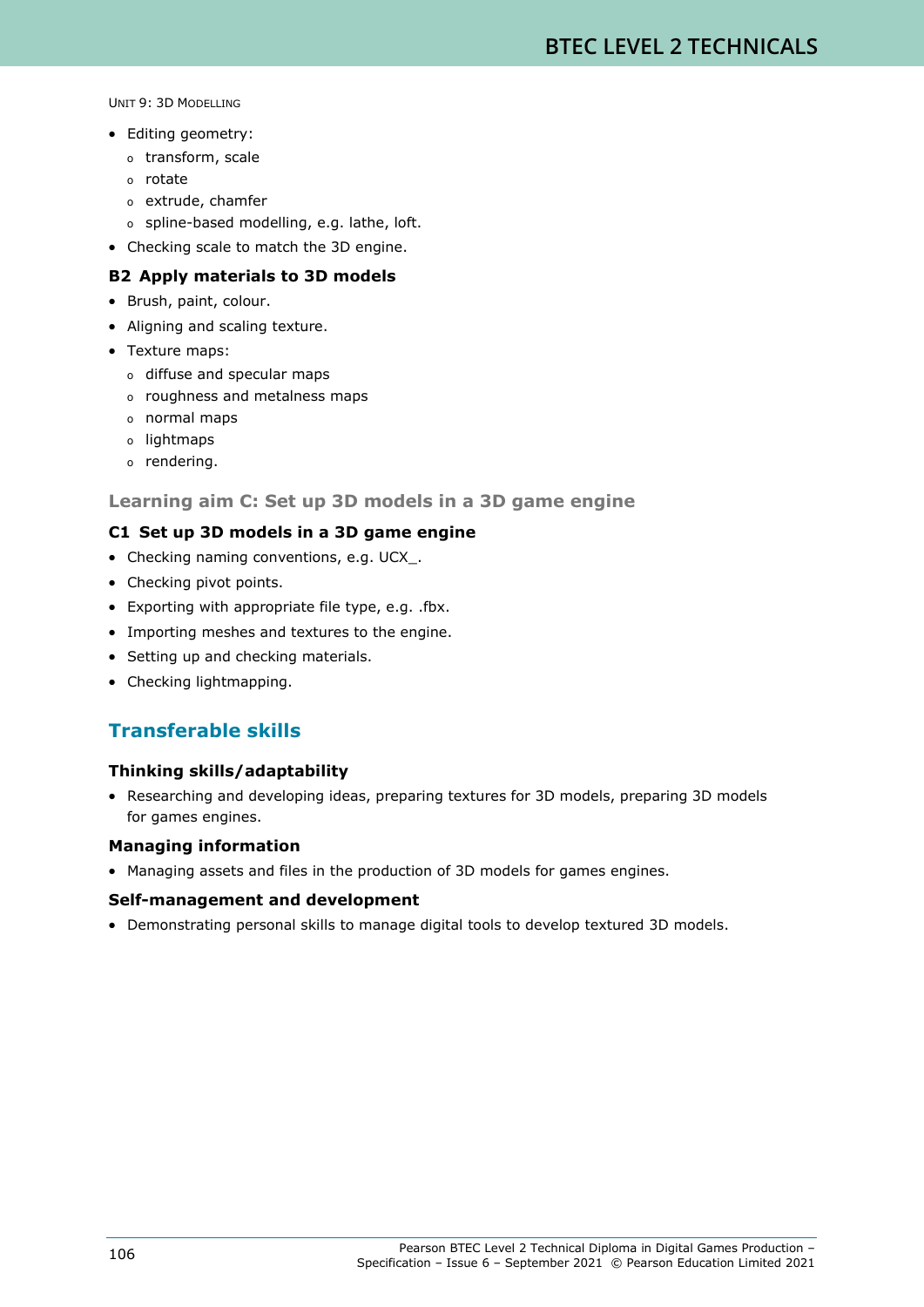# **Assessment criteria**

| <b>Pass</b>                                                                | <b>Merit</b>                                                                                                      | <b>Distinction</b>                                                                                                 |  |
|----------------------------------------------------------------------------|-------------------------------------------------------------------------------------------------------------------|--------------------------------------------------------------------------------------------------------------------|--|
| Learning aim A: Produce ideas for the production of 3D models              |                                                                                                                   |                                                                                                                    |  |
| A.P1 Produce appropriate<br>ideas for 3D models in<br>response to a brief. | <b>A.M1</b> Produce effective ideas<br>and developed visuals for<br>textured 3D models in<br>response to a brief. | <b>A.D1</b> Produce creative ideas<br>and detailed visuals for<br>imaginative 3D models<br>in response to a brief. |  |
| A.P2 Gather appropriate<br>assets for 3D models.                           |                                                                                                                   |                                                                                                                    |  |
| Learning aim B: Create and texture 3D models for use in a 3D game engine   |                                                                                                                   |                                                                                                                    |  |
| <b>B.P3</b> Use 3D modelling tools<br>to produce appropriate<br>3D models. | <b>B.M2</b> Use 3D modelling tools<br>to effectively produce<br>textured 3D models in<br>response to a brief.     | <b>B.D2</b> Use 3D modelling tools<br>to produce creative<br>textured 3D models in<br>response to a brief.         |  |
| <b>B.P4</b> Apply appropriate<br>textures to 3D models.                    |                                                                                                                   |                                                                                                                    |  |
| Learning aim C: Set up 3D models in a 3D game engine                       |                                                                                                                   |                                                                                                                    |  |
| <b>C.P5</b> Set up 3D models<br>appropriately in a<br>3D game engine.      | <b>C.M3</b> Set up 3D models<br>effectively in a<br>3D game engine.                                               | <b>C.D3</b> Set up creative<br>3D models with<br>accuracy in a<br>3D game engine.                                  |  |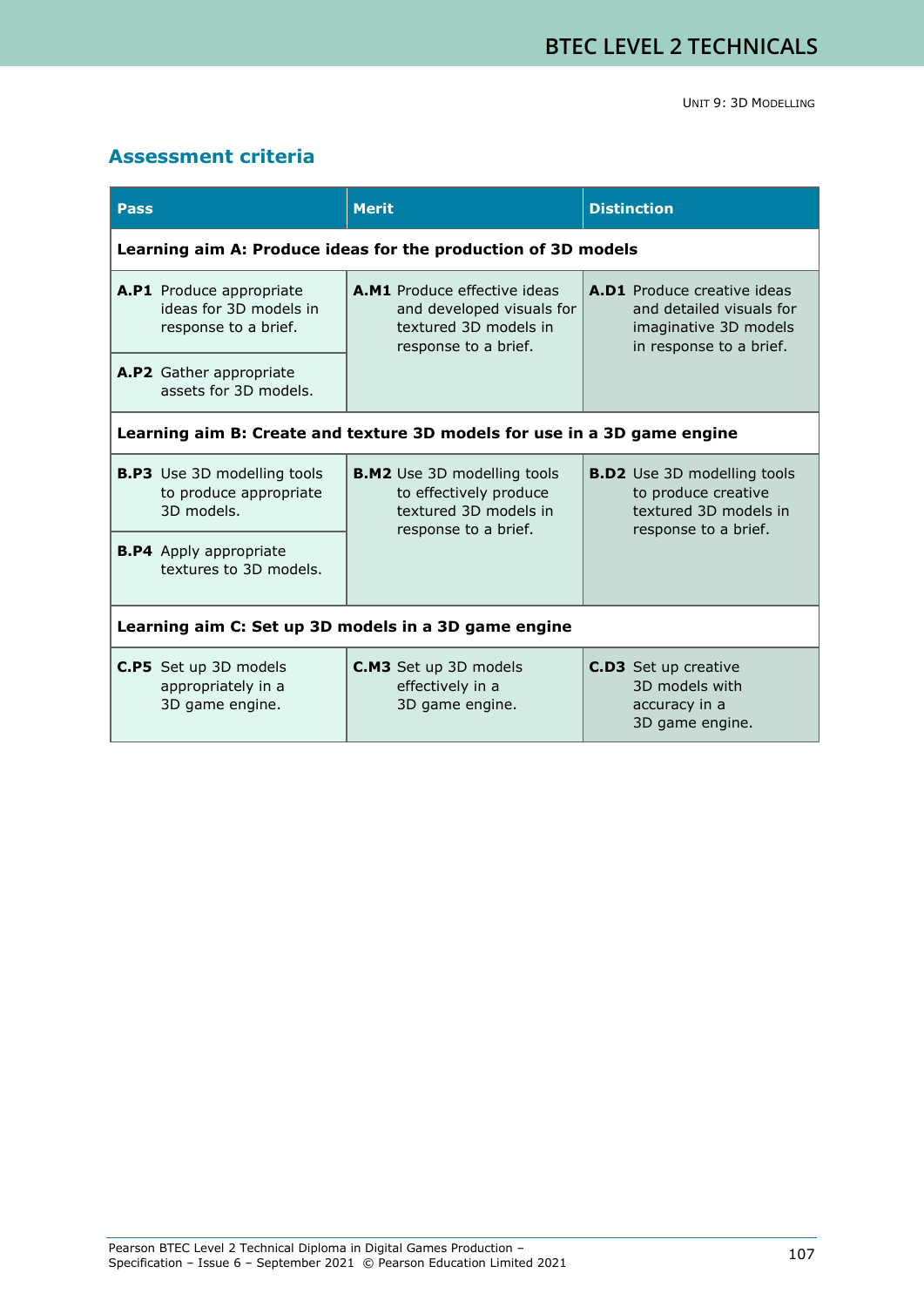# **Essential information for assessment decisions**

#### **Learning aim A**

#### **For distinction standard**, learners will:

• produce highly detailed ideas and visuals for a set of 3D models, imaginatively exploring more than one idea or concept thoroughly, with detailed annotated visual research. They will provide accurately scaled developmental drawings from top, side and front views. When gathering textures for use with models, learners will explain any legal and ethical considerations.

#### **For merit standard**, learners will:

• produce detailed ideas and visuals exploring more than one idea or concept thoroughly, with annotated visual research. They will provide developmental drawings from top, side and front views. When gathering textures for use with models, learners will describe any legal and ethical considerations.

#### **For pass standard**, learners will:

• produce ideas for at least two 3D models, which may be in the form of annotated sketches and may lack detail. Learners will gather appropriate textures and reference their sources, although legal and ethical considerations may not be outlined fully.

#### **Learning aim B**

#### **For distinction standard**, learners will:

• create a comprehensive set of 3D models to be used in a 3D game engine, e.g. if a level is set outside a rural building, learners may generate models for the building itself; a cart or wagon and farm equipment such as a pitchfork, spade and bucket. Learners will use a variety of 3D modelling tools and techniques effectively to generate the models, and textures will be well applied and aligned properly.

#### **For merit standard**, learners will:

• create a set of 3D models to be used in a 3D game engine. Learners will use different 3D modelling tools and techniques in a capable and efficient way to generate the models, and textures will be well applied.

#### **For pass standard**, learners will:

• create at least two 3D models to be used in a 3D game engine, using a limited range of 3D modelling tools and techniques. Models are likely to be constructed from basic primitive shapes. Models will be adequately textured, although the scale and alignment of textures may not be fully appropriate.

#### **Learning aim C**

#### **For distinction standard**, learners will:

• set up 3D models to display and function effectively in a 3D game engine. Scaling will be correct, naming conventions will be accurate, and all pivot points, materials and lightmaps will function effectively in the engine.

#### **For merit standard**, learners will:

• set up 3D models competently in a 3D game engine. Scaling and naming conventions will be accurate, and all materials will display properly in the engine.

#### **For pass standard**, learners will:

• set up 3D models adequately in a 3D game engine, although naming conventions may not always be accurate. Model scaling and materials will display adequately in the games engine, although these may not always be fully effective.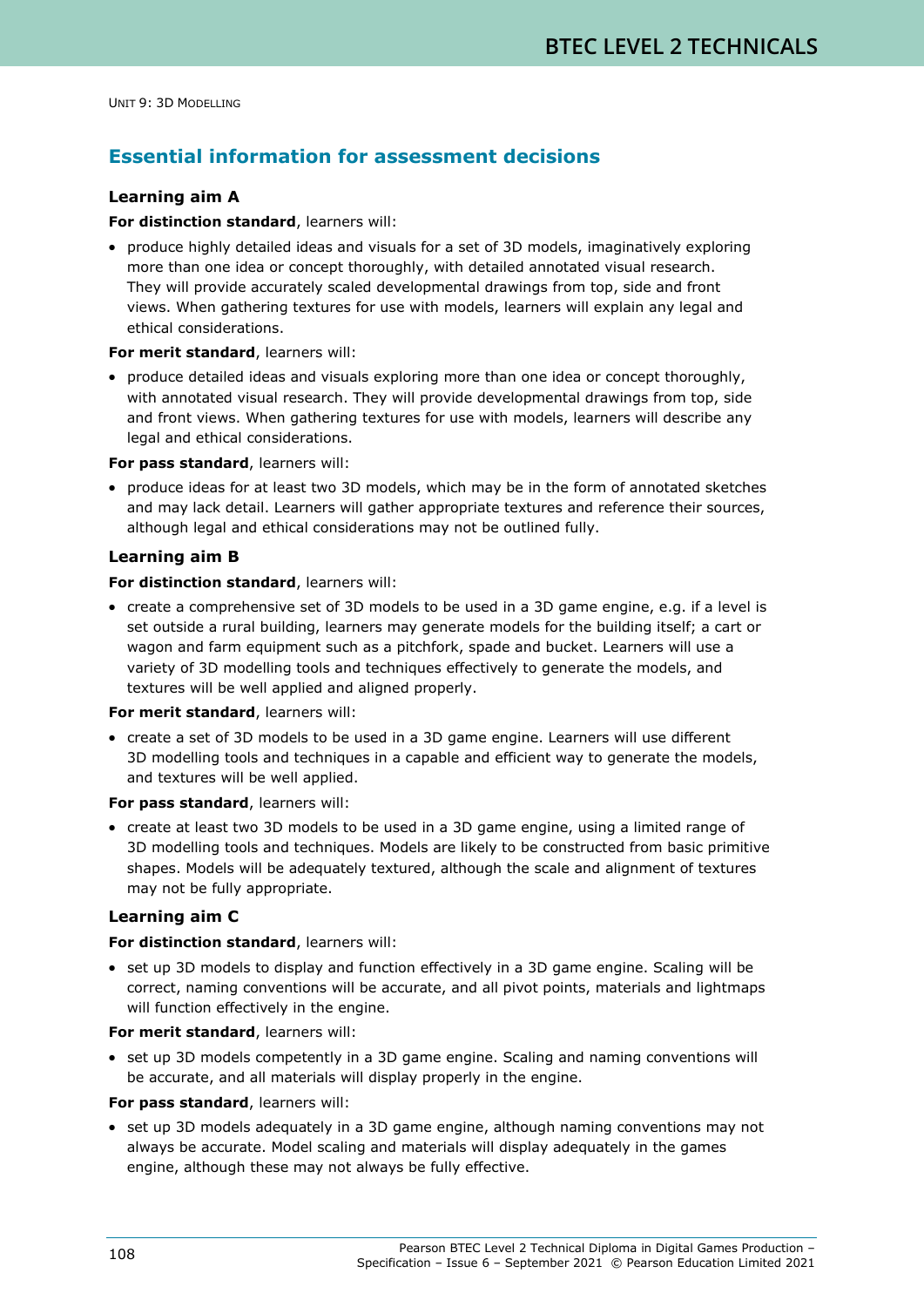# **Assessment activity**

The summative assessment activity takes place after learners have completed their formative development. The activity should be practical, be set in a realistic scenario and draw on learning from the unit, including the transferable skills. You will need to give learners a set period of time and number of hours in which to complete the activity. *Section 6* gives information on setting assignments and there is further information on our website.

A suggested structure for summative assessment is shown in the *Unit summary* section, along with suitable forms of evidence. This is for illustrative purposes only and can therefore be adapted to meet local needs or to assess across units where suitable opportunities exist. The information in the *Links to other units* section will be helpful in identifying opportunities for assessment across units.

The following scenario could be used to produce the required evidence for this unit. Centres are free to use comparable scenarios or other forms of evidence, provided that they meet the assessment requirements of the unit.

#### **Suggested scenario**

An independent games company has commissioned you to produce and texture 3D models for an historical game based around a local castle or landmark.

#### **If a retake is necessary, an alternative scenario must be used. The following is an example of a retake assessment activity.**

An independent games company has commissioned you to produce textured 3D models for a children's learning game about the solar system.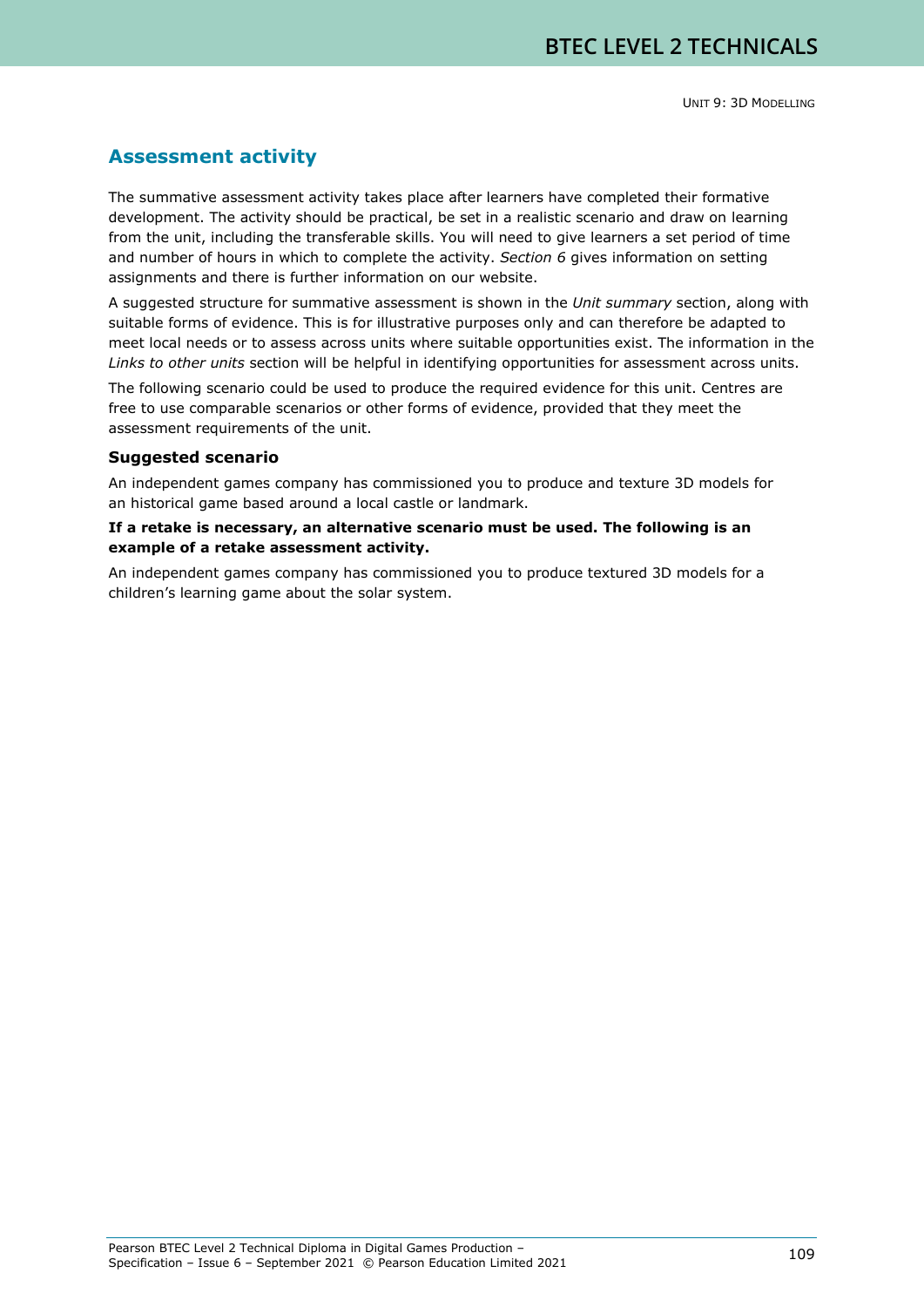# **Further information for tutors and assessors**

## **Delivery guidance**

The following are examples of practical activities and workshops that tutors could use when developing sector and transferable skills in the delivery of this unit. Wherever possible, practical activities should be used to help learners develop both personal and sector skills in preparation for the final assessment. These suggestions are not intended as a definitive guide to cover the full GLH of the unit.

#### **Introduction to unit**

Introduction to the learning that will take place in the unit and how it will be assessed. This is a good opportunity to show examples of the work of previous learners. **Suggested time:** about 1 hour.

#### **Activity: Researching and developing visual ideas and textures**

Learners attend a workshop to brainstorm and create visuals for 3D models. These can include developmental scale drawings from top, side and front views from source photographs, and sourcing textures and digitally applying them to drawings.

**Suggested time:** about 5 hours.

#### **Activity: Using 3D modelling tools to create and texture 3D models**

This activity will form the main element of learning and will introduce learners to the practical use of 3D modelling tools and techniques, e.g. creating and editing geometry, texturing models. **Suggested time:** about 20 hours.

#### **Activity: Setting up 3D models in a 3D game engine**

Tutors guide learners on the factors that must be considered when setting up 3D models in a 3D game engine, e.g. naming conventions, materials, pivot points, lightmaps. **Suggested time:** about 4 hours.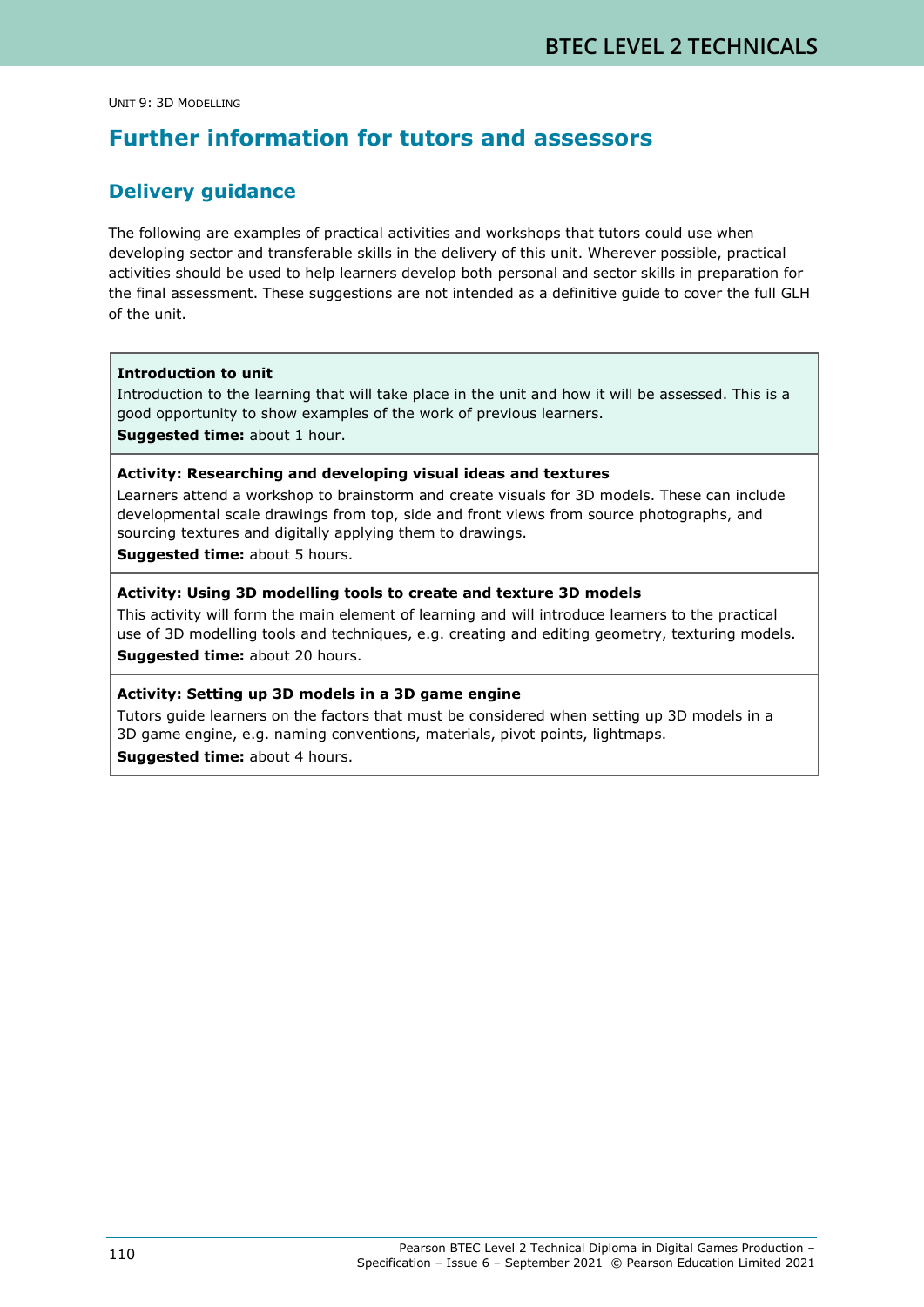# **Essential resources**

For this unit, learners will need access to:

- 3D games
- 3D modelling software.

# **Links to other units**

This unit has strong links to:

- Unit 2: Animation for Digital Media
- Unit 4: Digital Games Production
- Unit 10: Digital Graphics.

# **Employer involvement**

This unit would benefit from employer involvement in the form of:

- a masterclass from a games designer exploring how different techniques are used to create different 3D models for games engines. They should ensure they reflect industry practice and give guidance to learners on how to work through the different issues and problems encountered when creating 3D models for games
- working with an industrial partner to develop a range of case studies to aid the delivery and assessment of the unit. Case studies should be varied and detail the different stages of constructing a 3D textured model
- assessment support, by giving learners access to work areas that need modelling development, e.g. producing development drawings, sketching, and digital creations. This will enable learners to see a 'real world' impact of their new skills.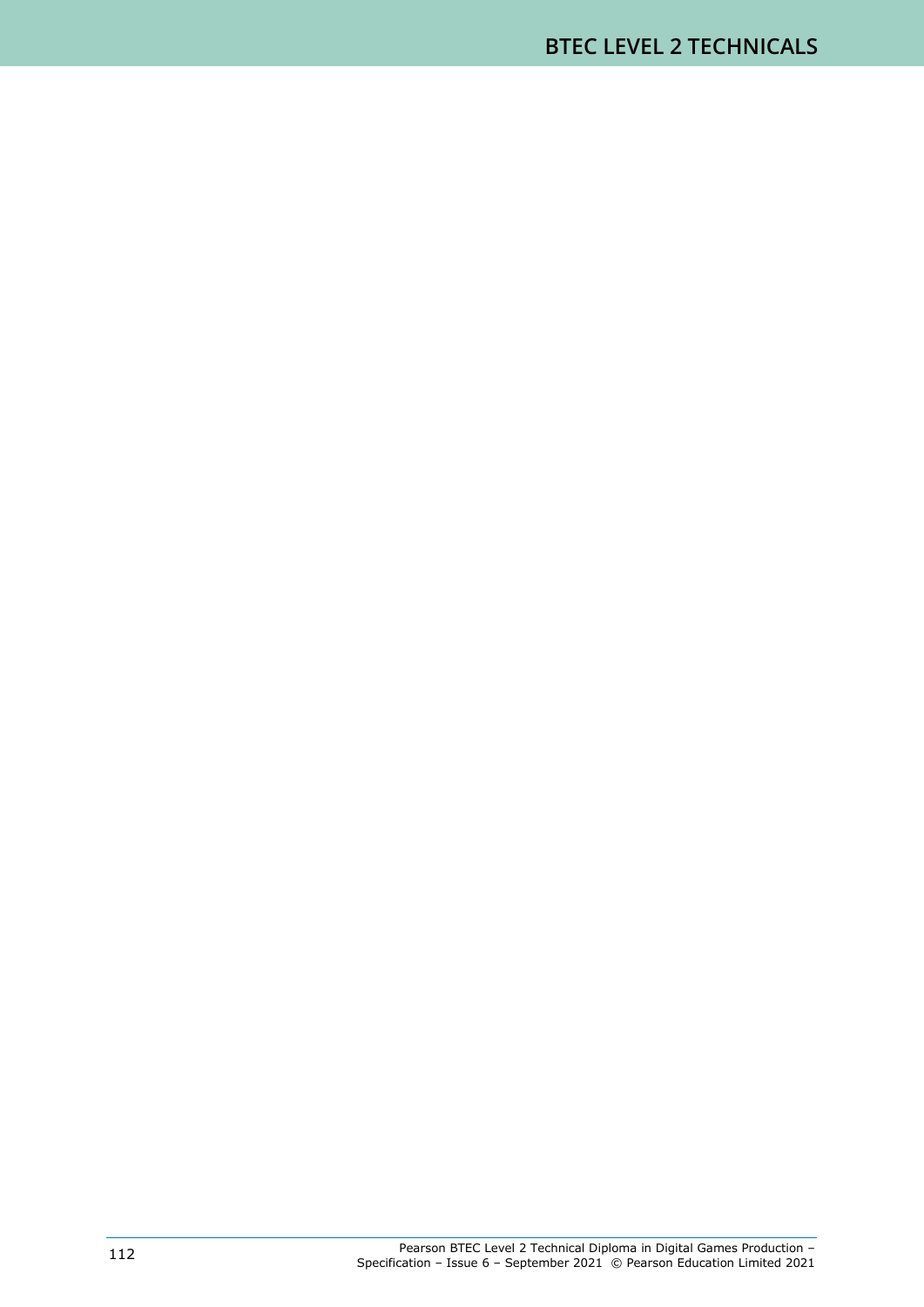# **Unit 10: Digital Graphics**

Level: **2** Unit type: **Optional** Assessment type: **Internal** Guided learning hours: **60**

# **Unit in brief**

Learners develop an understanding of the tools and techniques used in the creation of 2D digital graphics for use in media products.

# **Unit introduction**

Digital graphics play an ever-increasing role in corporate identity, advertising, video games, onscreen television idents and social network branding. More than ever before, digital graphics are all around us in 2D and motion graphics on our TV and computer screens, phone screensavers, mobile phone apps, computer games, digital magazines, ebooks and digital newspapers, and logos on websites. The aim of a graphic designer is to grab a reader's attention by using communication techniques in the form of text and images. By using well-designed and eye-catching graphics, the audience can be drawn to the product and may use it to identify the brand it advertises.

In this unit, you will gain an understanding of how to plan digital graphics using typography, colour and composition effectively. You will develop both digital and traditional drawing skills to produce design ideas, and then use appropriate digital software tools to refine and complete your digital graphics for a media product.

In the creative media sectors, employees work both individually and collectively to produce graphic designs for digital media products. Job roles include junior graphic designer, web designer and motion graphics designer, to name but a few. This unit will enable you to apply the skills you've gained to produce work that will form part of a digital portfolio of work for your progression to employment.

# **Learning aims**

In this unit you will:

- **A** Develop graphic design ideas for a media product
- **B** Use digital tools and techniques to develop digital graphics for a media product
- **C** Produce a finished graphic product for a specific purpose.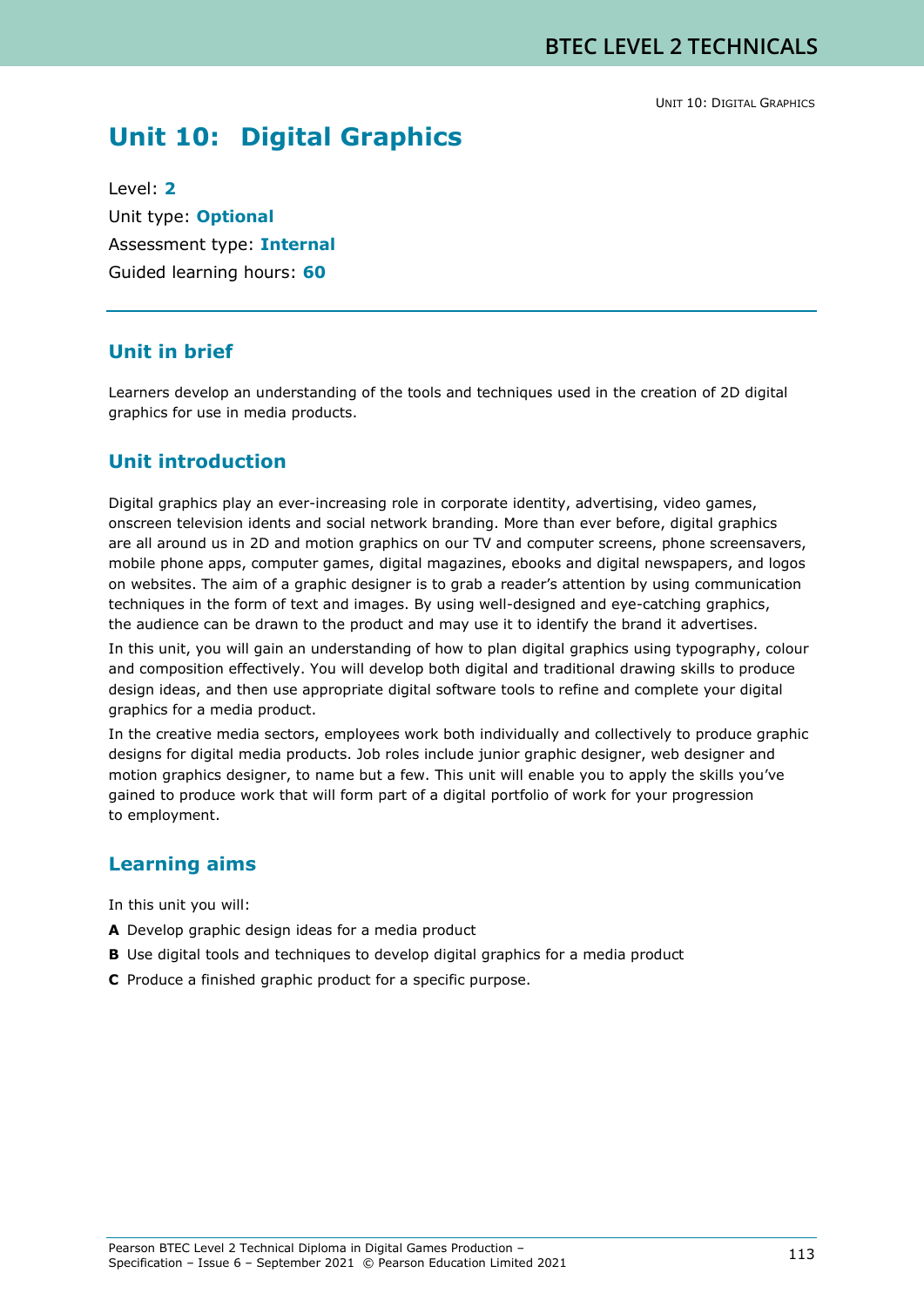# **Unit summary**

| <b>Learning aim</b> |                                                                                           | <b>Key teaching areas</b>                                                         | <b>Summary of suggested</b><br>assessment evidence                                                                               |
|---------------------|-------------------------------------------------------------------------------------------|-----------------------------------------------------------------------------------|----------------------------------------------------------------------------------------------------------------------------------|
| A                   | Develop graphic design<br>ideas for a media product                                       | A1 Develop design ideas<br><b>A2</b> Use drawing techniques                       |                                                                                                                                  |
| B                   | Use digital tools and<br>techniques to develop<br>digital graphics for a<br>media product | Bitmap graphics<br>B1 I<br><b>B2</b> Vector graphics<br><b>B3</b> Output graphics | Portfolio of ideas generation<br>and development.<br>Final digital graphics<br>incorporated into a finished<br>graphics product. |
| C                   | Produce a finished graphic<br>product for a specific<br>purpose                           | Technical elements<br>C1.<br><b>C2</b> Produce a finished<br>graphic product      |                                                                                                                                  |
|                     |                                                                                           |                                                                                   |                                                                                                                                  |

#### **Key teaching areas in this unit include:**

| Sector skills                                                                                                                         | <b>Knowledge</b>                                                                                                                                        | <b>Transferable</b><br>skills/behaviours                  |
|---------------------------------------------------------------------------------------------------------------------------------------|---------------------------------------------------------------------------------------------------------------------------------------------------------|-----------------------------------------------------------|
| Visual recording and<br>visualising using drawing<br>skills<br>Using digital graphics tools<br>Producing finished digital<br>graphics | Different purposes of digital<br>graphics<br>How technical elements<br>communicate meaning in<br>digital products<br>Export formats and colour<br>modes | Problem solving<br>$\bullet$<br>Managing information<br>٠ |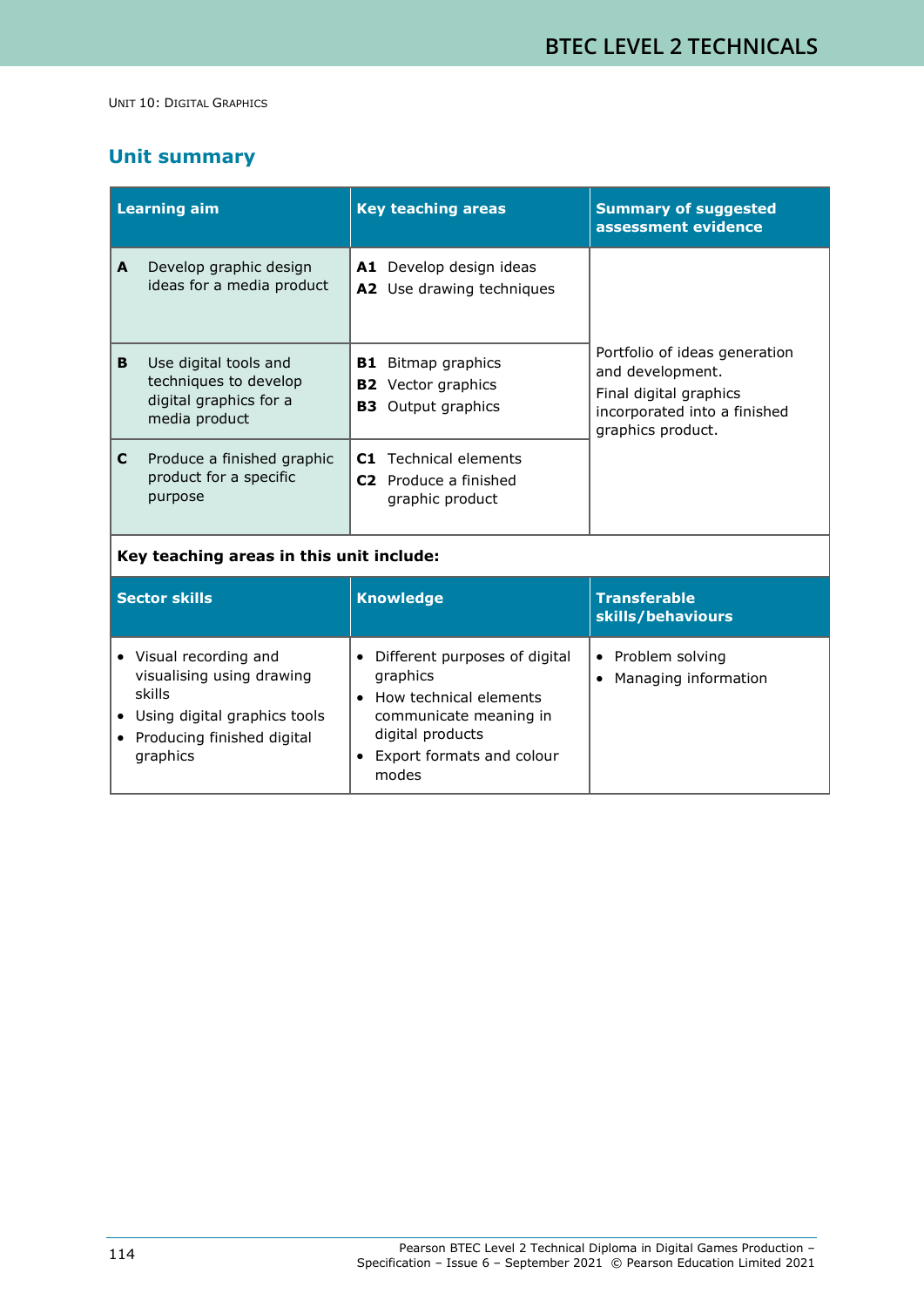# **Unit content**

# **Knowledge and sector skills**

Although digital graphics skills can be applied across media sectors, learners may specialise in the production of digital graphics for a specific sector.

**Learning aim A: Develop graphic design ideas for a media product**

#### **A1 Develop design ideas**

- Learners will need to consider the purpose of the graphics they will create:
	- o reviewing client brief when creating a design
	- o the context in which the product will be used
	- o target audience of the product
	- o what it is marketing or selling
	- o the message to be communicated
	- o style and tone of product delivery, e.g. humorous, formal, classic, youthful.
- Learners will develop their ideas using traditional drawing and recording skills to produce visuals for digital graphics, to include creating:
	- o logos
	- o buttons and menus
	- o graphs/charts
	- o title designs
	- o appropriate illustrations.
- Learners research sources of information to develop initial design drawings, to include:

o primary sources, e.g. observation drawings, varied textures, patterns, use of photography

- o secondary sources, e.g. books, magazines, internet imagery.
- Learners must develop ideas for how these will be used in final graphic design products or 2D digital publishing graphics, e.g. emagazines, DVD covers, promotional materials:
	- o moving image motion graphics, e.g. title sequences for films, television
	- o websites, e.g. educational, corporate, entertainment
	- o digital 2D game, e.g. titles sequences, interface design for PC, handheld, consoles or mobile gaming.

#### **A2 Use drawing techniques**

Learners explore traditional drawing techniques and mark-making skills, to include:

- using lines in a design
- inserting different shapes
- form and appearance of the design
- using rendering techniques
- adding shading to a design
- using colour to enhance a design
- creating an appropriate scale and perspective of design
- using appropriate proportions to show visual relationships
- creating focal points.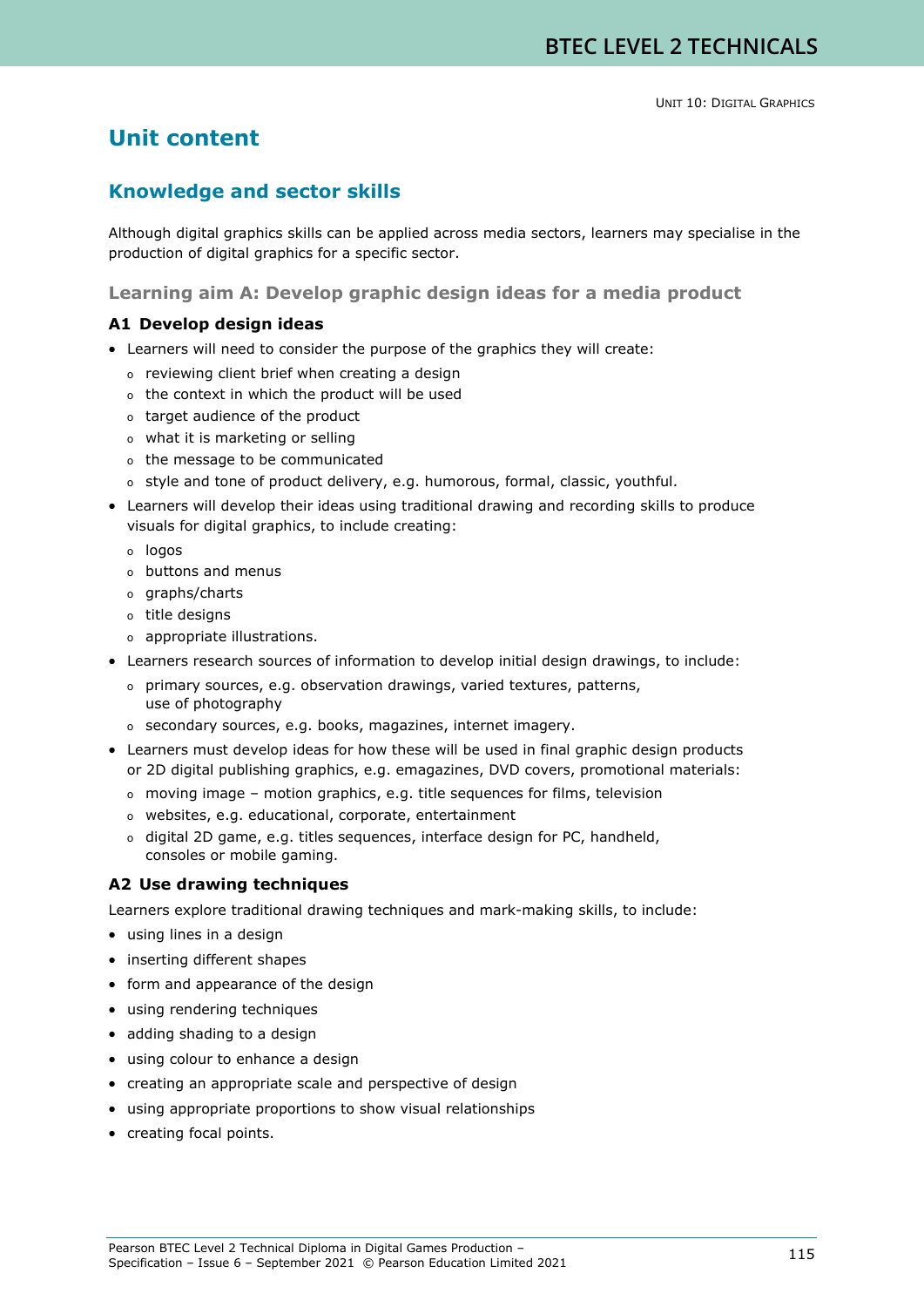**Learning aim B: Use digital tools and techniques to develop digital graphics for a media product**

Learners will use digital tools and techniques to create graphics for a digital media product. Learners will use both bitmapped and vector images in their digital graphics.

#### **B1 Bitmap graphics**

- Using scanning techniques and importing drawings to illustrate a digital media product.
- Importing photographs to illustrate a digital media product.
- Using bitmapped image manipulation techniques, to include:
	- o selecting, e.g. marquee, lasso, magic wand, save selections
	- o copy, paste, drag and drop techniques
	- o inserting colour
	- o paintbrushes, bucket, opacity/transparency of colours and/or images
	- o making effective adjustments to images
	- o transforming images
	- o layers and layer modes of designs
	- o image filters
	- o image cropping techniques
	- o history of graphic use
	- o flattening and merging layers of a graphical design.

#### **B2 Vector graphics**

Using vector image manipulation tools, to include:

- drawing tools, e.g. pen
- inserting text
- using vector shapes
- using paths to make shapes
- outlining images
- transformation of images
- layering multiple images
- using different image effects
- paintbrushes, bucket, opacity/transparency of images.

#### **B3 Output graphics**

Output graphics in appropriate format, e.g. for print, screen or world wide web. To include:

- compression of redundant information: lossy, lossless
- creating appropriate image sizes
- creating appropriate image resolution
- using different colour modes, e.g. RGB, CMYK
- using file extensions, e.g. bmp, png, gif, tif, jpg, psd, ai, swf, flv.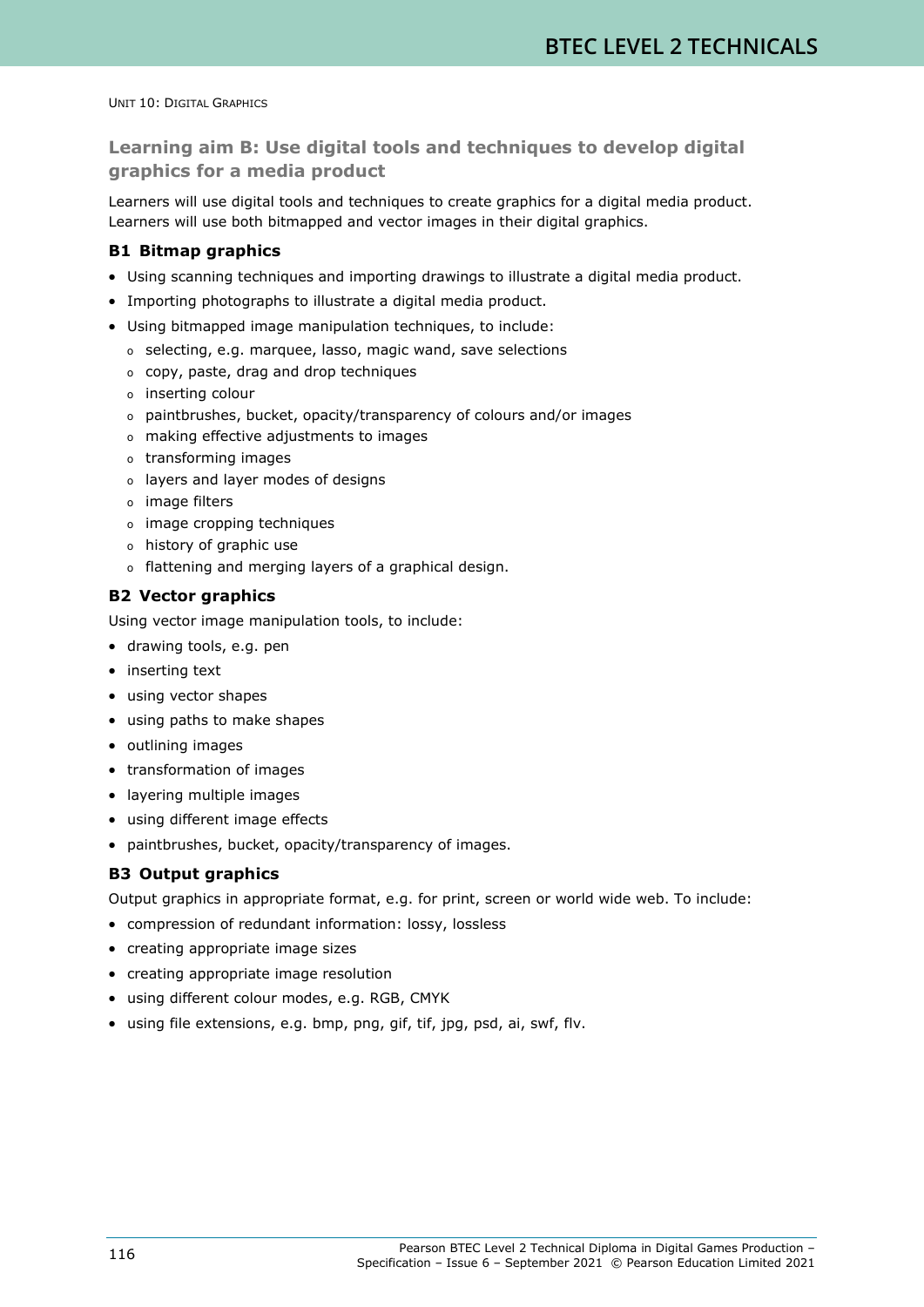#### **Learning aim C: Produce a finished graphic product for a specific purpose**

#### **C1 Technical elements**

- Learners will apply techniques to construct a product that appeals to a target audience, to include:
	- o developing the product composition and layout
	- o using text (columns, typography, font, leading, baseline, letterforms, text wrap)
	- o using titles (master head, headings, sub-headings)
	- o appropriate use of images, scans, photos, graphic art
	- o application of branding
	- o using colour to enhance product
	- o use of space
	- o use of lines and shapes
	- o providing a focal point
	- o balance and placement of elements of the design
	- o grid structure and product organisation
	- o legibility and readability.
- For motion graphics, this would also include (in addition to the above):
	- o pace and timing of motion
	- o animation and transitions
	- o using effects and presets
	- o compositing with video and photography and chroma keying.
- For web design graphics, to include (in addition to the above):
	- o local site and remote site folders
	- o image folders with web ready images
	- o using code for web design
	- o navigation throughout a web application
	- o inserting media objects, to include:
		- flash movies
			- sound files
			- movies
		- video files
	- o using Cascading Style Sheets (CSS)
	- o using tables and forms
	- o inserting frames, framesets
	- o web design graphic behaviours, e.g. play sound, pop-ups, rollovers
	- o opportunities for interactivity: dynamic or static content.

#### **C2 Produce a finished graphic product**

- Learners will use the graphics they have created in a digital media product, such as:
	- o advert (print or TV)
	- o web page
	- o magazine cover or page
	- o DVD, CD or digital game cover or poster
	- o TV, film or digital game titles.
- Interpretation of the brief for a digital media product:
	- o conveying meaning and message
	- o appropriateness for target audience.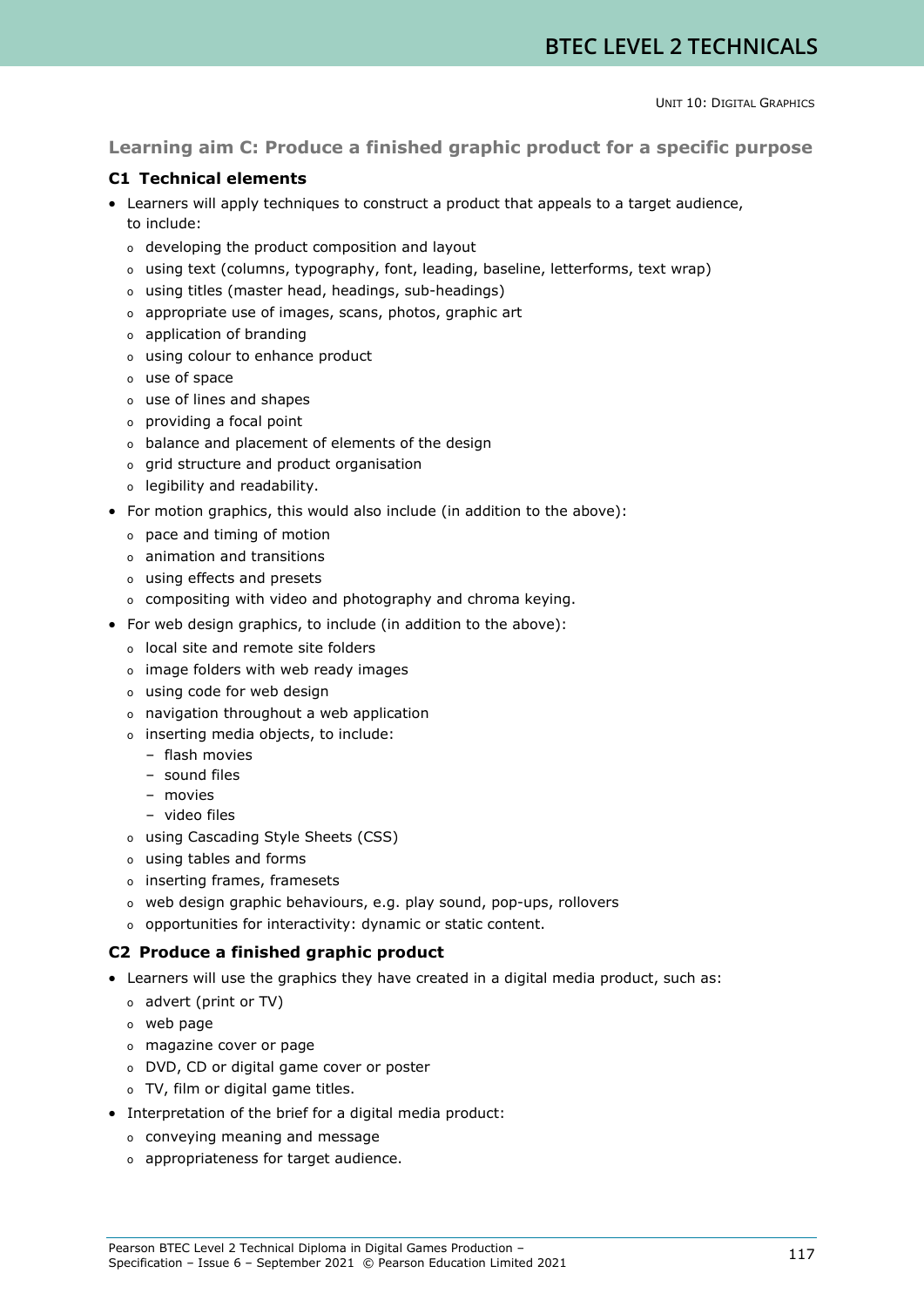- Output final digital media product, e.g. for print, screen or world wide web:
	- o compression lossy, lossless
	- o using an appropriate output method, e.g. print, screen
	- o using file extensions, e.g. psd, pdf, indd, swf, flv, mp4, mpeg, mov, avi, html, htm, xhtml, css.
- For screen-based products:
	- o preview in browsers, e.g. Safari®, Firefox®, test hyperlinks, interactivity.

# **Transferable skills**

#### **Problem solving**

• Demonstrating skills in using digital tools to create digital graphics and incorporating them into finished graphic products.

#### **Managing information**

- Undertaking pre-production, planning and preparation for digital graphics.
- Managing assets and files in the production of digital graphics.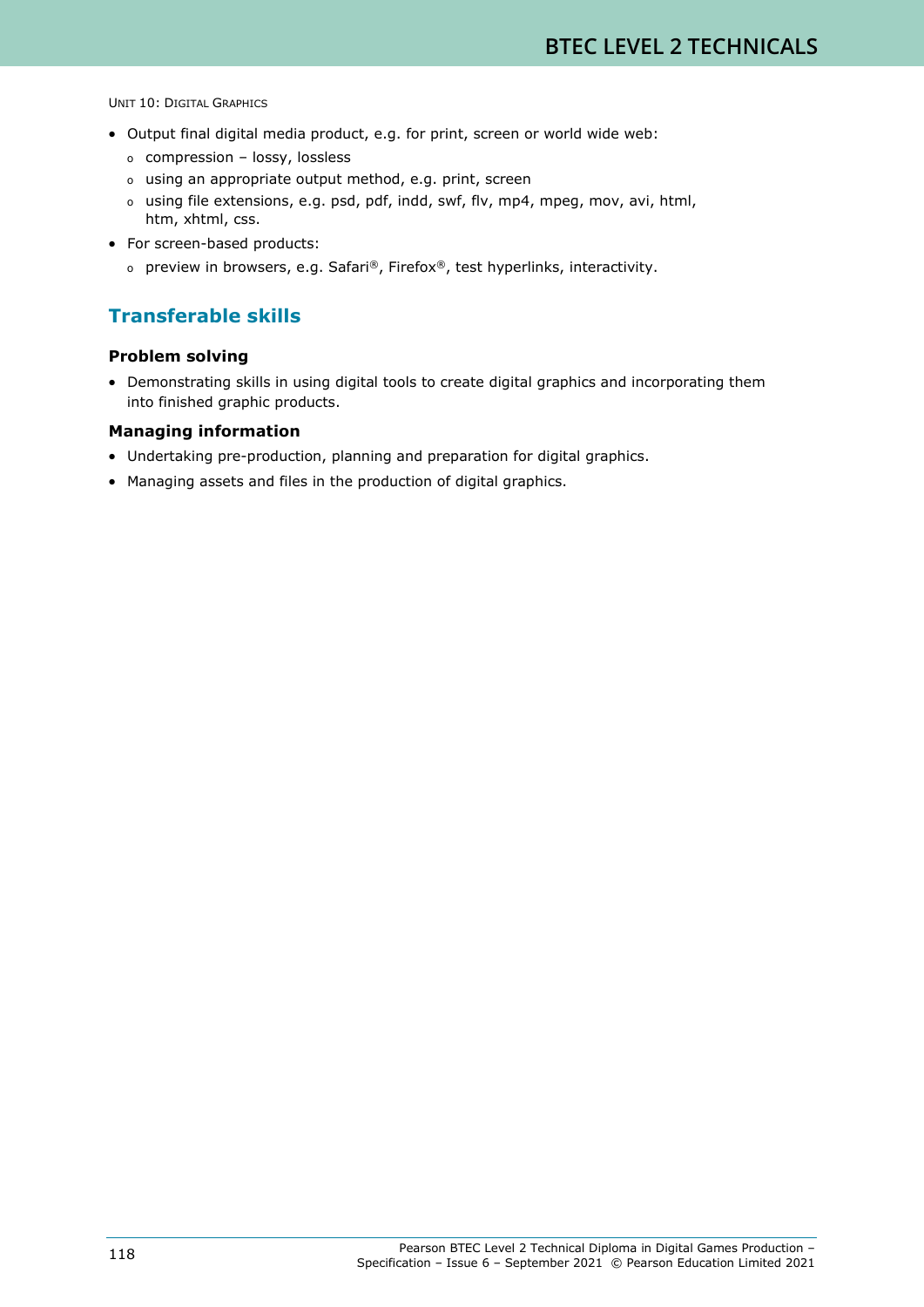# **Assessment criteria**

| <b>Pass</b>                                                                                              | <b>Merit</b>                                                                                                                              | <b>Distinction</b>                                                                                                                        |  |
|----------------------------------------------------------------------------------------------------------|-------------------------------------------------------------------------------------------------------------------------------------------|-------------------------------------------------------------------------------------------------------------------------------------------|--|
| Learning aim A: Develop graphic design ideas for a media product                                         |                                                                                                                                           |                                                                                                                                           |  |
| A.P1 Use research sources<br>adequately to develop<br>ideas for digital graphics<br>for a media product. | A.M1 Use drawing techniques<br>effectively to develop<br>ideas for digital graphics<br>from primary and<br>secondary research<br>sources. | A.D1 Use drawing techniques<br>confidently to develop<br>imaginative ideas for<br>digital graphics that are<br>clearly influenced by      |  |
| A.P2 Use drawing techniques<br>adequately to develop<br>ideas for digital graphics.                      |                                                                                                                                           | primary research.                                                                                                                         |  |
| Learning aim B: Use digital tools and techniques to develop digital graphics for a<br>media product      |                                                                                                                                           |                                                                                                                                           |  |
| <b>B.P3</b> Use digital tools<br>adequately to create<br>bitmap graphics for<br>a media product.         | <b>B.M2</b> Use digital tools<br>competently to create<br>creative bitmap and<br>vector graphics for a                                    | <b>B.D2</b> Use digital tools<br>confidently to create<br>imaginative bitmap and<br>vector graphics for a<br>media product.               |  |
| <b>B.P4</b> Use digital tools<br>adequately to create<br>vector graphics for<br>a media product.         | media product.                                                                                                                            |                                                                                                                                           |  |
| Learning aim C: Produce a finished graphic product for a specific purpose                                |                                                                                                                                           |                                                                                                                                           |  |
| <b>C.P5</b> Produce an appropriate<br>finished digital graphic<br>product for a specific<br>purpose.     | <b>C.M3</b> Produce a creative<br>finished digital graphic<br>product, using technical<br>elements effectively.                           | <b>C.D3</b> Produce an imaginatively<br>finished digital graphic<br>product, using technical<br>elements confidently<br>and consistently. |  |
| <b>C.P6</b> Use appropriate technical<br>elements in a digital<br>graphic product.                       |                                                                                                                                           |                                                                                                                                           |  |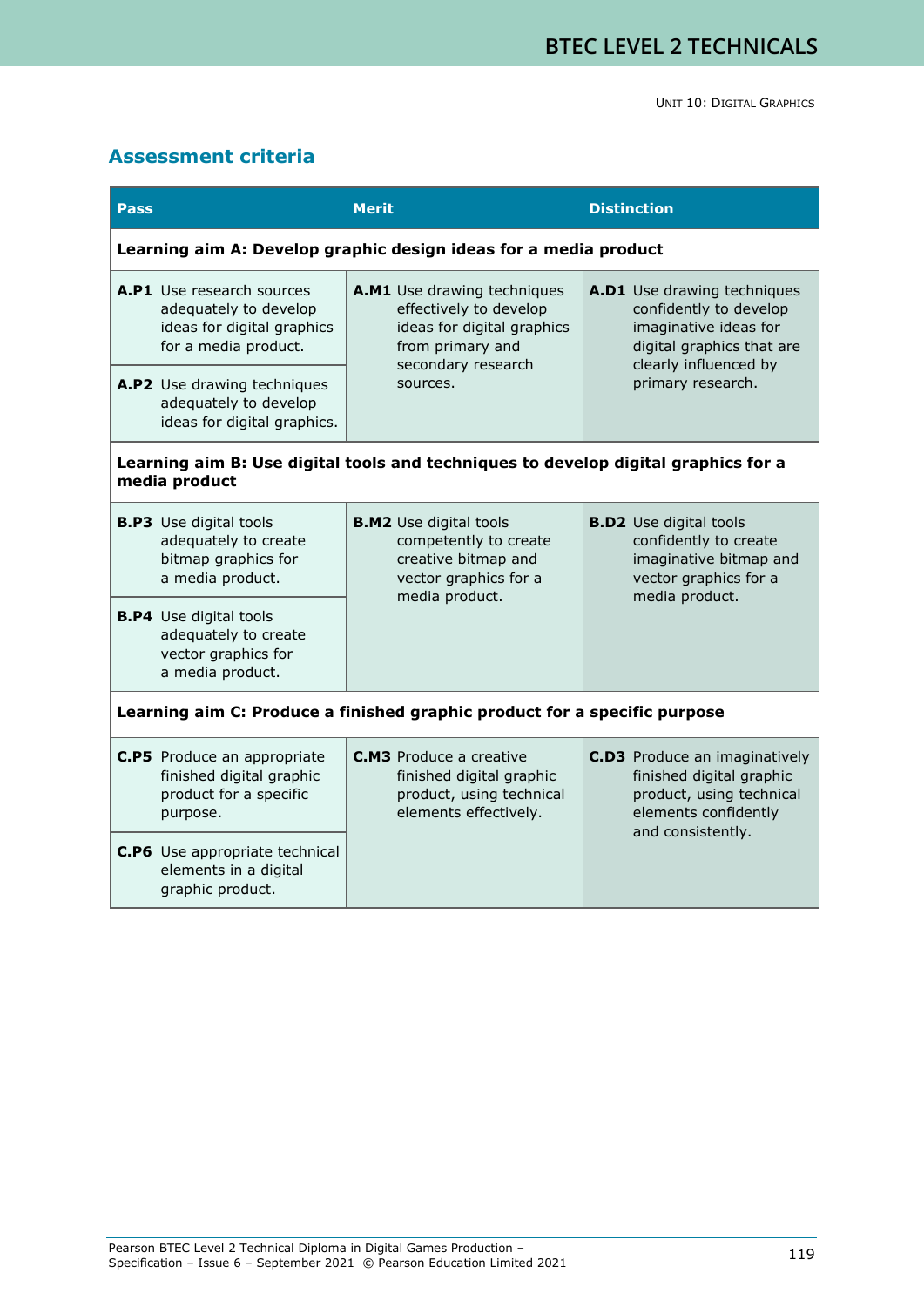# **Essential information for assessment decisions**

#### **Learning aim A**

#### **For distinction standard**, learners will:

- demonstrate imaginative and confident use of both primary and secondary sources to inform their ideas. Primary sources are used extensively to directly influence creative ideas for digital graphics for a specific media product
- show creative use of traditional drawing and mark-making techniques in the initial designs for digital graphics. Creative drawing will show skilful use of techniques, which will be employed with imagination and confidence.

#### **For merit standard**, learners will:

- use both primary and secondary sources to effectively inform their ideas for digital graphics. There should be clear linkage between the influences of a range of sources
- create sketches that demonstrate competent application of a range of mark-making and drawing techniques. Their ideas and sketches may lack some imagination or confidence in their execution.

#### **For pass standard**, learners will:

- use primary and secondary sources adequately to inform their ideas for digital graphics
- rely heavily on secondary sources but they will be appropriate and relevant to the brief and demonstrate some, if limited, linkage to the ideas generation process
- create sketches that demonstrate adequate application of mark-making and drawing techniques, although experimentation may be limited
- demonstrate limited drawing skills in their sketches but must communicate the intended ideas clearly.

#### **Learning aim B**

#### **For distinction standard**, learners will:

• demonstrate use of a diverse range of digital tools and techniques confidently and consistently to create both bitmap and vector graphics. The graphics produced will demonstrate imagination in meeting the brief's intentions and be suitable for the media product and target audience. Graphics will be exported in the most appropriate format for the intended purpose, with consideration of file format, size, colour mode, etc.

#### **For merit standard**, learners will:

• demonstrate effective and purposeful use of a range of digital tools and techniques to create both bitmap and vector graphics. The graphics produced will meet the brief's intentions, with clear consideration of the intended media product and the target audience. Graphics will be exported in an appropriate format for the intended purpose, but may not fully consider all relevant factors.

#### **For pass standard**, learners will:

• use digital tools and techniques to adequately create both bitmap and vector graphics. The range of tools will be limited and the final graphics, although fit for purpose, may evidence a lack of skill or confidence in their execution, e.g. they may appear raw and unrefined. Learners will demonstrate some consideration of the intended media product, the target audience or export factors, but may not fully meet some of the requirements relating to these areas.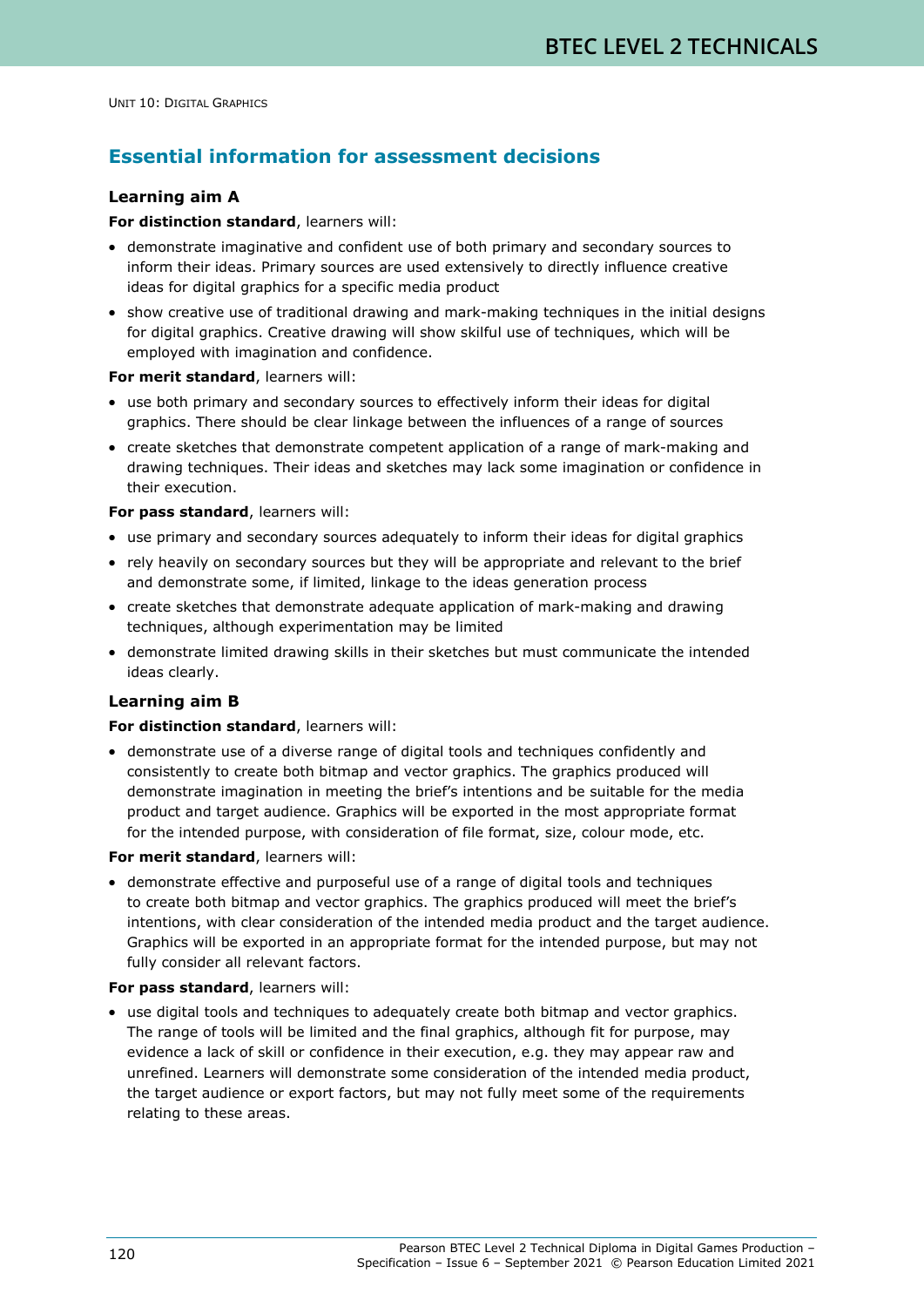#### **Learning aim C**

#### **For distinction standard**, learners will:

• produce a final graphic product that demonstrates imaginative consideration of composition, use of type, colour, etc. and that consistently and clearly conveys the meaning or messages projected in the piece. The final graphic product will demonstrate imagination in meeting the brief's intentions and will effectively appeal to the target audience. Files will be exported or structured in the most appropriate format for the intended purpose.

#### **For merit standard**, learners will:

• produce a final graphic product that demonstrates effective consideration of composition, use of type, colour, etc., and conveys the meaning or messages projected in the piece. The final graphic product will meet the brief's intentions, with clear consideration of the intended media product and the target audience. Files will be exported or structured in an appropriate format for the intended purpose, e.g. web pages will be easily accessed on the internet (or intranet) with all links, rollovers etc. working properly.

#### **For pass standard**, learners will:

• produce a final graphic product that is complete but may lack consideration of composition or use of type. Choice of colour and font will have some connection to the meaning or message to be conveyed. Learners will demonstrate some consideration of the intended media product, the target audience and platform, but may not fully meet some of the requirements relating to these areas, e.g. a web page will be mostly functional but some images may take an unduly long time to load and some links may not work correctly when exported.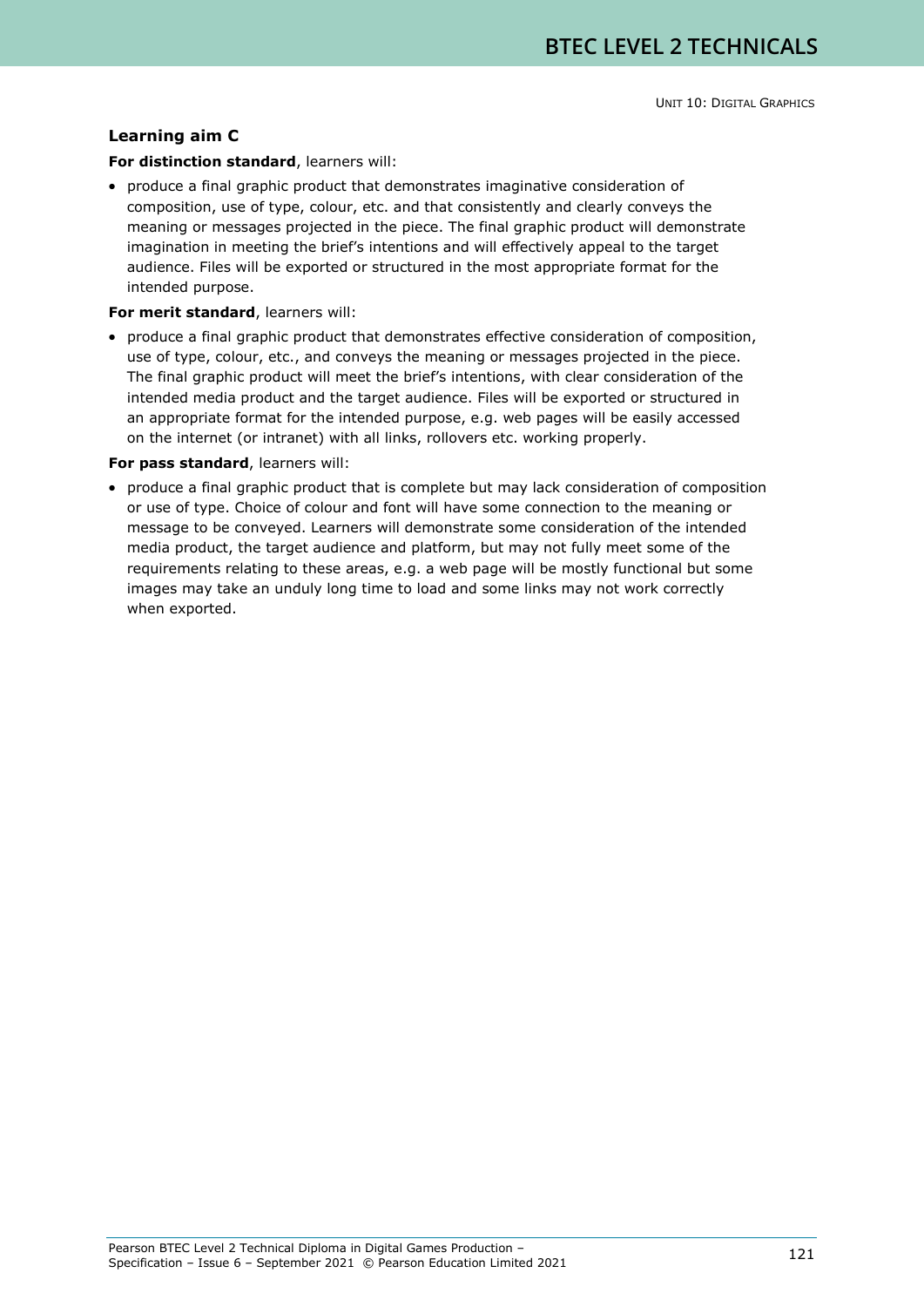# **Assessment activity**

The summative assessment activity takes place after learners have completed their formative development. The activity should be practical, be set in a realistic scenario and draw on learning from the unit, including the transferable skills. You will need to give learners a set period of time and number of hours in which to complete the activity. *Section 6* gives information on setting assignments and there is further information on our website.

A suggested structure for summative assessment is shown in the *Unit summary* section, along with suitable forms of evidence. This is for illustrative purposes only and can therefore be adapted to meet local needs or to assess across units where suitable opportunities exist. The information in the *Links to other units* section will be helpful in identifying opportunities for assessment across units.

The following scenario could be used to produce the required evidence for this unit. Centres are free to use comparable scenarios or other forms of evidence, provided that they meet the assessment requirements of the unit.

#### **Suggested scenario**

Channel 4 is launching a new 16–21 youth TV channel called 4Urban. The focus of the channel is on new music, new architecture and new fashion. 4Urban is looking to use digital technologies to raise awareness in the target audience. To promote this new channel, the producers would like a TV, web and poster campaign, and it is your job to design graphics for the campaign that convey the dynamism of the new channel.

You must generate ideas for graphics, e.g. logo, illustrations, background graphics, that can be used across the campaign materials and use digital tools to create them as bitmap and vector graphics in a style that conveys a suitable mood for the target audience. You must then use them in one of the finished graphic products, e.g. poster, TV ident, web page.

#### **If a retake is necessary, an alternative scenario must be used. The following is an example of a retake assessment activity.**

You are asked to create a logo for Brit Films, a film production company specialising in low budget, small, independent British films. The logo will eventually be used in all marketing material, and you must initially incorporate it into one of the following finished graphic products – trailer, poster or web-based promotional page.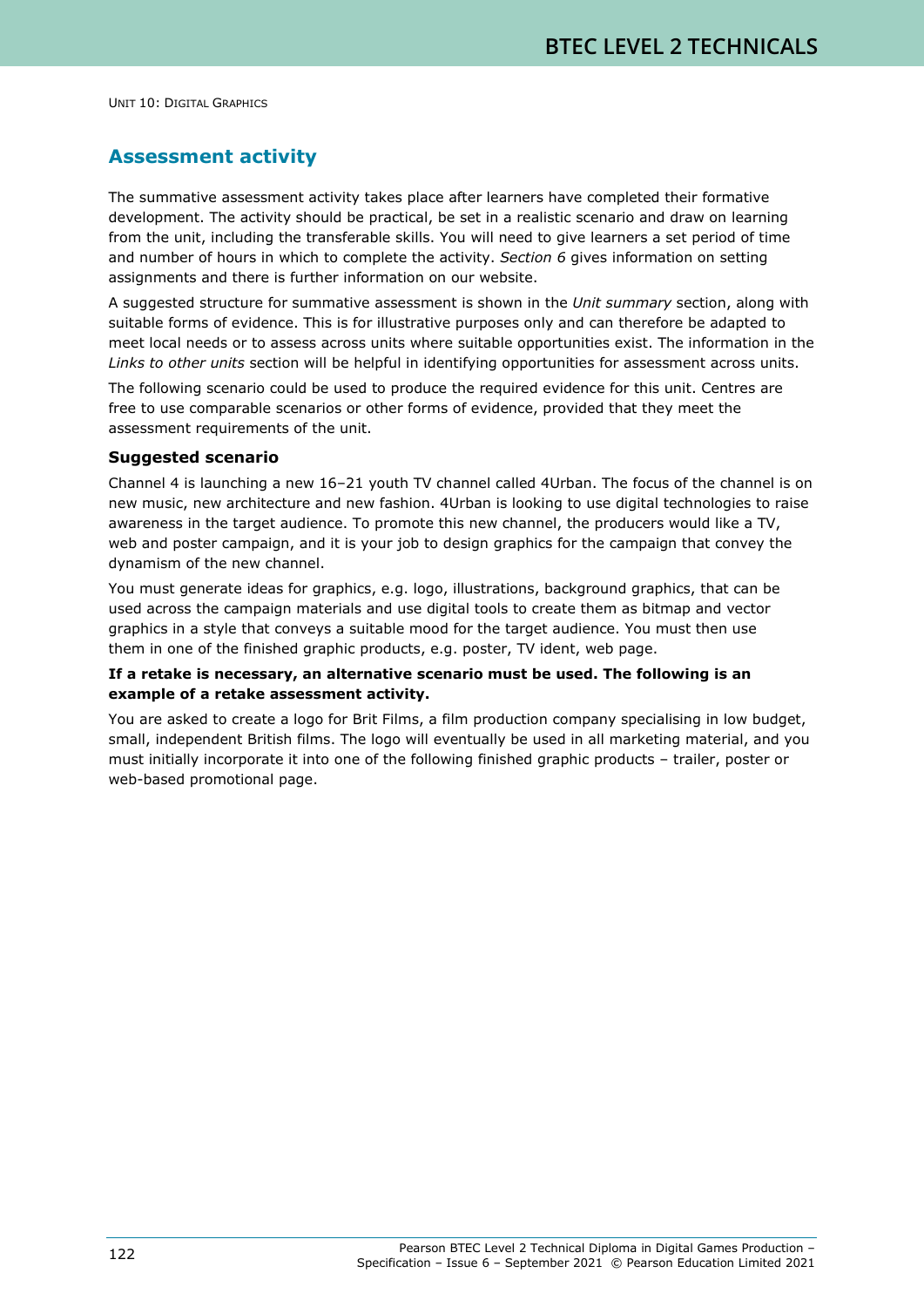# **Further information for tutors and assessors**

# **Delivery guidance**

The following are examples of practical activities and workshops that tutors could use when developing sector and transferable skills in the delivery of this unit. Wherever possible, practical activities should be used to help learners develop both personal and sector skills in preparation for the final assessment. These suggestions are not intended as a definitive guide to cover the full GLH of the unit.

#### **Introduction to unit**

Introduction to the learning that will take place in the unit and how it will be assessed. This is a good opportunity to show examples of the work of previous learners.

**Suggested time:** about 1 hour.

#### **Activity: Using drawing and mark-making techniques to develop ideas from primary visual research**

Learners attend workshops that introduce them to a variety of drawing and mark-making techniques, e.g. charcoal, crayon, crosshatching with pen, paint, with a focus on the different moods and meaning the techniques create. Learners should be encouraged to find their own appropriate primary visual research as directed study.

**Suggested time:** about 6 hours.

#### **Activity: Using digital bitmap drawing, painting and image manipulation tools**

Learners attend workshops that introduce them to the use of different bitmap tools.

**Suggested time:** about 6 hours.

#### **Activity: Using digital vector tools**

Learners attend workshops that introduce them to the use of different vector tools. **Suggested time:** about 6 hours.

#### **Activity: Exporting the final manipulated image for different media purposes**

Tutors guide learners on the factors that must be considered when exporting the final image in different formats, e.g. file size, colour modes.

**Suggested time:** about 2 hours.

#### **Activity: Using digital tools to produce a final digital product**

Workshops should focus on the tools used to import digital graphics and use them in one type of final digital product, e.g. e-publishing, motion graphics, web page. Guidance should also be given on the factors that must be considered when exporting or organising files for the final product.

**Suggested time:** about 6 hours.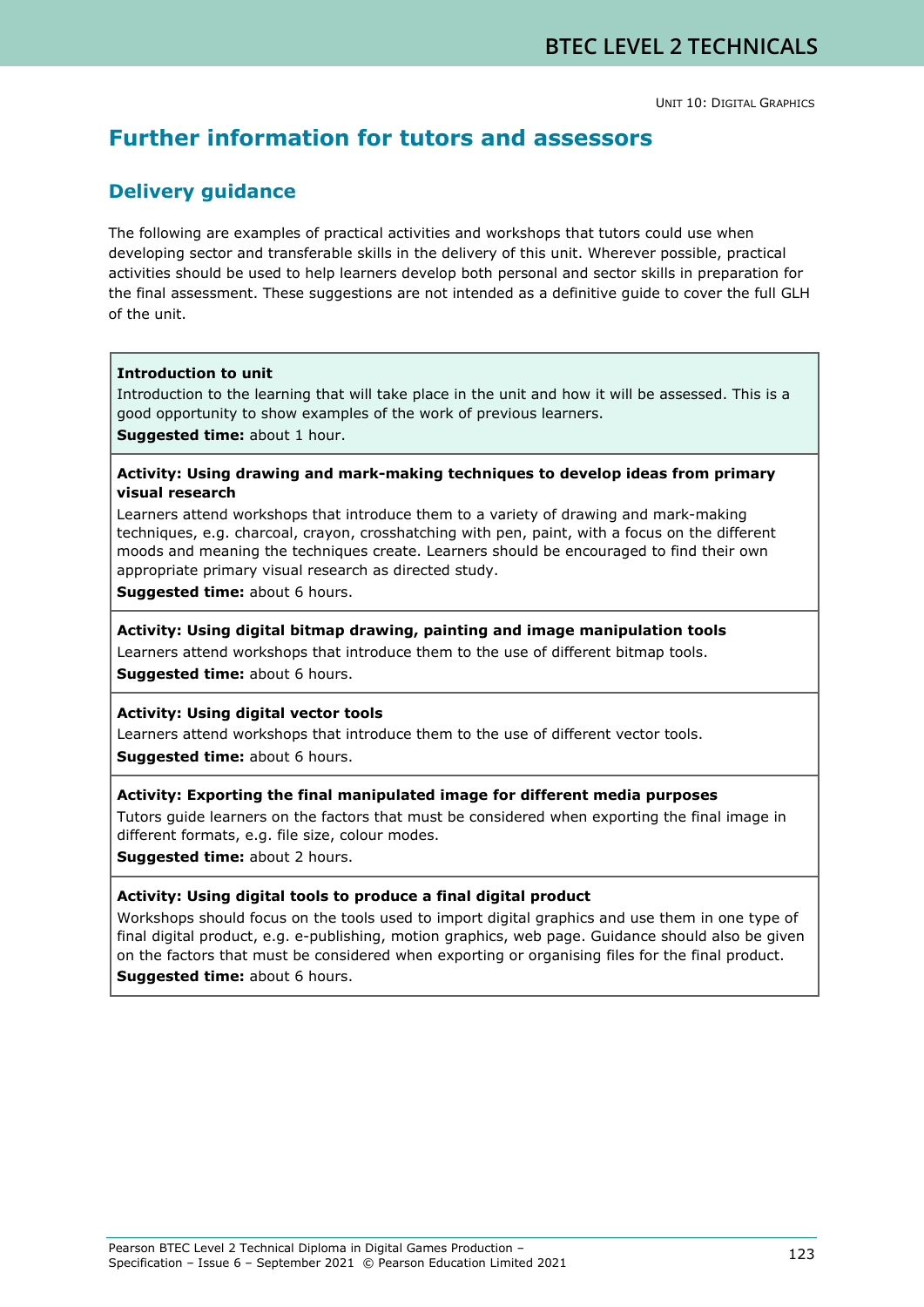# **Essential resources**

For this unit, learners will need access to digital graphics software.

## **Links to other units**

This unit has strong links to *Unit 2: Animation for Digital Media*.

# **Employer involvement**

This unit would benefit from employer involvement that could be in the form of:

- employers from the creative media sector giving masterclasses to share insight into the tools and techniques used by the organisation to produce 2D digital graphic products. They could talk about the process from developing design ideas to drawing and creating bitmap and vector images right through to the finished graphic product
- working with an industrial partner to develop a range of case studies to aid the delivery and assessment of the unit. Case studies should be varied and detail processes in realistic scenarios to ensure they reflect industrial practice
- local businesses providing feedback and developmental advice to learners as their skills develop. This would help to ensure that the techniques taught effectively mirror those in current use in industry.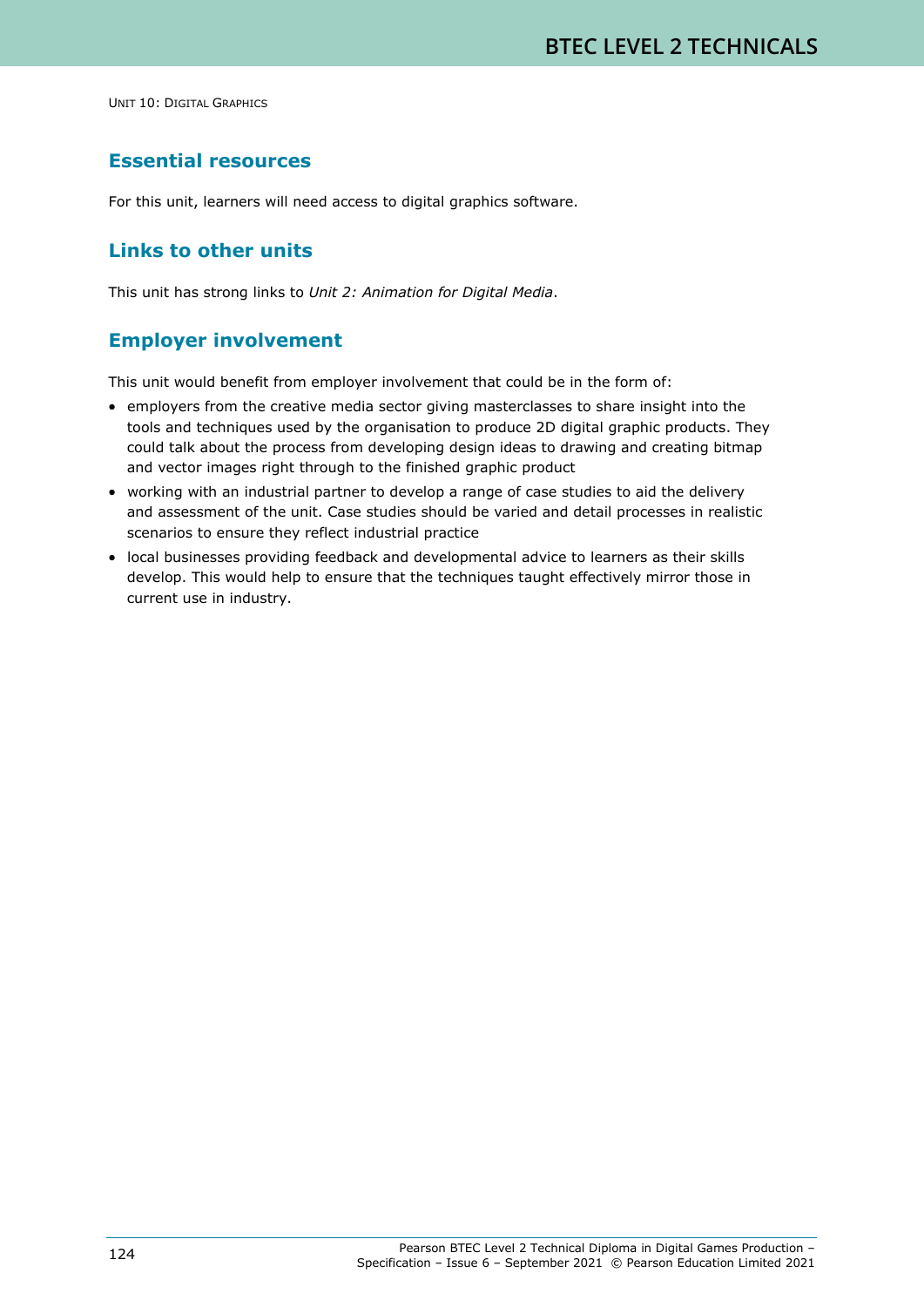# **4 Planning your programme**

# **Is there a learner entry requirement?**

As a centre, it is your responsibility to ensure that recruited learners have a reasonable expectation of success on the programme. There are no formal entry requirements but we expect learners to have qualifications at or equivalent to Level 1.

Learners are most likely to succeed if they have:

- three or four GCSEs at intermediate grades and/or
- BTEC qualification(s) achieved at least at Level 1
- at least Level 1 equivalent achievement in English and mathematics through GCSE or Functional Skills.

Learners may demonstrate ability to succeed in various ways. For example, learners may have relevant work experience or specific aptitude shown through diagnostic tests or non-education experience.

# **What is involved in becoming an approved centre?**

All centres must be approved before they can offer this qualification  $-$  so that you are ready to assess learners and so that we can provide the support needed. Further information is given in *Section 8 Administrative arrangements*.

## **What level of sector knowledge is needed to deliver this qualification?**

We do not set any requirements for tutors but expect centres to assess the overall skills and knowledge of the teaching team to ensure that they are relevant and up to date with current industry practice. This will give learners a rich programme to prepare them for progression.

# **What resources are required to deliver this qualification?**

As part of your centre approval, you will need to show that the necessary material resources and workspaces are available to deliver the qualification. For some units, specific resources are required.

# **What makes good vocational teaching?**

The approach to vocational teaching must be led by what is right for the particular sector. Therefore, each unit includes delivery guidance and suggested assessment tasks. Using the delivery guidance and suggested assessment tasks and our additional free delivery guidance and assignment briefs, you can build a course that contextualises learning in real-life and/or employment scenarios. This will draw in naturally the kind of broader attributes valued in the sector, for example creativity in media, as well as the more general skills needed in work that fit well with project-based learning, for example teamwork, independent learning.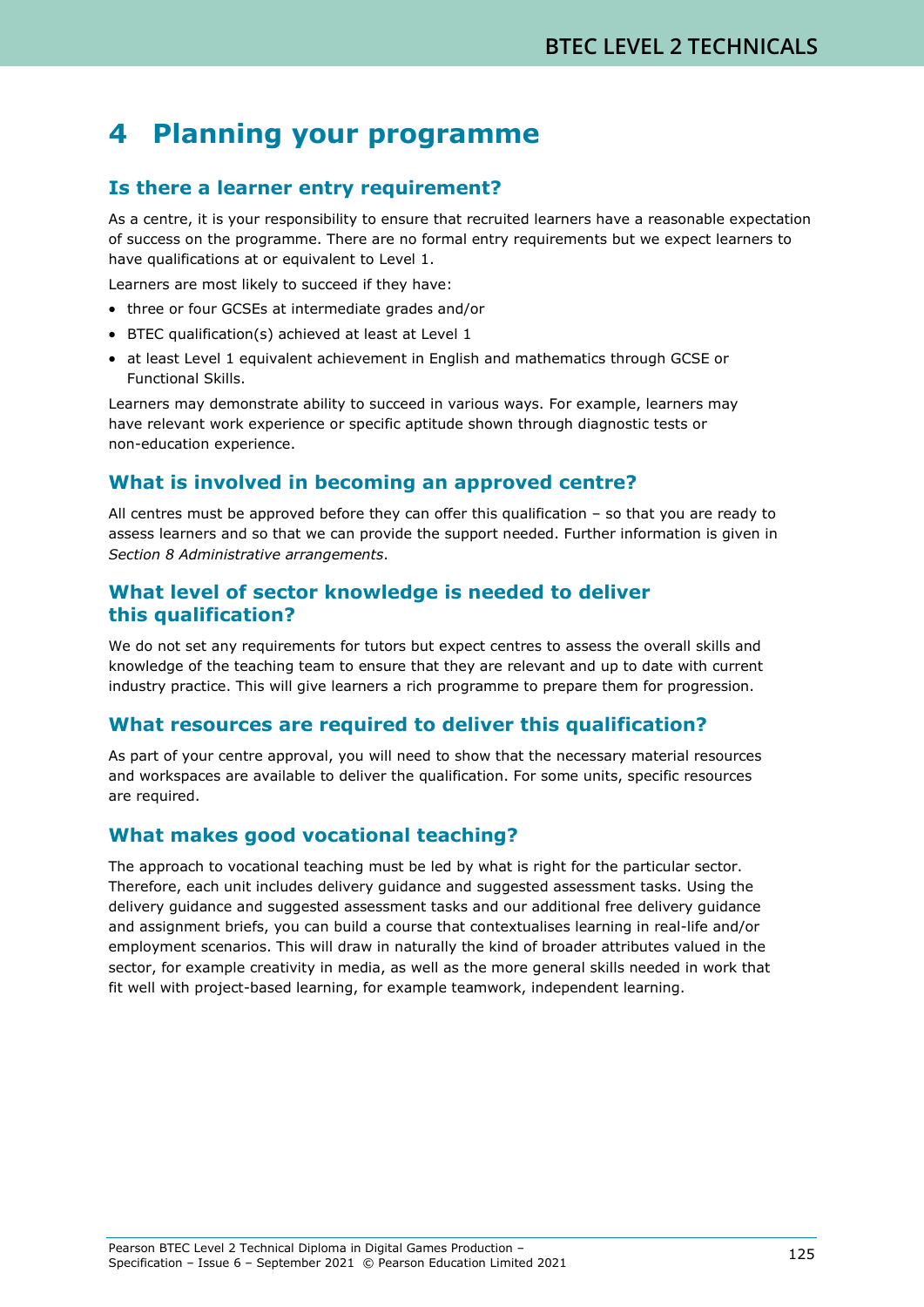# **What are the requirements for meaningful employer involvement?**

This qualification has been designed as a Technical Certificate qualification and as an approved centre you are required to ensure that during their study, every learner has access to meaningful activity involving employers. See *Section 2 Structure* and *Section 9 Quality Assurance* for the requirements for employer involvement.

#### **Support for employer involvement**

It is important that you give learners opportunities that are of high quality and that are directly relevant to their study. We will support you in this through guidance materials and by giving you examples of best practice. See *Section 11 Resources and support* for details of the support available, including the Work Experience Toolkit.

## **What support is available for delivery and assessment?**

We provide a wealth of support materials, including schemes of learning, delivery plans, assignment briefs, additional papers for external assessments and examples of marked learner work.

To support you with planning your assessments, you will be allocated a Standards Verifier early in the planning stage. There will be extensive training programmes and support from our Subject Advisor team.

For further details see *Section 11 Resources and support*.

### **How will my learners become more employable through this qualification?**

Learners will be acquiring the key technical and sector knowledge, and practical and technical skills that employers need. Employability skills, such as teamwork and communication, and completing realistic tasks have been built into the design of the learning aims and content. This gives tutors the opportunity to use relevant contexts, scenarios and materials to enable learners to develop a portfolio of evidence that demonstrates the breadth of their skills and knowledge in a way that equips them for employment.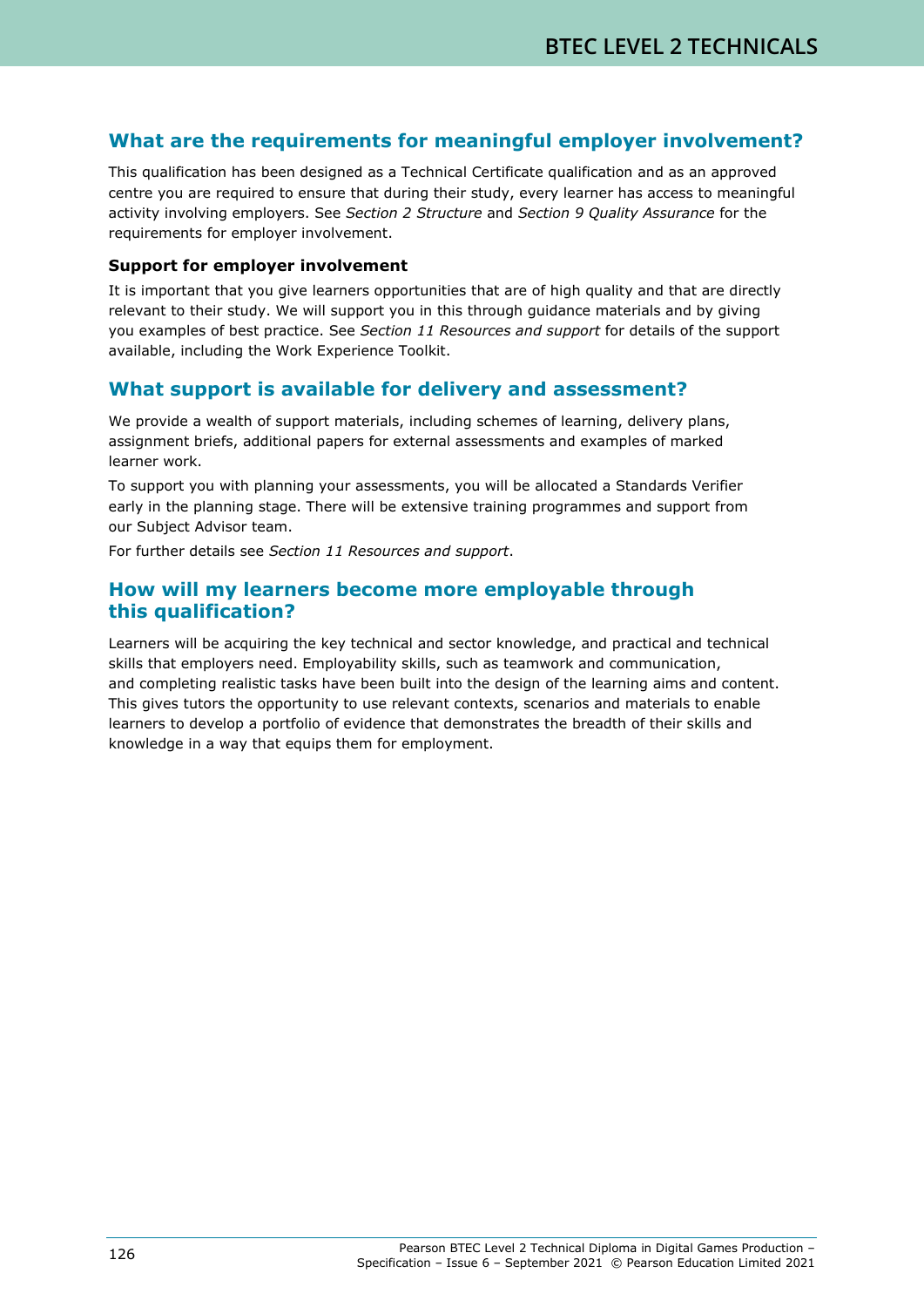# **5 Assessment structure**

The Pearson BTEC Level 2 Technical Diploma in Digital Games Production is assessed using a combination of *internal assessments*, which are set and marked by tutors, and an *external assessment*, which is set and marked by Pearson.

We have taken great care to ensure that the assessment method chosen is appropriate to the content of the unit and is in line with requirements from employers.

In developing an overall plan for delivery and assessment for the programme, you will need to consider the order in which you deliver units, whether delivery is over short or long periods and when assessment can take place.

One externally-assessed unit in the qualification is defined as synoptic (see *Section 2 Structure*). A synoptic assessment is one that a learner should take later in a programme and in which they will be expected to apply learning from a range of units. As such, you must plan the assignments so that learners can demonstrate learning from across their programme.

We have addressed the need to ensure that the time allocated to final assessment of internallyand externally-assessed units is reasonable so that there is sufficient time for teaching and learning, formative assessment and development of transferable skills.

In administering internal and external assessment, the centre needs to be aware of the specific procedures and policies that apply, for example to registration, entries and results. An overview with signposting to relevant documents is given in *Section 8 Administration arrangements*.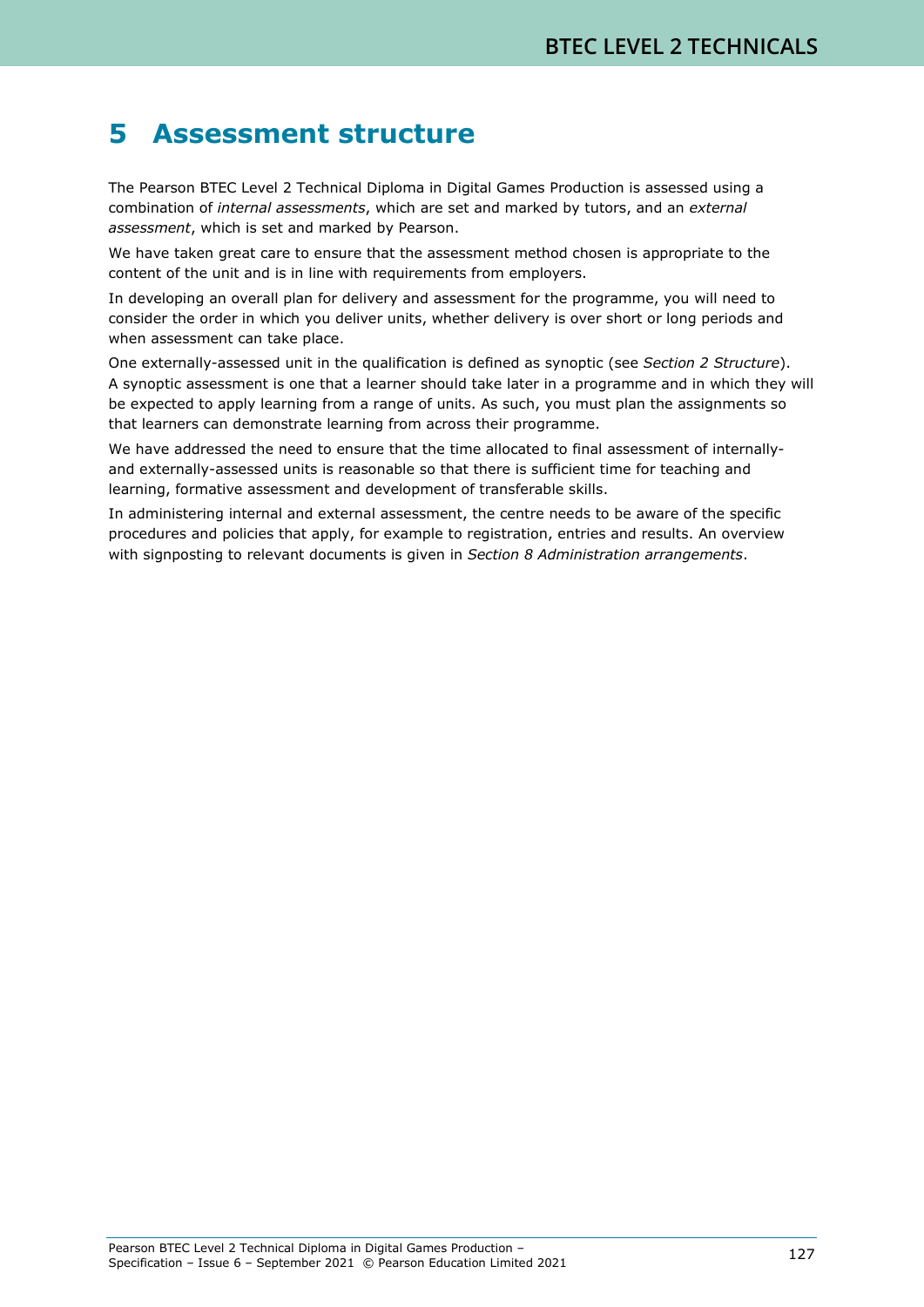# **6 Internal assessment**

This section gives an overview of the key features of internal assessment and how you, as an approved centre, can offer it effectively. The full requirements and operational information are given in the Pearson *Quality Assurance Handbook* available on our website. All members of the assessment team need to refer to this document.

For this qualification, it is important that you can meet the expectations of stakeholders and the needs of learners by providing a programme that is practical and applied. You can tailor programmes to meet local needs and use links with local employers and the wider vocational sector.

When internal assessment is operated effectively, it is challenging, engaging, practical and up to date. It must also be fair to all learners and meet national standards.

## **Principles of internal assessment**

Our approach to internal assessment for this qualification offers flexibility in how and when you assess learners, provided that you meet assessment and quality assurance requirements. You will need to take account of the requirements of the unit format, which we explain in *Section 3 Units*, and the requirements for delivering assessment given in *Section 8 Administrative arrangements*.

# **Operating internal assessment**

#### **The assessment team**

It is important that there is an effective team for internal assessment so that all assessment is planned and verified. For this qualification, it is likely that the team will be small but it is still necessary to ensure that the assessment process is followed. Full information is given in the Pearson *Quality Assurance Handbook*.

The key roles are:

- the Lead Internal Verifier (Lead IV) for the qualification has responsibility for the planning, record keeping and standard setting for the qualification. The Lead IV registers with Pearson annually and organises training using our support materials
- Internal Verifiers (IVs) check that assignments and assessment decisions are valid and that they meet our requirements. In a small team, all people will normally be assessors and IVs. No one can verify their own actions as an assessor
- assessors set or use assignments to assess learners to national standards.

#### **Planning and record keeping**

The Lead IV should make sure that there is a plan for assessment of the internally-assessed units and maintain records of assessment undertaken. The key records are:

- verification of assignment briefs
- learner authentication declarations
- assessor decisions on assignments, with feedback given to learners
- verification of assessment decisions.

Examples of records and further information are given in the Pearson *Quality Assurance Handbook*.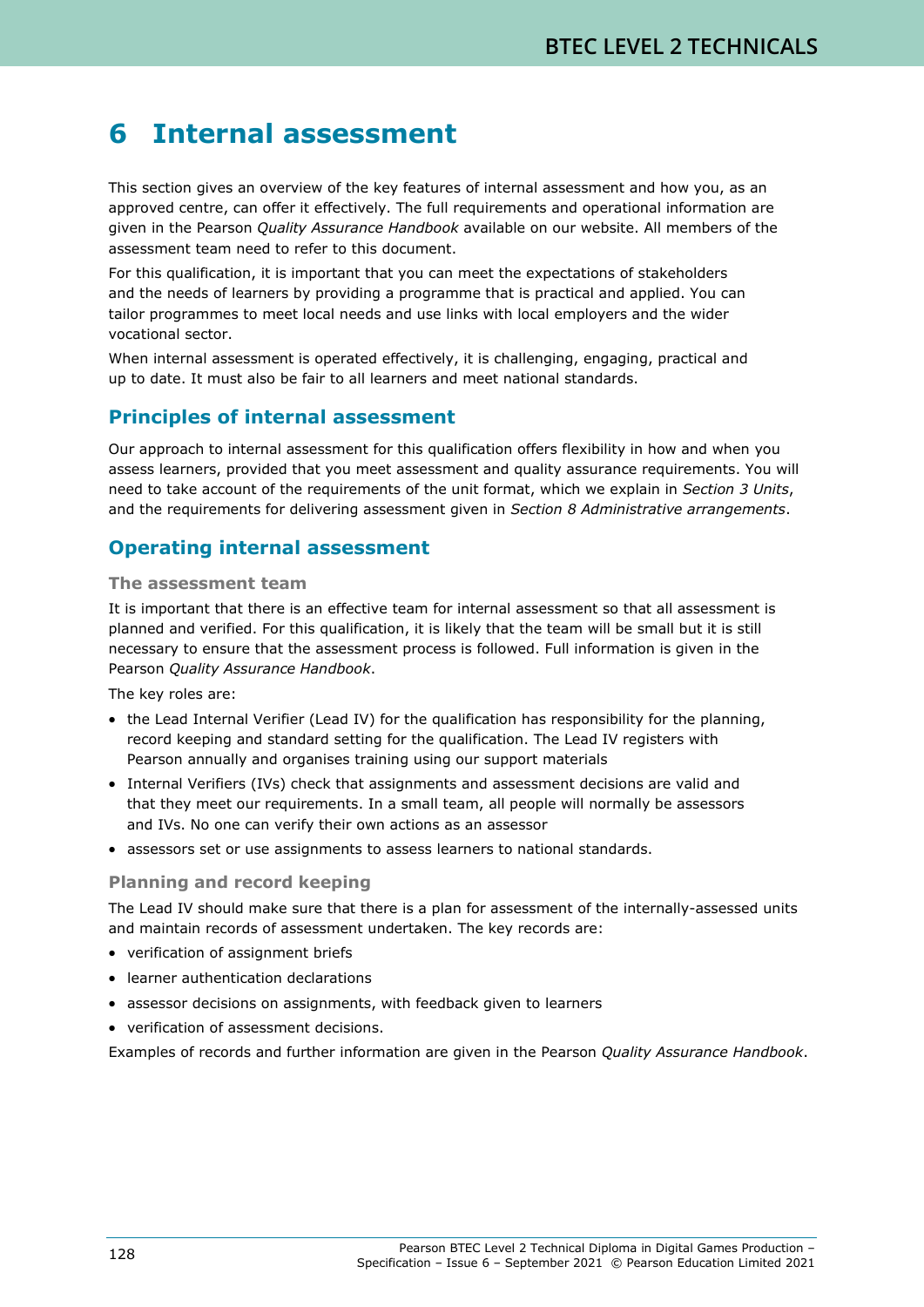#### **Effective organisation**

Internal assessment needs to be well organised so that learners' progress can be tracked and so that we can monitor that assessment is being carried out in line with national standards. We support you through, for example, providing training materials and sample documentation. Our online myBTEC service can help support you in planning and record keeping. Further information on using myBTEC can be found in *Section 11 Resources and support* and on our website.

It is particularly important that you manage the overall assignment programme and deadlines to make sure that learners are able to complete assignments on time.

#### **Learner preparation**

To ensure that you provide effective assessment for your learners, you need to make sure that they understand their responsibilities for assessment and the centre's arrangements.

From induction onwards, you will want to ensure that learners are motivated to work consistently and independently to achieve the requirements of the qualification. Learners need to understand how assignments are used, the importance of meeting assignment deadlines and that all the work submitted for assessment must be their own.

You will need to explain to learners the requirements of assessment and the expected standard that they need to achieve to attain a grade, how assessments relate to the teaching programme and how they should use and reference source materials, including what would constitute plagiarism. You should also set out your approach to operating assessment, such as how learners must submit work and request extensions.

You are encouraged to employ a range of formative assessment approaches as part of teaching and learning before assessing the units summatively. Formative assessment supports teaching and learning, and should be ongoing throughout the learning process. It enables tutors to enhance learning by giving learners constructive feedback so that they can identify their strengths and weaknesses, and to put measures in place to target areas that need work. To ensure that learners progress, formative assessment approaches that incorporate reflective learning and regular skills assessment are important in encouraging self-development and reflective practice. You can give feedback on the following:

- technique and skills development
- identifying stretch and challenge.

# **Setting assignments**

For internally-assessed units, an assessment task is defined as the independent production of evidence, by the learner, during a set period. The format of assessment tasks can include practical, written and observed activities.

An assignment provides the context for assessment tasks and should be issued to learners as a vocational scenario with a defined start date, a completion date and clear requirements for the production of evidence. A valid assessment task will enable a clear, summative assessment of outcomes based on the assessment criteria.

An assessment task in an assignment must be a distinct activity, completed independently by learners. It is a separate, more formal activity but can follow on from teaching activities that learners complete with direction from tutors.

When setting your assignments, you need to work with the information given in the *Essential information for assessment* decisions and the *Assessment activity* sections of the units. You can choose to use the suggested scenarios or to adapt them to take account of local circumstances, provided that assignments are verified.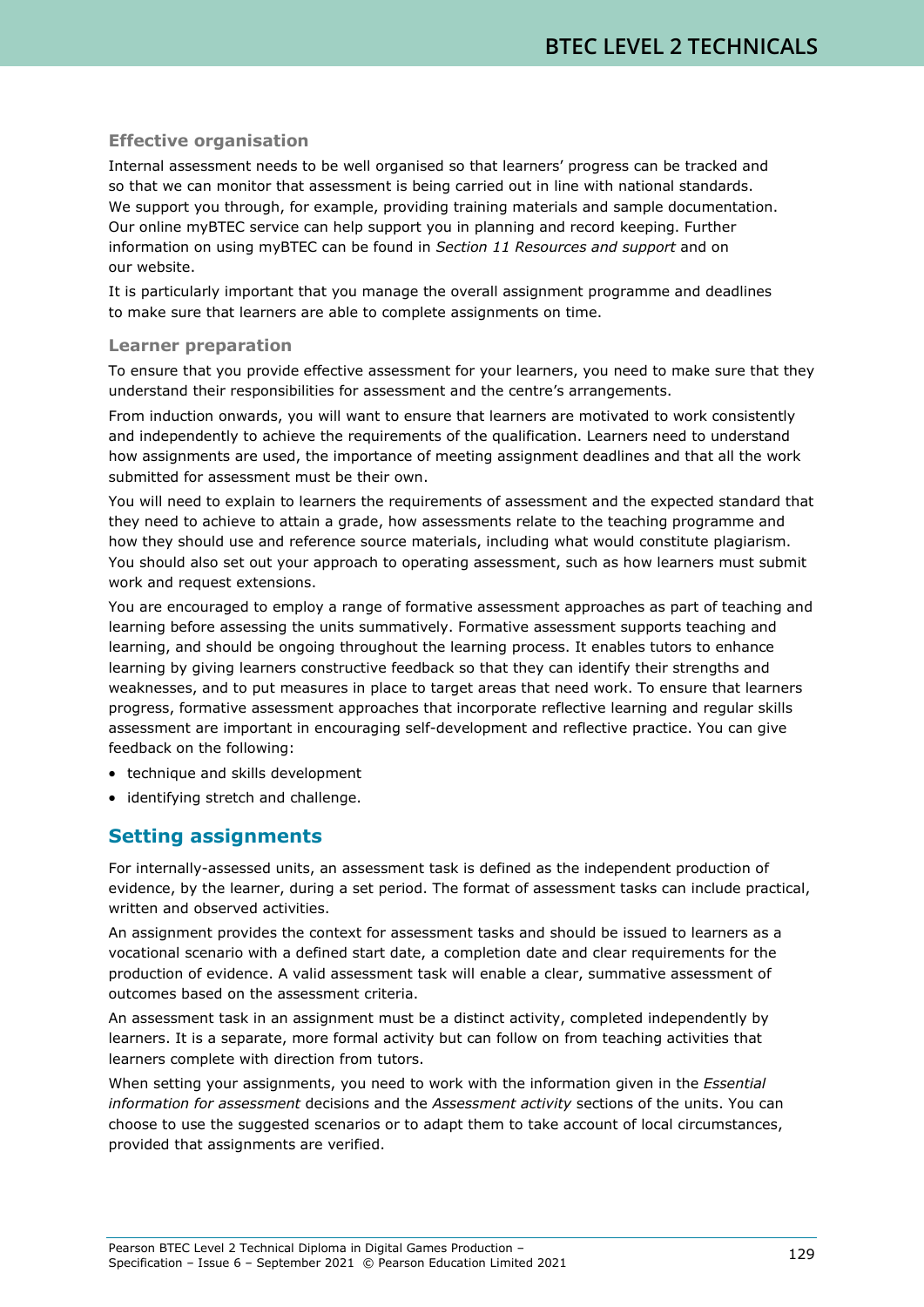In designing your own assignment briefs you should bear in mind the following points.

- A learning aim must always be assessed as a whole.
- Assessment tasks in assignments must be structured to allow learners to demonstrate the full range of achievement at all grade levels. All learners need to be treated fairly by being given the opportunity to achieve a higher grade if they have the ability.
- Learners should be given clear tasks, activities and structures for evidence, the criteria should not be given as tasks.
- Assessment tasks in assignments provide a final summative assessment of a learning aim.
- You must ensure that assignments for synoptic assessment are designed to enable learners to draw on the specific units identified and demonstrate that they can identify and use effectively an appropriate selection of skills, techniques, concepts, theories and knowledge in an integrated way. Assignments for the synoptic unit will be monitored at programme level as part of the standards verification process to ensure that they encourage learners to select and apply their learning from across the qualification in an integrated way.
- Where there is a requirement for assessment to be conducted in the real work environment (mandatory work placement), assignments must be designed to facilitate this. Where there is no mandatory requirement for workplace assessment but learners will be in work placement or work experience settings as a part of the programme, then it would be worthwhile if these assignments were also designed for completion in the real work environment. You must ensure that the work placement or work experience setting gives learners the opportunity to achieve at all grade levels.
- Assessment tasks will draw on the specified range of teaching content for the learning aim. The specified teaching content is compulsory. The evidence for assessment need not cover every aspect of the teaching content as learners will normally be given particular examples, case studies or contexts in their assignments. For example, if a learner is carrying out a practical performance, then they must address all the relevant range of content that applies in that instance.

An assignment brief should have:

- a vocational scenario or context that motivates the learner to apply their learning through the assignment
- an audience or purpose for which the evidence is being provided
- clear instructions to the learner about what they are required to do, normally set out through a series of tasks.

#### **Forms of evidence**

The units allow for a variety of forms of evidence to be used, provided that they are suited to the type of learning aim and the learner being assessed. For most units, the practical demonstration of skills is necessary. The units give you information on suitable forms of evidence that would give learners the opportunity to apply a range of transferable and sector skills. Centres may choose to use different suitable forms for evidence to those proposed. Overall, learners should be assessed using varied forms of evidence.

The main forms of evidence include:

- observation and recordings of practical tasks or performance in the workplace with
- supporting evidence
- projects
- recordings of role play, interviews and other types of simulated activities
- oral or written presentations with assessor questioning
- work logbooks and reflective journals.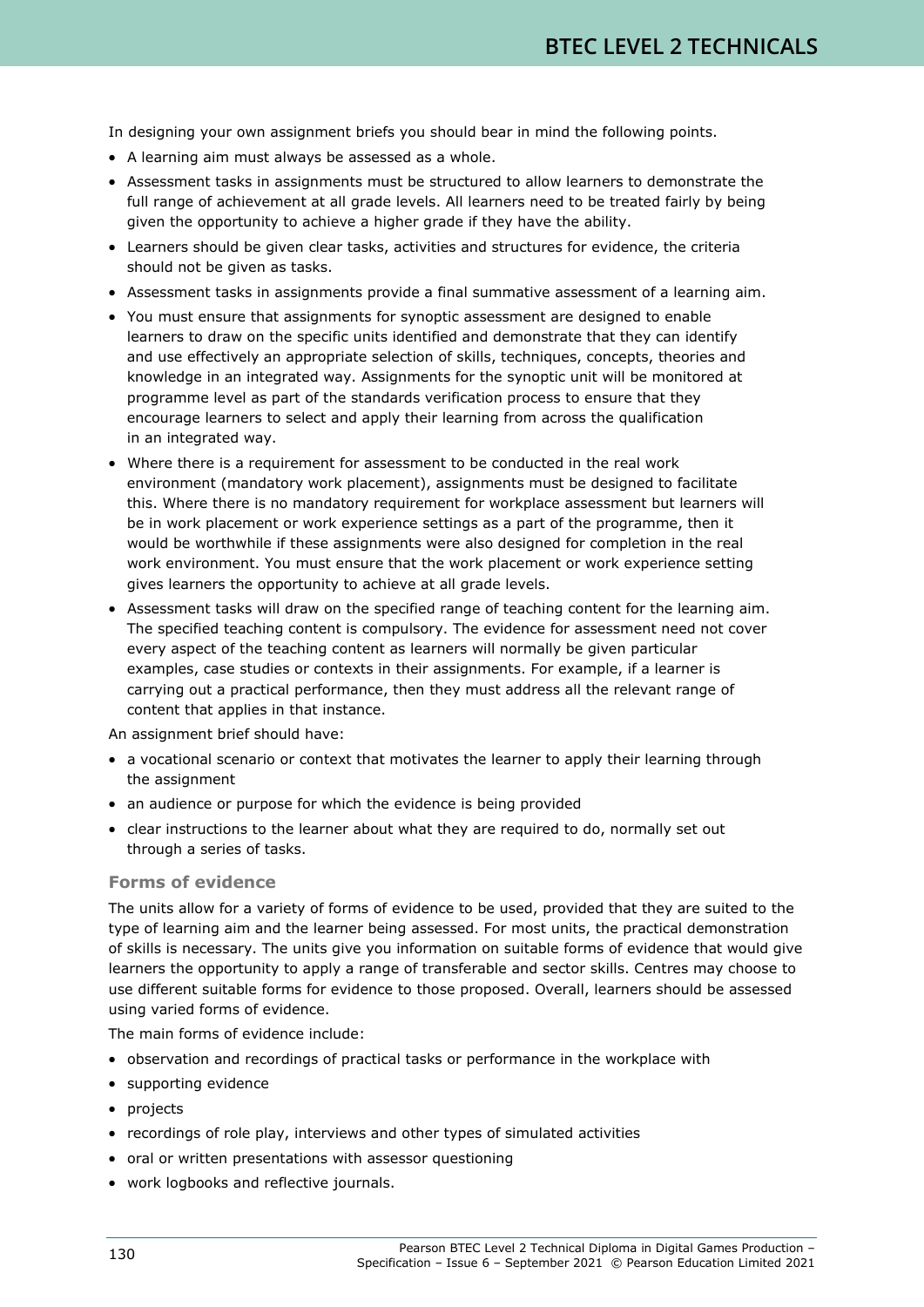It is important to note that an observation record is a source of evidence and does not confer an assessment decision. It must be sufficiently detailed to enable others to make a judgement about the quality and sufficiency of the performance and must document clearly the rationale for the assessment decision. Observation records should be accompanied by supporting evidence, which may take the form of videos, audio recordings, photographs, preparation notes, learner logs and other similar types of record.

The form(s) of evidence selected must allow:

- the learner to provide all the evidence required for the learning aim(s) and the associated assessment criteria at all grade levels
- the learner to produce evidence that is their own independent work
- a verifier to independently reassess the learner to check the assessor's decisions.

Centres need to take particular care in ensuring that learners produce independent work.

# **Making valid assessment decisions**

#### **Assessment decisions through applying unit-based criteria**

Assessment decisions for this qualification are based on the specific criteria given in each unit and set at each grade level. The way in which individual units are written provides a balance of assessment of sector-specific knowledge, technical and practical skills, and transferable skills appropriate to the purpose of the qualification.

Pass, Merit and Distinction criteria all relate to individual learning aims. The assessment criteria for a unit are hierarchical and holistic where, in satisfying the M criteria, a learner would also have satisfied the P criteria. The unit assessment grid shows the relationships of the criteria so that assessors can apply all the criteria to the learner's evidence at the same time.

Assessors must show how they have reached their decisions using the criteria in the assessment records. When a learner has completed all the assessment for a unit then the assessment team will give a grade for the unit. This is given according to the highest level for which the learner is judged to have met all the criteria. Therefore:

- to achieve a Distinction, a learner must have satisfied all the Distinction criteria (and all the Pass and Merit criteria) ); these define outstanding performance across the unit as a whole
- to achieve a Merit, a learner must have satisfied all the Merit criteria (and all the Pass criteria) through high performance in each learning aim
- to achieve a Pass, a learner must have satisfied all the Pass criteria for the learning aims, showing coverage of the unit content and therefore attainment at Level 2 of the national framework.

The award of a Pass is a defined level of performance and cannot be given solely on the basis of a learner completing assignments. Learners who do not satisfy the Pass criteria should be reported as Unclassified.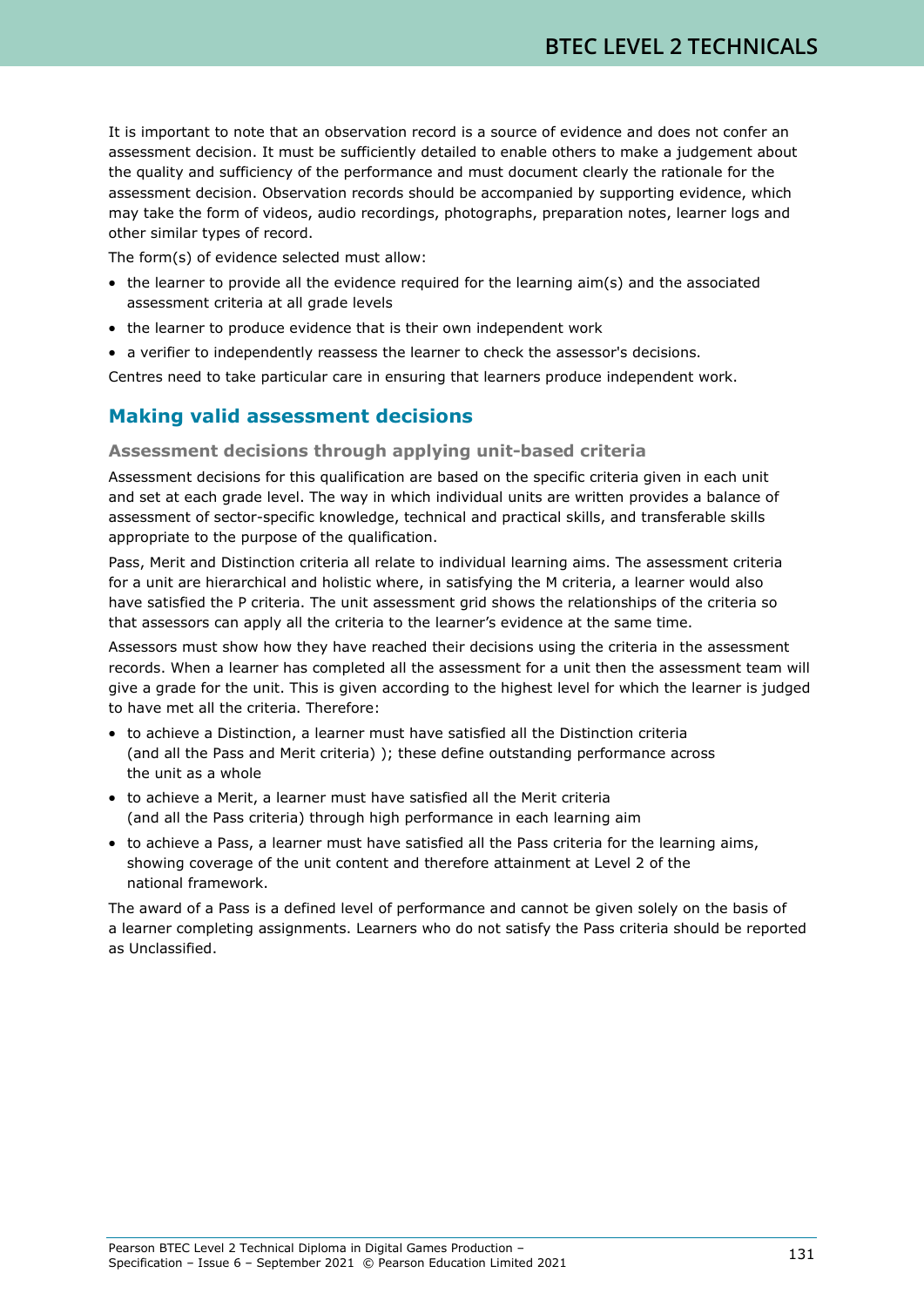#### **Making assessment decisions using criteria**

Assessors should review authenticated learner work and make judgements on standards using the assessment criteria and the supporting information provided in units and training materials. The evidence from a learner can be judged using all the relevant criteria at the same time. The assessor needs to make a judgement against each criterion that evidence is present and sufficiently comprehensive.

Assessors should use the following information and support in reaching assessment decisions:

- the *Essential information for assessment decisions* section in each unit
- your Lead IV and assessment team's collective experience, supported by the standardisation materials we provide.

Once the team has agreed the outcome, a formal assessment decision is recorded and reported to learners. The information given:

- must show the formal decision and indicate where criteria have been met
- may show where attainment against criteria has not been demonstrated
- avoid giving direct, specific instructions on how the learner can improve the evidence to achieve a higher grade.

#### **Authenticity of learner work**

Assessors must ensure that evidence is authentic to a learner through setting valid assignments and supervising them during the assessment period. Assessors must take care not to provide direct input, instructions or specific feedback that may compromise authenticity.

Once an assessment has begun, learners must not be given feedback that relates specifically to their evidence and how it can be improved, learners must work independently.

An assessor must assess only learner work that is authentic, i.e. learners' own independent work. Learners must authenticate the evidence that they provide for assessment through signing a declaration stating that it is their own work.

Assessors must complete a declaration that:

- the evidence submitted for this assignment is the learner's own
- the learner has clearly referenced any sources used in the work
- they understand that false declaration is a form of malpractice.

Centres can use Pearson templates or their own templates to document authentication.

During assessment, an assessor may suspect that some or all of the evidence from a learner is not authentic. The assessor must then take appropriate action using the centre's policies for malpractice. Further information is given in *Section 8 Administrative arrangements*.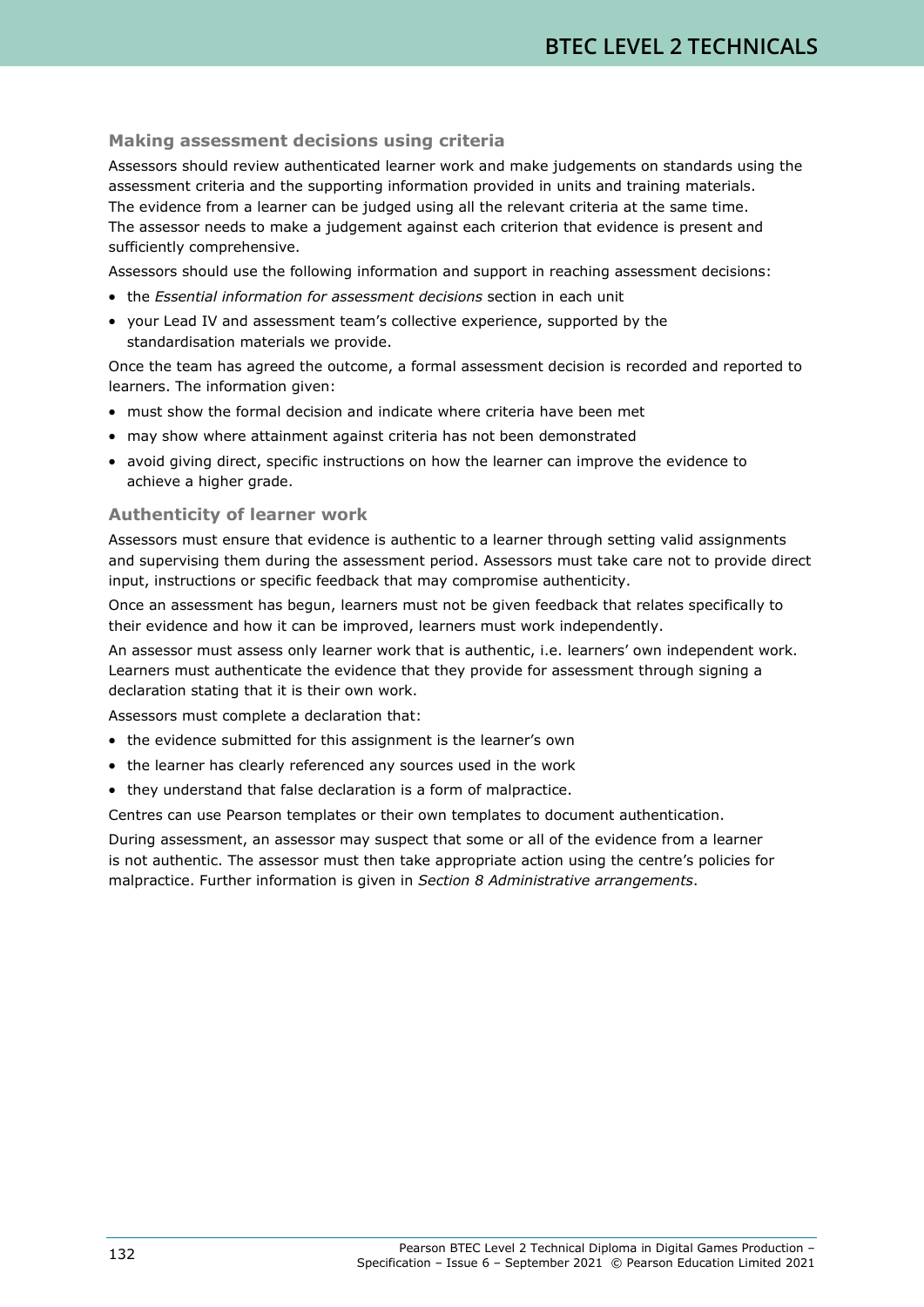#### **Resubmission of improved evidence**

The final assessment of evidence for the relevant learning aims is normally the final assessment decision, except where the Lead IV approves one opportunity to resubmit improved evidence based on the completed assessment.

The Lead IV has the responsibility to make sure that resubmission is operated fairly. This means:

- checking that a learner can be reasonably expected to perform better through a second submission, for example that the learner has not performed as expected
- making sure that giving a further opportunity does not give an unfair advantage over other learners, for example through the opportunity to take account of feedback given to other learners
- checking that the learner will be able to provide improved evidence without further guidance and that the original evidence submitted remains valid.

Once an assessment decision has been given to the learner, the resubmission opportunity must have a deadline within 15 working days in the same academic year. However, we recognise that there are circumstances where the resubmission period may fall outside of the 15-day limit owing to a lack of resources being available, for example where learners may need to access a performance space or have access to specialist equipment. Where it is practical to do so, for example evaluations, presentations, extended writing, resubmission must remain within the normal 15-day period.

For assessment to be fair, it is important that learners are all assessed in the same way and that some learners are not advantaged by having additional time or the opportunity to learn from others. Therefore, learners who did not complete assessment tasks by the planned deadline or by an authorised extension deadline (if one was given for specific circumstances), may not have the opportunity to subsequently resubmit. Similarly, learners who submit work that is not their own should not be given an opportunity to resubmit.

The outcome of any resubmission of the assessment task by the learner is then recorded as the final decision.

A learner who has not achieved their expected level of performance in the relevant learning aims **after resubmission** of an assessment may be offered a single retake opportunity using a new assessment task. The highest grade that may be awarded is a Pass.

The Lead IV must authorise a retake with a new assessment only in exceptional circumstances and where it is necessary, appropriate and fair to do so. For further information on offering a retake opportunity please refer to the *BTEC Centre Guide to Internal Assessment* available on our website. There is information on writing assignments for retakes on our website, see www.btec.co.uk/keydocuments.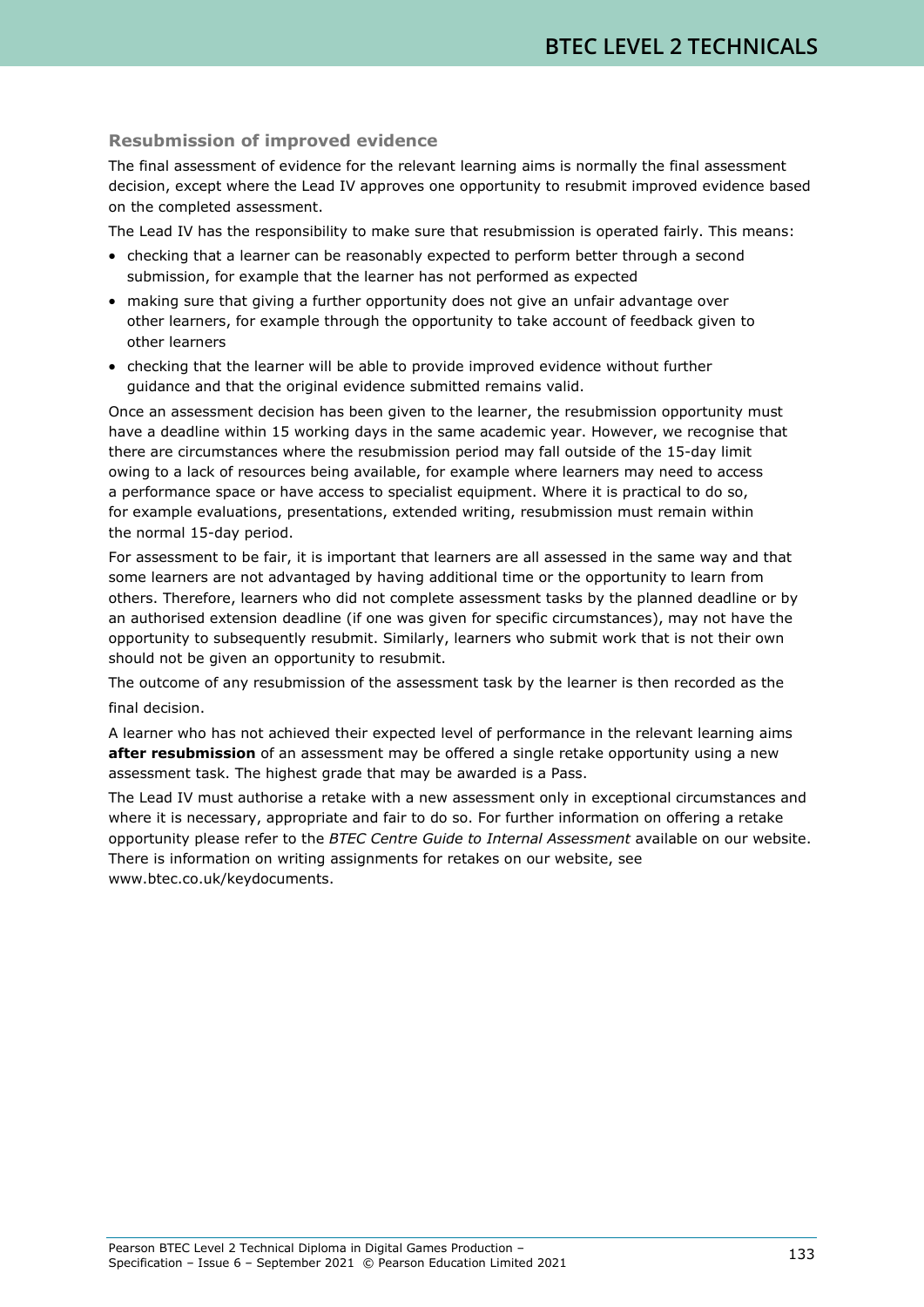# **7 External assessment**

A summary of the type and availability of external assessment for this qualification is given below. This external assessment assesses a unit that is 25% of the total qualification GLH and is weighted to contribute the same proportion of the overall qualification grade using a points scale.

See the units and sample assessment materials for more information.

| <b>Unit</b>                                         | <b>Type</b>                                                                                                                                                                                                                                                    | <b>Availability</b>                         |
|-----------------------------------------------------|----------------------------------------------------------------------------------------------------------------------------------------------------------------------------------------------------------------------------------------------------------------|---------------------------------------------|
| <b>Unit 6: Digital Production</b><br><b>Project</b> | • A task set and marked by<br>Pearson and completed<br>under supervised conditions.<br>The set task is issued in<br>January.<br>• The supervised period is<br>20 hours during the period<br>specified by Pearson.<br>Digital portfolio.<br>$\bullet$ 72 marks. | Once a year.<br>First assessment June 2018. |

For *Unit 6*, we will issue a different task each year. Learners can complete the task at any time during the timetabled period. The duration and control of the assessment is the same whenever it is completed within the timetabled period and learner evidence can be submitted to Pearson for marking at any time, up to the scheduled end of the task period. We will issue results for each task after the marking period for that task.

We will provide annually, in our *Information Manual*, a detailed timetable for entries, assessment and results. Resits cannot be scheduled until a learner's result has been issued.

Learners must be prepared for external assessment by the time they undertake it. In preparing learners for assessment, you will want to take account of required learning time.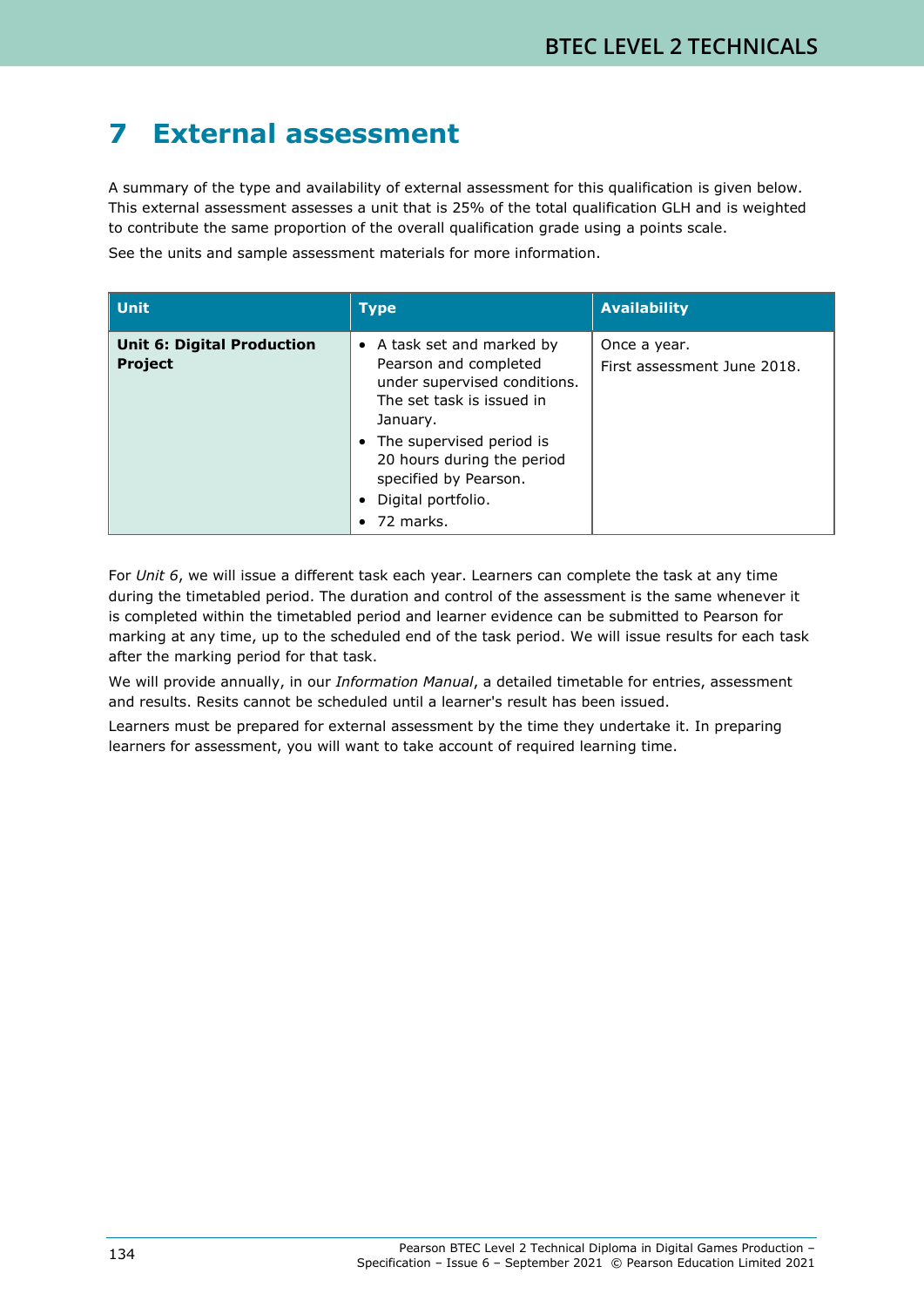#### **Units**

The externally-assessed unit has a specific format, which we explain in *Section 3 Units*. The content of the unit will be sampled across external assessments over time through appropriate tasks. The ways in which learners are assessed are shown through the assessment outcomes and grading descriptors.

### **Sample assessment materials**

Each externally-assessed unit has a set of sample assessment materials (SAMs) that accompanies the specification. The SAMs are there to give you an example of what the external assessment will look like in terms of the feel and level of demand of the assessment.

The SAMs show the range of possible activity types that may appear in the actual assessments and give you a good indication of how the assessments will be structured. While SAMs can be used for practice with learners, as with any assessment, the content covered and specific details of the activities will vary in each assessment.

These sample assessments can be downloaded from our website.

## **Conducting external assessments**

Centres must make arrangements for the secure delivery of external assessments. You need to ensure that learners are aware that they need to work independently and that they are aware of the requirements for any external assessment.

Each external assessment has a defined degree of control under which it must take place. We define degrees of control as follows.

#### **Medium control**

This is completion of assessment, usually over a longer period of time, which may include a period of controlled conditions. The controlled conditions may allow learners to access resources, prepared notes or the internet to help them complete the task. This applies to task-based assessments.

Further information on responsibilities for conducting external assessment is given in the document *Instructions for Conducting External Assessments*, available on our website.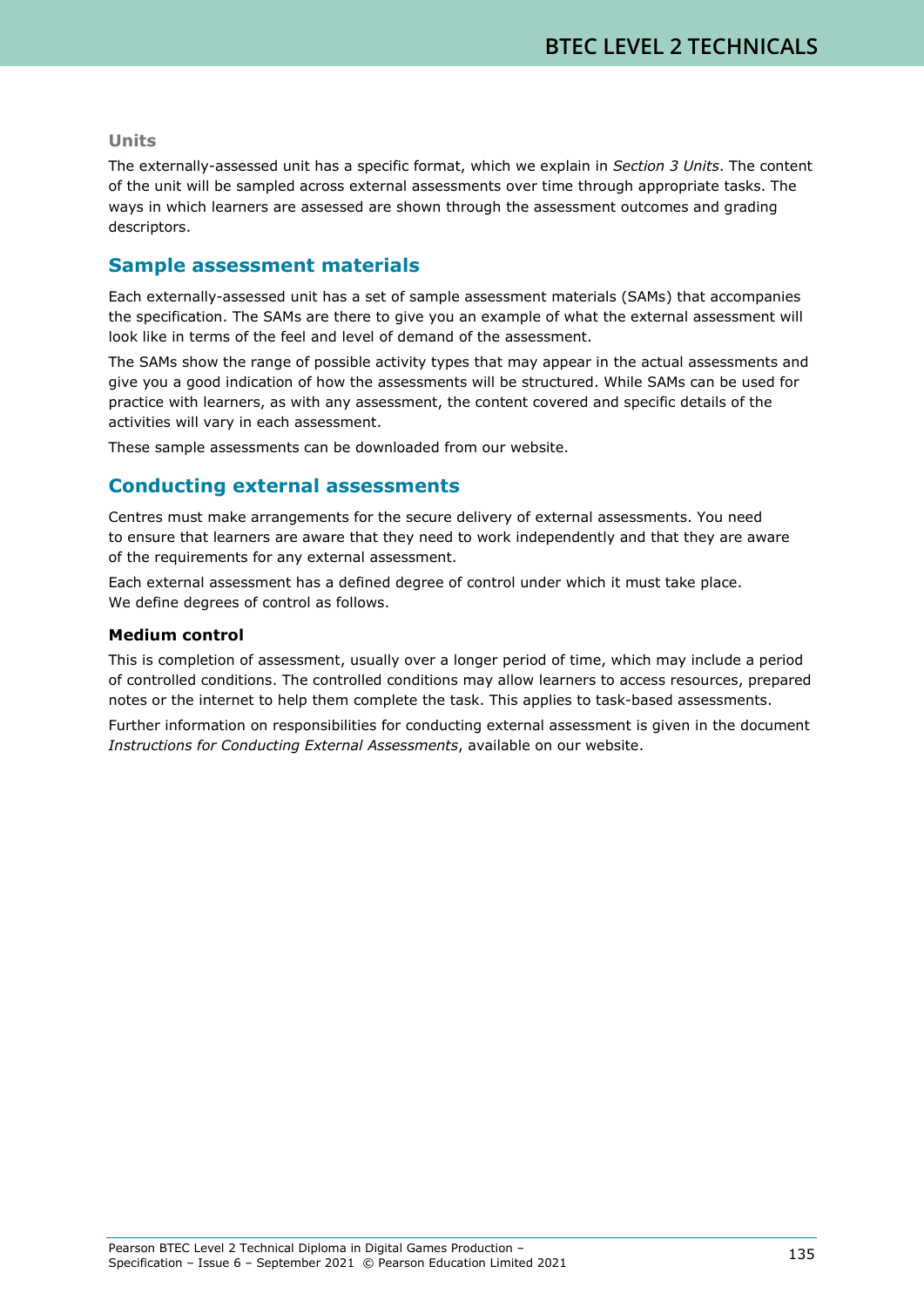# **8 Administrative arrangements**

# **Introduction**

This section focuses on the administrative requirements for delivering a BTEC qualification. It will be of value to Quality Nominees, Lead IVs, Programme Leaders and Examinations Officers.

# **Learner registration and entry**

Shortly after learners start the programme of learning, you need to make sure that they are registered for the qualification and that appropriate arrangements are made for internal and external assessment. You need to refer to our *Information Manual* for information on making registrations for the qualification and entries for external assessments.

Learners can be formally assessed only for a qualification on which they are registered. If learners' intended qualifications change, for example if a learner decides to choose a different pathway specialism, then the centre must transfer the learner appropriately.

# **Access to assessment**

Both internal and external assessments need to be administered carefully to ensure that all learners are treated fairly and that results and certificates are issued on time to allow learners to progress to chosen progression opportunities.

Our equality policy requires that all learners have equal opportunity to access our qualifications and assessments, and that our qualifications are awarded in a way that is fair to every learner. We are committed to making sure that:

- learners with a protected characteristic (as defined by the Equality Act 2010) are not, when they are undertaking one of our qualifications, disadvantaged in comparison to learners who do not share that characteristic
- all learners achieve the recognition they deserve for undertaking a qualification and this achievement can be compared fairly to the achievement of their peers.

Further information on access arrangements can be found in the Joint Council for Qualifications (JCQ) document *Access Arrangements, Reasonable Adjustments and Special Consideration for General and Vocational Qualifications*.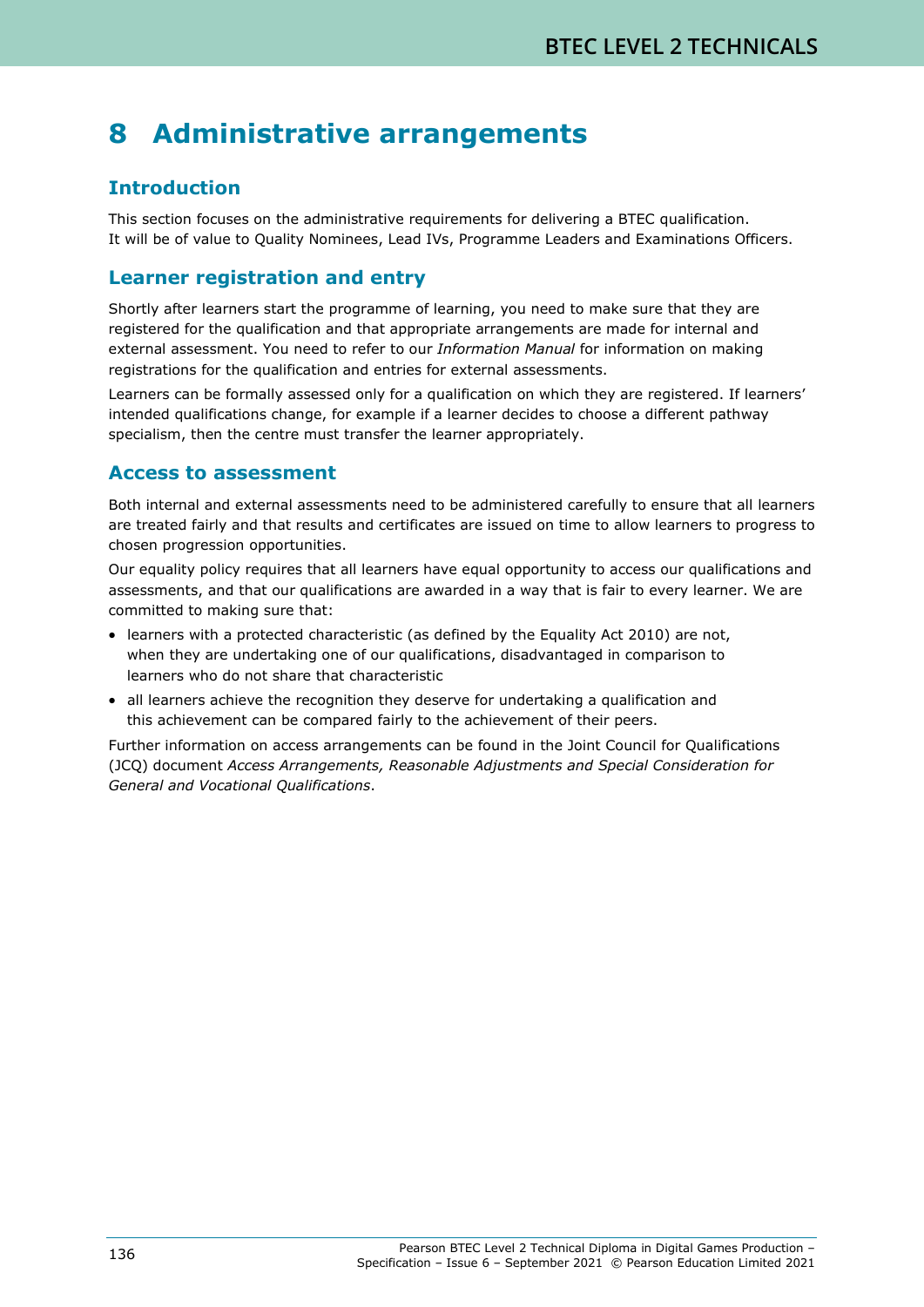# **Administrative arrangements for internal assessment**

#### **Records**

You are required to retain records of assessment for each learner. Records should include assessments taken, decisions reached and any adjustments or appeals. Further information can be found in our *Information Manual.* Records must be maintained as specified as we may ask to audit them.

#### **Reasonable adjustments to assessment**

To ensure that learners have fair access to demonstrate the requirements of the assessments, a reasonable adjustment is one that is made before a learner takes an assessment. You are able to make adjustments to internal assessments to take account of the needs of individual learners. In most cases, this can be achieved through a defined time extension or by adjusting the format of evidence. We can advise you if you are uncertain as to whether an adjustment is fair and reasonable. You need to plan for time to make adjustments if necessary.

Further details on how to make adjustments for learners with protected characteristics are given on our website in the document *Supplementary guidance for reasonable adjustment and special consideration in vocational internally assessed units*.

#### **Special consideration**

Special consideration is given after an assessment has taken place for learners who have been affected by adverse circumstances, such as illness. You must operate special consideration in line with our policy (see previous paragraph). You can provide special consideration related to the period of time given for evidence to be provided or for the format of the assessment if it is equally valid. You may not substitute alternative forms of evidence to that required in a unit or omit the application of any assessment criteria to judge attainment. Pearson can consider applications for special consideration only in line with the policy.

#### **Appeals against assessment**

Your centre must have a policy for dealing with appeals from learners. These appeals may relate to assessment decisions being incorrect or assessment being conducted unfairly. The first step in such a policy could be a consideration of the evidence by a Lead IV or other member of the programme team. The assessment plan should allow time for potential appeals after assessment decisions have been given to learners. If there is an appeal by a learner you must document the appeal and its resolution. Learners have a final right of appeal to Pearson but only if the procedures that you have put in place have not been followed. Further details are given in our policy *Enquiries and appeals about Pearson Vocational Qualifications*.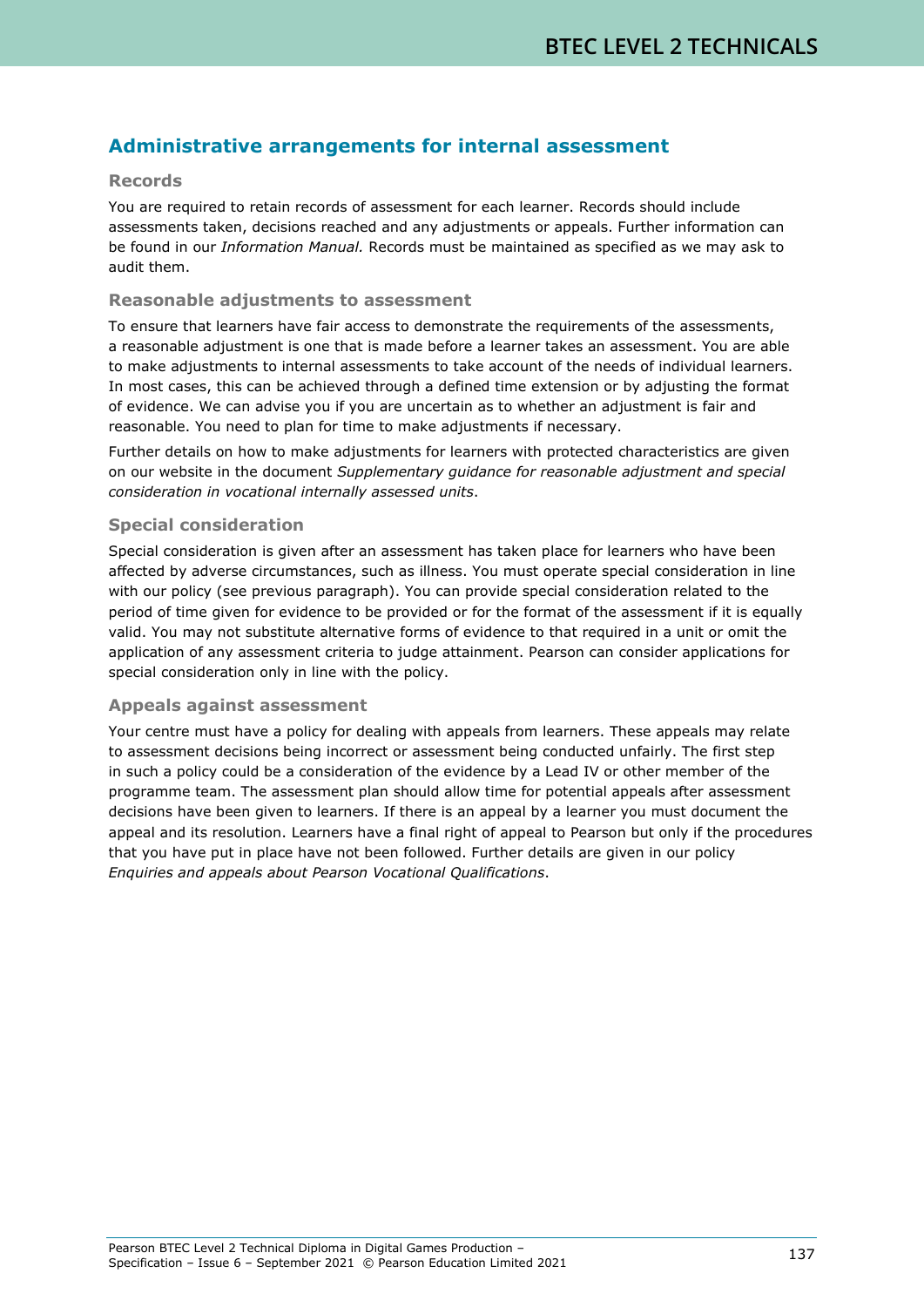# **Administrative arrangements for external assessment**

#### **Entries and resits**

For information on the timing of assessment and entries, please refer to the annual examinations timetable on our website. Learners are permitted to have one resit of an external assessment.

#### **Access arrangements requests**

Access arrangements are agreed with Pearson before an assessment. They allow learners with special educational needs, disabilities or temporary injuries to:

- access the assessment
- show what they know and can do without changing the demands of the assessment.

Access arrangements should always be processed at the time of registration. Learners will then know what type of arrangements are available in place for them.

#### **Granting reasonable adjustments**

For external assessment, a reasonable adjustment is one that we agree to make for an individual learner. A reasonable adjustment is defined for the individual learner and informed by the list of available access arrangements.

Whether an adjustment will be considered reasonable will depend on a number of factors to include the:

- needs of the learner with the disability
- effectiveness of the adjustment
- cost of the adjustment; and
- likely impact of the adjustment on the learner with the disability and other learners.

Adjustment may be judged unreasonable and not approved if it involves unreasonable costs, timeframes or affects the integrity of the assessment.

#### **Special consideration requests**

Special consideration is an adjustment made to a learner's mark or grade after an external assessment to reflect temporary injury, illness or other indisposition at the time of the assessment. An adjustment is made only if the impact on the learner is such that it is reasonably likely to have had a material effect on that learner being able to demonstrate attainment in the assessment.

Centres are required to notify us promptly of any learners who they believe have been adversely affected and request that we give special consideration. Further information can be found in the special requirements section on our website.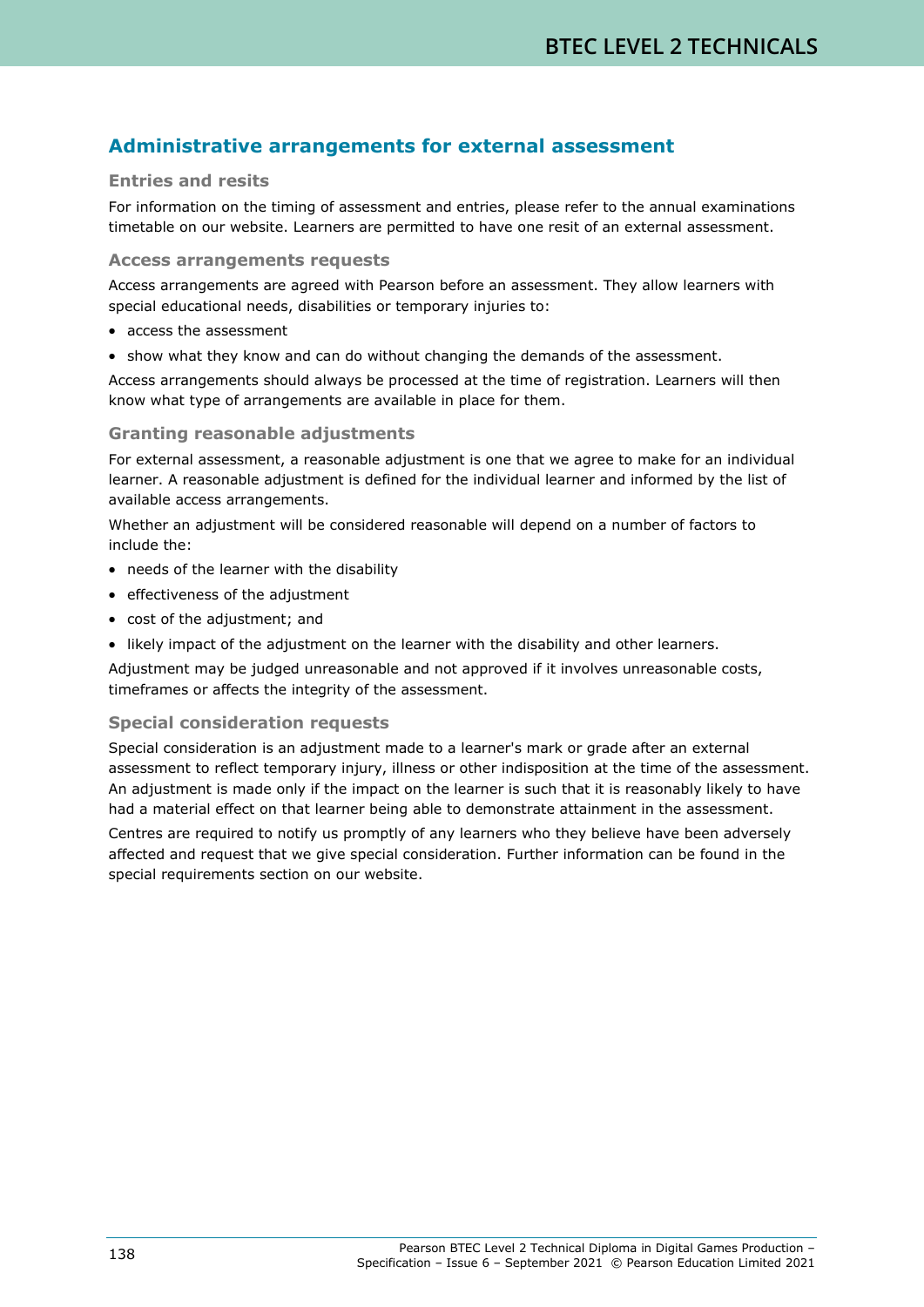# **Dealing with malpractice in assessment**

Malpractice means acts that undermine the integrity and validity of assessment, the certification of qualifications, and/or that may damage the authority of those responsible for delivering the assessment and certification.

Pearson does not tolerate actions (or attempted actions) of malpractice by learners, centre staff or centres in connection with Pearson qualifications. Pearson may impose penalties and/or sanctions on learners, centre staff or centres where incidents (or attempted incidents) of malpractice have been proven.

Malpractice may arise or be suspected in relation to any unit or type of assessment within the qualification. For further details regarding malpractice and advice on preventing malpractice by learners, please see Pearson's *Centre Guidance: Dealing with Malpractice*, available on our website.

The procedures we ask you to adopt vary between units that are internally assessed and those that are externally assessed.

### **Internally-assessed units**

Centres are required to take steps to prevent malpractice and to investigate instances of suspected malpractice. Learners must be given information that explains what malpractice is for internal assessment and how suspected incidents will be dealt with by the centre. The *Centre Guidance: Dealing with Malpractice* document gives full information on the actions we expect you to take.

Pearson may conduct investigations if we believe that a centre is failing to conduct internal assessment according to our policies. The above document gives further information, examples and details the penalties and sanctions that may be imposed.

In the interests of learners and centre staff, centres need to respond effectively and openly to all requests relating to an investigation into an incident of suspected malpractice.

### **Externally-assessed units**

External assessment means all aspects of units that are designated as external in this specification, including preparation for tasks and performance. For these assessments, centres must follow the JCQ procedures set out in the latest version of *JCQ Suspected Malpractice in Examinations and Assessments Policies and Procedures* [\(www.jcq.org.uk\)](http://www.jcq.org.uk/).

In the interests of learners and centre staff, centres need to respond effectively and openly to all requests relating to an investigation into an incident of suspected malpractice.

#### **Learner malpractice**

Heads of Centres are required to report incidents of any suspected learner malpractice that occur during Pearson external assessments. We ask that centres do so by completing a *JCQ Form M1* (available at www.jcq.org.uk/exams-office/malpractice) and emailing it and any accompanying documents (signed statements from the learner, invigilator, copies of evidence, etc.) to the Investigations Team at candidatemalpractice@pearson.com. The responsibility for determining appropriate sanctions or penalties to be imposed on learners lies with Pearson.

Learners must be informed at the earliest opportunity of the specific allegation and the centre's malpractice policy, including the right of appeal. Learners found guilty of malpractice may be disqualified from the qualification for which they have been entered with Pearson.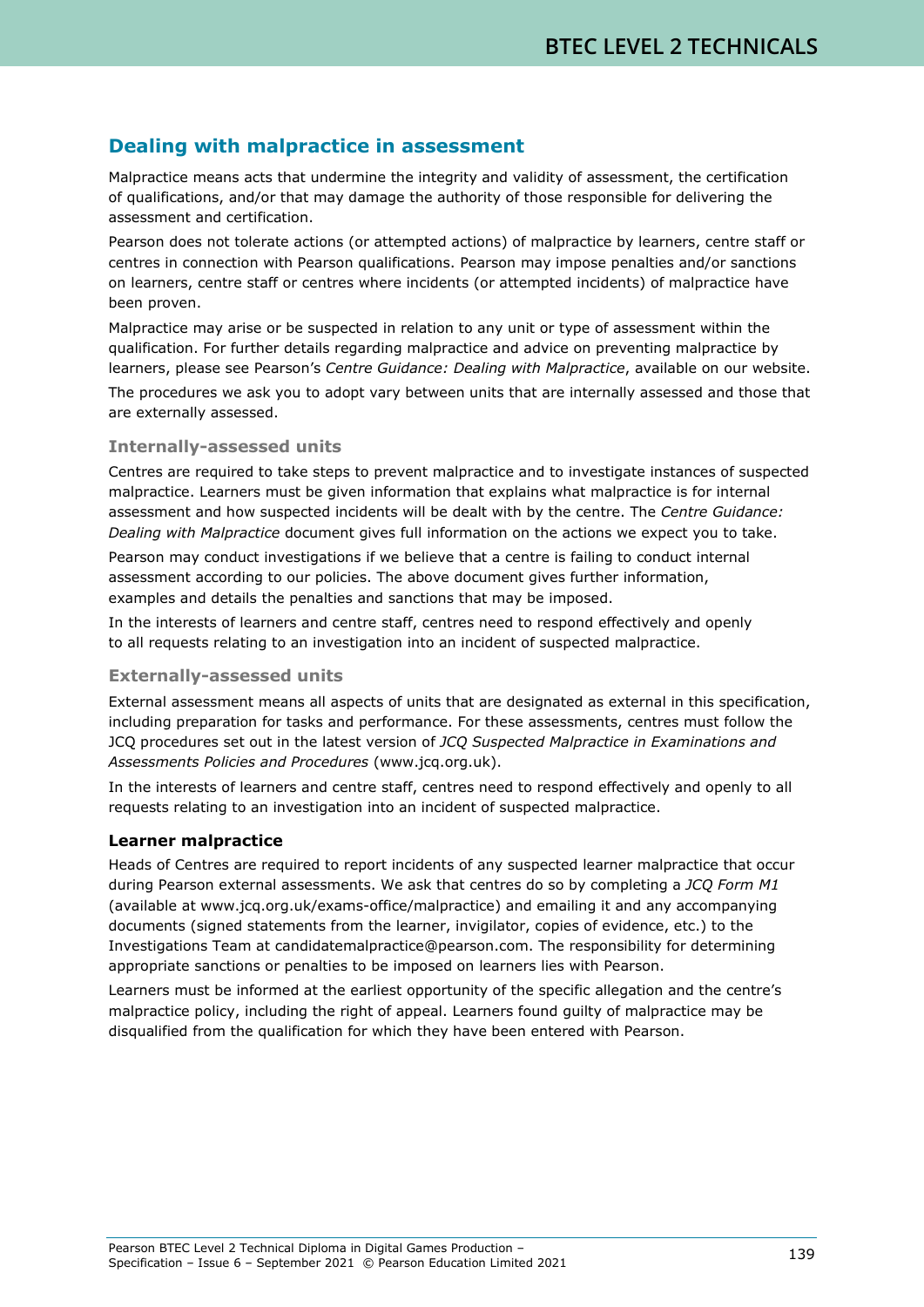## **Teacher/centre malpractice**

Heads of Centres are required to inform Pearson's Investigations Team of any incident of suspected malpractice by centre staff, before any investigation is undertaken. Heads of centres are requested to inform the Investigations Team by submitting a *JCQ Form M2(a)* (available at www.jcq.org.uk/exams-office/malpractice) with supporting documentation to [pqsmalpractice@pearson.com.](mailto:pqsmalpractice@pearson.com) Where Pearson receives allegations of malpractice from other sources (for example Pearson staff or anonymous informants), the Investigations Team will conduct the investigation directly or may ask the head of centre to assist.

Incidents of maladministration (accidental errors in the delivery of Pearson qualifications that may affect the assessment of learners) should also be reported to the Investigations Team using the same method.

Heads of Centres/Principals/Chief Executive Officers or their nominees are required to inform learners and centre staff suspected of malpractice of their responsibilities and rights; see Section 6.15 of the *JCQ Suspected Malpractice in Examinations and Assessments Policies and Procedures* document.

Pearson reserves the right in cases of suspected malpractice to withhold the issuing of results and/or certificates while an investigation is in progress. Depending on the outcome of the investigation results and/or certificates may be released or withheld.

You should be aware that Pearson may need to suspend certification when undertaking investigations, audits and quality assurances processes. You will be notified within a reasonable period of time if this occurs.

### **Sanctions and appeals**

Where malpractice is proven, we may impose sanctions or penalties.

Where learner malpractice is evidenced, penalties may be imposed such as:

- mark reduction for external assessments
- disqualification from the qualification
- being barred from registration for Pearson qualifications for a period of time.

If we are concerned about your centre's quality procedures, we may impose sanctions such as:

- working with you to create an improvement action plan
- requiring staff members to receive further training
- placing temporary blocks on your certificates
- placing temporary blocks on registration of learners
- debarring staff members or the centre from delivering Pearson qualifications
- suspending or withdrawing centre approval status.

The centre will be notified if any of these apply.

Pearson has established procedures for centres that are considering appeals against penalties and sanctions arising from malpractice. Appeals against a decision made by Pearson will normally be accepted only from heads of centres (on behalf of learners and/or members or staff) and from individual members (in respect of a decision taken against them personally). Further information on appeals can be found in our *Enquiries and Appeals* policy, which is on our website. In the initial stage of any aspect of malpractice, please notify the Investigations Team by email via [pqsmalpractice@pearson.com](mailto:pqsmalpractice@pearson.com) who will inform you of the next steps.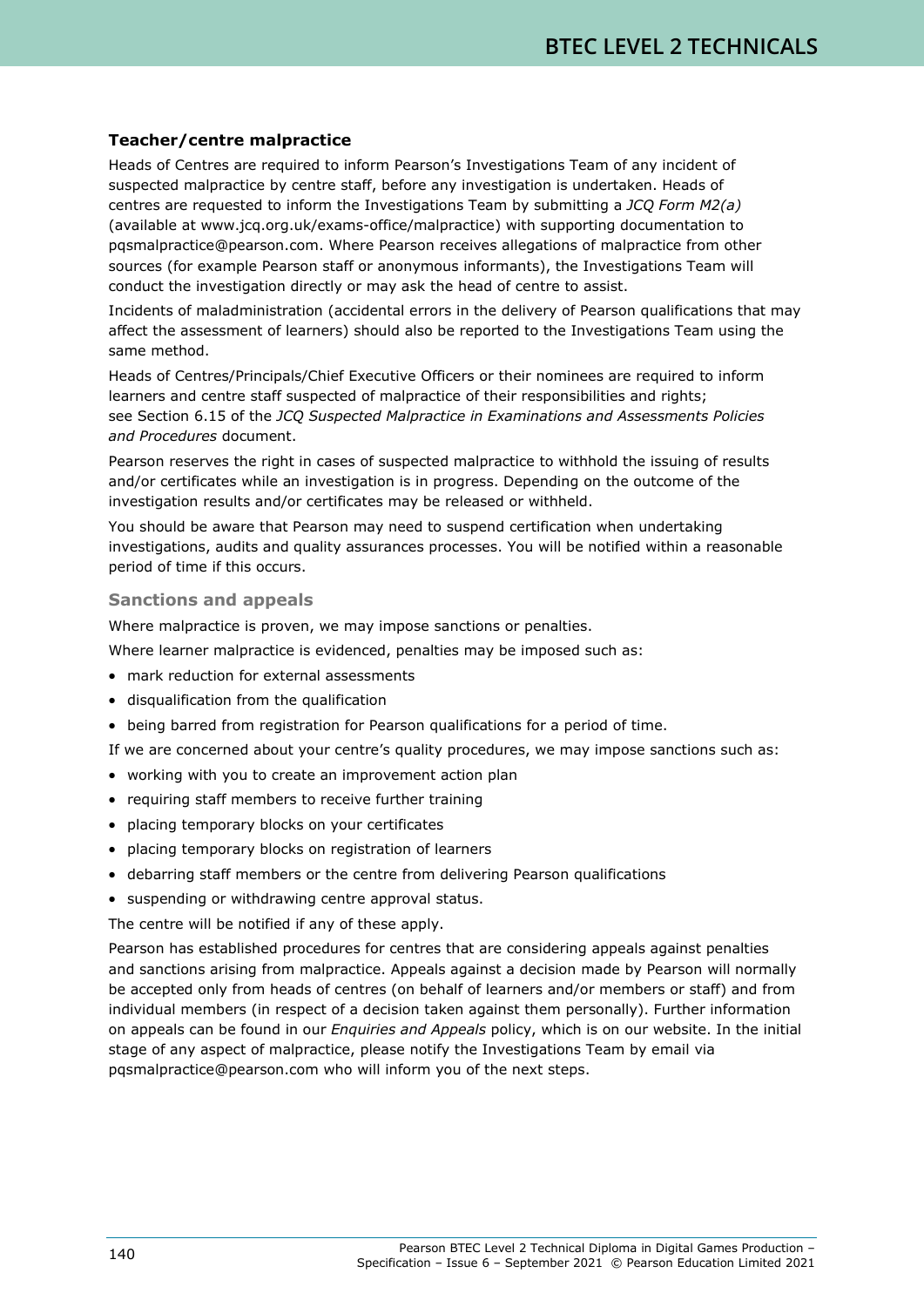# **Certification and results**

Once a learner has completed all the required units for a qualification, even if final results for external assessments have not been issued, then the centre can claim certification for the learner, provided that quality assurance has been successfully completed. For the relevant procedures please refer to our *Information Manual*. You can use the information provided on qualification grading to check overall qualification grades.

### **Results issue**

Results for external assessment will be issued once marking is complete.

Qualification results will be issued once a learner has completed all components of the qualification and you have claimed certification. The result will be in the form of a grade. You should be prepared to discuss performance with learners, making use of the information we provide and post-results services.

#### **Post-assessment services**

Once results for external assessments are issued, you may find that the learner has failed to achieve the qualification or to attain an anticipated grade. It is possible to transfer or reopen registration in some circumstances. Our *Information Manual* gives further information.

## **Changes to qualification requests**

Where a learner who has taken a qualification wants to resit an externally-assessed unit to improve their qualification grade, you firstly need to decline their overall qualification grade. You must decline the grade before the certificate is issued. For a learner receiving their results in August, you should decline the grade by the end of September if the learner intends to resit an external assessment.

# **Additional documents to support centre administration**

As an approved centre, you must ensure that all staff delivering, assessing and administering the qualifications have access to this documentation. These documents are reviewed annually and are reissued if updates are required.

- Pearson *Quality Assurance Handbook*: this sets out how we will carry out quality assurance of standards and how you need to work with us to achieve successful outcomes.
- Information Manual: this gives procedures for registering learners for qualifications, transferring registrations, entering for external assessments and claiming certificates.
- Lead Examiners' Reports: these are produced after each series for each external assessment and give feedback on the overall performance of learners in response to tasks or questions set.
- Instructions for the Conduct of External Assessments: explains our requirements for the effective administration of external assessments, such as invigilation and submission of materials.
- Regulatory policies: our regulatory policies are integral to our approach and explain how we meet internal and regulatory requirements. We review the regulated policies annually to ensure that they remain fit for purpose. Policies related to this qualification include:
	- o adjustments for candidates with disabilities and learning difficulties, access arrangements and reasonable adjustments for general and vocational qualifications
	- o age of learners
	- o centre guidance for dealing with malpractice
	- o recognition of prior learning and process.

This list is not exhaustive and a full list of our regulatory policies can be found on our website.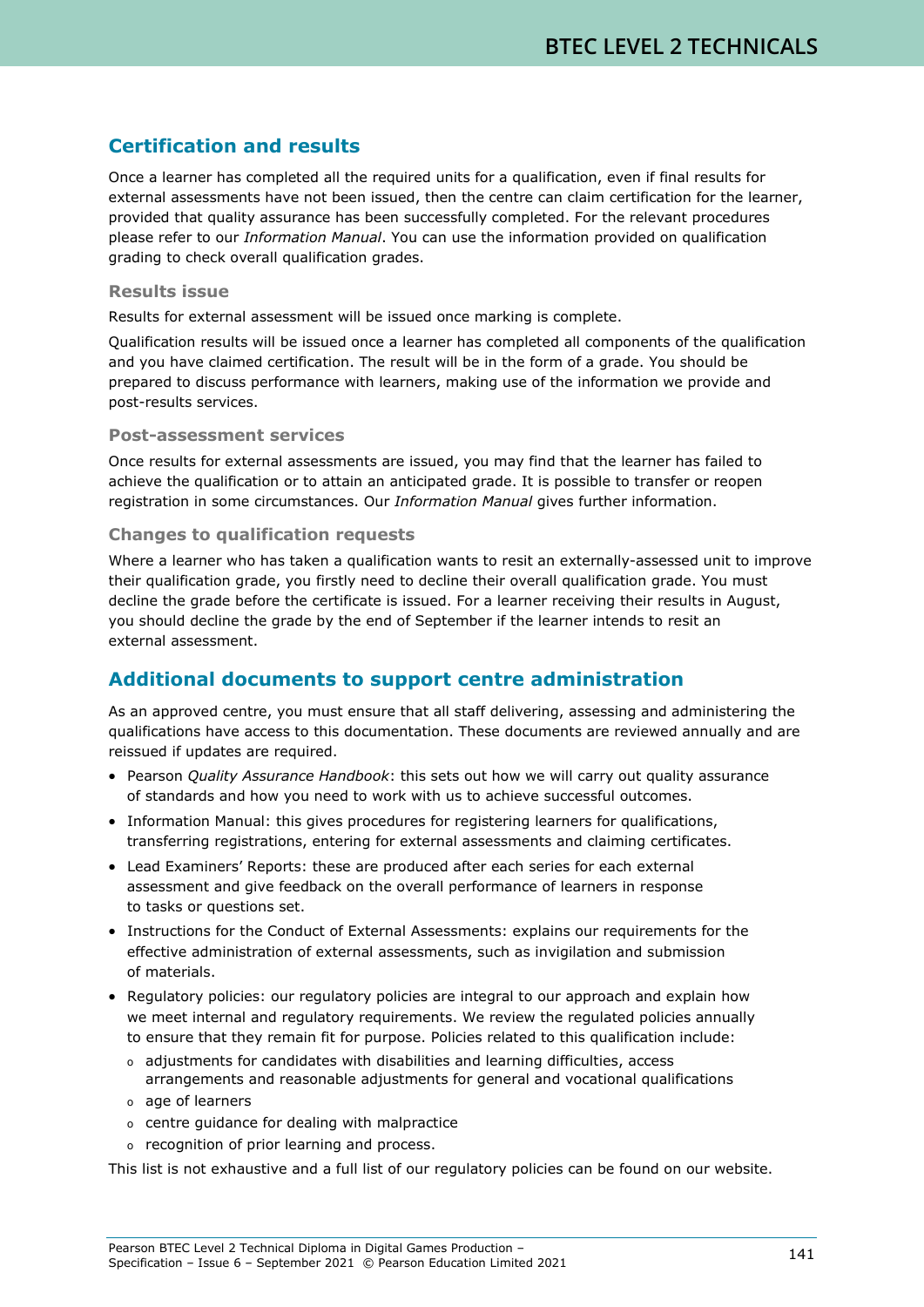# **9 Quality assurance**

# **Centre and qualification approval**

As part of the approval process, your centre must make sure that the resource requirements listed below are in place before offering the qualification.

- Centres must have appropriate physical resources (for example, equipment, IT, learning materials, teaching rooms) to support the delivery and assessment of the qualification.
- Staff involved in the assessment process must have relevant expertise and/or occupational experience.
- There must be systems in place to ensure continuing professional development for staff delivering the qualification.
- Centres must have in place appropriate health and safety policies relating to the use of equipment by learners.
- Centres must deliver the qualification in accordance with current equality legislation.
- Centres should refer to the teacher guidance section in individual units to check for any specific resources required.

# **Continuing quality assurance and standards verification**

On an annual basis, we produce the Pearson *Quality Assurance Handbook*. It contains detailed guidance on the quality processes required to underpin robust assessment, internal verification and planning of appropriate employer involvement.

The key principles of quality assurance are that:

- a centre delivering BTEC programmes must be an approved centre, and must have approval for the programmes or groups of programmes that it is delivering
- the centre agrees, as part of gaining approval, to abide by specific terms and conditions around the effective delivery and quality assurance of assessment; it must abide by these conditions throughout the period of delivery
- Pearson makes available to approved centres a range of materials and opportunities, through online standardisation, intended to exemplify the processes required for effective assessment, and examples of effective standards. Approved centres must use the materials and services to ensure that all staff delivering BTEC qualifications keep up to date with the guidance on assessment
- an approved centre must follow agreed protocols for standardisation of assessors and verifiers, for the planning, monitoring and recording of assessment processes, and for dealing with special circumstances, appeals and malpractice.

The approach of quality-assured assessment is through a partnership between an approved centre and Pearson. We will make sure that each centre follows best practice and employs appropriate technology to support quality-assurance processes, where practicable. We work to support centres and seek to make sure that our quality-assurance processes do not place undue bureaucratic processes on centres. We monitor and support centres in the effective operation of assessment and quality assurance.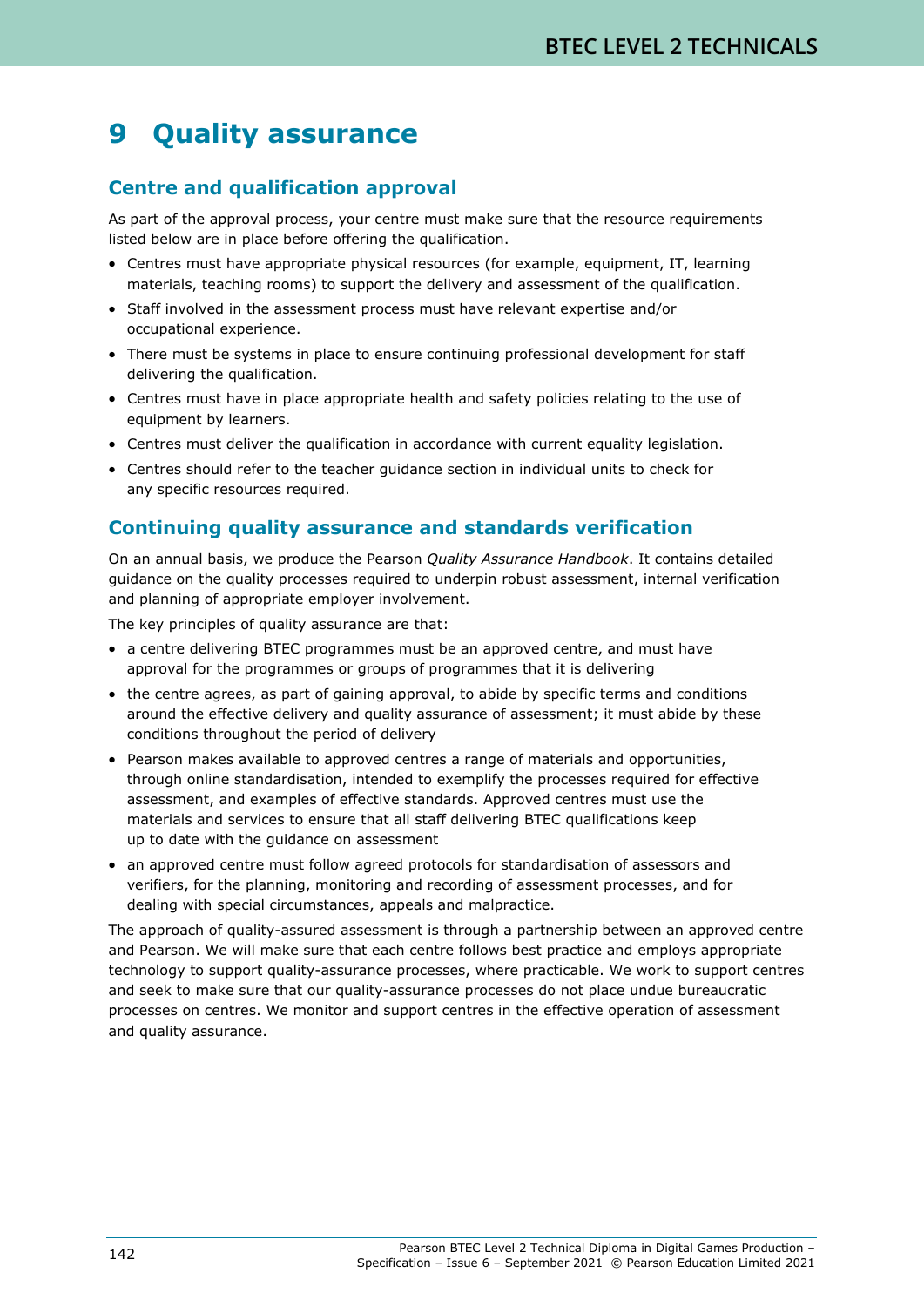The methods we use to do this for BTEC Technical Certificate and Diploma qualifications include:

- making sure that all centres complete appropriate declarations at the time of approval
- undertaking approval visits to centres
- making sure that centres have effective teams of assessors and verifiers who are trained to undertake assessment
- undertaking an overarching review and assessment of a centre's strategy for ensuring sufficient and appropriate engagement with employers at the beginning of delivery of any BTEC programme(s)
- undertaking a review of the employer involvement planned at programme level to ensure its appropriateness at a time when additional activities can be scheduled where necessary
- assessment sampling and verification, through requested samples of assessments, completed assessed learner work and associated documentation
- an overarching review and assessment of a centre's strategy for delivering and quality assuring its BTEC programmes.

Centres that do not fully address and maintain rigorous approaches to delivering, assessing and quality assurance cannot seek certification for individual programmes or for the BTEC Technical Certificate and Diploma qualifications. An approved centre must make certification claims only when authorised by us and strictly in accordance with requirements for reporting.

Centres that do not comply with remedial action plans may have their approval to deliver qualifications removed.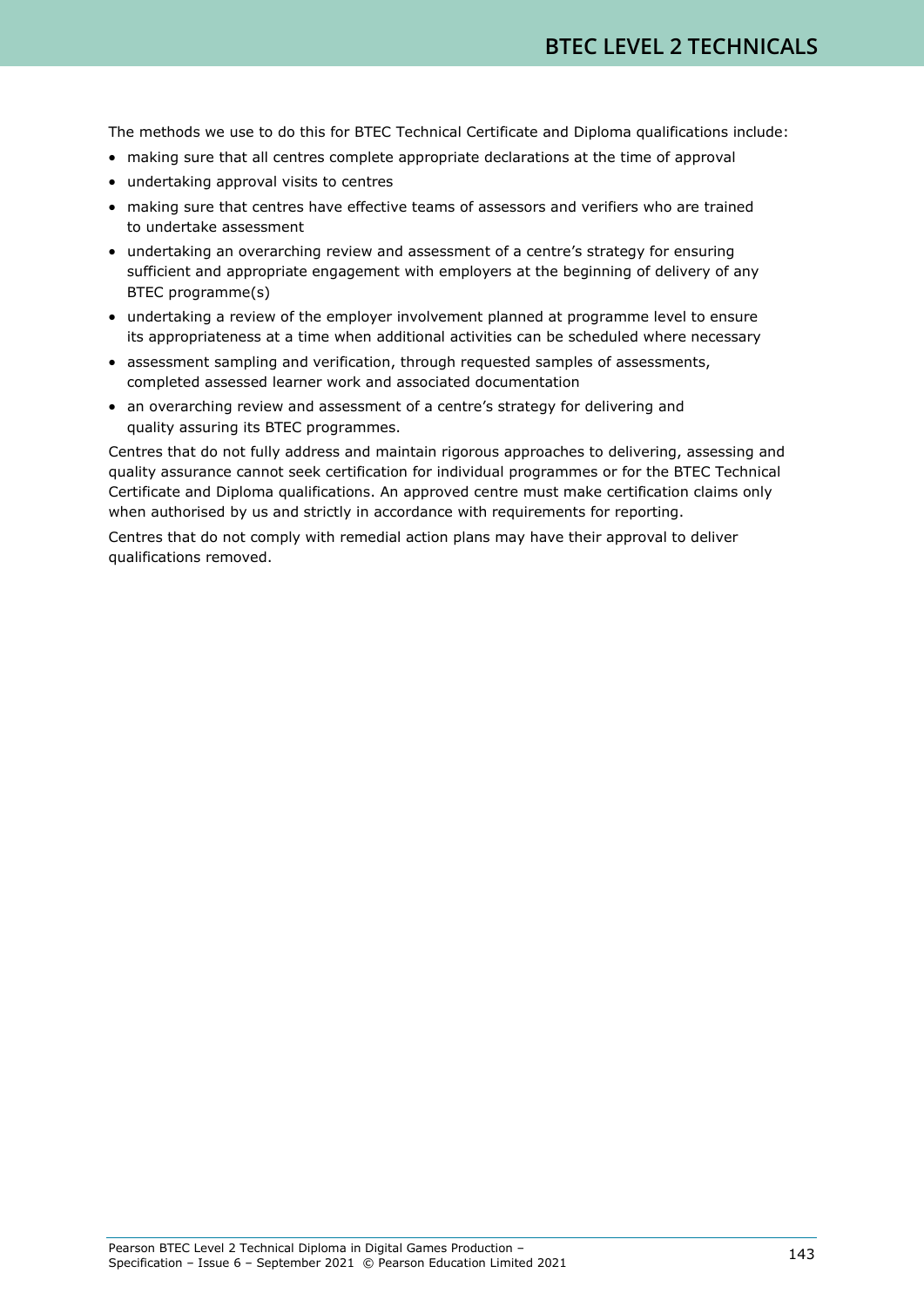# **10 Understanding the qualification grade**

# **Awarding and reporting for the qualification**

This section explains the rules that we apply in providing an overall qualification grade for each learner. The final grade awarded for a qualification represents a holistic performance across all of the qualification. As the qualification grade is an aggregate of the total performance, there is some element of compensation in that a higher performance in some units will be balanced by a lower outcome in others.

# **Eligibility for an award**

In order to be awarded the qualification, a learner must complete all units and achieve a Pass or above in all units. See *Section 2 Structure* for full details.

To achieve the qualification grade, learners must:

- achieve and **report a grade** (D, M or P) for all units within a valid combination
- achieve the **minimum number of points** at a grade threshold.

Where there are optional units in a qualification, it is the responsibility of the centre to ensure that a correct unit combination is adhered to. Learners who do not pass all the required units shown in the structure will not achieve the qualification. For example, learners who have not passed the required external unit/s or who have not taken enough mandatory or optional units will not achieve that qualification even if they have enough points.

## **Calculation of the qualification grade**

The final grade awarded for a qualification represents an aggregation of a learner's performance across the qualification. As the qualification grade is an aggregate of the total performance, there is some element of compensation in that a higher performance in some units may be balanced by a lower outcome in others.

In the event that a learner achieves more than the required number of optional units (where available), the mandatory units along with the optional units with the highest grades will be used to calculate the overall result, subject to the eligibility requirements for that particular qualification title.

The qualification is awarded at the grade ranges shown in the table below.

| Qualification | Available grade range |  |
|---------------|-----------------------|--|
| Diploma       | l PP to DD            |  |

The *Calculation of qualification grade* table, shown further on in this section, shows the minimum thresholds for calculating these grades. The table will be kept under review over the lifetime of the qualification. The most up to date table will be issued on our website.

Pearson will monitor the qualification standard and reserves the right to make appropriate adjustments.

Learners who do not meet the minimum requirements for a qualification grade to be awarded will be recorded as Unclassified (U) and will not be certificated. They may receive a Notification of Performance for individual units. Our *Information Manual* gives full details.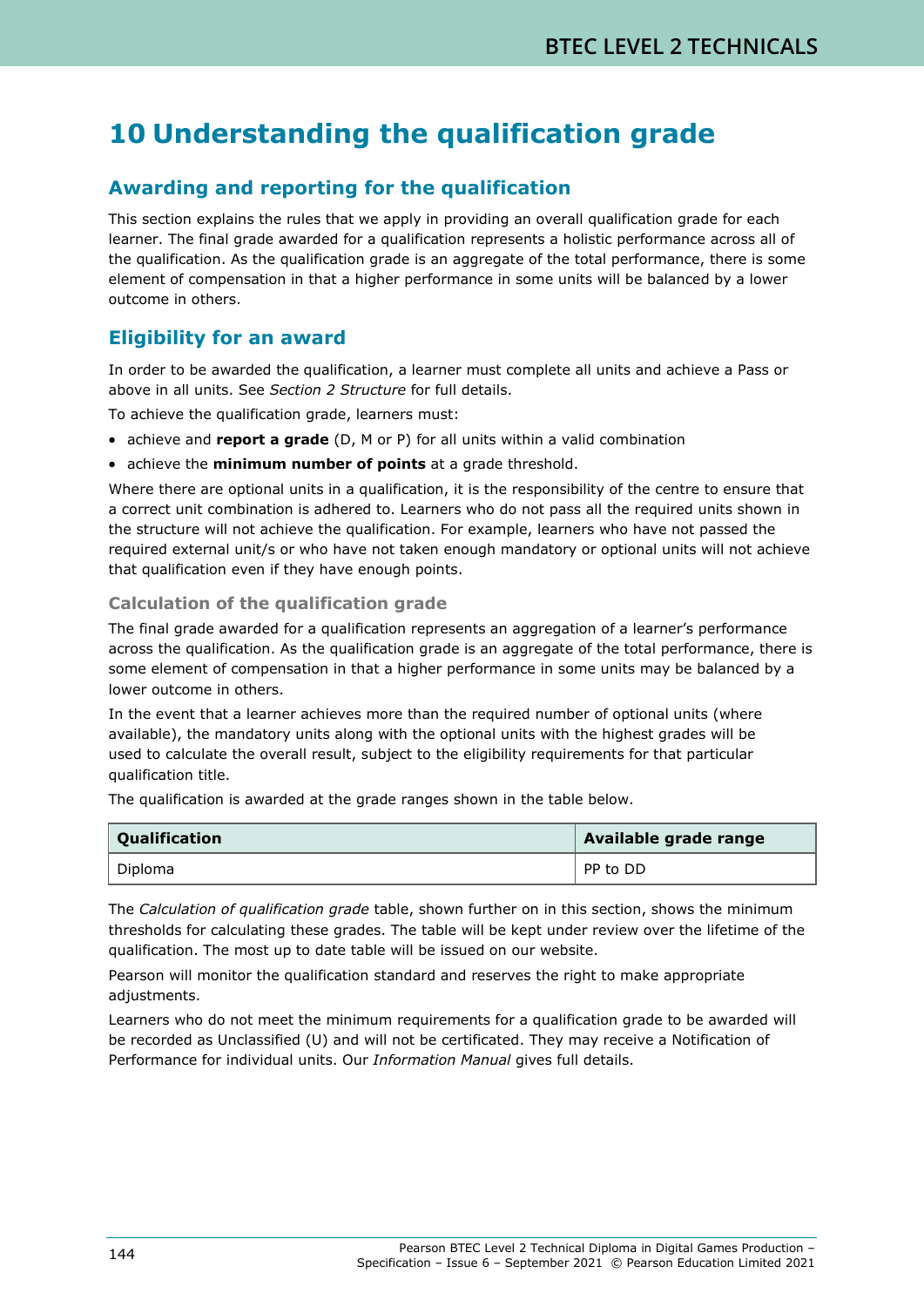## **Points available for internal units**

The table below shows the number of **points** available for internal units. For each internal unit, points are allocated depending on the grade awarded.

|                    | <b>Unit size</b> |        |  |  |
|--------------------|------------------|--------|--|--|
|                    | <b>30 GLH</b>    | 60 GLH |  |  |
|                    |                  |        |  |  |
| Pass               |                  | 16     |  |  |
| <b>Merit</b>       | 12               | 24     |  |  |
| <b>Distinction</b> | 16               | 32     |  |  |

## **Points available for the external unit**

Raw marks from the external units will be awarded **points** based on performance in the assessment. The points scores available for each external unit at grade boundaries are as follows.

|                    | <b>Unit size</b> |  |
|--------------------|------------------|--|
|                    | <b>90 GLH</b>    |  |
| U                  | ი                |  |
| Pass               | 24               |  |
| <b>Merit</b>       | 36               |  |
| <b>Distinction</b> | 48               |  |

We will automatically calculate the points for the external unit once the external assessment has been marked and grade boundaries have been set. For more details about how we set grade boundaries in the external assessment please go to our website.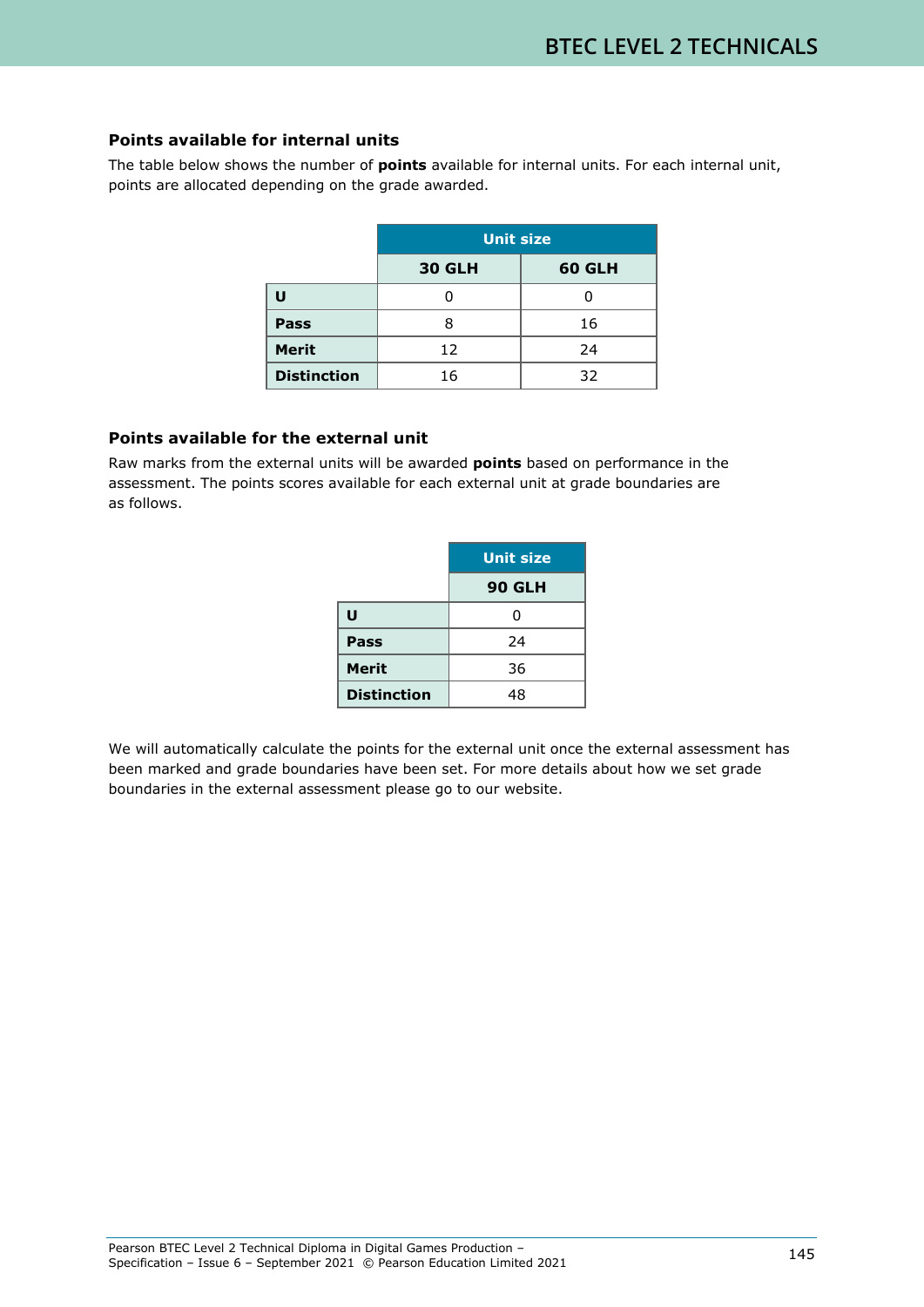## **Claiming the qualification grade**

Subject to eligibility, we will automatically calculate the qualification grade for your learners when the internal unit grades are submitted and the qualification claim is made. Learners will be awarded qualification grades for achieving the sufficient number of points within the ranges shown in the relevant calculation of qualification grade table for the cohort.

## **Calculation of qualification grade table**

| <b>Diploma</b>                   |     |  |  |
|----------------------------------|-----|--|--|
| <b>Points threshold</b><br>Grade |     |  |  |
| <b>PP</b>                        | 96  |  |  |
| МP                               | 112 |  |  |
| MМ                               | 128 |  |  |
| <b>DM</b>                        | 152 |  |  |
| DD                               | 176 |  |  |

The table is subject to review over the lifetime of the qualification. The most up-to-date version will be issued on our website.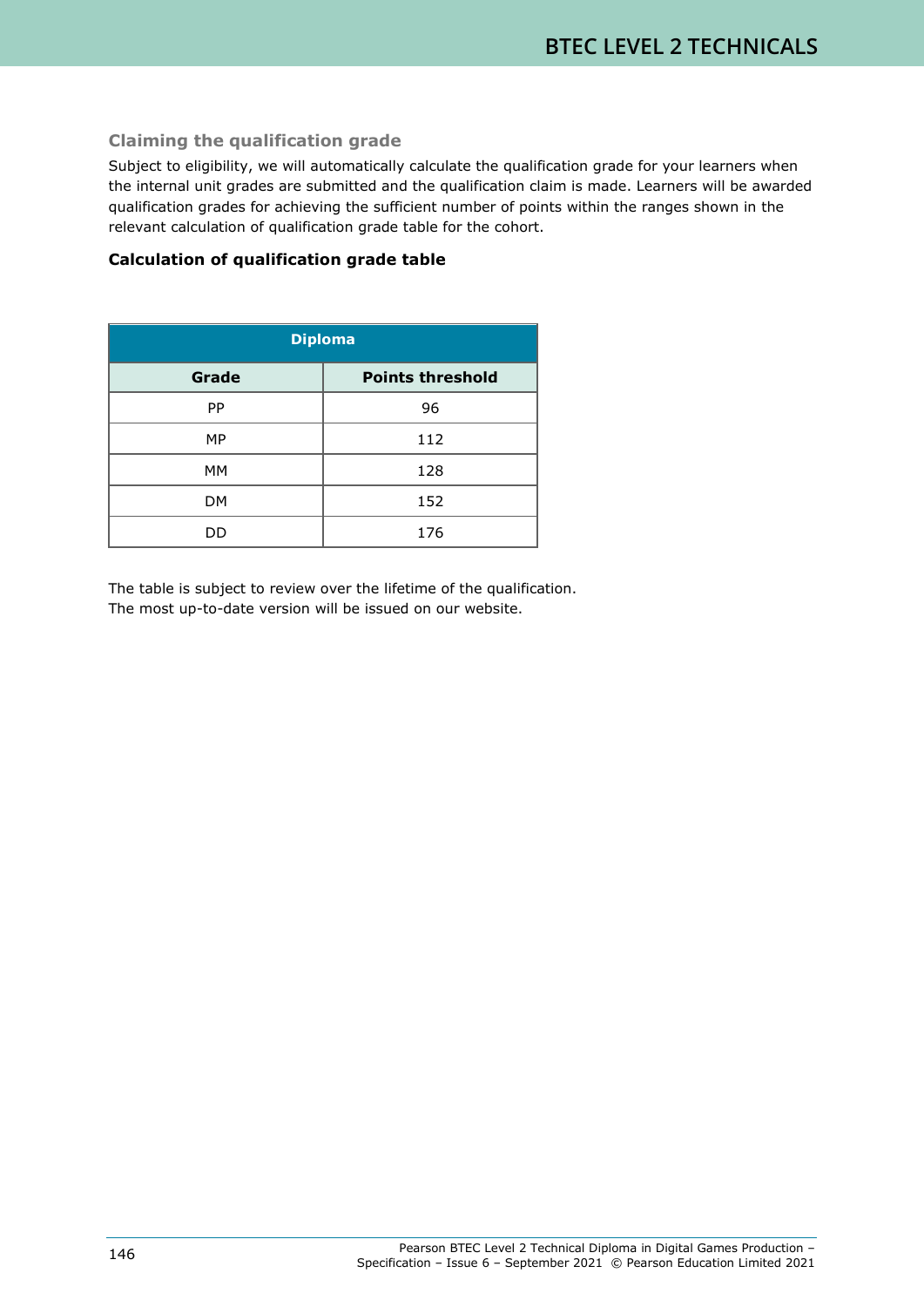# **Examples of grade calculations based on table applicable to registrations from September 2017**

**Example 1:** Achievement of a Diploma with a PP grade

| <b>Unit</b>    | <b>GLH</b> | <b>Grade</b><br><b>Type</b> |           | <b>Points</b> |
|----------------|------------|-----------------------------|-----------|---------------|
| 1              | 30         | Internal                    | Pass      | 8             |
| 2              | 60         | Internal                    | Pass      | 16            |
| 3              | 30         | Internal                    | Merit     | 12            |
| $\overline{4}$ | 60         | Internal                    | Pass      | 16            |
| 5              | 30         | Internal                    | Pass      | 8             |
| 6              | 90         | External                    | Pass      | 24            |
| 7              | 60         | Internal                    | Merit     | 24            |
|                | 360        |                             | <b>PP</b> | 7 108         |

The learner has achieved a Pass or above in all units.

The learner has sufficient points for a PP grade.

**Example 2:** Achievement of a Diploma with a DD grade

| <b>Unit</b>   | <b>GLH</b> | <b>Grade</b><br><b>Type</b> |             | <b>Points</b> |
|---------------|------------|-----------------------------|-------------|---------------|
| 1             | 30         | Internal                    | Distinction | 16            |
| $\mathcal{P}$ | 60         | Internal                    | Distinction | 32            |
| 3             | 30         | Internal                    | Merit       | 12            |
| 4             | 60         | Internal                    | Distinction | 32            |
| 5             | 30         | Internal                    | Merit       | 12            |
| 6             | 90         | External                    | Distinction | 48            |
| 7             | 60         | Internal                    | Distinction | 32            |
|               | 360        |                             | <b>DD</b>   | 184           |

The learner has sufficient points for a DD grade.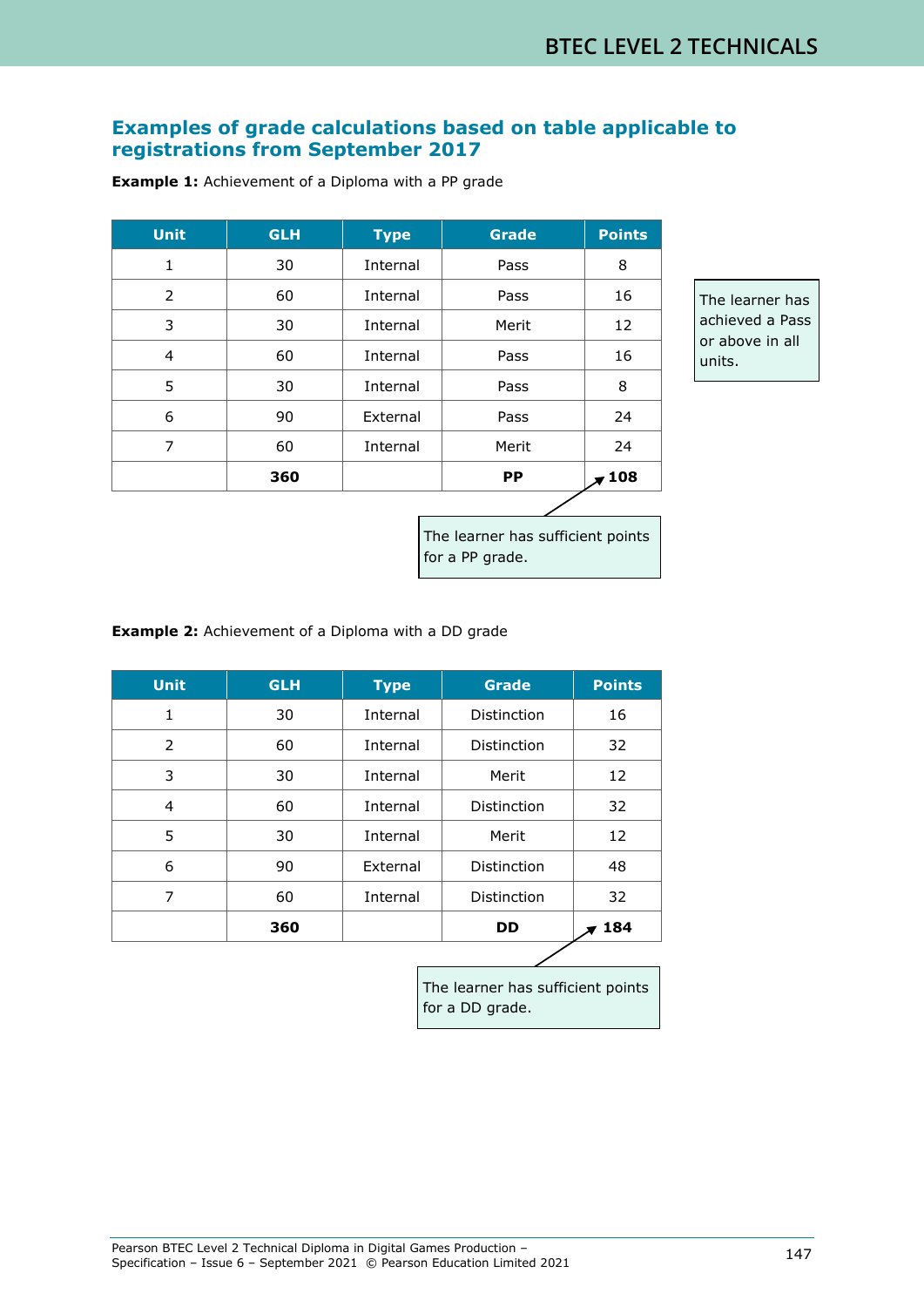| <b>Unit</b>    | <b>GLH</b> | <b>Type</b> | <b>Grade</b> | <b>Points</b> |                                   |
|----------------|------------|-------------|--------------|---------------|-----------------------------------|
| 1              | 30         | Internal    | Merit        | 12            |                                   |
| $\overline{2}$ | 60         | Internal    | Pass         | 16            |                                   |
| 3              | 30         | Internal    | Unclassified | 0             | The learner has<br>a U in Unit 3. |
| 4              | 60         | Internal    | Pass         | 16            |                                   |
| 5              | 30         | Internal    | Pass         | 8             |                                   |
| 6              | 90         | External    | Distinction  | 48            |                                   |
| 7              | 60         | Internal    | Pass         | 16            |                                   |
|                | 360        |             | U            | 116           |                                   |
|                |            |             |              |               |                                   |

**Example 3:** Achievement of a Diploma with an Unclassified result

The learner has sufficient points for an M/MP but has not met the requirement for a Pass, or above, in all units.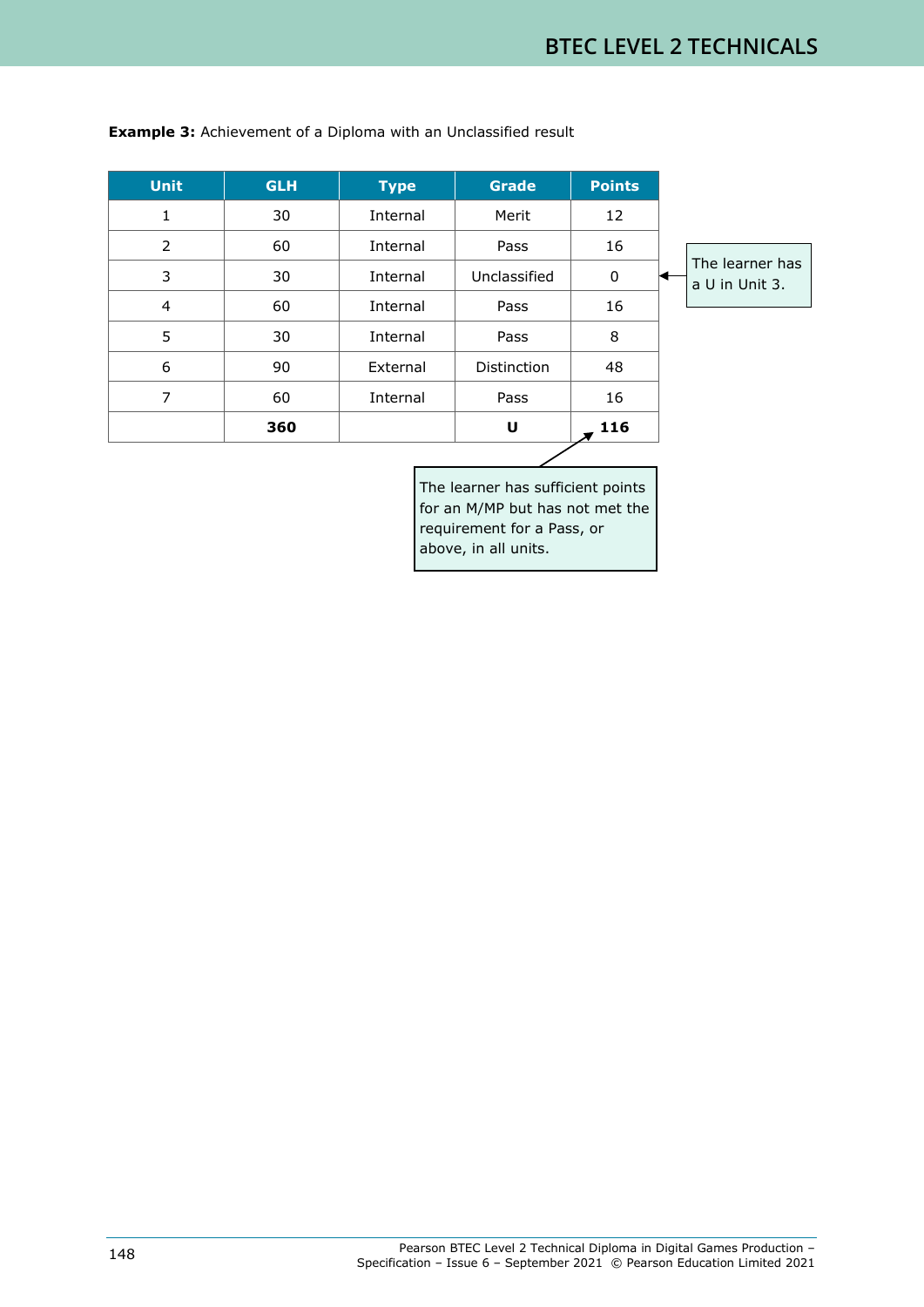# **11 Resources and support**

Our aim is to give you support to enable you to deliver Pearson BTEC Level 2 Technicals with confidence. You will find resources to support teaching and learning, assessing, and professional development on our website.

# **Support for setting up your course and preparing to teach**

## **Schemes of Learning**

Our free Schemes of Learning give you suggestions and ideas for how to deliver the units in the qualifications, including opportunities to develop employability skills, tips on embedding mathematics and English, and how to link units through holistic assessments.

### **Delivery planner**

High-level models showing how the course can be delivered over different timescales, for example six months, one year, two years.

#### **myBTEC**

myBTEC is a free, online toolkit that lets you plan and manage your BTEC provision from one place. It supports the delivery, assessment and quality assurance of BTEC qualifications in centres and supports teachers with the following activities:

- checking that a programme is using a valid combination of units
- creating and verifying assignment briefs (including access to a bank of assignment briefs that can be customised)
- creating assessment plans and recording assessment decisions
- tracking the progress of every learner throughout their programme.

To find out more about myBTEC, visit the myBTEC page on the support services section of our website.

# **Support for teaching and learning**

#### **Work Experience Toolkit**

Our free Work Experience Toolkit gives guidance for tutors, assessors, work-based supervisors and learners on how to make the most of work placements and work experience.

Pearson Learning Services provides a range of engaging resources to support BTEC qualifications.

Teaching and learning resources may also be available from a number of other publishers. Details of Pearson's own resources and of all endorsed resources are on our website.

## **Support for assessment**

#### **Sample assessment materials for externally-assessed units**

Sample assessment materials (SAMs) are available for externally-assessed units and can be downloaded from the Pearson Qualifications website. An additional set of sample assessment materials for externally-assessed units will also be available, giving your learners further opportunities for practice.

## **Sample assessment materials for internally-assessed units**

We do not prescribe the assessments for the internally-assessed units. Rather, we allow you to set your own, according to your learners' preferences.

We provide assignment briefs approved by Pearson Standards Verifiers.